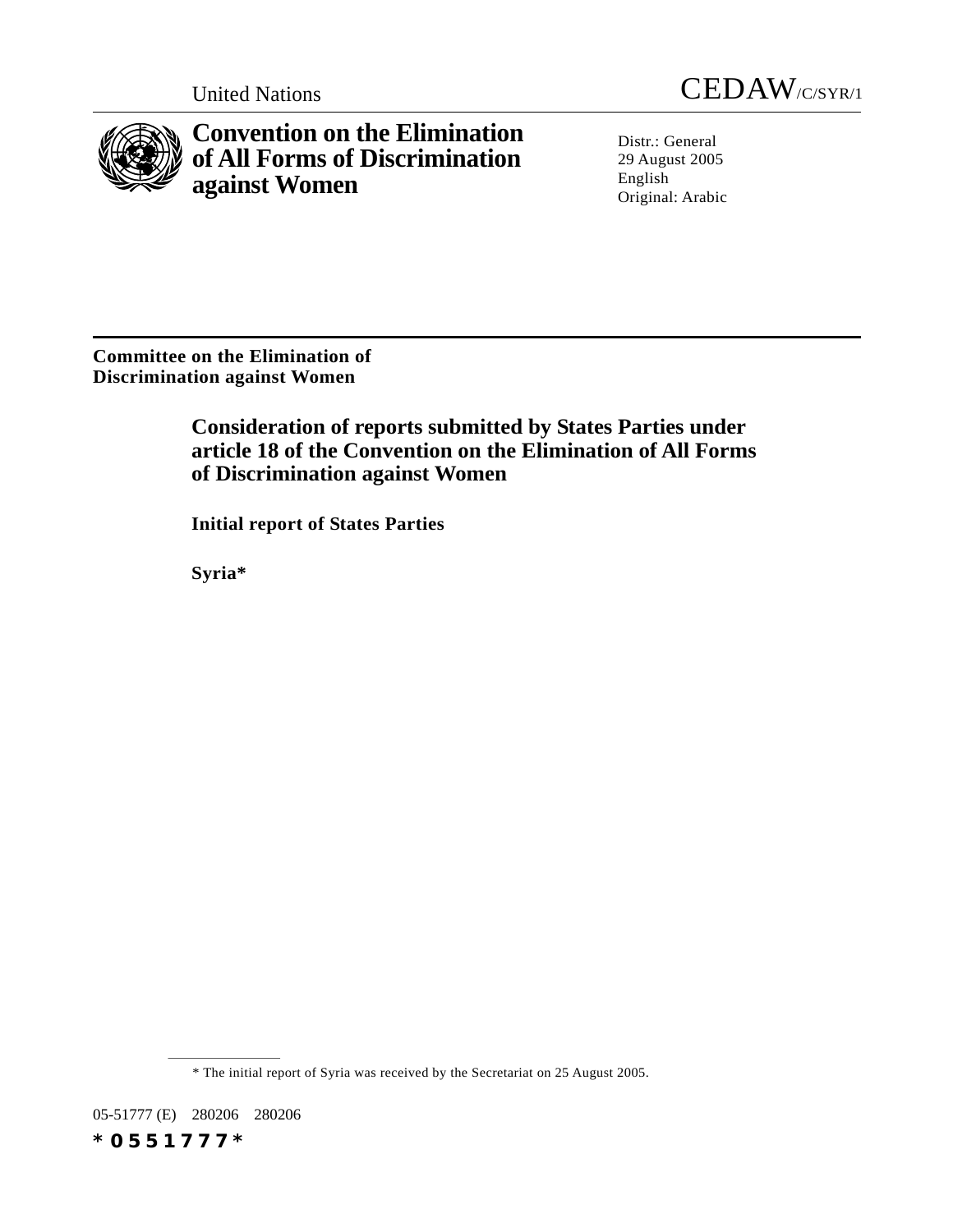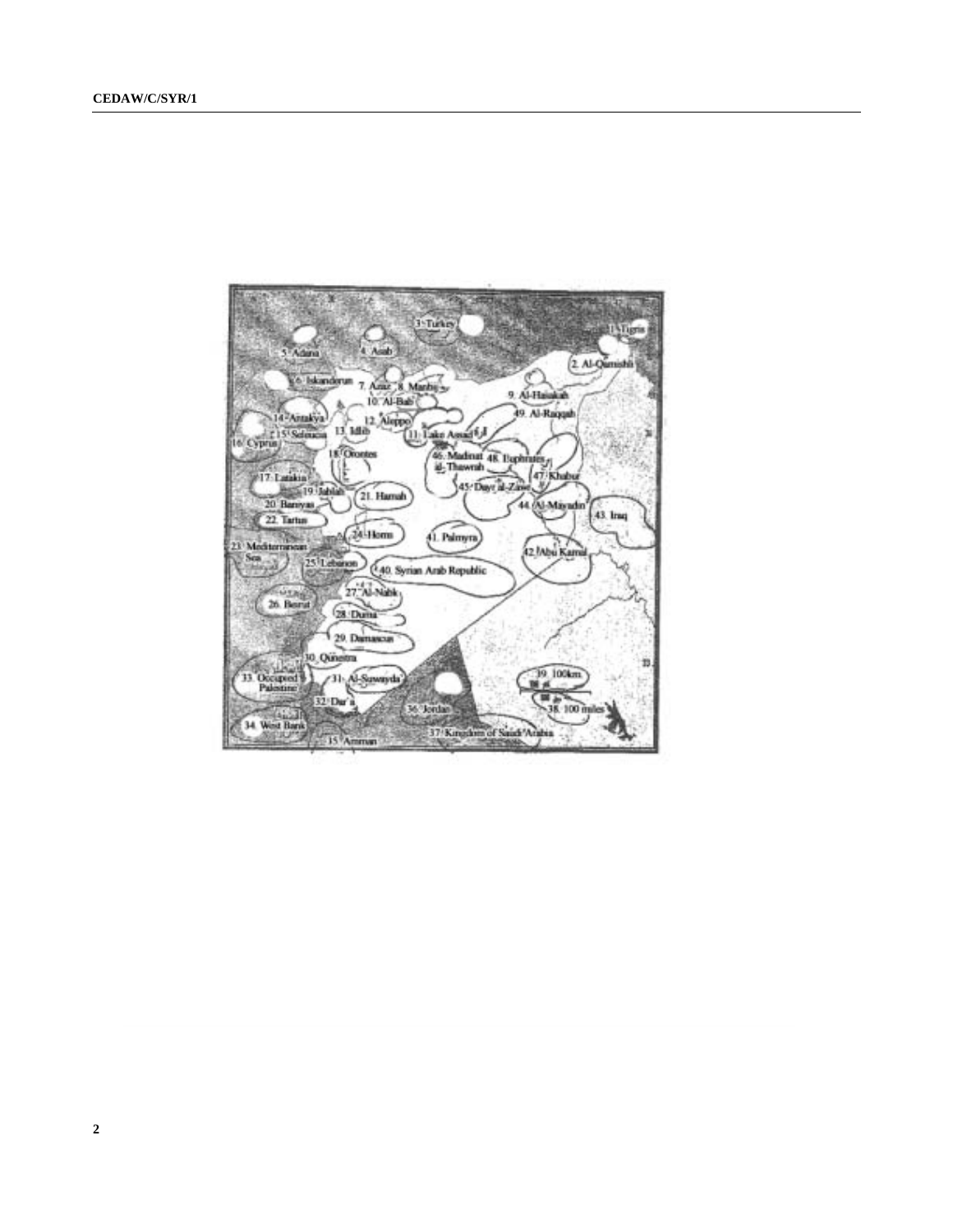# Contents

|                    |                                                                                | Page           |
|--------------------|--------------------------------------------------------------------------------|----------------|
|                    |                                                                                | 4              |
|                    |                                                                                | $\overline{4}$ |
| 1.                 |                                                                                | $\overline{4}$ |
| 2.                 |                                                                                | 5              |
| 3.                 |                                                                                | 6              |
|                    |                                                                                | 10             |
| Political system   |                                                                                | 15             |
|                    | Section III. Legal framework for the protection of human rights                | 18             |
|                    |                                                                                | 21             |
|                    |                                                                                | 21             |
|                    | The Convention on the Elimination of All Forms of Discrimination against Women | 23             |
|                    |                                                                                | 30             |
| Section II         |                                                                                | 32             |
| Section III        |                                                                                | 35             |
| Section IV         |                                                                                | 36             |
| Section V          |                                                                                | 38             |
| Section VI         |                                                                                | 43             |
| <b>Section VII</b> |                                                                                | 43             |
|                    |                                                                                | 47             |
| Section IX         |                                                                                | 51             |
| Section X          |                                                                                | 57             |
| Section XI         |                                                                                | 65             |
| <b>Section XII</b> |                                                                                | 68             |
|                    |                                                                                | 79             |
|                    |                                                                                | 81             |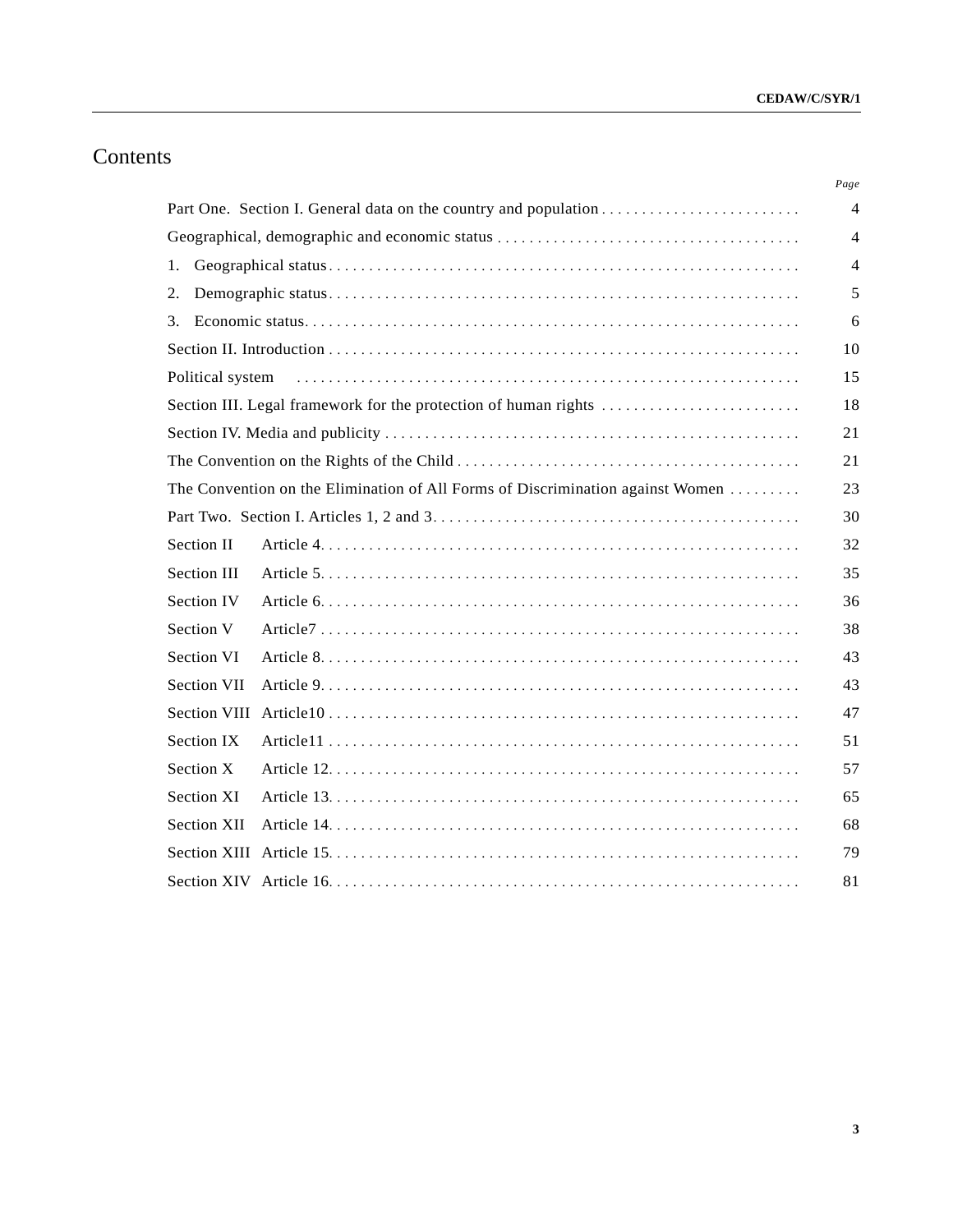# **Part One**

# **Section I**

# **General data on the country and population**

This part of the report describes the country's geographical, demographic and economic status.

# **Geographical, demographic and economic status**

## **1. Geographical status:**

The Syrian Arab Republic is situated on the eastern coast of the Mediterranean Sea and is bordered on the north by Turkey (over a length of 845 km.), on the east by Iraq (596 km.), on the south by Palestine (74 km.) and Jordan (356 km.), and on the west by Lebanon (359 km.) and the Mediterranean Sea (183 km.).

The overall land area of the Syrian Arab Republic is 18,517,971 hectares, of which approximately 6 million hectares are arable land. The remaining land is either mountainous or desert. The Syrian desert is particularly suitable for grass-growing and is used as pastureland at times when rain falls in sufficient quantities. The area of the occupied Syrian Arab territories (the Golan) is 1,200 square kilometres.

In terms of its natural geography, Syria is divided into four regions:

*The coastal region:* Between the mountains and the sea;

*The mountainous region:* Comprising the mountains and hills extending from north to south of the country and lying parallel to the Mediterranean coast;

*The interior or plain region:* Comprising the plains of Damascus, Homs, Hamah, Aleppo, Al-Hasakah and Dar`a, situated to the east of the mountainous region;

*The desert region:* Comprising the desert plains in the south-east of the country on the Jordanian and Iraqi borders.

In administrative terms, Syria's territory is divided into 14 governorates, each of which is generally divided into districts that are further divided into subdistricts. Consisting of a number of villages, the subdistricts are the smallest administrative units.

These divisions are headed by a governor, a district administrator and a subdistrict administrator, respectively. Each village is represented by a village council headed by the mayor, who is in charge of the village and its farmlands. According to 2002 statistics, there are 61 districts in all, including 14 governorate seats, and 210 subdistricts.

Here, it is worth mentioning the following particular instances:

- The city of Damascus is an autonomous governorate known as the governorate of Damascus;
- Some villages are directly linked with the governorate seat and not with the subdistrict seat or district seat, in which case they are known as villages of the governorate seat;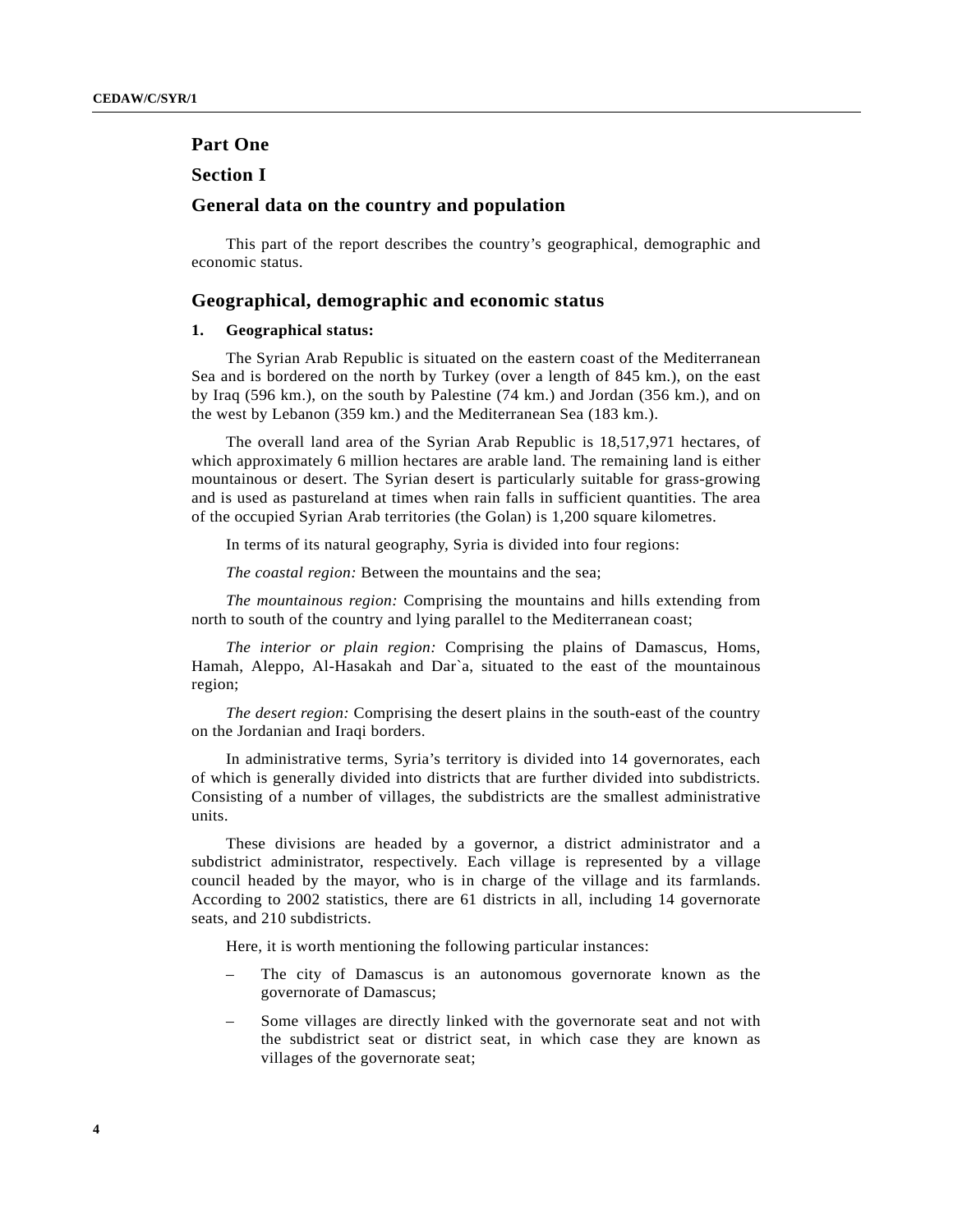– In a number of governorates, some subdistricts are directly linked with the governorate and have no link with the district seat, in which case they are known as subdistricts of the governorate seat.

The generally prevailing climate in Syria is Mediterranean, with typically rainy winters and dry summers, interspersed by short transitional spring and autumn periods.

# **2. Demographic status**:

Syria is distinguished by its harmonious ethnic diversity. Arabs constitute the majority, in addition to which there are ethnic groups of Armenians, Kurds, Syriacs, Assyrians, Circassians and Chaldeans. The Arabic language is the official language of the State. Most inhabitants are of the Islamic faith, which has various denominations, and some are of the Christian faith, which also has various denominations.

The tables below show the proportion of females and males.

#### Population indicators

| Number of population (inhabitants) $*$   | 17 555 555 |
|------------------------------------------|------------|
| Population density (inhabitants/sq. km.) |            |

\* According to mid-2003 estimates.

#### Females and males by age group (per cent)

|         | -15  | 15-54 | 55<br>ັບ                                   |
|---------|------|-------|--------------------------------------------|
| Females | 39.2 | 53.6  | $\overline{ }$<br>$\overline{\phantom{a}}$ |
| Males   | 40   | 91.4  | o.u                                        |

## Females of reproductive age (per cent)

|                | 15-49 age group |
|----------------|-----------------|
| $\blacksquare$ | 1 ב<br>24.J     |

Geographical distribution of inhabitants (per cent)

|             | Urban areas | Rural areas |
|-------------|-------------|-------------|
| Inhabitante | ר ה         | 49.8        |

#### Young people (per cent)

| Among all<br>c | $\sim$<br>. .             | -4.   | ບຸ  |
|----------------|---------------------------|-------|-----|
| inhabitants    | $\sim$<br>$\cdot$ $\circ$ | ບິດ ⊶ | J.U |

#### Persons with schooling according to 2002 statistics (per cent)

|                                         | –<br>emales  | Males |
|-----------------------------------------|--------------|-------|
| - -<br>our<br>- age<br>$1 \cup$<br>$-1$ | $\pi c$<br>◡ | -     |

In 2001, the findings of the family health survey indicated a high fertility rate. The fertility rates per 1,000 women varied by age and were at their highest among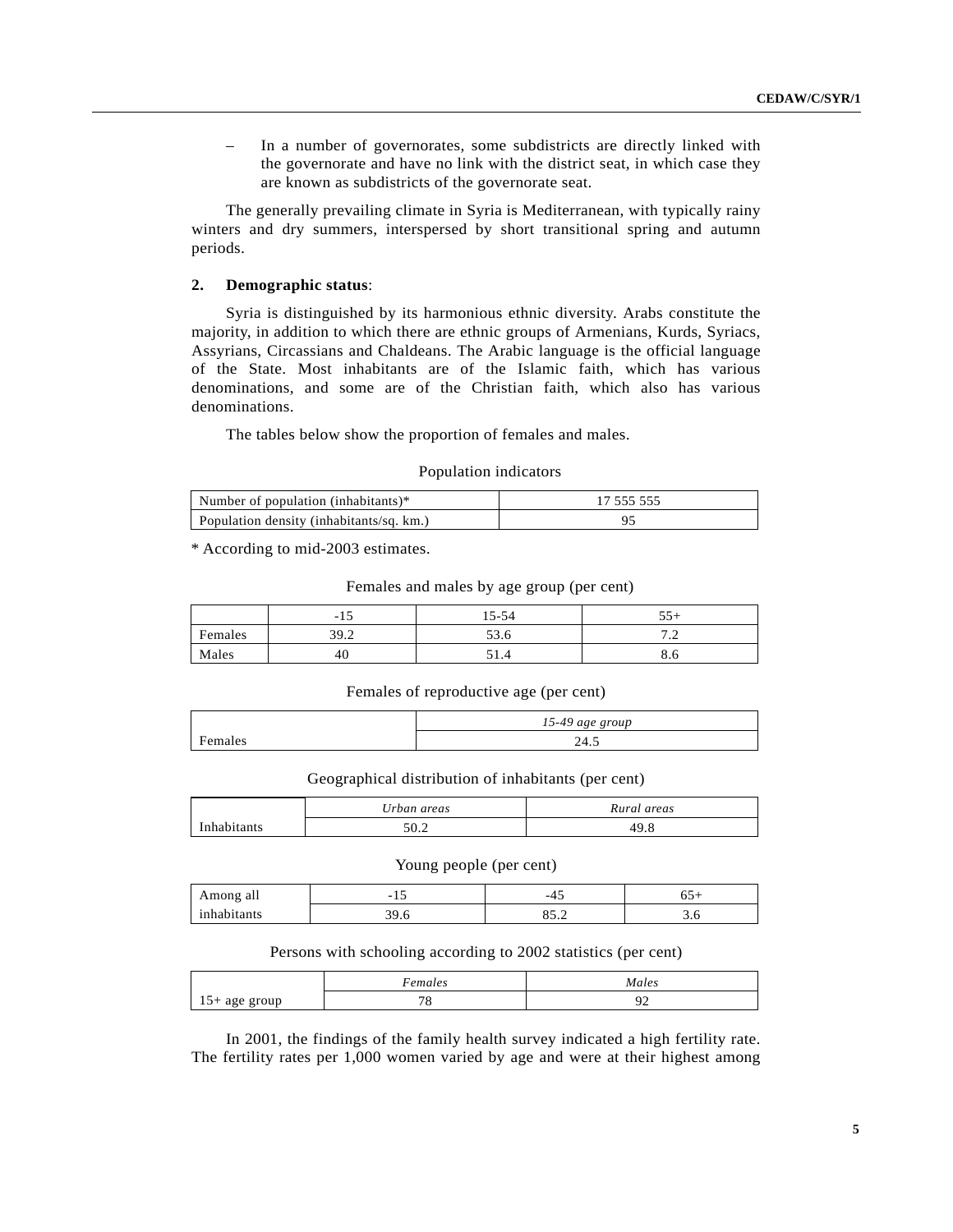the 25-29 age group (177 births). Lower fertility rates by age and higher educational attainment levels were noted among the women taking part in the study.

#### *Demographic growth:*

The tables below show rates of population growth and overall fertility, in addition to other demographic indicators.

| Population growth rate |  |
|------------------------|--|
|------------------------|--|

|                        | 1995-2000 | 2000-2005 |
|------------------------|-----------|-----------|
| Percentage             |           |           |
| Population growth rate | ،         | 2.45      |

#### Fertility rates according to 2001 statistics

|            | Overall fertility rate | Urban areas | Rural areas |
|------------|------------------------|-------------|-------------|
| Percentage |                        |             |             |

#### Statistical indicators

|                                          | Males   | 68.7    |
|------------------------------------------|---------|---------|
| Life expectancy at birth (years)         | Females | 73.2    |
| Maternal death rates/100 000 live births | 65.4    |         |
| Infant death rates/1 000 live births     | 18.1    |         |
| Percentage of households headed by women | Q       |         |
| Number of Palestinian refugees*          | Males   | 216 610 |
|                                          | Females | 213 289 |

\* At 31 December 2002. Of these, 68 per cent live in the capital of Damascus.

# **3. Economic status:**

Syria is one of the world's developing countries; the agricultural sector accounts for about 27 per cent of gross domestic product (GDP), the industrial sector for about 7 per cent and the oil sector for about 20 per cent. During the first half of the 1990s, the Syrian economy achieved remarkably high growth rates of up to about 7 per cent, attributable to a number of reasons, including:

- The high price of oil;
- Increased production and oil revenues;
- The discovery of new oil fields;
- External financial assistance at the time of the second Gulf war;
- The economic reforms put in place in the late 1980s, culminating in promulgation of the Investment Act No. 15 of 1991.

The slow progress of reform and the ensuing low investment rates, however, produced a slowdown in economic growth to 3 per cent annually in the second half of the 1990s.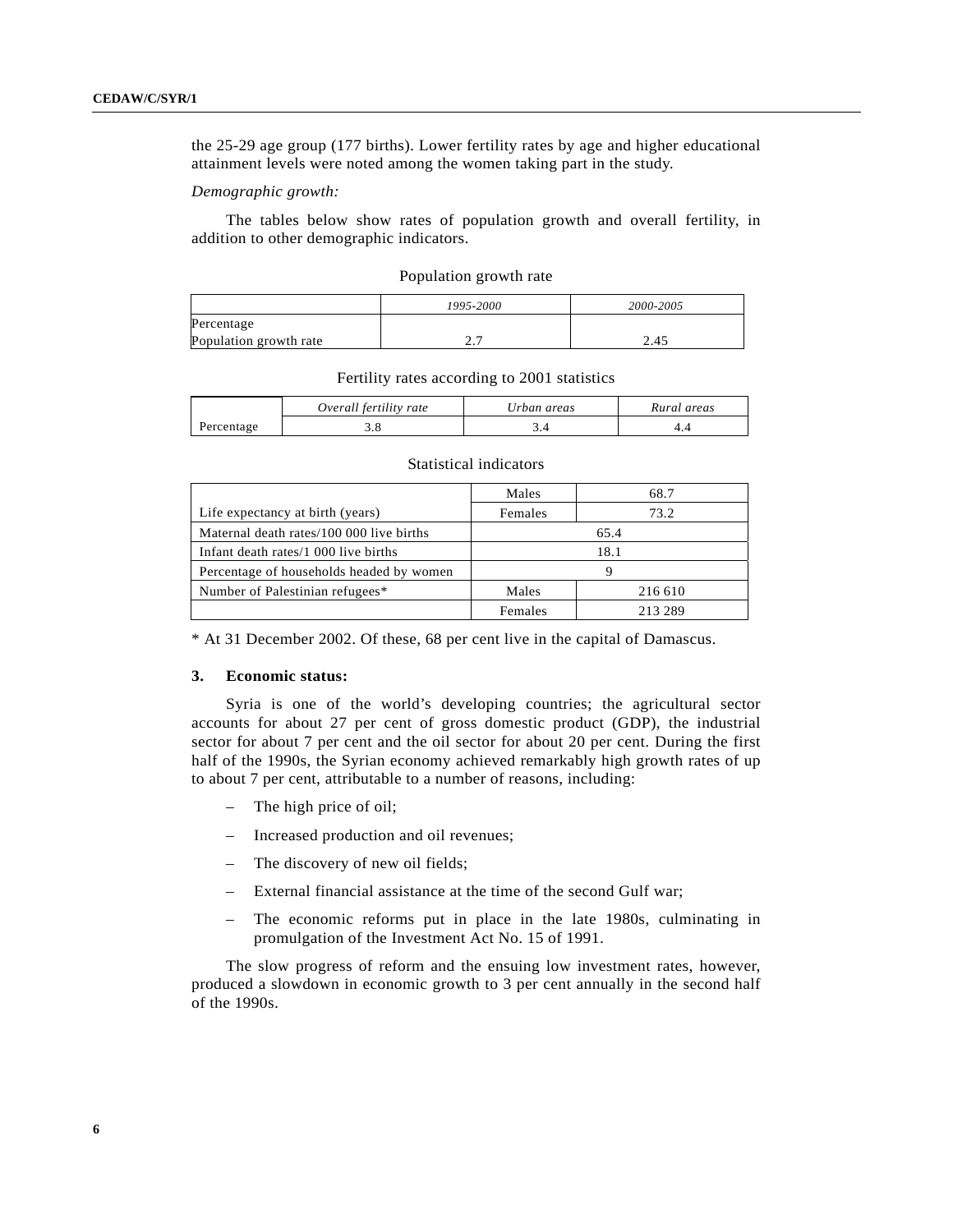*Status of the Syrian economy:*

In the relevant principles of the Constitution, the Syrian economy is identified as a planned socialist economy. Three types of ownership are also specified:

1. *Public ownership:* Includes natural resources and public utilities, as well as facilities and institutions which are nationalized or set up by the State or in respect of which the State is in charge of investment or administrative supervision, with the onus of protection placed on citizens;

2. *Collective ownership:* Includes property belonging to grass-roots and occupational organizations, productive units, cooperative societies and other social institutions, the care and support of such property being guaranteed by law;

3. *Individual ownership:* Includes individually owned property, the social function of which is defined by law as serving the national economy in the context of the development plan. Such property may not be used in ways that conflict with the interests of the people (arts. 13 and 14).

The country is currently moving towards a social market economy.

During the course of its development in the 1970s and early 1980s, the Syrian economy was reliant on external assistance. Since the early 1990s, it has been reliant on the export of crude oil. The tables below show the extent to which the oil sector contributes towards the Syrian economy.

|            | To GDP                         | 20 per cent |
|------------|--------------------------------|-------------|
| Oil sector | Income from the foreign sector | 65 per cent |
|            | General State budget income    | 50 per cent |

Contribution of the oil sector to the Syrian economy

Despite the conclusion of various regional and global trade agreements (bilateral and multilateral) over the past decade, the Syrian economy remains protectionist if measured by the percentage of external trade and investment. Crude oil accounts for the bulk of Syrian exports (about 65 per cent). If we therefore exclude the oil sector, we are left with exports from agriculture and mediumtechnology industry, which account for only 8 per cent of GDP, while external investment flows account for about US\$150,100,000 annually, supplemented by approximately the same amount from the flow of investment within the oil sector.

The contribution of the industrial sector to GDP has fallen to within the region of only 7 per cent, compared with 19 per cent in Tunisia, 15 per cent in Egypt and 13 per cent in Jordan.

Ranking of the Syrian Arab Republic by industrial sector\*

| Ranking/88 countries | Index                                                            |
|----------------------|------------------------------------------------------------------|
| 75                   | Competitive industrial performance                               |
| 56                   | Per capita added value in industry                               |
| 69                   | Per capita industrial exports                                    |
| 87                   | Overall added value share of high and medium technology products |

\* Report of the United Nations Industrial Development Organization (UNIDO).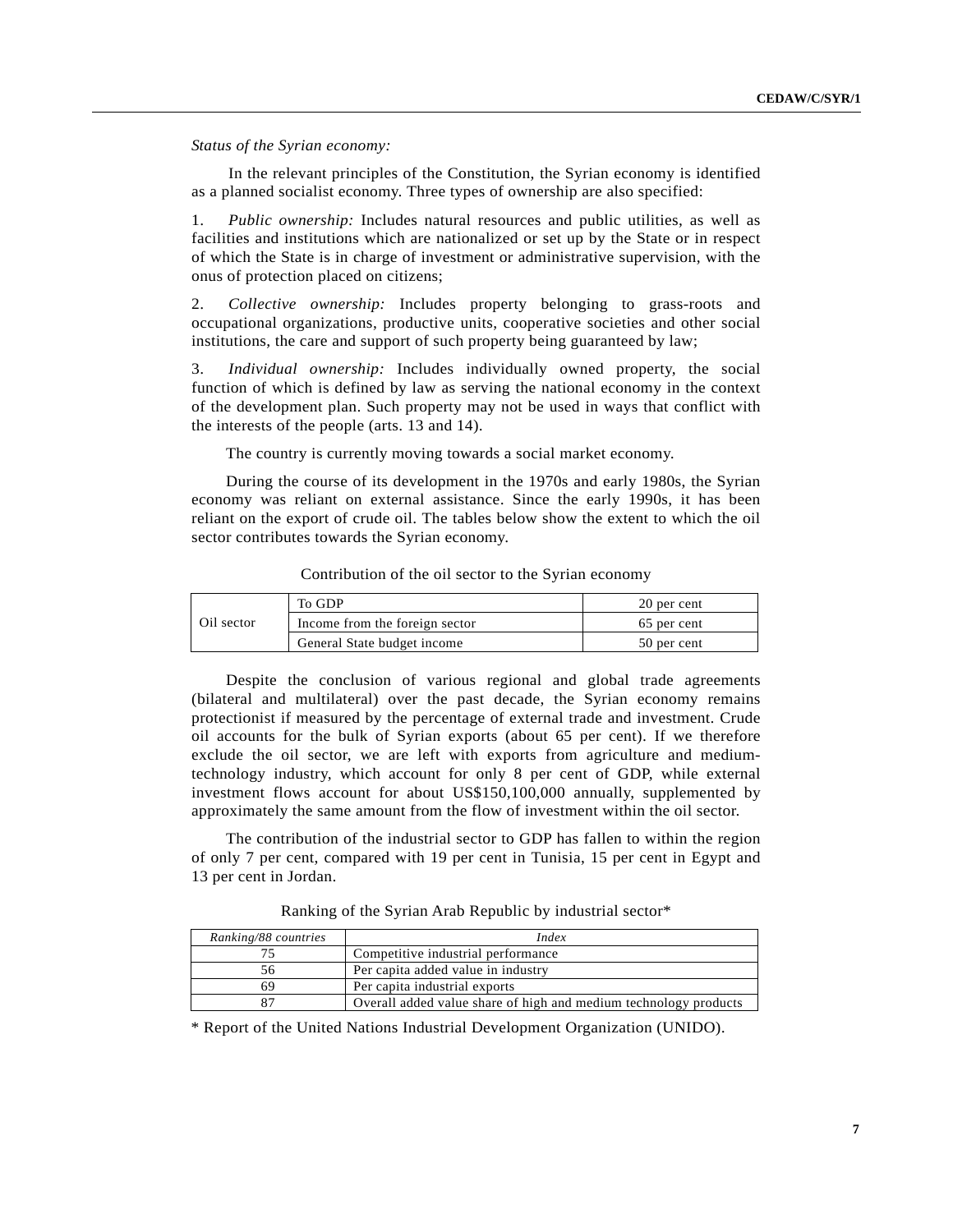## *The Syrian economy and growth:*

Syria has the advantage of a strong overall economic framework as a result of the oil boom that made way for significant economic growth. The tables below provide a breakdown of overall economic activity rates.

|                                                                 | Males           | 65.5  |
|-----------------------------------------------------------------|-----------------|-------|
| Overall economic growth rates                                   | Females         | 10    |
|                                                                 | Males           | 83.7  |
| Overall rural economic growth rates                             | Females         | 33.4  |
| Overall economic activity rate for inhabitants                  | $10+$ age group | 38.25 |
| Economically active women among total economically active males |                 | 25    |
|                                                                 | Urban areas     | 25    |
| Economically active women among total economically active males | Rural areas     | 26    |

## Economic activity rates (per cent)

The Syrian economy is typified by the following:

- A trade balance surplus and an approved deficit in the general State budget;
- A relatively stable Syrian pound;
- Low external debt;
- A foreign reserve to the tune of some US\$ 1,715 billion;
- Substantial bank liquidity.

Over the past 15 years, the Syrian Government has embarked on a series of modest economic reforms, which were remarkably rapid during the initial period and then slowed down during the 1990s to regain pace slightly in the past four years. The reforms have focused on expanding the role of the private sector in the national economy, particularly in the fields of industry, trade, education and banking, and on making adjustments aimed at developing and enhancing the legislative and regulatory environment governing operation of the productive sector, including trade facilitation, tax reduction, the adoption of measures for a uniform bank rate and the promulgation of legislation typically providing for special facilities designed to encourage investment and export. The Government has recently shown fresh interest in the areas of education, information technology, administrative development, unemployment reduction and the improvement of government administration.

#### *Favourable opportunities for the Syrian economy:*

The most favourable opportunities for pursuing the growth and prosperity of the Syrian economy lie in the benefits offered by the Arab, European and global economic partnerships concluded or being concluded by the Syrian Arab Republic, which acceded to the Arab Free Trade Agreement in 1997, for instance, and initialled the Euro-Mediterranean Partnership agreement in October 2004.

Syria's membership of the Greater Arab Free Trade Area is regarded as a tremendous opportunity for the unrestricted export of its products to markets in 14 Arab countries by 2005. In the context of Arab bilateral agreements, the Syrian-Lebanese free trade zone will open up further trade between the two countries.

After lengthy delay, the partnership agreement with the European Union was initialled at the end of October 2004, affirming the wish of the Syrian Arab Republic to enter the open market economy and achieve economic reform. This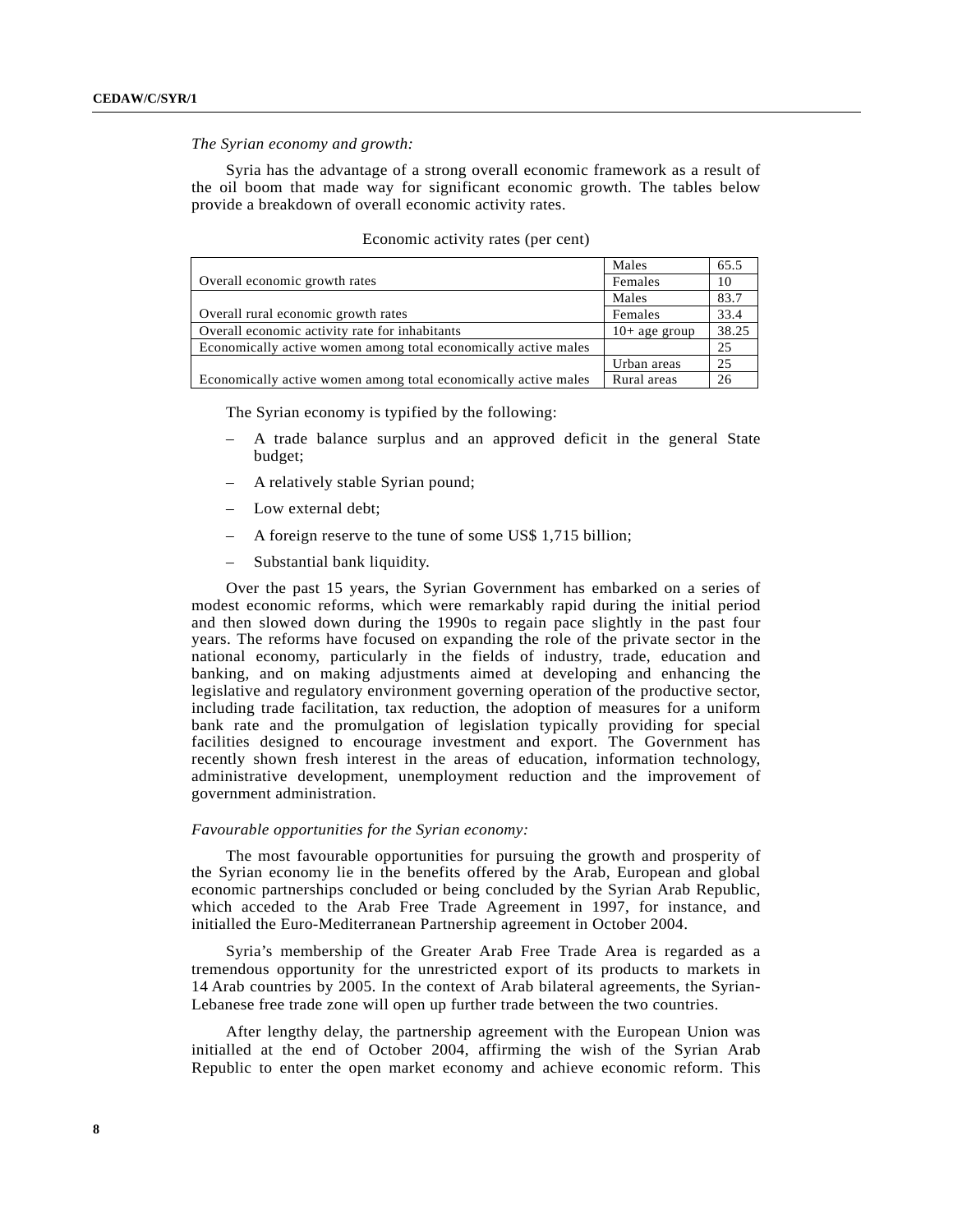partnership constitutes a major challenge for the Syrian economy in view of the competition that it demands with advanced European markets through trade with 25 member States of the European Union. It nevertheless opens up immense opportunities for the Syrian Arab Republic to enter these markets and strengthen its economy through the establishment of a competitive national industry. It also constitutes a vital and appropriate mechanism for contributing to Syria's development and modernization programme, as well as a secure way of transferring technology to the country and enabling it to take root. From the political point of view, the agreement confirms to the world that Syria is not an isolationist State, despite the pressures exerted on it by certain countries.

## *The workforce*:

Compared with neighbouring countries, labour in Syria is cheap. The tables below show the value of national income at market prices and the per capita share in that income, as well as the GDP value at market prices.

| Indicator                           | Syrian pounds |  |
|-------------------------------------|---------------|--|
| National income at market prices    | 912 935       |  |
| Per capita share of national income | 53 295        |  |
| GDP at market prices                | 964 574       |  |

#### Economic indicators according to statistics for 2002

The tables below show the workforce indicators in Syria and unemployment rates.

## Workforce indicators according to statistics for 2003 from the Central Bureau of Statistics

| Total workforce | Males     | Females |
|-----------------|-----------|---------|
| 5459000         | 4 289 000 | 170 000 |

# Workforce indicators according to statistics for 2003 from the Central Bureau of Statistics

| Ratio of males to females |             |             |
|---------------------------|-------------|-------------|
| among the total           | Rural areas | Urban areas |
| workforce                 | 38:1        | $17 -$      |

Unemployment rates according to the findings of workforce surveys in 2002

| Total number of unemployed | Males               | Females        |
|----------------------------|---------------------|----------------|
| 637 805                    | 355 789             | 282 016        |
| Total number of unemployed | Previously employed | Never employed |
| 637 805                    | 201 396             | 436409         |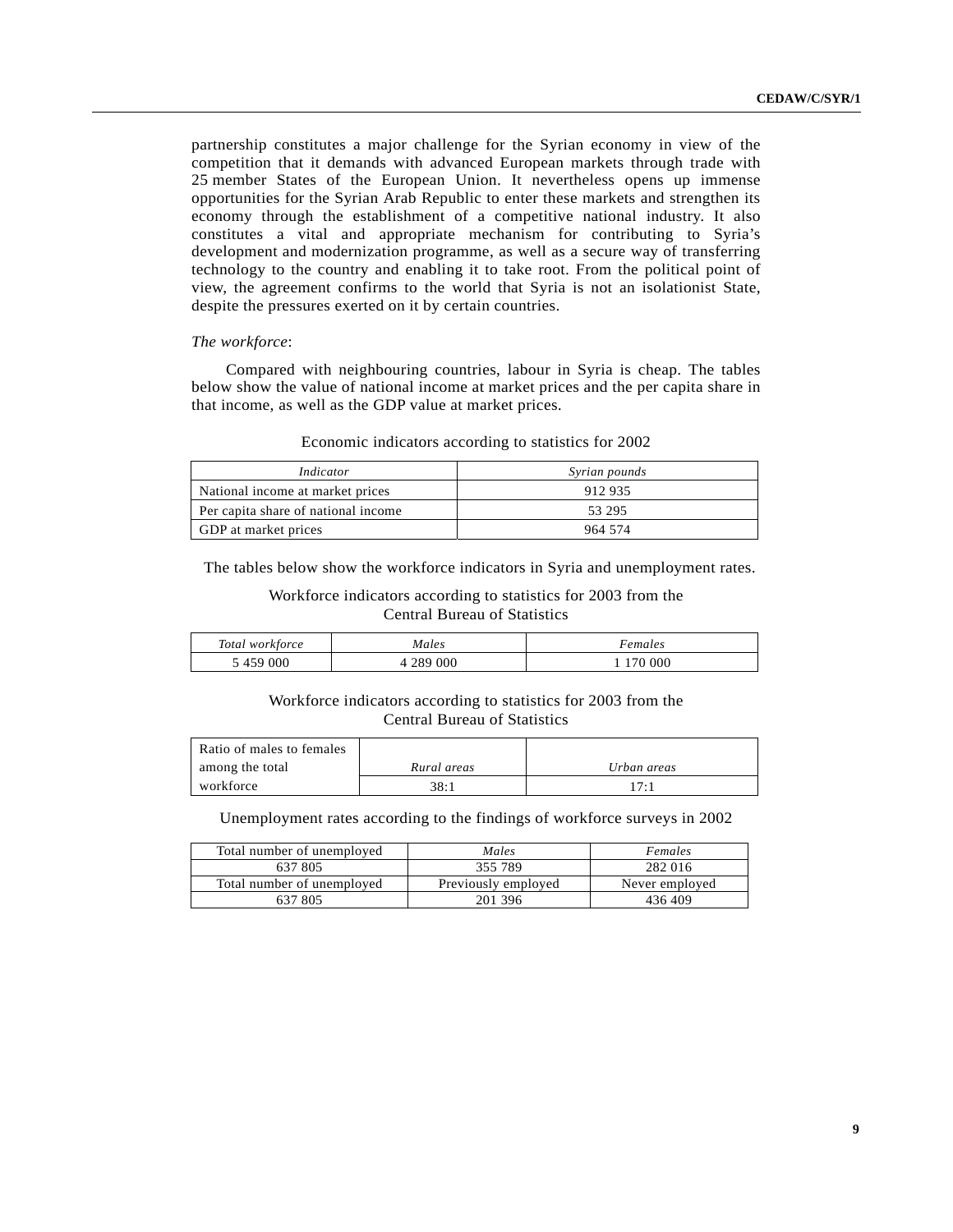# **Section II**

# **Introduction**

The Syrian Arab Republic ratified the Convention on the Elimination of All Forms of Discrimination against Women pursuant to Decree No. 330 of 25 September 2002, with reservations to article 2 in its entirety; article 9, paragraph 2, on granting children the nationality of their mother; article 15, paragraph 4, on freedom of movement and choice of domicile; article 16, paragraphs 1 (c), (d), (f) and (g), on the same rights and responsibilities during marriage and at its dissolution with regard to guardianship, kinship, maintenance and adoption; article 16, paragraph 2, on the legal effect of the betrothal and marriage of a child, given the incompatibility with provisions of the Islamic Shariah, as stated in the Decree; and article 29, paragraph 1, on arbitration between countries in the event of a dispute between them.

The Syrian Commission for Family Affairs (a governmental body) held four dialogue workshops in four Syrian towns. Attended by nearly all members of the People's Assembly, the workshops covered the articles to which there are reservations with the aim of promoting the Convention and working for removal of some of the reservations entered. The Commission took care to ensure that clerics were present at each workshop to state their point of view on the reservations and the extent of their compatibility or otherwise with the Islamic Shariah.

The outcome of these workshops was that the participating members of the People's Assembly (Parliament) mainly agreed that all of the Syrian reservations should be removed, with the exception of those to article 16, paragraphs 1 (c) and (f), and article 29.

The Commission then submitted a proposal to the head of the Syrian Government for removal of the reservations and the proposal was referred to the Legal Office for an opinion. The Commission is continuing to work with all governmental and non-governmental bodies with a view to removal of the reservations and the commencement of procedures for implementation of the provisions of the Convention.

This memorandum of proposal from the Commission was based on the provisions and principles of the national Constitution and the need to develop the laws for the benefit of the men and women who constitute the Syrian public, thus complementing the programme of reform put forward by the country's political leadership and the proposals made by the members of the People's Assembly, both male and female, in their meetings with the Commission. It also matches the aspirations of Syrian society, in particular women's organizations, which submitted more than one memorandum; the General Women's Federation, for example, submitted a memorandum for the amendment of discriminatory articles of law and the Syrian Women's League submitted a memorandum to the People's Assembly for amendment of the Nationality Act, which was then presented to the Cabinet and is now in the final stages of discussion.

The Commission further based its memorandum on the fact that the majority of Syrian laws are non-discriminatory.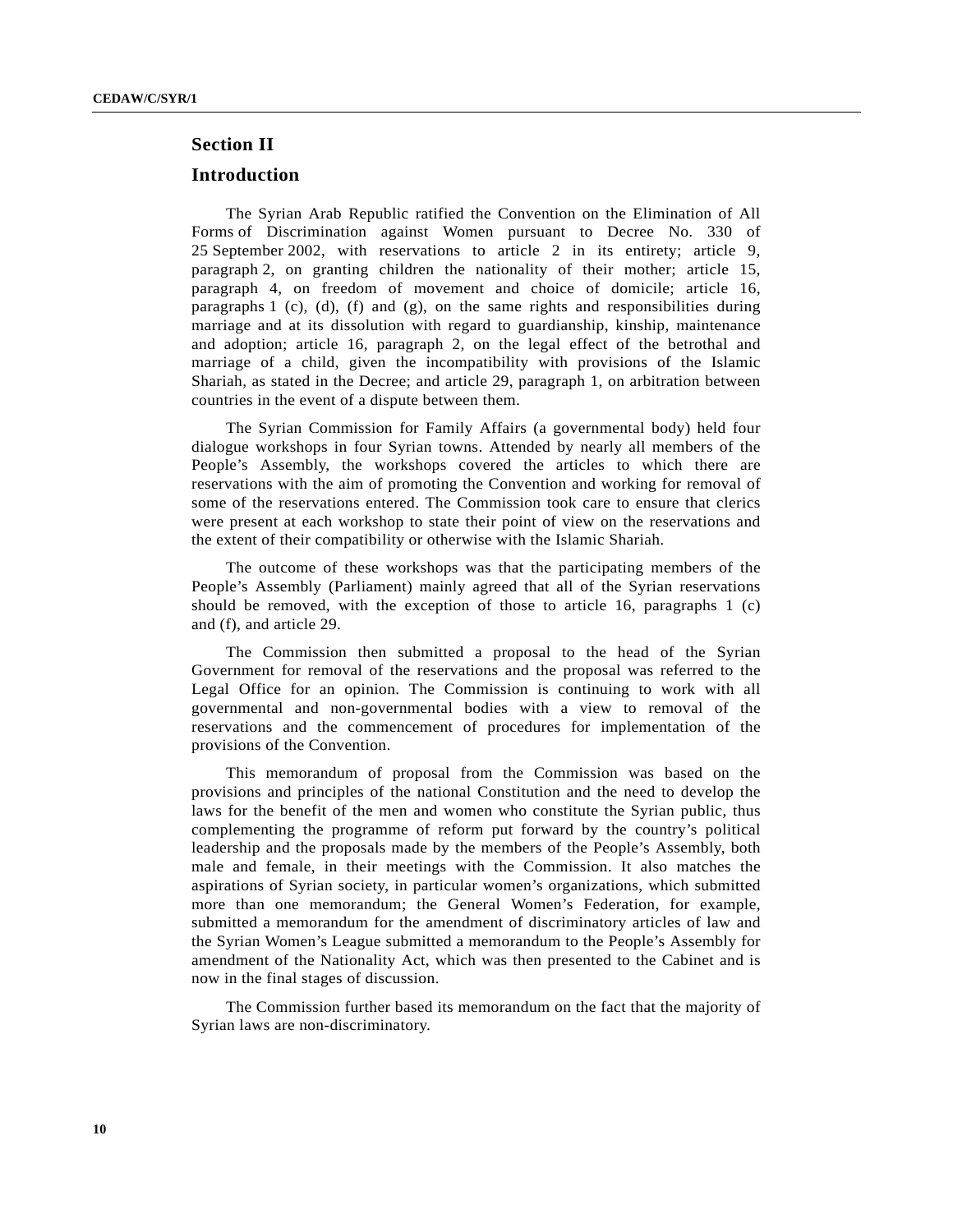Despite the positive climate, however, provisions that discriminate against women still exist in various laws relating to the family and women's personal lives, such as the Nationality Act, the Personal Status Act and the Penal Code.

The Government of the Syrian Arab Republic has taken a number of legislative measures to limit discrimination against women, including the promulgation of Act No. 42 of 2003 establishing the Syrian Commission for Family Affairs as a governmental body tasked, inter alia, with: reviewing discriminatory laws and proposing either their amendment or new laws; proposing amendment of the articles relating to the age of custody contained in the Personal Status Act No. 18 of 2003; proposing amendment of the articles on social insurance contained in Act No. 78 of 2001 so as to give women the right to bequeath their pension to their heirs; seeking an increase in the maternity leave under Legislative Decree No. 35 of 2002; and seeking ratification of the agreement to establish the Arab Women's Organization, signed in Cairo on 15 July 2002.

As for administrative measures, the Ninth General Five-year Plan (2001-2005) includes a special section on women comprising strategic objectives. The general objectives and guidelines have been translated into strategies and sectoral policies in various fields; a strategy for the advancement of rural women has been elaborated, for instance, together with a reproductive health strategy and a draft national population strategy (2000-2025), a section of which is devoted to the empowerment of women. The Government of the Syrian Arab Republic is also adopting various positive discrimination measures in favour of Syrian women insofar as it is incumbent on the State to provide women with opportunities for making a full and effective contribution to all areas of life and eliminate all obstacles to women's participation in the development process. The Employment Act No. 91 of 1959 devotes a full section (section IV) to women's employment and prohibits the employment of women at night and in jobs that are detrimental to health, morally damaging or physically demanding. The Act also provides for paid maternity leave, prohibits the dismissal of women during maternity leave and further provides for breastfeeding time and the establishment of children's crèches. In addition, article 460 of the Code of Civil Procedure gives a woman the right to prevent her husband from travelling if it is feared that she may consequently lose financial entitlements arising out of any court proceedings under way. In the event of divorce, she also has the right to seek his detention if he fails to provide maintenance or the dower or prevents her from seeing her children.

In 2002, the Minister of the Interior also issued directives stipulating that a woman is entitled to make her own application for a passport or its renewal, without her husband's consent.

The Syrian Commission for Family Affairs has stepped up its activities in the field of information with a view to promoting the culture of gender equality. The expectation is that these activities will be further promoted through televised information messages. The process of amending the school curricula and removing stereotyped images is also being intensified by means of a comprehensive review conducted with the assistance of governmental and non-governmental bodies. The media have also begun to refresh their output and operational mechanisms by disseminating news of the gender awareness-raising activities carried out by non-governmental organizations and highlighting the need to fill the gender gaps in Syrian laws. Various women's associations additionally carry out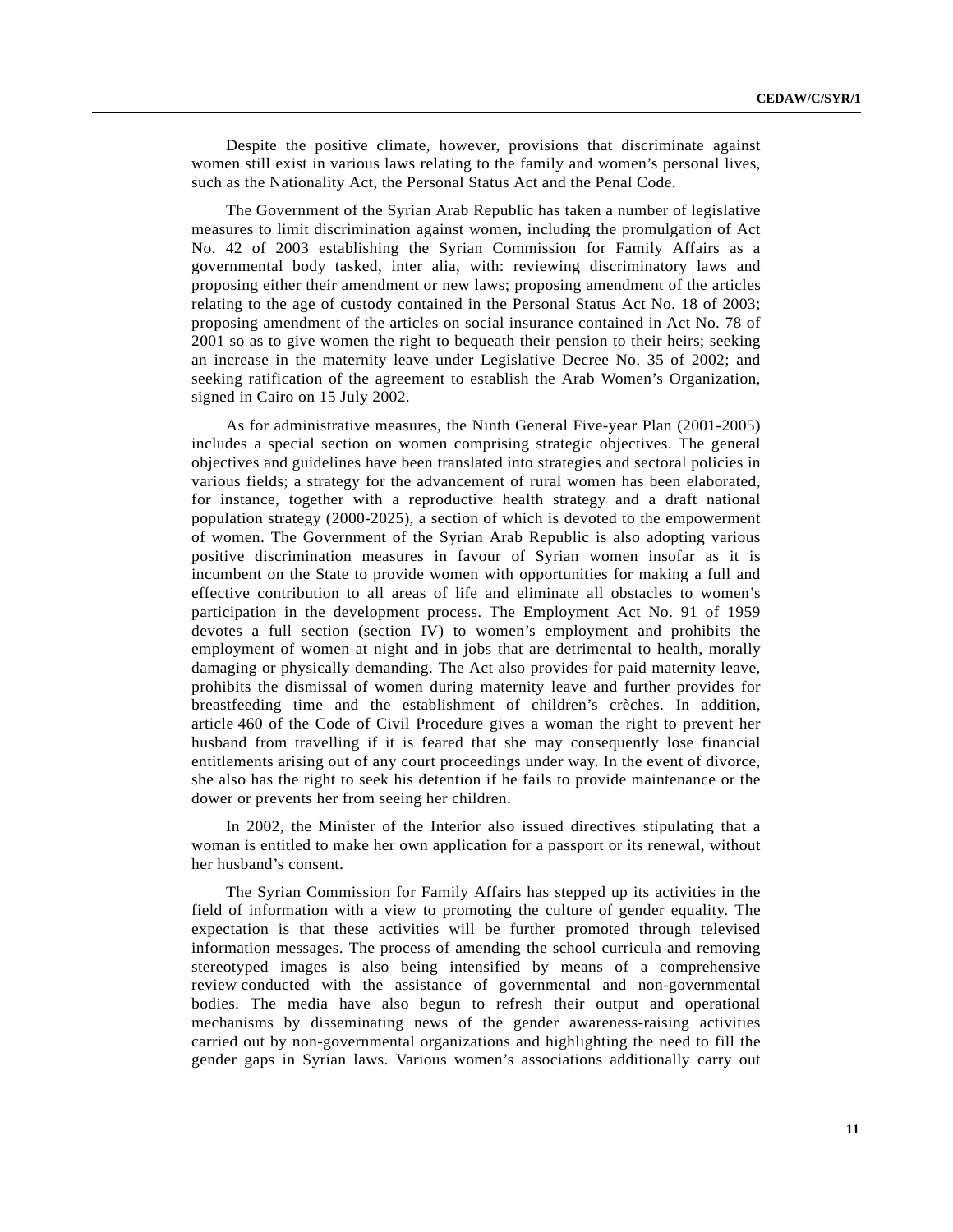awareness-raising activities, particularly on International Women's Day and the day marking the Declaration on the Elimination of Discrimination against Women.

The law also guarantees mechanisms for implementing the spirit of article 6 insofar as women are able to bring court proceedings in accordance with the provisions of the law, without discrimination.

Syrian women participate in all Syrian political parties, although in varying proportions. In the Arab Socialist Ba`th Party (the ruling party), there are 120 females in leadership positions (the People's Command ), compared with 743 males. At the last congress, a woman was elected as a member of the Regional Command (the leading body of the party between two congresses). In the Syrian Communist Party, women account for 20 per cent of the associate members, while 5 of the 85 members in leadership positions (the Central Committee) are women. In the Arab Socialist Movement, women hold 6 per cent of the leadership positions. These percentages were taken in 2004. The participation of women in the Syrian Parliament now stands at 12 per cent but is still low in the local administrative councils, amounting to no more than 4.2 per cent. The representation of women has risen to 16.3 per cent in the leadership of the Federation of Trade Unions and to 20 per cent in the occupational trade unions. In the ministries, women hold 7 per cent of the leadership positions and the proportion of women ambassadors has risen to 14 per cent, bearing in mind that Syrian laws encourage women's enjoyment of the right and opportunity to represent the Government at the international level. Women's participation in the work of international organizations remains low, however, compared with that of men, which is attributable to the social stereotyping of women, as a result of which their movement and travel is generally restricted.

There have been concerted efforts to review the reservation entered by the Syrian Government to article 9 of the Convention and produce the necessary legal amendments. In that context, the Syrian Commission for Family Affairs has worked in conjunction with the General Women's Federation and relevant non-governmental organizations to examine this reservation by preparing legal studies highlighting the discrimination in the Syrian Nationality Act. The Syrian Women's League also prepared a field study of the target groups (women married to non-Syrians) and presented a memorandum to the People's Assembly on 30 March 2004 seeking the amendment of article 3 (a), together with a statement of the reasons for the amendment. It should be mentioned that a bill on the amendment of article 3 of the Syrian Nationality Act was tabled by 35 members of the People's Assembly. The bill was also included in the agenda of the May-June 2004 session of the Assembly and submitted to the Government, which prepared a draft amendment that is currently under discussion in the Cabinet.

In regard to education, the conditions for enrolment in any kind of basic, general secondary or vocational school, as contained in the directives on registration and admission to schools and classes, do not discriminate on the basis of gender. After the primary education stage, both male and female students have the opportunity to choose between general and vocational education, depending on their averages.

Legislative Decree No. 55 of 2 September 2004 regulating pre-university educational institutions was also promulgated and the implementing directives were issued on 3 January 2005.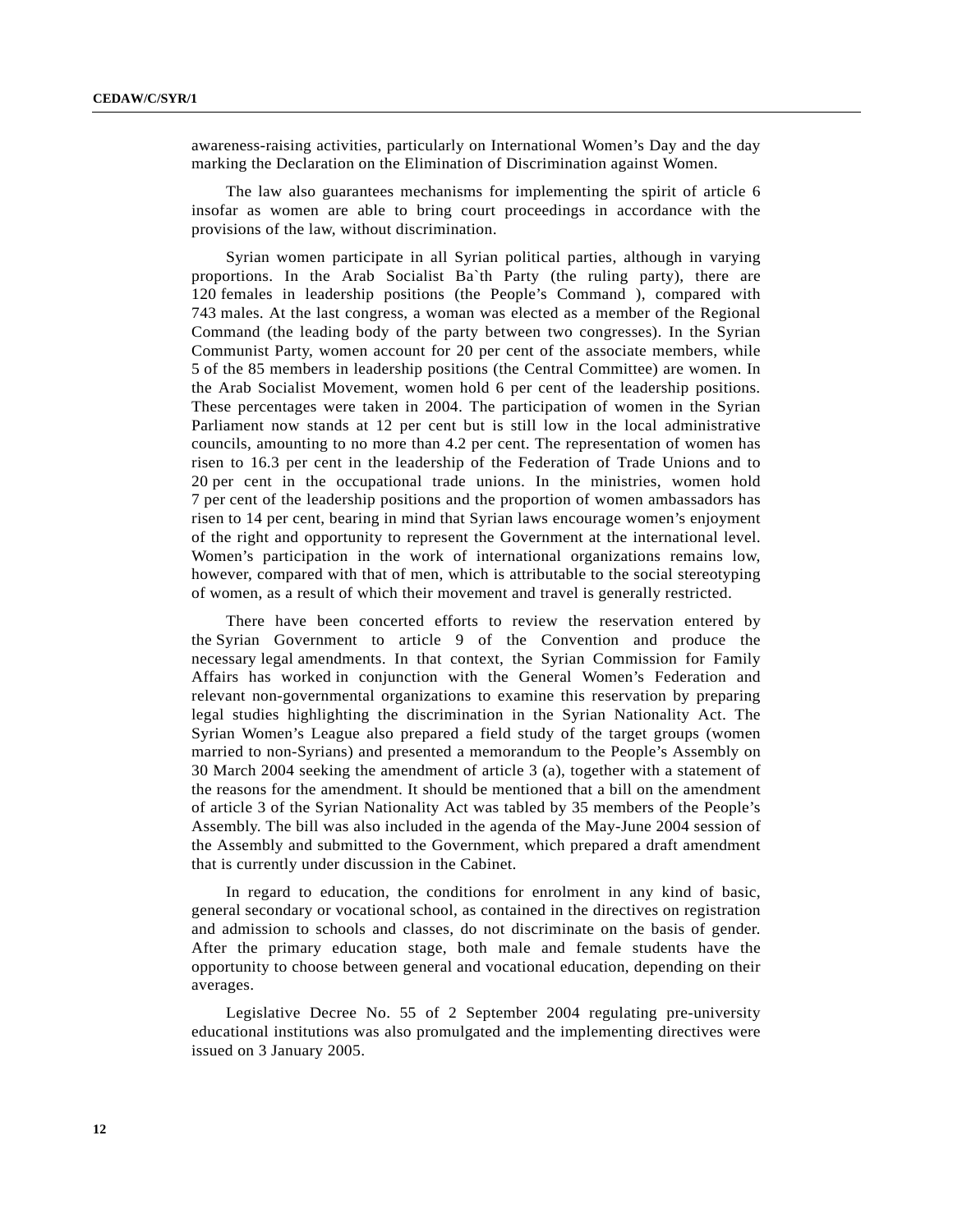The educational philosophy in the Syrian Arab Republic is based on the use of one study plan for each grade. The only discrepancy occurs in technical and vocational education, which is attributable to the difference within that particular branch of education. Women's technical education is currently being converted into one covering the subjects of sewing, household economics and arts. It is open to males and females alike.

The proportion of females to males is 94 per cent in the 15-19 age group, which includes the age of graduation from the stage of basic education. The proportion of female to male graduates from this stage is as high as 105.7 per cent.

The proportion of female to male graduates from higher and intermediate institutions is 116 per cent, as against the proportion of females to males in the 20-24 age group overall. The proportion of female to male university graduates falls, however, to 88 per cent, although the proportion of female to males in the 25-29 age group amounts to 105 per cent (Statistical Compendium of 2004).

As for women's right to work, no complaints have been lodged about any gender discrimination in employment, signifying that the laws are fully applied in the regular employment market. As in the case of their male counterparts, women pieceworkers in the private sector are subject to the provisions of the Employment Act No. 91 of 1951 and enjoy all the rights and obligations stipulated therein, if working for an employer under his supervision. Women who work for an employer from home, however, are not subject to the provisions of the Employment Act and have none of the benefits for which it provides, such as sick leave, paid leave and employer's contributions to social insurance.

In a bid to reduce unemployment, the Government has sought to guarantee opportunities for women to work in jobs not traditionally sought by them, although job creation is low for both sexes.

The Act also entitles women to equal pay with men for work of equal value and decisions setting the minimum wages are issued at least annually in each governorate by the Minister of Social Affairs and Labour, without discrimination between women and men, at the proposal of the competent committee.

In the public, private and joint sectors, employers are required to make contributions to social insurance institutions on behalf of their workers in order to cover work injuries, incapacity and old age. Women benefit from all of the provisions concerning administrative leave, sick leave, training leave and paid maternity leave. Until her child is one year old, a woman is also entitled to a break of one consecutive hour per day for breastfeeding, which is counted as part of working hours, with no consequential reduction of pay.

A woman employed on a temporary work contract in the private sector, however, does not have the benefit of maternity leave unless she has been with the employer for seven consecutive months by the time she ceases work. The compulsory retirement age is 60 for both men and women and the voluntary retirement age is 60 for men and 55 for women, although not all women are covered by the social insurance legislation; an employer's family dependants are excluded, for instance, as are domestic servants, other workers of a similar kind and agricultural labourers employed in the private and joint sectors, with the exception of those for whom special provision is made. Women, however, benefit from the pension rules applicable to their husbands and vice versa.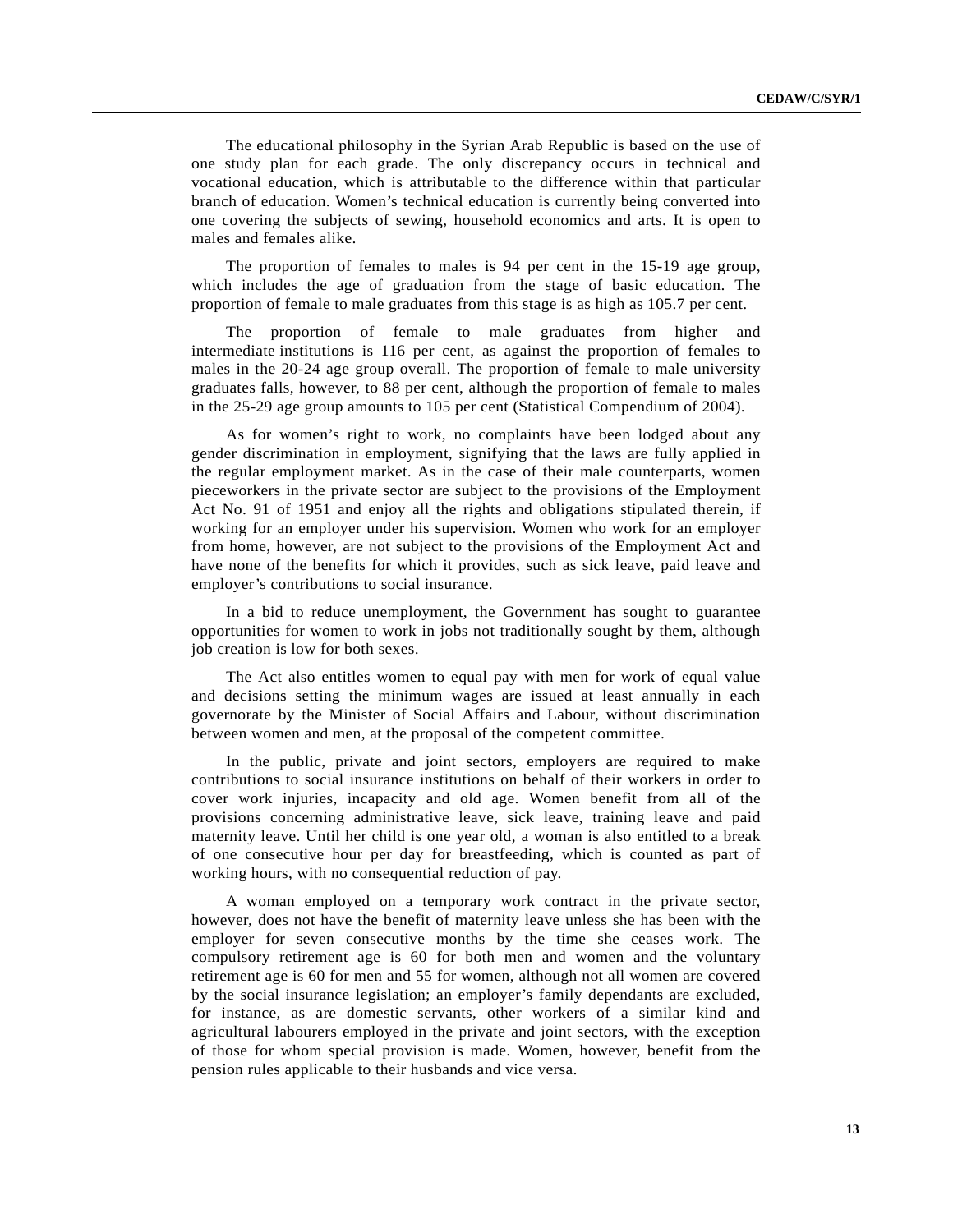Ministerial ordinances prohibit the employment of women in jobs that are laborious, strenuous, detrimental to health or morally damaging.

As for sexual harassment in the workplace, there are legal provisions that criminalize sexual harassment and impose a stiffer penalty where such harassment is perpetrated against women in the workplace. No measures worthy of note, however, have been taken in this connection.

The laws, regulations and legislative decrees governing access to banking facilities do not discriminate between males and females; the provisions refer to customers and not to males and females.

Both married and single working women obtain the same government benefits and support allowances as men, without discrimination. Whether employed as an officer or as a white-collar or blue-collar worker, a woman working in a department or institution of the State or in another public-sector body also receives child benefit in the following cases:

- (a) If she is widowed;
- (b) If she is divorced;

(c) If her husband receives no family allowance from the public treasury, the public authorities or any other official agency (Legislative Decree No. 4 of 9 January 1972). A woman may also bequeath her pension to her children in accordance with the law.

In the Ministry of Agriculture and Agrarian Reform, the Rural Women's Development Unit runs a programme designed to meet the needs of rural women in all governorates country-wide by integrating the development of rural women into programmes of action as a main strategic concern.

The programme comprises a number of core areas, each of which covers a particular aspect of the work done by rural women, both outside and within the home.

Each core area addresses the overall problems which rural women suffer by identifying the related difficulties and subsequently drawing up advice plans for rural women in each region in accordance with the scale of the problems covered by each advice programme. Seminars, courses and campaigns are included in these plans.

In addition to the work of the advice programme, the development projects implemented by the Unit in conjunction with funding agencies, such as the Food and Agriculture Organization of the United Nations (FAO), the United Nations Development Fund for Women (UNIFEM) and the United Nations Children's Fund (UNICEF), involve the elaboration of a special programme within each project to meet the needs of rural women. A plan is drawn up for the rural-woman component of each project, as well as a budget. A minimum of 30 per cent of the project budget is earmarked for such plans.

Concerning article 15 of the Convention, the conclusion drawn in the workshops held by the Syrian Commission for Family Affairs with members of the People's Assembly, both male and female, during which clerics gave their opinion, was that paragraph 4 of the article is not incompatible with the Islamic Shariah. These workshops therefore recommended that the reservation should be withdrawn,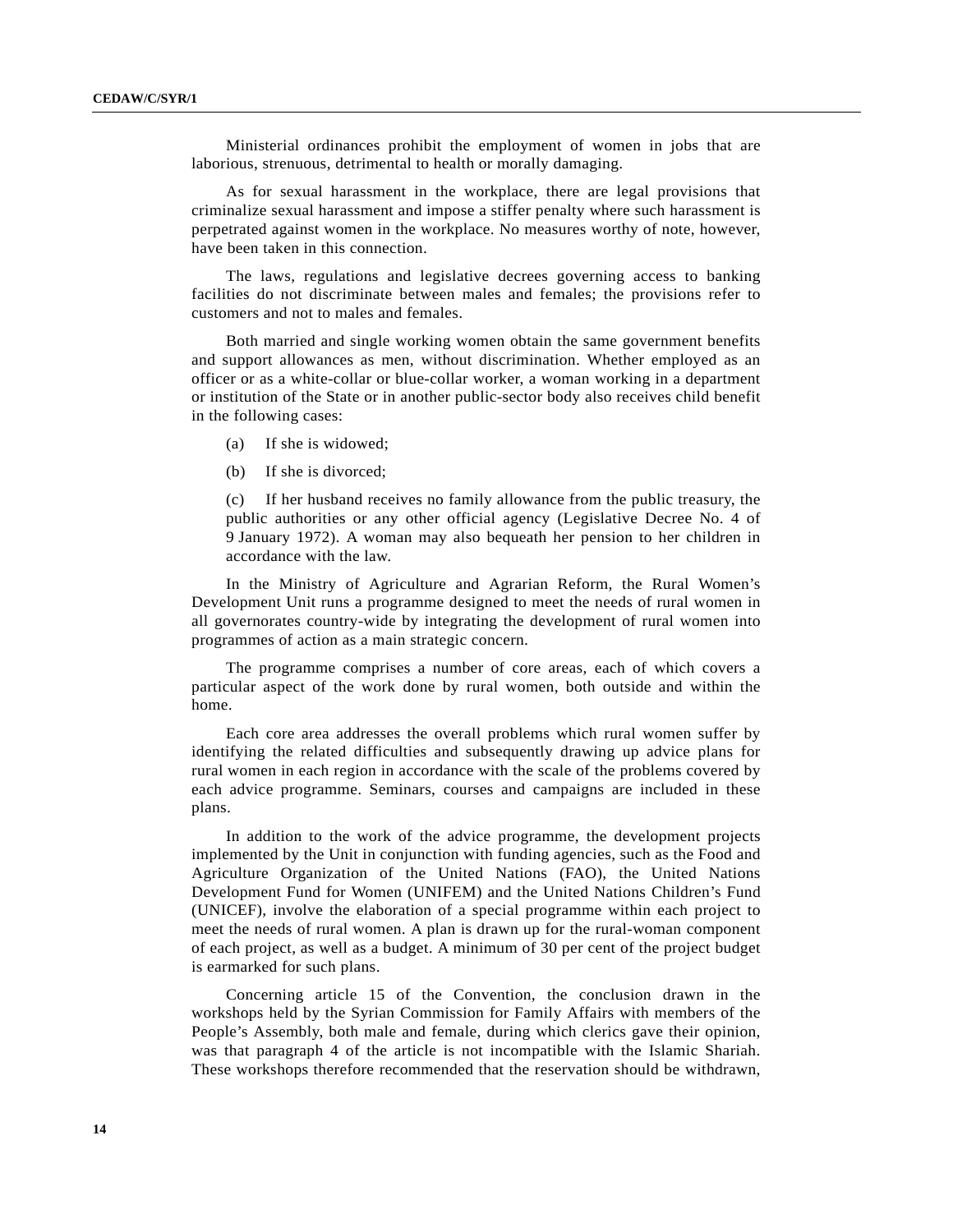it being the considered view of jurisprudents from the Hanafite, Malakite and Hanbalite schools that women are entitled to lay down as a contractual condition the right to choose their residence and travel, in which case they possess that right. As for the freedom to choose a domicile, the rule is that it is the husband's choice, since he is the person who is legally obliged to provide maintenance. A woman may, however, reject the abode chosen by her husband, in which case maintenance is forfeited. The former restriction on travel for women was attributable to the prevailing social conditions and the rule may change with time.

Promulgated by Legislative Decree No. 59 of 1953, the Personal Status Act and the explanatory note thereto, as amended by Act No. 34 of 1975, together with the *ratio legis* of the amendment to the original, govern matters relating to marriage and family relationships, starting with betrothal and continuing on to marriage and all matters relating to birth, divorce, wills and legacies. Its provisions are based on the Islamic Shariah. Certain matters relating to the Christian, Jewish and Druze communities are excluded from application of the provisions of this Act, in accordance with articles 306, 307 and 308.

It is our view that the articles of the Personal Status Act are largely discriminatory. Work is therefore currently under way for the proposal of a modern family law that guarantees equal rights for women and men. Until such time as that law is approved, efforts are being made for removal of the reservation to certain paragraphs of article 16. The reservations to paragraphs 1 (c) and (f) should remain, however, in view of the jurisprudential opinions that they are incompatible with the provisions of the Islamic Shariah. Non-governmental and grass-roots organizations have also run workshops to discuss the Syrian reservations and work for their withdrawal.

# **Political system**

#### A. *General political structure*

Syria is regarded as the cradle of civilizations; history began in Syria with the era of the first Syrian dynasties and writings serving as reliable chronicles of the region's past have been discovered. These dynasties were succeeded by various civilizations, such as the Sumerians, the Akkadians, the Amorites, the Hittites, the Canaanites and the Ugarit civilization, which transferred to the West the cuneiform alphabet, the world's first writing system, dating back to mid-2000 B.C. Syria consequently has an abundance of important archeological sites, making it a centre of reference for the history of civilizations and religions. Geographically, Syria was part of the Byzantine empire and Christianity increasingly spread throughout the country during the rule of the Roman empire.

Syria had scarcely felt the benefits of the evacuation of forces in 1946 before the decision to partition Palestine was made in 1947 and the State of Israel was established, threatening the Arabs with the occupation of territory from the Euphrates to the Nile and driving out the Palestinians, who started the liberation movement amid substantial difficulties.

In November 1970, the Congress of the Arab Socialist Ba`th Party was held and a new party leadership was elected under the chairmanship of the Secretary-General, Lieutenant General Hafez Al-Assad. The corrective movement was declared, with a basic programme that included establishment of the Progressive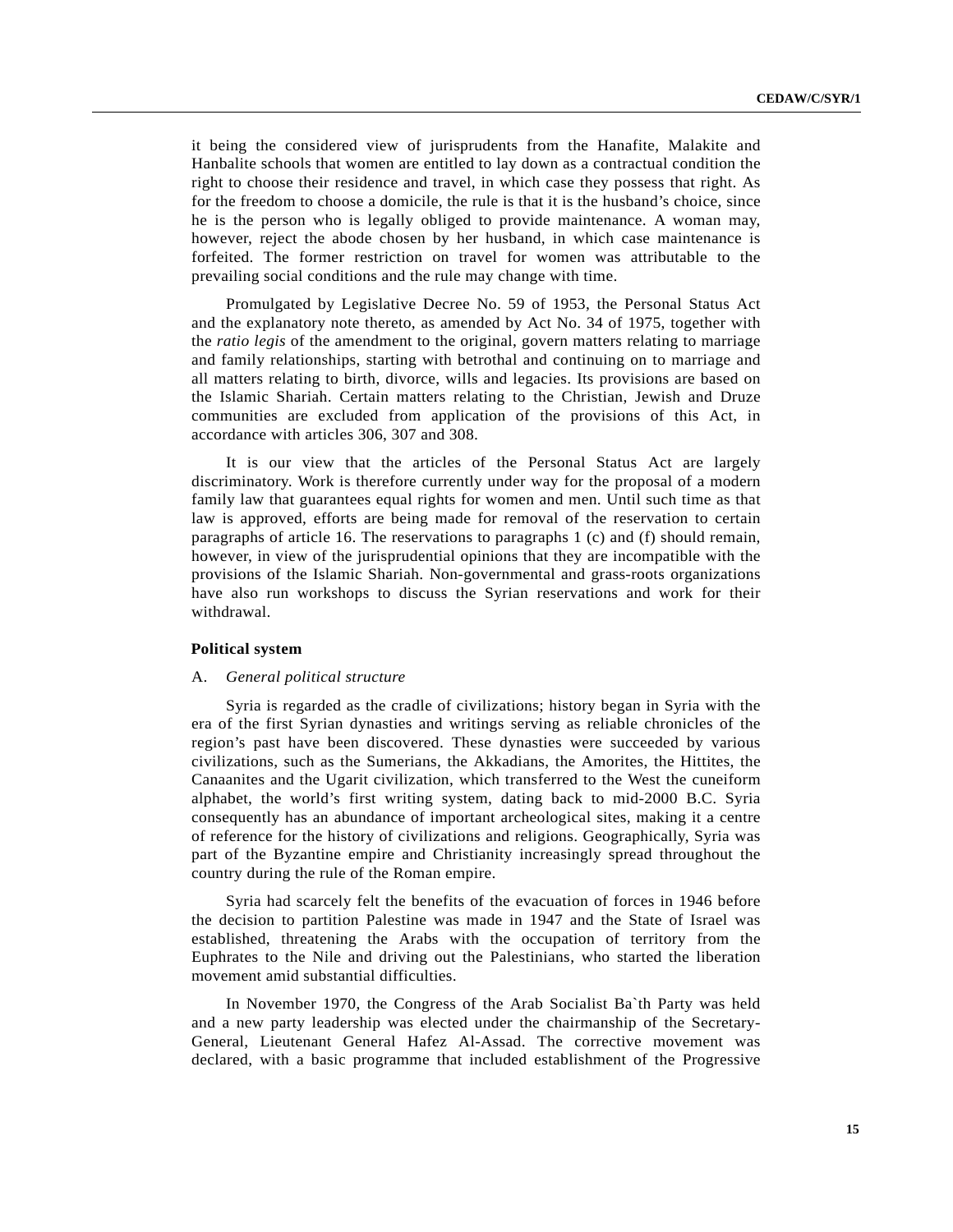National Front (PNF), creation of the People's Assembly and the preparation of a permanent constitution for the country. Lieutenant General Hafez Al-Assad was elected as president of the Syrian Arab Republic on 31 February 1971 and re-elected in 1978, 1985, 1992 and 1999. In October 1973, Syria and Egypt waged war for recovery of the occupied territories from Israel, which was followed by the eightyear war of attrition. Syria recovered part of the Golan, including in particular Quneitra.

The political system in the Syrian Arab Republic is based on the Permanent Constitution of the State, promulgated on 13 March 1973, which defines the Syrian Arab Republic as a democratic, popular, socialist and sovereign State (art. 1, para. 1) and regards the people as the source of sovereignty, which they exercise in the manner set forth in its provisions (art. 2, para. 2).

Under the Constitution, Islam is regarded as the religion of the President of the Republic and Islamic jurisprudence as a principal source of legislation (art. 3). The personal freedom of citizens is protected as a sacred right (art. 25) and the right to participate in political, economic, social and cultural life is guaranteed, as regulated by law (art. 26). In accordance with the Constitution, the State also safeguards freedom of belief and guarantees the freedom to perform all religious observances, provided that public order is not thereby prejudiced (art. 35). The Constitution also prescribes that the objectives of the system of education and culture are to establish an Arab generation that is patriotic, socialist and scientific in its manner of thinking (art. 21).

#### B. *Type of government/branches*

The Constitution provides that the system in the Syrian Arab homeland is a republican system and that sovereignty is vested in the people, by whom it is exercised in the manner set forth in the Constitution (article 2, paragraph 2).

The Constitution also prescribes that there are three branches of government, namely the legislative, the executive and the judicial.

Responsibility for *the legislative branch* is assumed by the People's Assembly (Parliament), the members of which are elected by universal, direct, equal and secret suffrage (art. 50 of the Constitution). The People's Assembly has a four-year mandate (art. 51) and is charged with the functions set forth in article 71, which include the right to propose laws and direct questions and queries to the Ministry (art. 70).

It approves international treaties and conventions relating to the integrity of the State or rights of sovereignty, agreements which award concessions to foreign companies or concerns or incur extrabudgetary expenditure for the State treasury or for which enforcement requires the promulgation of new legislation owing to the incompatibility of such agreements with the provisions of the laws in effect, and international human rights conventions.

It also approves general amnesties, accepts or rejects resignations by members of the Assembly and may make votes of no-confidence in the Ministry or a minister.

*The executive branch* comprises the President of the Republic, the Cabinet, which is composed of ministers designated by the President of the Republic, and local administrative councils, together with their competent committees. In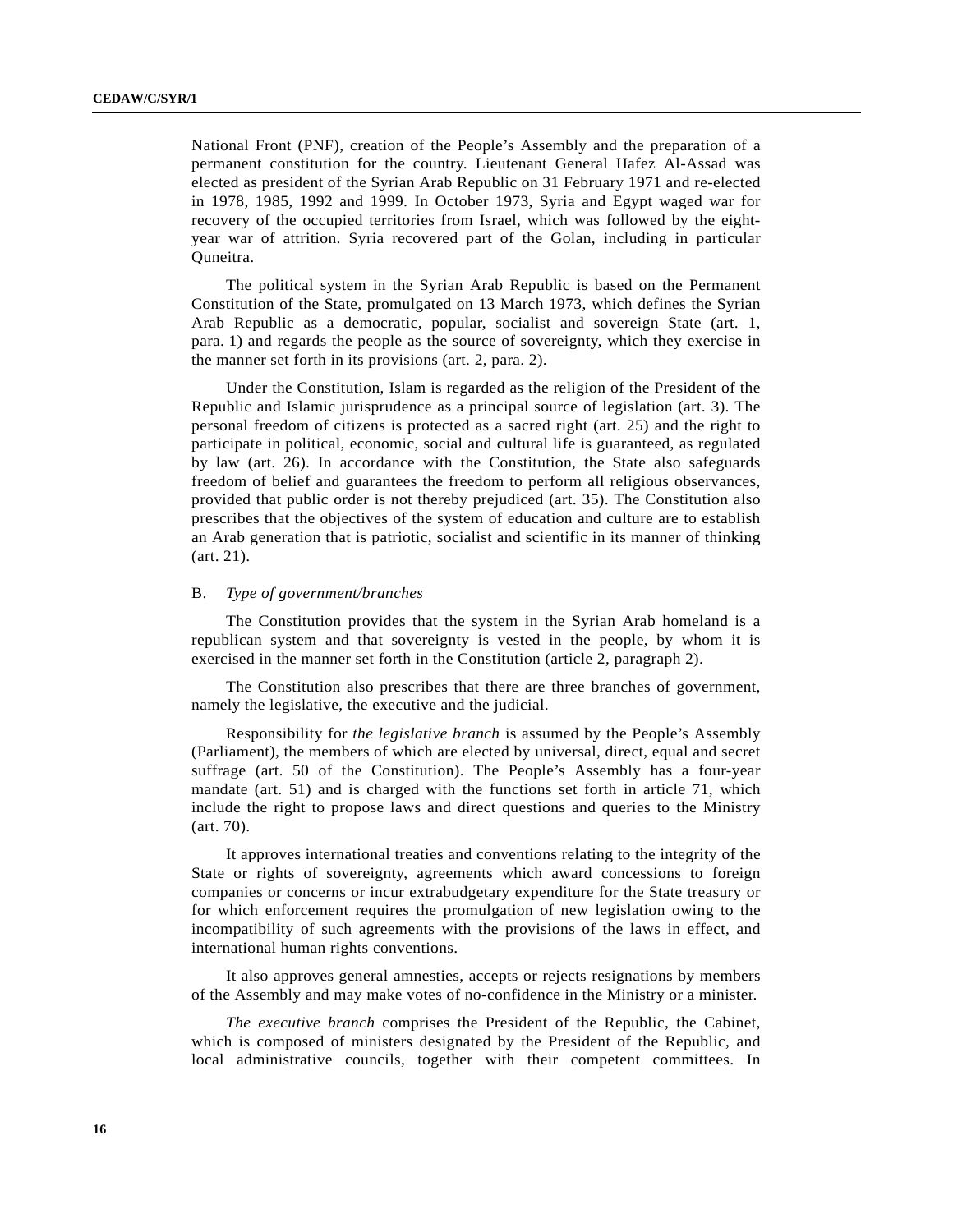consultation with the Cabinet, the President of the Republic formulates the general policy of the State and supervises its implementation. Constituting the highest executive and administrative body of the State, the Cabinet comprises the Prime Minister, his deputies and ministers. In addition to formulating the general policy of the State, it assumes responsibility for each of the following tasks:

- Steering, coordinating and following up the activities of ministries and all general departments and institutions of the State;
- Drafting the general budget of the State;
- Drafting bills;
- Preparing development plans;
- Contracting and granting loans;
- Concluding agreements and treaties;
- Following up the enforcement of laws, safeguarding State security and protecting citizens' rights and the interests of the State;
- Issuing administrative and executive decisions in accordance with the laws and regulations, as well as monitoring the enforcement of such decisions (art. 127 of the Constitution).

In addition to the powers of the Cabinet, the Prime Minister and Cabinet members perform the mandates stipulated in the current legislation in such a manner as to avoid any conflict with the powers granted under the Constitution to the other authorities of the State. Local councils and their competent committees are bodies that exercise their powers within the administrative units in accordance with the Constitution (art. 129). The jurisdictions of the local administrative councils are determined by law, along with the method by which such councils are elected and composed, the rights and obligations of their members and all other relevant rules (art. 130).

As for *the judicial branch*, it is an independent authority divided among judges, the Department of Public Prosecutions and the Supreme Constitutional Court. The President of the Republic guarantees its independence, in which he is assisted by the High Judicial Council, over which he presides (art. 137). The State Council serves as the administrative judiciary and the law stipulates the conditions for the appointment, promotion, discipline and removal of its judges (art. 138 of the Constitution).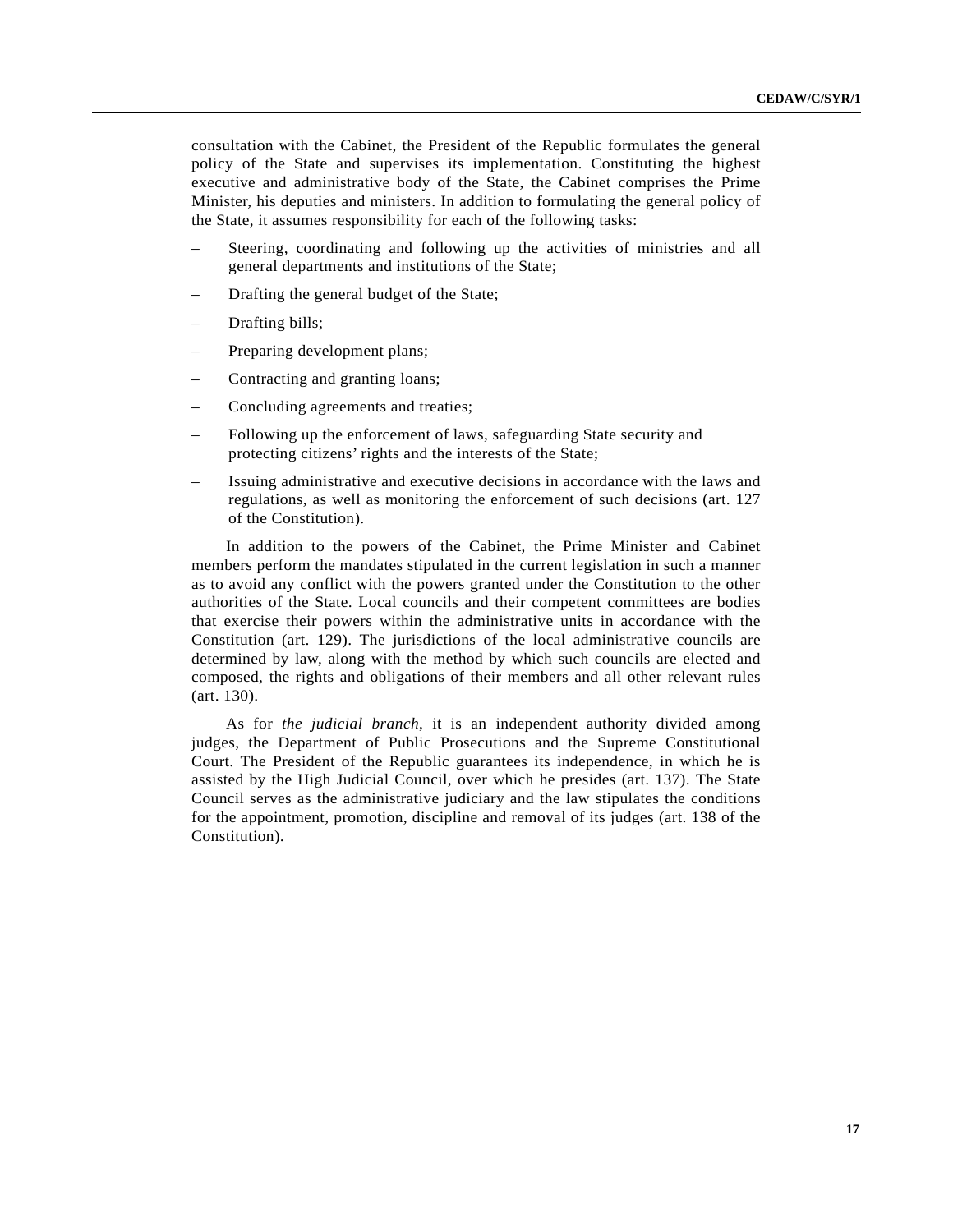# **Section III**

# **Legal framework for the protection of human rights**

A. *General legal framework serving as the basis for the protection of human rights*

Syria's concern for and commitment to the protection of human rights is reflected in its ratification of various international conventions. For example:

- Syria was one of the first States to acknowledge the human rights charter;
- The Convention on the Elimination of All Forms of Discrimination against Women, pursuant to Decree No. 330 of 25 September 2002;
- The International Covenant on Civil and Political Rights on 21 April 1969;
- The International Covenant on Economic, Social and Cultural Rights on 21 April 1969;
- The Convention against Torture and Other Cruel, Inhuman or Degrading Treatment or Punishment by Decree No. 39 of 2004, with reservations;
- The Convention on the Rights of the Child on 18 September 1990, with reservations to articles 14, 20 and 21;
- The International Convention on the Protection of the Rights of All Migrant Workers and Their Families pursuant to Decree No. 24 of 10 April 2005.

Affirming Syria's compliance with international treaties and instruments, article 25 of the Civil Code concerning the status of conflicting laws includes a provision which stipulates as follows: "The provisions of the preceding articles shall apply only in the absence of a conflicting text or international treaty in force in Syria." Article 311 of the Syrian Code of Procedure provides that: "The above provisions shall apply in the enforcement of foreign judgements and legal instruments without prejudice to the provisions of treaties concluded in this connection between Syria and other States."

The Constitution of the Syrian Arab Republic guarantees the freedom of every Syrian citizen, regardless of gender, religion or race, such freedom being a sacred and protected right assured by the State. Personal freedom is also guaranteed and the dignity and security of citizens is safeguarded; they have the right to participate in political, economic, social and cultural life, the right to own property, freedom of belief and religious observance, freedom of expression and the right to assembly and peaceful demonstration, with no distinction between one citizen and another or between men and women (arts. 25, 26, 28, 38 and 39 of the Constitution).

The constitutional rights were translated into set of legal rules to enable citizens to exercise those rights freely, responsibly and independently. Hence, anyone who suffers an attack against his person or his property has the right to institute legal proceedings against the attacker, whether a natural person or a body corporate and regardless of capacity, gender or political, religious, social or economic position. A citizen also has the right to institute legal proceedings against any public servant, public department or government institution having issued an administrative decision contrary to law that injures him or his property, with the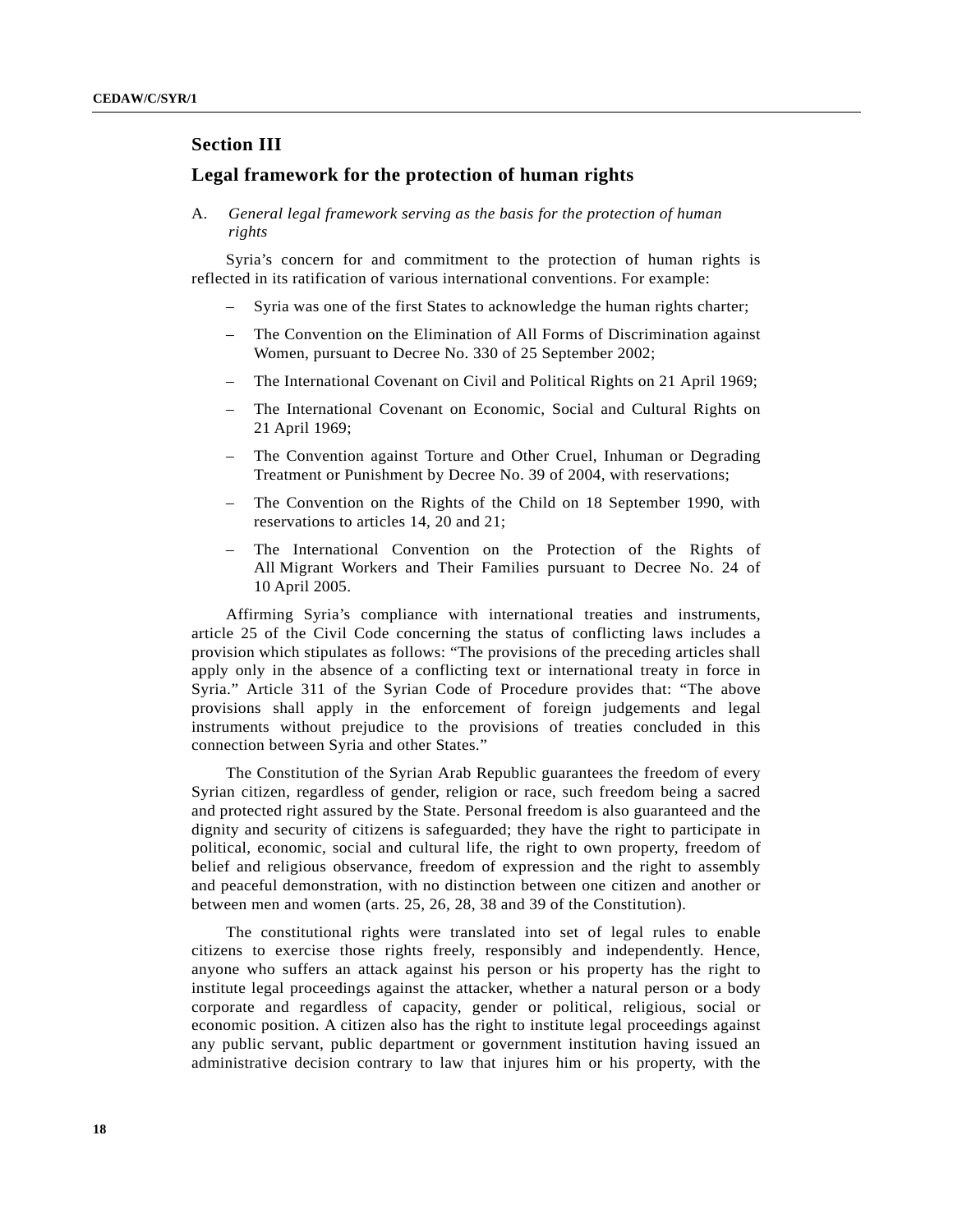exception of those who, under the Constitution, are granted temporary legal immunity in cases other than flagrante delicto, namely members of the People's Assembly, judges and ministers (art. 67 of the Constitution and art. 114 of the Judiciary Act No. 98 of 1961). Such immunity is confined to criminal cases only. As for civil, commercial and administrative cases, the Syrian legislature granted no exceptions. It should also be pointed out that the immunity of judges is not absolute; the Code of Procedure devotes a chapter to the prosecution of judges and representatives of the Department of Public Prosecutions who, in the course of their work, commit fraud, deception, breach of faith or gross professional error (art. 486 of the Code of Procedure and arts. 361 to 364 of the Penal Code).

In recent years, much has been achieved to protect human rights, in particular:

- The promulgation of legislation to abolish the economic security courts and refer the cases considered by such courts to the ordinary judicial authorities;
- The abolition of certain exceptional laws, such as Act No. 24 of 1986, under which the circulation and exchange of foreign currency was prohibited and characterized as a criminal offence;
- The promulgation of various laws and legislative decrees comprising a general amnesty for ordinary, political and economic offences;
- The promulgation of legislation to facilitate the process of releasing persons remanded in custody by the criminal court;
- The formation of the National Committee for International Humanitarian Law pursuant to Prime Ministerial Decision No. 2986 of 2 June 2004, which, under the chairmanship of the Minister of State for Red Crescent Affairs, is tasked with sponsoring and coordinating national action to raise awareness of international humanitarian law, harmonizing national legislation with international conventions ratified by the Syrian Arab Republic and monitoring human rights violations.

Recommendations relating to human rights were issued by the Tenth Regional Congress of the Arab Socialist Ba`th Party, held in June 2005, with emphasis on the following:

1. Reviewing the provisions of the Constitution of the Syrian Arab Republic in line with the directives and recommendations issued by the Congress;

2. Supporting the judicial machinery, promoting its independence and assigning to the Government the task of elaborating practical mechanisms to fight corruption and reduce waste of public funds;

3. Promulgating a law on political parties in order to guarantee national participation in politics on the basis of a stronger national unity, as well as reviewing and developing the law governing elections to the People's Assembly and local administrations;

4. Strengthening the principle of the rule of law and its universal application, regarding citizenship as the basis for the relationship of citizens with society and the State and combating phenomena that are prejudicial to national unity;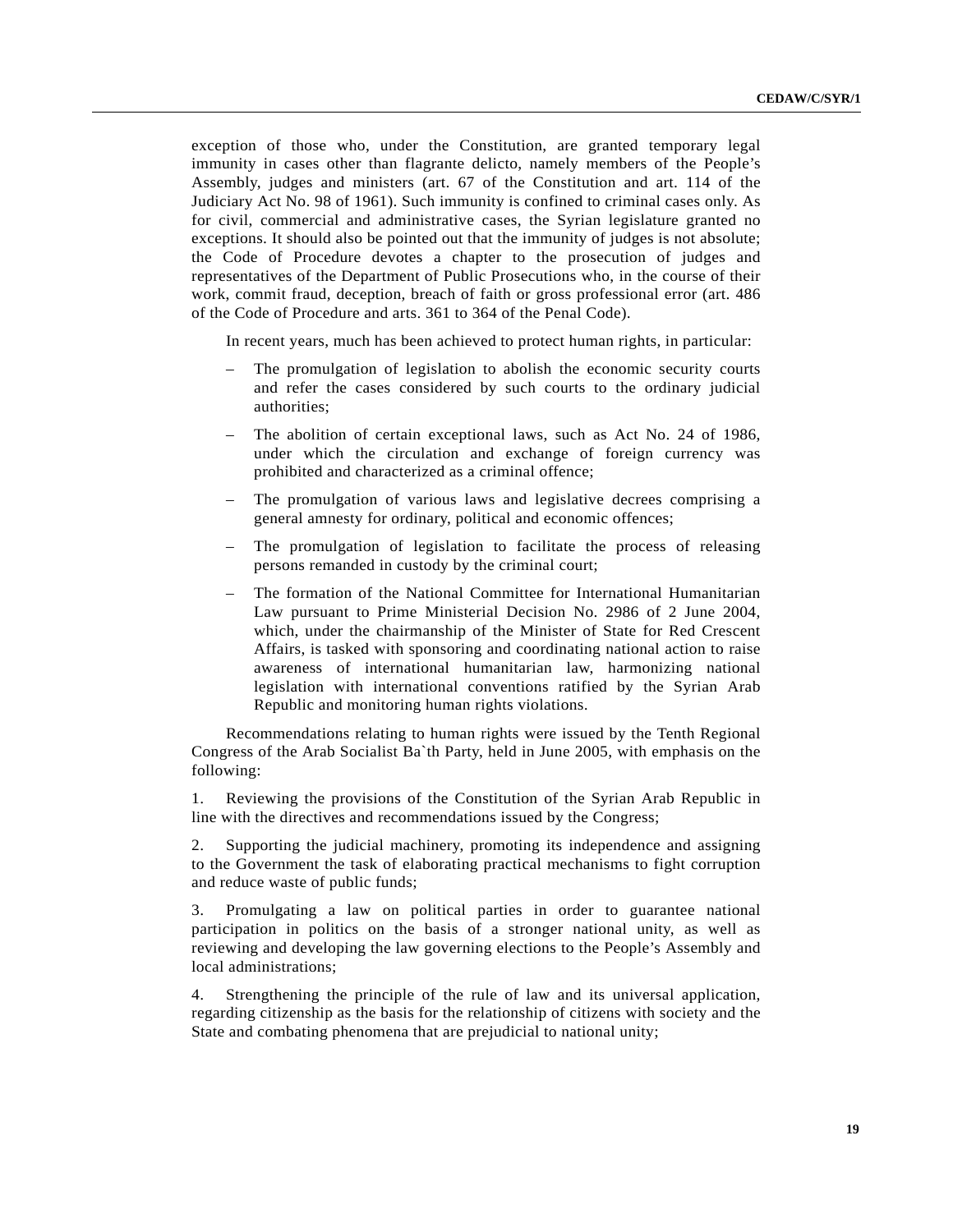5. Reviewing the Emergency Act and confining its provisions to offences that undermine State security;

6. Resolving the problem of the census of 1962 in the governorate of Al-Hasakah;

7. Strengthening the role of women and their participation in political parties and decision-making positions on an equal footing with men;

8. Reviewing the Publications Act and promulgating a new law covering all types of media.

C. *Human rights organizations working in Syria with the international community:*

The National Committee for International Humanitarian Law was formed pursuant to Prime Ministerial Decision No. 2986 of 2 June 2004 under the chairmanship of the Minister of State for Red Crescent Affairs and tasked with sponsoring and coordinating national action to raise awareness of international humanitarian law, harmonizing national legislation with the international conventions ratified by the Syrian Arab Republic and monitoring human rights violations. At the Ministry for Foreign Affairs, the Legal Department and the Department for International Organizations are currently preparing a brief on the question of establishing national human rights structures in Syria with a view to the fulfilment of Syria's obligations under international instruments.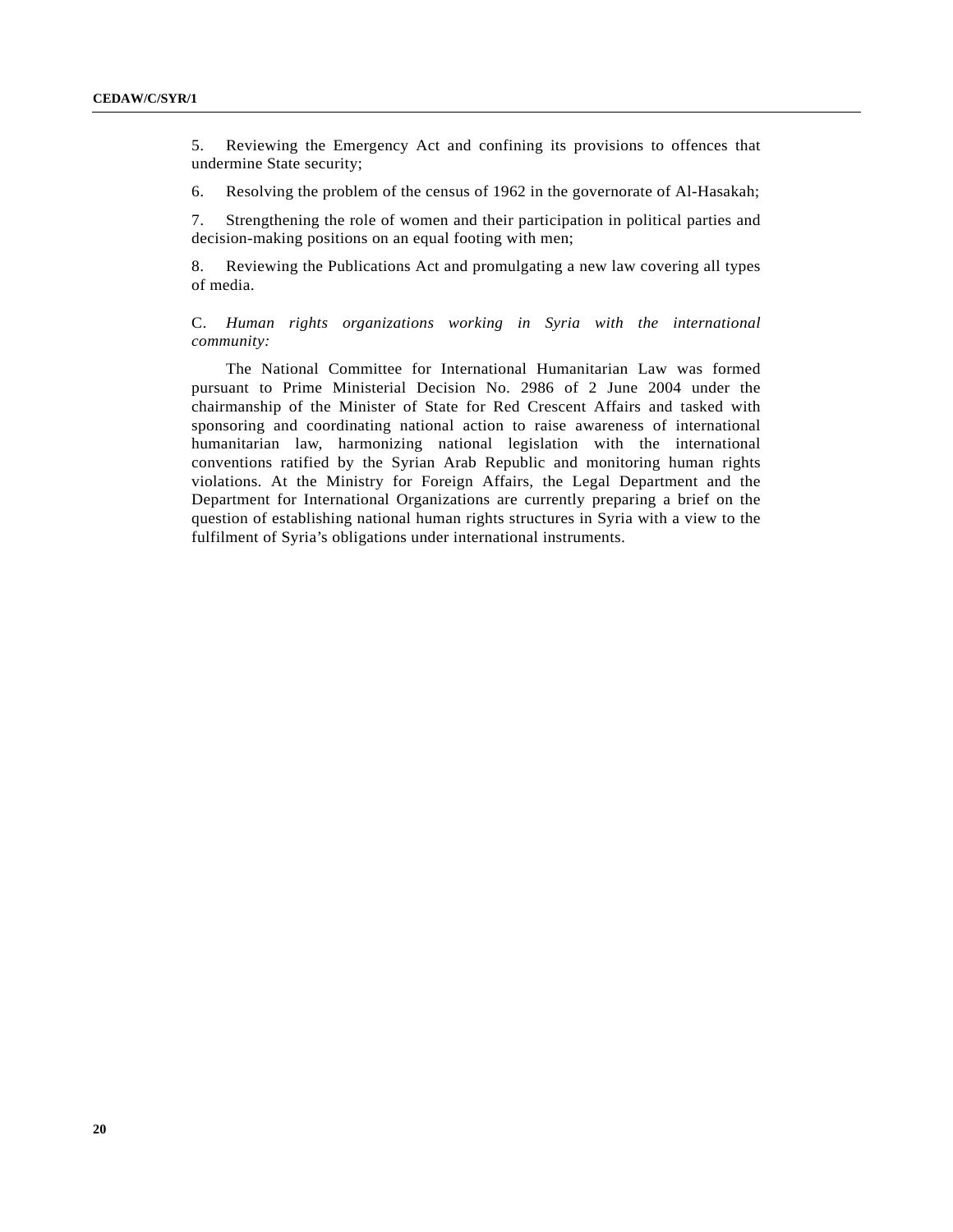# **Section IV Media and publicity**

Through its governmental, grass-roots and non-governmental bodies, the Syrian Arab Republic, in conjunction with United Nations organizations and the European Union, has endeavoured to promote the international conventions which it has ratified. It can be said, however, that neither the Universal Declaration of Human Rights nor the two International Covenants have been adequately promoted by government bodies. Instead, they have been promoted and disseminated only by the non-governmental bodies working in the field of human rights, as mentioned earlier.

As for conventions emanating from international humanitarian law (the international human rights charter), the Convention on the Rights of the Child and the Convention on the Elimination of All Forms of Discrimination against Women have been promoted by all parties, in particular the Convention on the Rights of the Child, which was ratified by Syria pursuant to Act No. 18 of 13 June 1993 and published in the official press. We shall now talk about the mechanisms applied in order to disseminate and promote these two Conventions.

#### **The Convention on the Rights of the Child**

#### **I. Dissemination and promotion**

In the context of the cooperation between UNICEF and government organs, grass-roots organizations and non-governmental bodies in Syria, the following has been achieved:

- Implementation of the Convention in the Syrian Arab Republic has been monitored through periodic reporting by UNICEF;
- The Convention has been circulated and disseminated to all concerned bodies (the Ministries of Justice, the Interior, Education, Health, and Social Affairs);
- The Convention has been circulated to grass-roots organizations (Al-Tala`i, Al-Shabibah, the General Women's Federation and trade unions) and non-governmental bodies (the Family Planning Association).

## **II. Training and research**

Since the date of ratification of the Convention, UNICEF has worked in conjunction with governmental, grass-roots and non-governmental organizations to provide training, both in the Convention and in child-related mechanisms, for a substantial number of judges, lawyers, media persons, members of the police and those working on child issues.

A number of studies have been published on the status of children in Syria, including:

- *Child employment*, General Women's Federation, 1995;
- *The child workforce*, Syrian Women's League, 2004;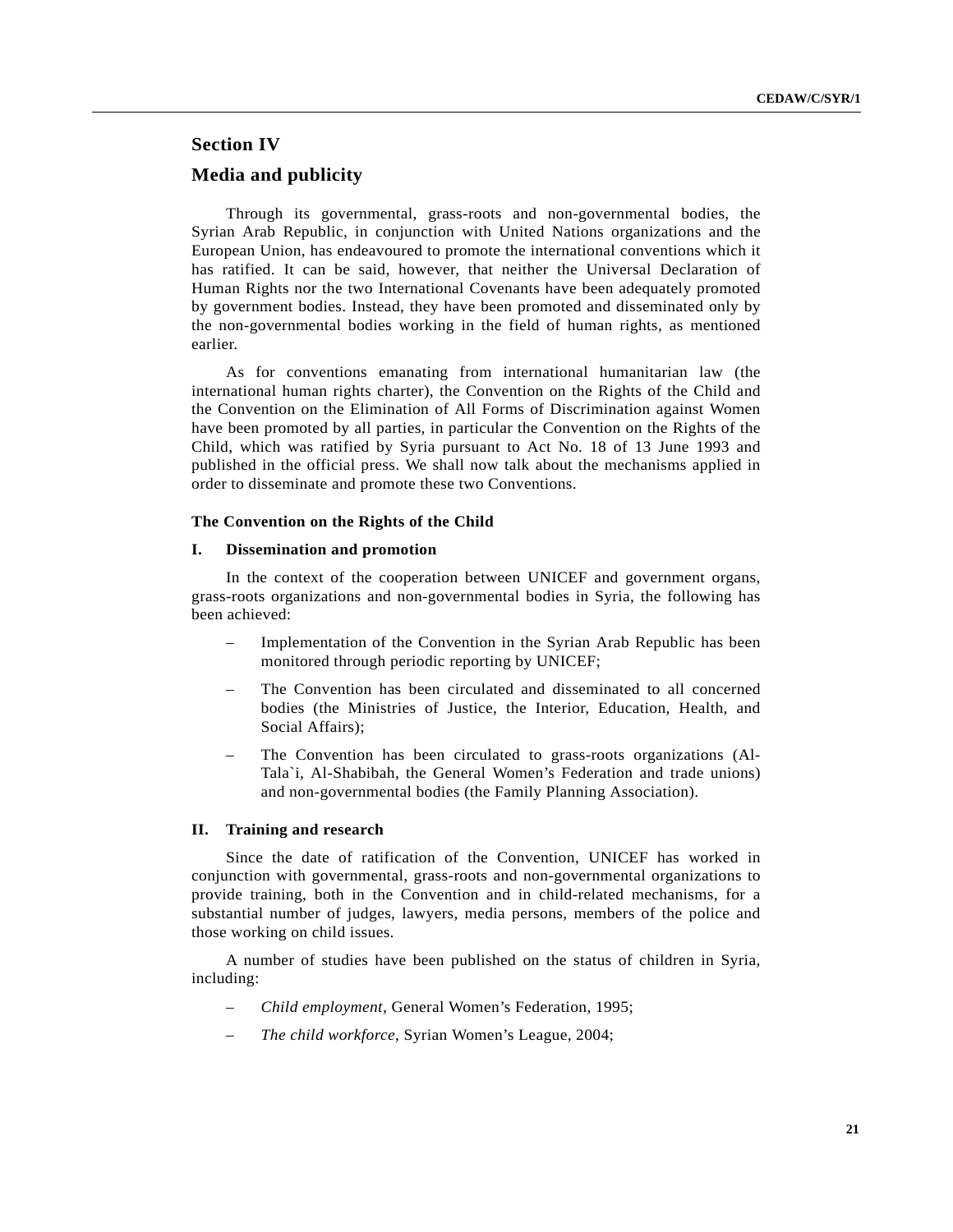- *The child workforce in Syria*, UNICEF and the Central Bureau of Statistics, 2002;
- Other studies undertaken by university professors in the faculties of education and social science on the status of children in Syria, as well as papers presented at a symposium on women and education in 2002.

The Syrian Commission for Family Affairs also promoted the Convention by touring schools in most urban areas of the Syrian Arab Republic in order to give children a simplified introduction to and training in the Convention through illustrative drawings of its articles.

# **III. Media and publicity**

The audio-visual and print media have shown considerable interest in the Convention on the Rights of the Child in the context of the following activities:

- Family and children's programmes on Syrian television and also the programme associated with the above-mentioned symposium on women and education;
- Pieces in the Syrian press on the present status of Syrian children, based on the articles of the Convention (media coverage of the symposium);
- Publication of a yearly calendar on the rights of the child by UNICEF and circulation of the calendar to all governmental, grass-roots and non-governmental organizations, as well as to schools;
- Publication and circulation of leaflets on the Convention.

Implementation of the Convention in Syria has produced the following tangible results:

- The articles of the Convention have been incorporated into the school curricula for the primary stage;
- Some of the stereotyped images of women, men and children have been removed from the school curricula;
- The age of responsibility has been increased from 7 to 10 years;
- Various non-governmental organizations for children have been authorized, including Qaws Quzaha (Rainbow), a not-for-profit non-governmental organization that was officially announced in December 2002. Its mission is to participate in the women's development process by seeking to enhance the cultural status of children in Syria and protect children against violence and exploitation, as well as provide care for children in special cases and for children with special needs. Other such associations include Raja' and Amal, the Syrian organization for the disabled, which is a not-for-profit non-governmental organization specifically involved in activities to improve the lives of disabled persons in Syria. It also seeks to assist the disabled and to train the personnel who will be concerned with their rehabilitation. Part of Amal, the Amal Centre provides assessment, therapy and rehabilitation for the hearing- and speech-impaired with a view to enabling them to integrate socially. Through its various sections, it provides the following services: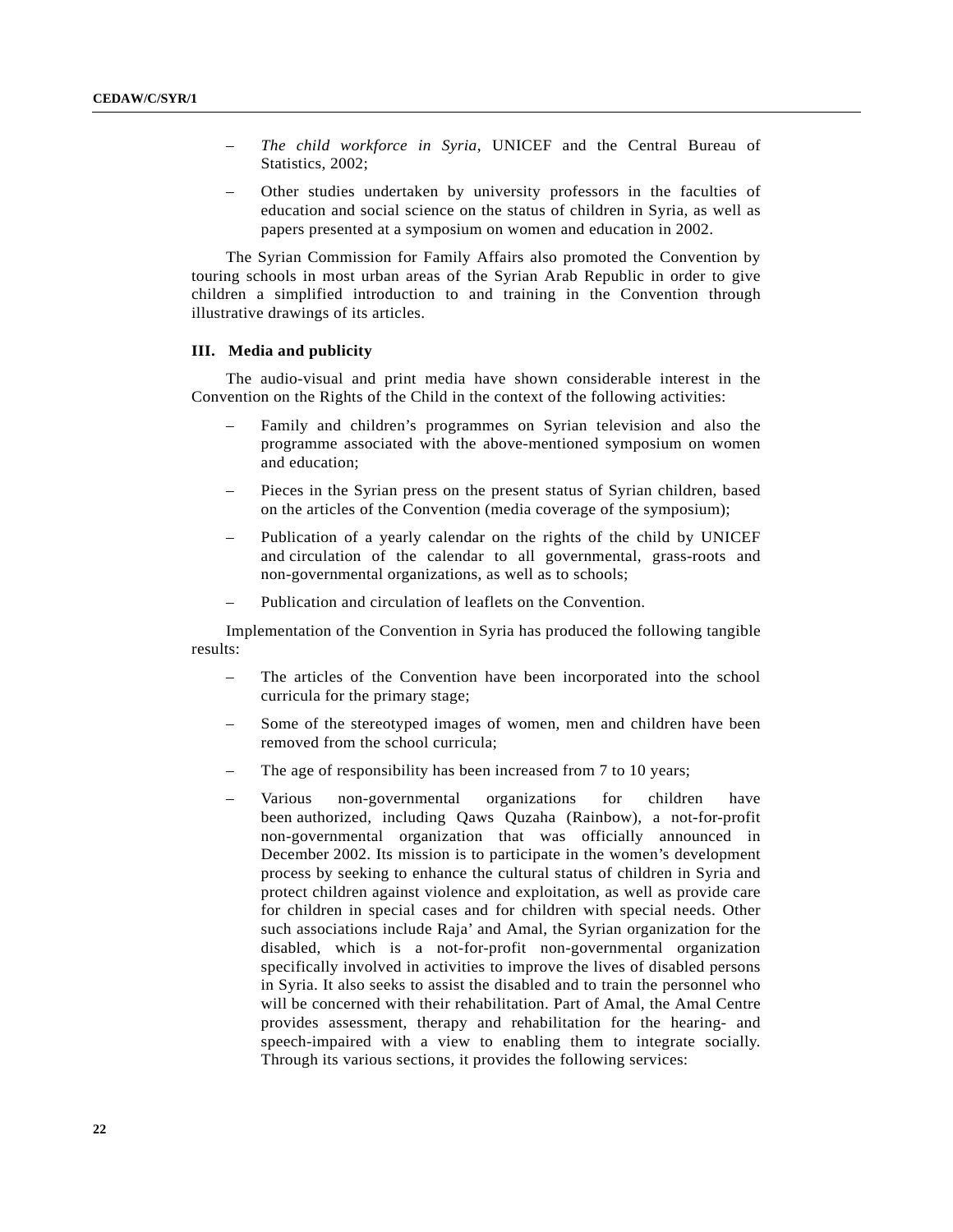- (a) Hearing and speech examinations and tests;
- (b) Hearing aids;
- (c) Rehabilitation;
- (d) Integration;
- (e) A library.

In 2003, the Centre adopted an agreement to create the first master's degree in hearing and speech rehabilitation with the aim of producing a supply of specialist therapists for Syria and for the Centre itself (www.aamal.org.sy).

The Syrian Commission for Family Affairs also prepared the national plan for the protection of children against violence, in accordance with the provisions of the Convention. In addition, a committee was formed to study the reservations to the Convention on the Rights of the Child with a view to their removal and workshops were held, in conjunction with UNICEF, governmental and non-governmental organizations and clerics (both Muslim and Christian), to consider the possibilities for removal of the reservations. A number of workshops were also held in conjunction with the concerned government bodies (the Ministries of the Interior, Social Affairs and Labour, and Awqaf) and non-governmental organizations in order to work for removal of the reservations. Further workshops were similarly held in conjunction with the media, in addition to which a weekly programme was devoted to the Convention and violence against children was spotlighted. The Commission is responsible for preparing periodic reports for the United Nations, in conjunction with the concerned governmental and non-governmental bodies. Such reports are first presented to the relevant authorities, after which they are submitted to the Prime Minister for approval.

# **The Convention on the Elimination of All Forms of Discrimination against Women**

Following Syria's ratification of the Convention, efforts were made by governmental, non-governmental and grass-roots organizations to disseminate, promote and provide training in the Convention in the Arabic language (the country's official language). These organizations comprised the Ministry of Information and its various radio, television and newspaper enterprises, the General Women's Federation and grass-roots and non-governmental bodies involved in women's issues.

In that respect, the Syrian Ministry of Information concentrated its efforts on dissemination and awareness-raising through training for senior personnel in all fields of the media, particularly in matters relating to the family and the rights of women and children. The intended aim was to spread ideas and to work to develop the dominant mindset, eliminate preconceptions, change attitudes and alter patterns of conduct concerning such delicate issues as gender, upbringing, reproductive health, women's rights and children's rights.

In its activity, the Ministry adopts a systematic approach by running seminars, specialist courses and workshops for those employed in the central administration and the bodies attached to it (radio, television and press), in conjunction with the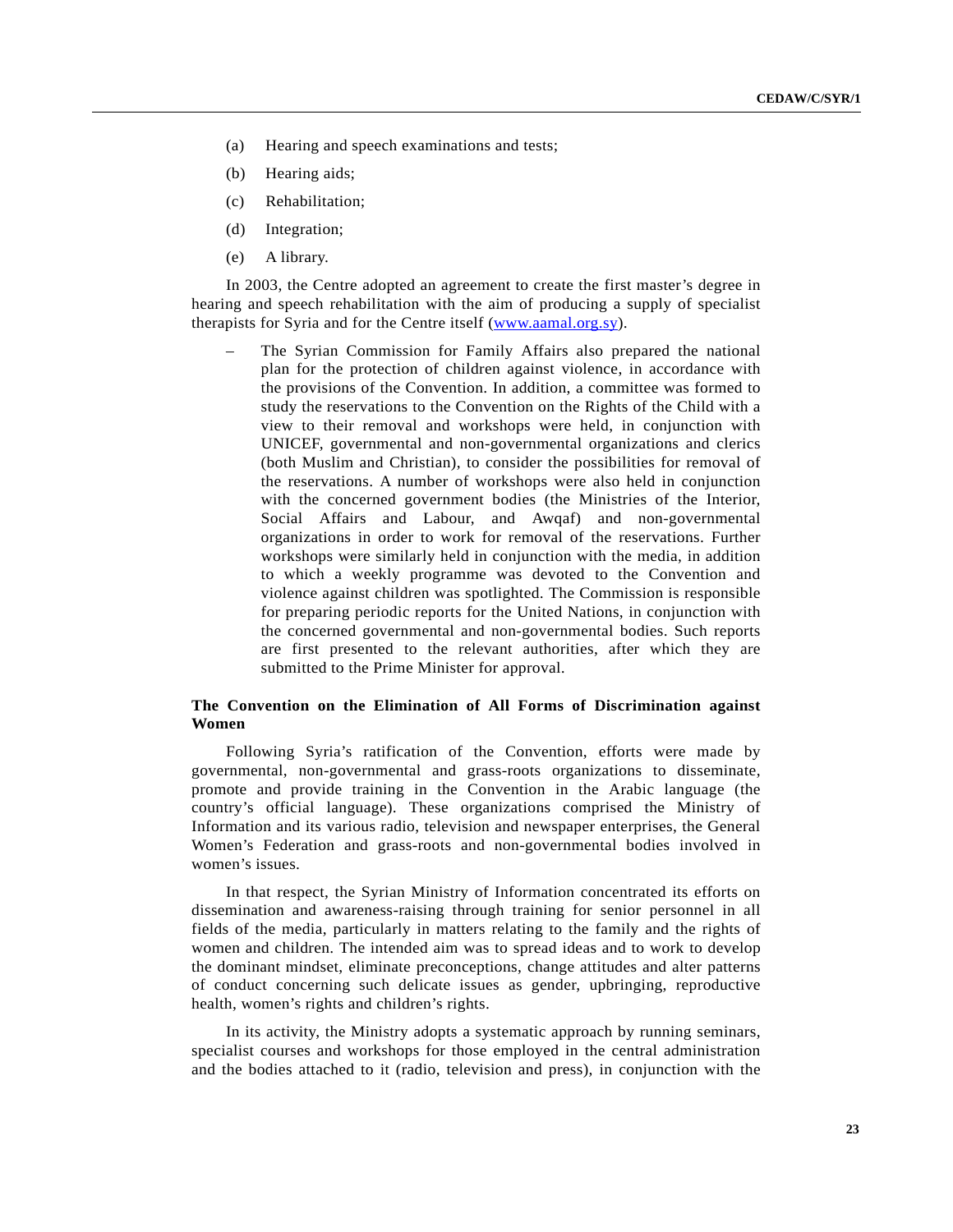concerned ministries and various international organizations, *inter alia*, UNICEF, the United Nations Population Fund (UNFPA) and the United Nations Development Fund (UNDP). Such activity is supervised by the Directorate for Development Information.

The Syrian Commission for Family Affairs also published a booklet on the Convention, as well as a brochure that was circulated to all government authorities and to grass-roots and non-governmental organizations.

#### **I. Dissemination and promotion**

After the Beijing Conference in 1995, grass-roots and non-governmental organizations endeavoured to promote the Convention through the following:

- The text of the Convention was circulated to groups concerned with women's issues;
- Between the beginning of 2001 and the end of 2003, the Syrian General Women's Federation held a number of seminars in different areas of the country in order to provide an introduction to the Convention (see annex, Training courses run by the General Women's Federation);
- The Syrian Women's League also held seminars on the Convention and the convergence or divergence of Syrian laws with respect to its articles (Nun al-Niswah, 2004), in addition to seminars with clerics on the reservations to the Convention (Nun al-Niswah, 2004).
- A leaflet on the Convention and the Beijing Plan of Action was published by Etana Press, UNFPA and Modernizing and Activating Women's Role in Economic Development (MAWRED).
- The Forum for Cultural Dialogue held two sessions on the Convention in 2002 and 2003.

Since its establishment, the Syrian Commission for Family Affairs has elaborated a programme of work for removal of the reservations to the Convention by holding four workshops with members of the People's Assembly in four Syrian governorates and with Muslim clerics. The outcome of these workshops was that the participants largely agreed that the reservations to all articles, with the exception of those to article 16, paragraphs 1 (c) and (f), and article 29, paragraph 1 (a), should be withdrawn. The Commission consequently presented the Prime Minister with a memorandum proposing removal of the reservations and is following it up in accordance with the procedural rules in effect in Syria with a view to its approval. A poster on the Convention was also published and a booklet was circulated to all concerned governmental and non-governmental organizations.

#### **II. Media and publicity**

Over the past two years (2004 and 2005), the visual media have shown interest in the Convention, having addressed the subject of the status of Syrian women in a number of their activities and made reference to the Convention in various episodes of such programmes as the serial "*Thurayya*" (The Lantern), "*Al-Fusul al-arba`ah*" (The Four Seasons)*,* "*Thakriyat al-zaman al-qadim*" (Old-time Memories)*,* "*Um Hashim*" (Hashim's Mother)*,* "*Al-Khayt al-abyad*" (The White Thread)*,* "*Ahlam kabirah*" (Big Dreams) and "*Rijal taht al-tarbush*" (Men in Fezzes).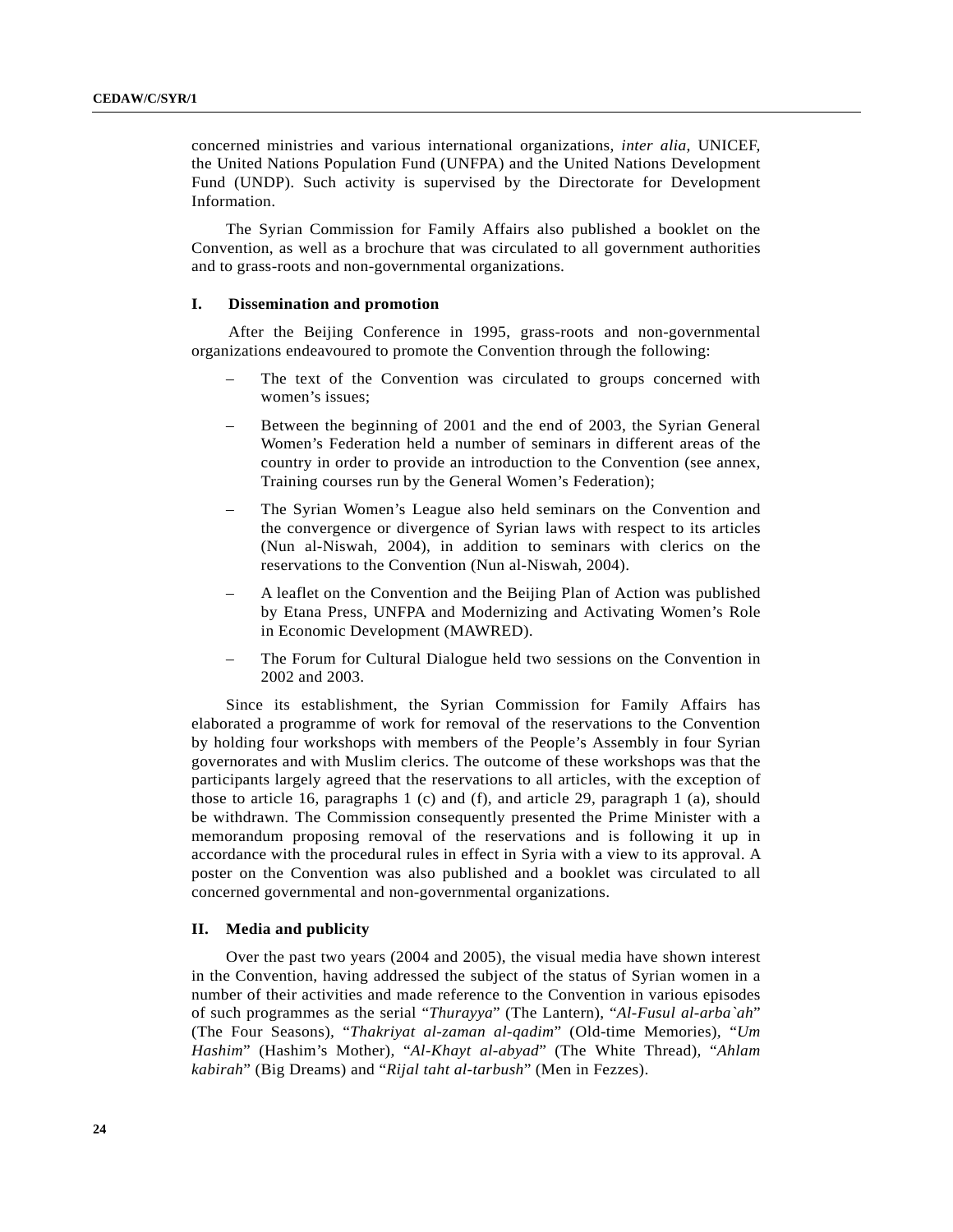A number of television programmes also highlighted the Convention ("*Al-Usra*" (The Family)*,* "*Ma`kum `ala al-hawa*" (With You on Air)*,* "*Ibn al-balad*" (The Countryman)*,* "*Nisa' mutamayyizat*" (Prominent Women)*, "`Ala `ayni*" (At Your Service!) and *"Nisa' bayna al-nujum"* (Women Stars).

The Syrian press also publicized the Convention, both before and after its ratification, through interviews with legal experts and men and women involved in work on women's issues (in *Al-Ba`th*, edition 11423, *Tishrin*, editions 7913 and 7933 and *Al-Thawrah* 2001). In recent years, moreover, non-governmental organizations have played an active role in focusing attention on women's issues, turning them from a matter of private interest into one of public interest. The main organizations working within the scope of the Convention are set forth below.

#### *The Syrian General Women's Federation:*

This grass-roots organization was created pursuant to Legislative Decree No. 121 of 26 August 1968 with the aim of mobilizing women's energies, increasing their awareness of legal, health, educational and political issues and preparing them for an active role in the development process. It has promoted and disseminated the Convention among various age groups and in particular among women, as well as throughout the Syrian governorates, either directly or through activities covering subjects relating to the women's rights for which the articles of the Convention make provision.

#### *The Syrian Women's League:*

Established in 1948, the Syrian Women's League focused its objectives on achieving its programme of demands with the aim of furthering the cultural, social and economic advancement of women, involving women in the different areas of life and emphasizing women's acquisition of their full rights. The League endeavoured to promote the Convention by producing studies on the Syrian laws relating to the affairs of women and the family, comparing those laws with the articles of the Convention, holding seminars and workshops on the Convention and urging its ratification by the Syrian Government.

Beginning in 1995, the League made a point of including in its annual programmes and plans a special item on the need for ratification of the Convention and worked with grass-roots and non-governmental organizations involved in women's issues in order to achieve that aim. On 6 July 2001, it ran a workshop on the articles of the Convention and the extent of their compatibility or otherwise with domestic laws. The participants in the workshop were various legal experts and researchers, both male and female, in the field of women's affairs. In March 2002, in conjunction with the Forum for Cultural Dialogue, the League also held a seminar on the Convention for the benefit of men and women actively involved in the non-governmental community.

Following Syria's ratification of the Convention, the League included as part of its plan of action for 2003 work on removal of the reservations to the Convention on the ground that they deprive it of its substance and fundamental objectives. The following activities were carried out:

– On 17 June 2003, a seminar for clerics and women advocates of Islam was held in order to show the extent to which the articles with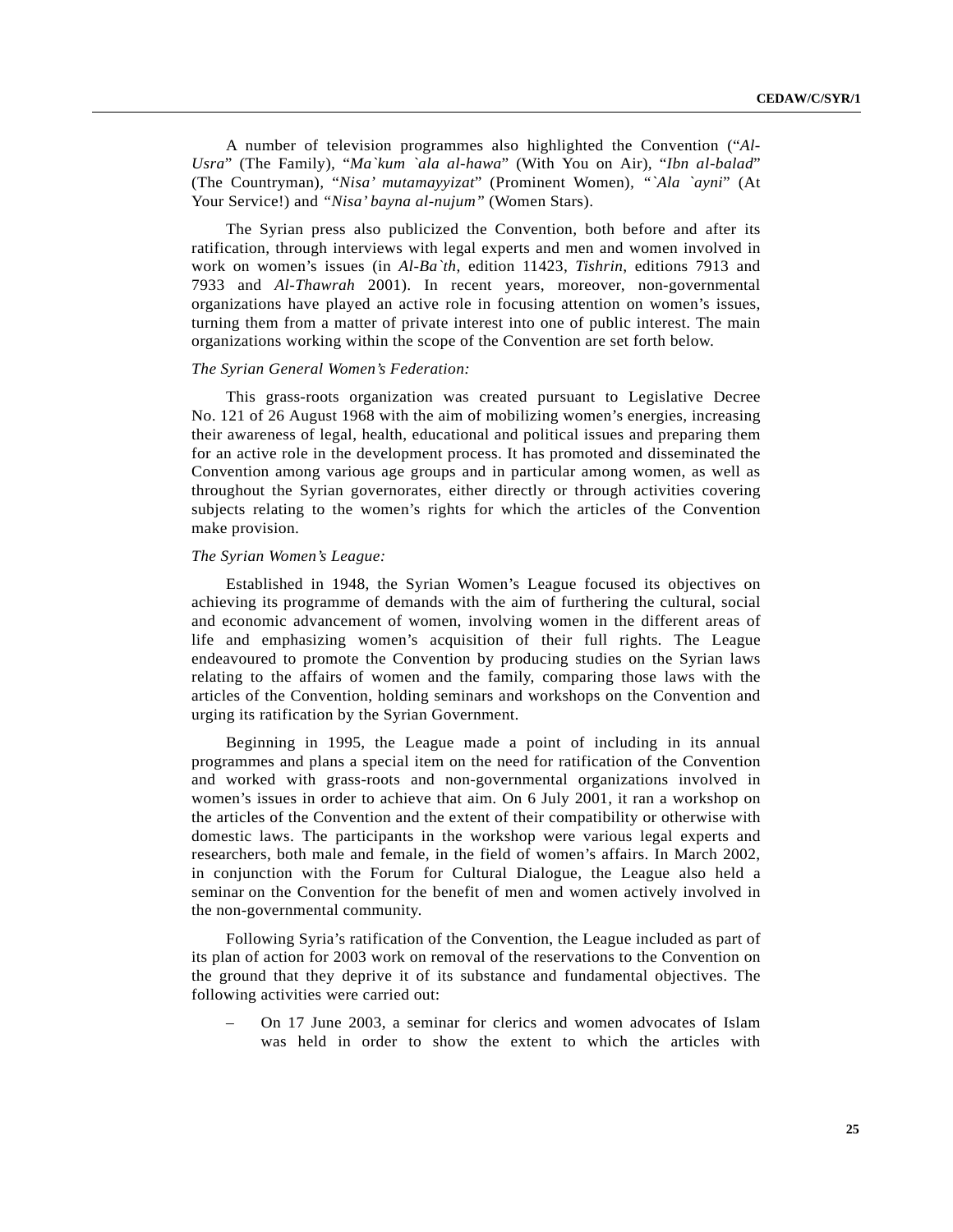reservations to them were incompatible with the provisions of Islamic law;

- In the context of regional action with a number of the Arab States having entered reservations to this article, a legal study of the Syrian Nationality Act was prepared and field research was conducted among the target groups in order to show the effects which the reservation to article 9 of the Convention had on them and on their children in particular;
- A number of seminars were held in the Syrian governorates on the nationality campaign and the following activities were then carried out;
- On 19 December 2004, a workshop on the Nationality Act was held for men and women working in the media and included a presentation of the Convention and the articles to which reservations were entered;
- Several of the male and female participants wrote articles in the Syrian press on the Act and the Convention in which they asserted the need for removal of the reservations and amendment of the Act;
- On 30 March 2004, a memorandum was submitted to the People's Assembly (Parliament) for amendment of the Nationality Act;
- On 17 May 2004, a number of women married to non-Syrians and their children had a listening session with members of the People's Assembly;
- A petition was signed by thousands of citizens, both male and female, to support amendment of the Nationality Act.

The League has participated in seminars held by publishing houses (Al-Shamus and Etana Press) and made interventions on laws and the Convention. In addition to preparing and circulating a questionnaire for women on domestic violence in 2002, it presented a legal study of discriminatory articles in the personal status laws of the Christian communities to a women's seminar on law and the Islamic Shariah, held in Damascus between 20 and 23 October 2003. In conjunction with nongovernmental organizations, human rights organizations and men and women actively involved in women's affairs, the League is currently drafting a proposal for a modern-day family law that makes equal provision for all members of Syrian families.

#### *The Syrian Family Planning Association:*

This is a non-governmental organization that operates within the framework of the International Family Planning Federation. Ever since first established, it has continued to run empowerment training courses for women, particularly in rural areas, with the aim of familiarizing them with their legal, social and health rights, instilling in them the principle of equality with men and empowering them to make decisions. Sessions designed to raise awareness, offer psychological counselling and provide legal advice for women have been held at youth institutions in Damascus, in cooperation with a number of specialists, both male and female, during which the women were presented with an overview of the Convention. A study on violence against women was also produced in association with UNIFEM.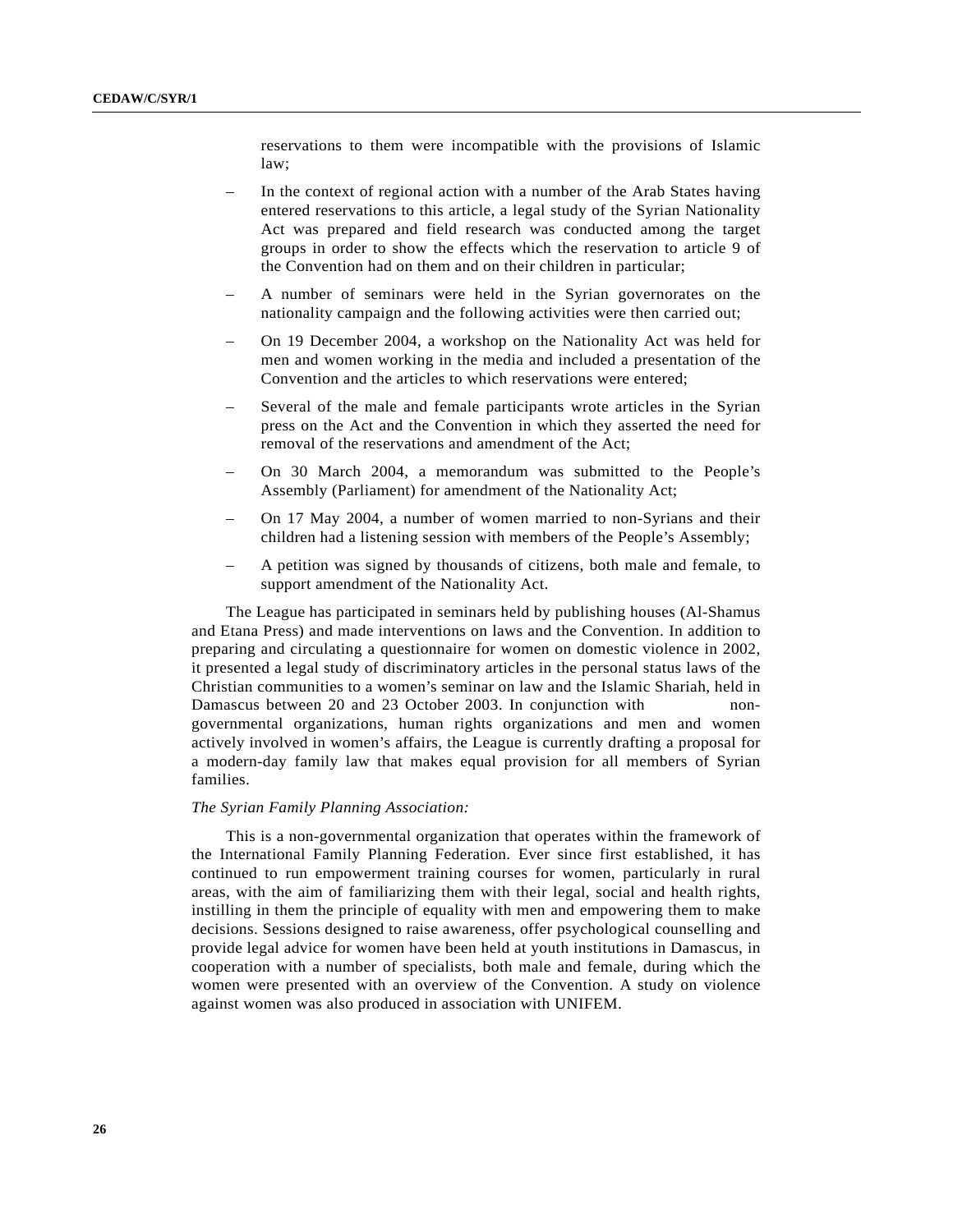## *The Sisters of the Good Shepherd in Damascus:*

Part of the worldwide order of the Sisters of the Good Shepherd, this branch was established in Syria in 1981 under the patronage of the Roman Catholic patriarchate. Its essential mission is to look after homeless women and girls with special needs and to cater to women victims of domestic violence and single girls by providing them with sheltered accommodation and rehabilitating them for life in the community.

On the occasion of the International Day for the Elimination of Violence against Women on 25 October 2003, the Sisters held a seminar at their main centre, which was attended by various non-governmental organizations and women actively involved in women's issues. During the seminar, studies were presented on the forms of violence to which women may be subjected, on the Declaration on the Elimination of Violence against Women and on the articles of the Convention relating to legal discrimination against women. In 2004, in conjunction with Save the Children Sweden, the Sisters also ran a six-month training workshop for a number of women working in non-governmental organizations that assist battered women.

#### *The Social Forum in Damascus:*

Established in 1960, the Social Forum is concerned with social issues in general and women's issues in particular. In that connection, it has held a number of seminars on such subjects as women and political participation, as well as a seminar on women, law and the Islamic Shariah, held between 20 and 23 October 2003 in conjunction with Dar al-Shamus, the sessions of which were mainly devoted to discussion of the reservations to the Convention. Together with the Syrian Women's League, it also held a listening session on the Nationality Act on 17 June 2004.

#### *The Social Initiative Society:*

Established in 2002, the Society aims to raise awareness of women's issues and produce legal and social studies on women. It took part in a seminar on images of women and the facts, held by Dar al-Shamus in 2002, which included such activities as lectures and discussions on the articles of the Convention. It also presented the People's Assembly with a petition containing thousands of signatures for amendment of the articles on custody contained in the Personal Status Act of 2003, in addition to which it participated in the seminar on women, law and the Islamic Shariah in 2003.

#### *The Committee for Women's Affairs:*

Established in 2003, the Committee aims to monitor the status of women in Syria and conduct field studies and research, as well as seek the amendment of laws which discriminate against women. It collected thousands of signatures through an electronic petition for withdrawal of the Syrian reservations to the Convention (www.syrwomen.org).

# *The Committee for Promotion of the Convention on the Elimination of All Forms of Discrimination against Women:*

Established in 2000 by a group of Syrian women actively involved in women's issues, its aim is to disseminate the Convention and lobby for its ratification by Syria. It has carried out a number of activities to achieve its objectives. For instance: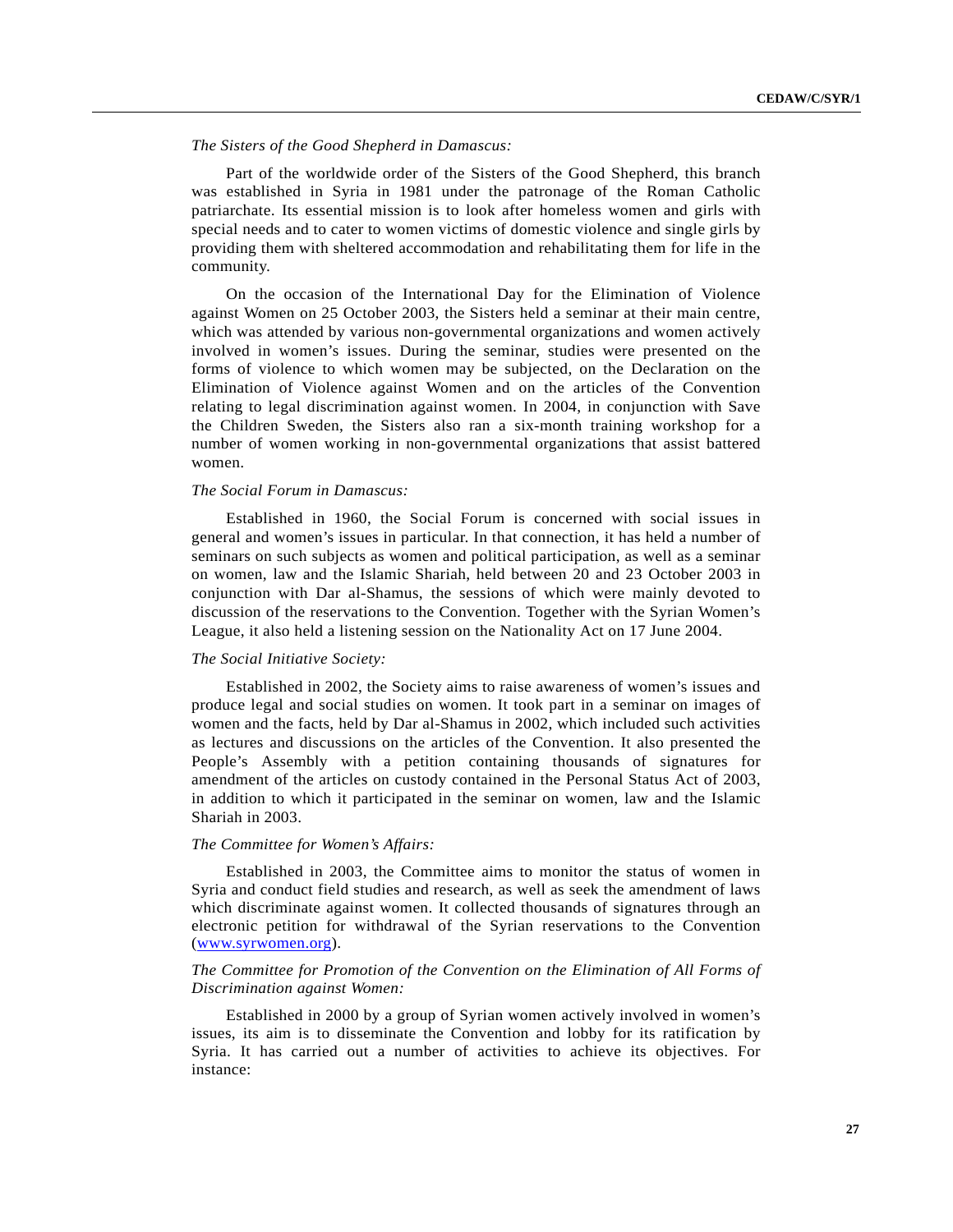- It has held various seminars with women at the grass-roots level in Damascus and the surrounding rural areas, introducing them to the articles of the Convention and highlighting the importance of ratification of the Convention;
- It has met with men and women concerned with women's affairs (working in the media or active in civil society) and coordinated for the purpose of promoting the Convention;
- It has published various articles on the Convention in the official and privately owned Syrian press.

Some of its members provide training in the Convention for non-governmental organizations and those involved in women's affairs. Others are also on the editorial board of the electronic magazine *Al-Thara*, which specializes in women's issues. In addition, the committee participated in an Arab workshop on women and society and made an intervention on the Convention and the reservations. It also helped to prepare and circulate a questionnaire on domestic violence.

There are also publishing houses, such as:

#### *Etana Press:*

Established in 2002, this publishing house held an Arab workshop during the period 1-2 February 2003 on women and society for a number of Syrian and Arab experts, both male and female, in conjunction with the Canadian embassy, UNFPA and the University of Damascus. At the first session, it gave a presentation on the Convention, the reservations entered to it and its impact on the status of women.

It also started a website (www.thara-net.org) in the form of a monthly magazine that deals mainly with women's issues through field and legal studies and research relating to women. In conjunction with UNFPA and MAWRED, it published a brochure on the core areas of concern at Beijing and on the Convention on the Elimination of All Forms of Discrimination against Women.

#### *The Syrian Women website:*

Created in 2005, this website deals with issues concerning women, young people and children. The Convention is included in sections of the website, which covers all women's activities at the Syrian, Arab and global levels.

#### *The Fund for Integrated Rural Development of Syria (FIRDOS):*

This is a non-governmental organization that aims to strengthen sustainable development in the rural areas of Syria. FIRDOS was established at the initiative of Mrs. Asma' Al-Assad, the wife of the President of the Republic, on 1 July 2001. The FIRDOS-run projects are funded by grants and gifts, as well as through cooperation with embassies, local and international organizations and United Nations agencies. It aims to strengthen economic development as a basis for the achievement of sustainable development in the rural areas of Syria so that they can play an effective partnering role in the national economy.

The development activities carried out by FIRDOS concentrate on seven main areas that combine to form an integrated approach to development in that it seeks to strengthen development in agriculture, tourism, financial-resources management,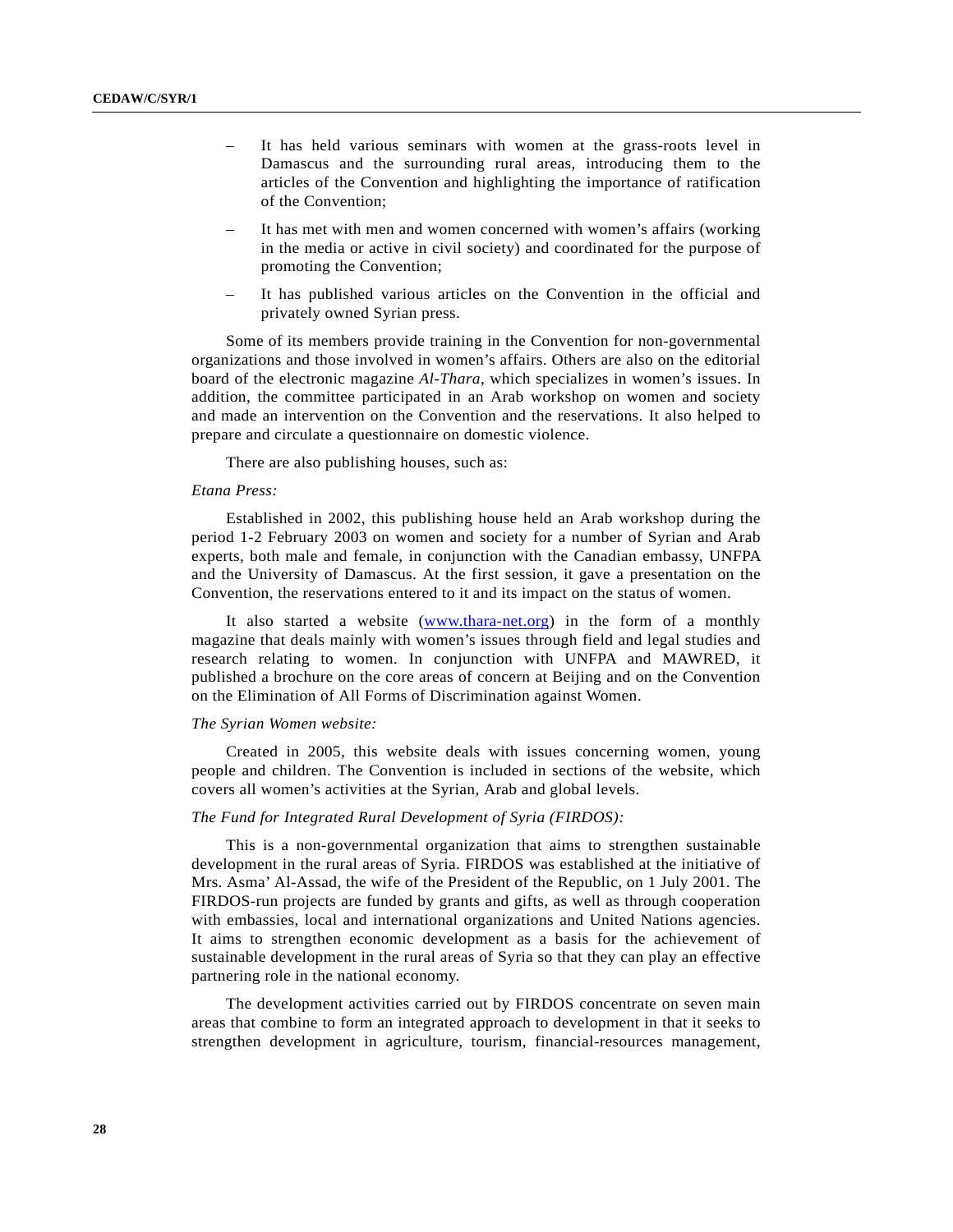water-resources management, renewable energy, education and health care (www.firdos.syr.org).

#### *Modernizing and Activating Women's Role in Economic Development (MAWRED):*

Established in April 2003, MAWRED is a not-for-profit non-governmental organization that aims to trigger and develop the participation of Syrian women in the economic and social development process by offering all possible means of support to new and existing women's projects, including the establishment of a network of workplace crèches to cover Syria's urban areas and the provision of technical, administrative and legal advice to women's projects, both at the fledgling stage and later on, taking advantage of its direct link with the global information network to do so. With branches in 290 countries worldwide, its aims are, *inter alia*:

- To highlight the need for linkage with economic development;
- To achieve justice and equality between the sexes, including the proper distribution of economic and social roles;
- To eliminate all forms of discrimination based on the physical differences between women and men.

In 2004, in association with Etana Press, MAWRED also published a brochure on the Convention and the core areas of concern at Beijing (www.mawred-syria.org).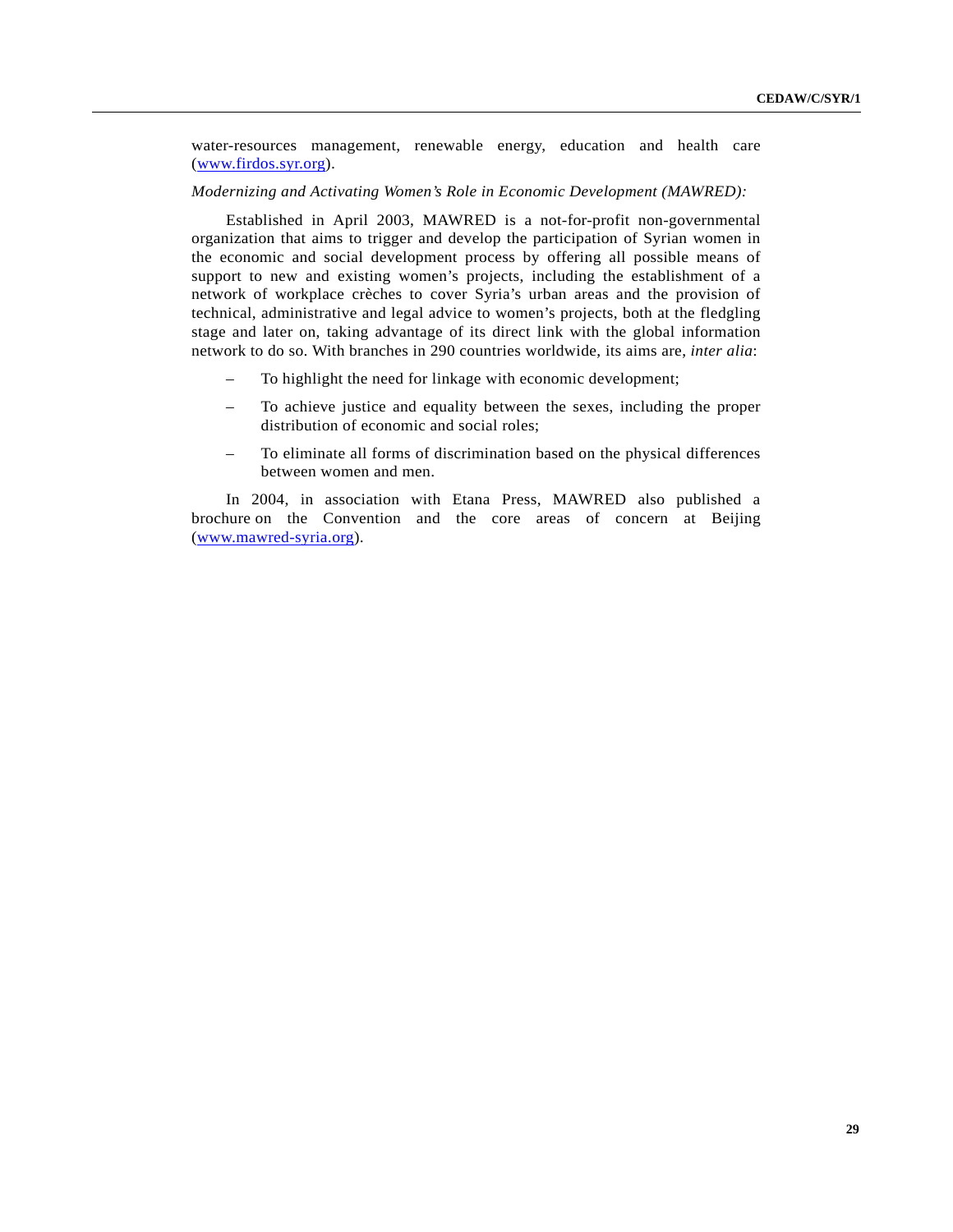# **Part Two Section I Articles 1, 2 and 3**

The Syrian Arab Republic entered a reservation to article 2 of the Convention, although the article is not incompatible with the articles of the Syrian Constitution. Efforts are therefore being made to redress the situation by carrying out a review of Syria's reservations with the aim of removing them by and large. The Syrian Commission for Family Affairs, for instance, presented a memorandum to the Office of the Prime Minister proposing that the reservation to article 2 should be removed. It was considered by the Cabinet's Legal Office and subsequently tabled before the Cabinet. This memorandum of proposal from the Commission was based on the provisions and principles of the national Constitution and the need to develop the laws for the benefit of the men and women who constitute the Syrian public, thus complementing the programme of reform put forward by the country's political leadership and the proposals made by the members of the People's Assembly, both male and female, in their meetings with the Commission. It also matches the aspirations of Syrian society, in particular women's organizations, which submitted more than one memorandum; the General Women's Federation, for example, submitted a memorandum for the amendment of discriminatory articles of law and the Syrian Women's League submitted a memorandum to the People's Assembly for amendment of the Nationality Act, which was then presented to the Cabinet and is now in the final stages of discussion

The Commission also based its memorandum on the fact that the majority of Syrian laws are non-discriminatory.

# **I. Constitutional and legal framework for the protection of women's rights**

Article 25 of the Constitution of the Syrian Arab Republic affirms that:

1. Freedom is a sacred right and the State shall guarantee the personal freedom of citizens and safeguard their dignity and security.

- 2. The rule of law is a fundamental principle of society and the State.
- 3. Citizens are equal before the law in regard to their rights and obligations.
- 4. The State shall guarantee the principle of equal opportunities for citizens.

Under the civil laws, provision is made for full equality and women are deemed to have the same legal capacity as men (art. 46 of the Civil Code and art. 15 of the Commercial Code); Syrian women enjoy full rights of citizenship in terms of their right to engage in all economic activities, as well as full civil rights in terms of concluding contracts, managing companies, buying and selling, and benefiting from loans and all of the economic, social, health, cultural and educational services provided by the State. Under the employment laws, men and women in the public and private sectors are treated equally in terms of wages, leave, allowances, promotion, health insurance and social security (further details are to be found in the present report under the discussion of articles 11 to 13 of the Convention).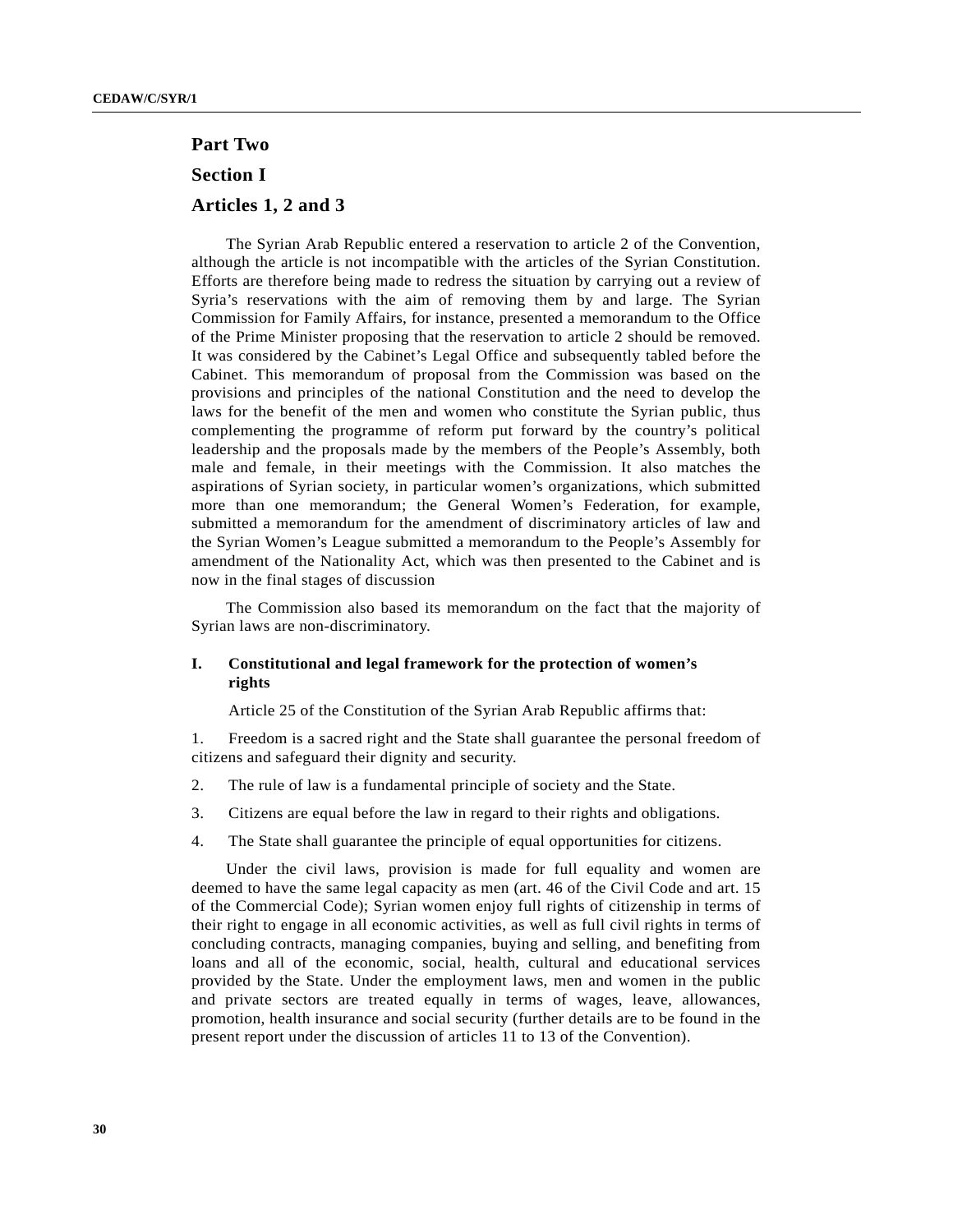The Electoral Act No. 46 of 1973 also treats men and women equally in terms of election and candidacy insofar as article 3 provides that: "Any Syrian Arab citizen, whether male or female, having attained 18 years of age shall enjoy the right to vote and stand as a candidate." Article 17 further provides that: "Any Syrian Arab citizen, whether male or female, shall enjoy the right to stand as a candidate for membership of the People's Assembly."

Despite the positive climate, however, discriminatory articles still remain in certain laws relating to the family and the life of women, such as the Nationality Act, the Personal Status Act and the Penal Code.

# **II. De facto application of political, social and economic measures designed to guarantee the advancement of Syrian women**

The Government of the Syrian Arab Republic has taken various legislative measures to prevent any discrimination against women, including the promulgation of Act No. 42 of 2003 establishing the Syrian Commission for Family Affairs; ratification of the Convention on the Elimination of All Forms of Discrimination against Women by Legislative Decree No. 330 of 25 September 2000; amendment of the articles relating to the age of custody in the Personal Status Act No. 18 of 2003; amendment of the articles on social insurance contained in Act No. 78 of 2001 in order to give women the right to bequeath their pension; the introduction of an increase in maternity leave by Legislative Decree No. 35 of 2002; and ratification of the agreement to establish the Arab Women's Organization, signed in Cairo on 15 July 2002.

As for administrative measures, the Ninth Five-year Plan (2001-2005) contains a section devoted to women that comprises strategic objectives, including those of:

- Strengthening the participation and effectiveness of women in economic development and increasing the proportion of females in the workforce;
- Strengthening the participation of women in the executive, legislative and judicial branches of government;
- Focusing on the fundamental rights of the family, with particular emphasis on women;
- Empowering women culturally and socially and endeavouring to eradicate illiteracy;
- Ensuring gender equality and empowering women to exercise their rights and assume their obligations.

It should be said that, as part of its overall objectives, the aforementioned Fiveyear Plan laid down quantitative targets, setting 30 per cent as a minimum for the participation of women in decision-making, for example. Administrative measures have been taken to strengthen women's political participation and the proportion of women in the People's Assembly rose from 10 to 12 per cent following the 2003 elections.

Syrian women are also treated on an equal footing with men in all Syrian courts in terms of the right to institute legal proceedings, lodge complaints and argue cases before the civil, criminal and commercial courts. They are guaranteed this right under both the Code of Civil Procedure and the Code of Criminal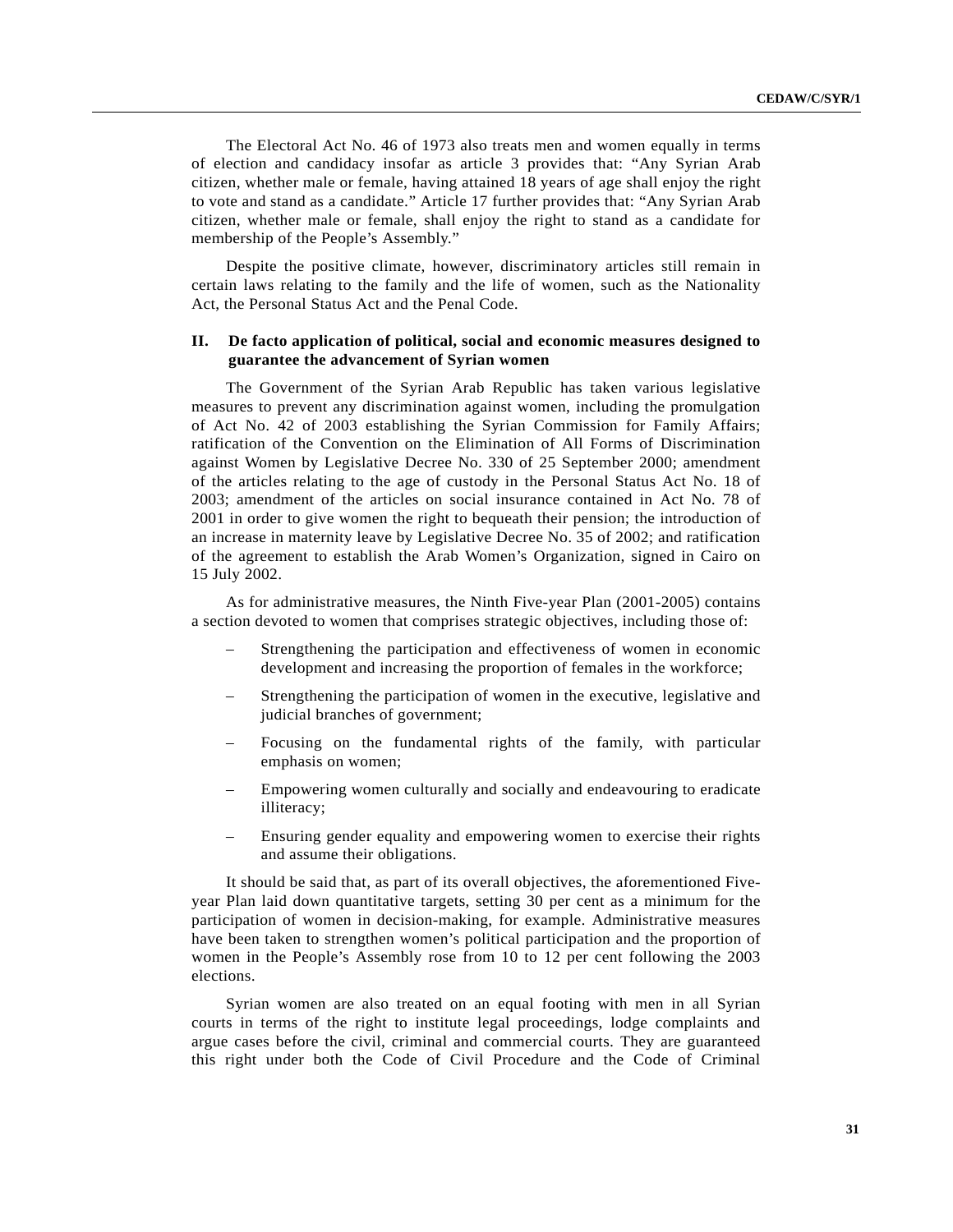Procedure, pursuant to which all citizens, both men and women, receive equal treatment in all matters.

#### **III. Obstacles to the advancement and full equality of women**

- The prevalent set of customs and traditions that continue to entrench the stereotyped images of women;
- Various discriminatory articles in the Nationality Act, the Penal Code and the Personal Status Act that confirm the gap with the Constitution and the Convention;
- Loopholes in the safe application of laws under which women have equal rights;
- Absence of proper and effective mechanisms to implement the law and the failure to translate general plans and policies into practice;
- Women's lack of knowledge about their rights.

#### **IV. Progress achieved**

The Syrian Arab Republic has made efforts to minimize such obstacles by adopting specific mechanisms in the Ninth Five-year Plan for the advancement of women; creating the Syrian Commission for Family Affairs; empowering it to propose bills or amend laws; and promoting its role of awareness-raising and coordination among virtually all governmental and non-governmental bodies.

Non-governmental bodies play a prominent role in raising awareness in general and among women in particular about matters of discrimination. Enhancement of the role of these organizations is anticipated once the Associations Act has been amended; efforts to change the Act for the better are currently under way.

In the light of the above, there is greater potential hope for diminishing the influence of long-standing customs, evolving those customs further, enabling women to acquire a legal knowledge of their rights and facilitating their acquisition of those rights, all in all giving rise to the possibility of removal of the reservation to article 2 of the Convention.

## **Section II**

# **Temporary special measures aimed at accelerating de facto equality between men and women**

#### **(article 4)**

**I**. Syrian women are generally treated equally with men in accordance with the Constitution and domestic legislation. The general policy of the State is aimed at accelerating de facto equality and devoting more attention to women's issues. The empowerment of women has occupied an important place in statements made by the Government, which has placed emphasis on "continuing support for the steps required to further the role of Syrian women, enhance their contribution to building society and strengthen their intellectual and social development". The general objectives of the Ninth Five-year Plan (2001-2005) also emphasized "promotion of the role of women in the family and society". The policies and measures embodied in the Plan further emphasized the need to: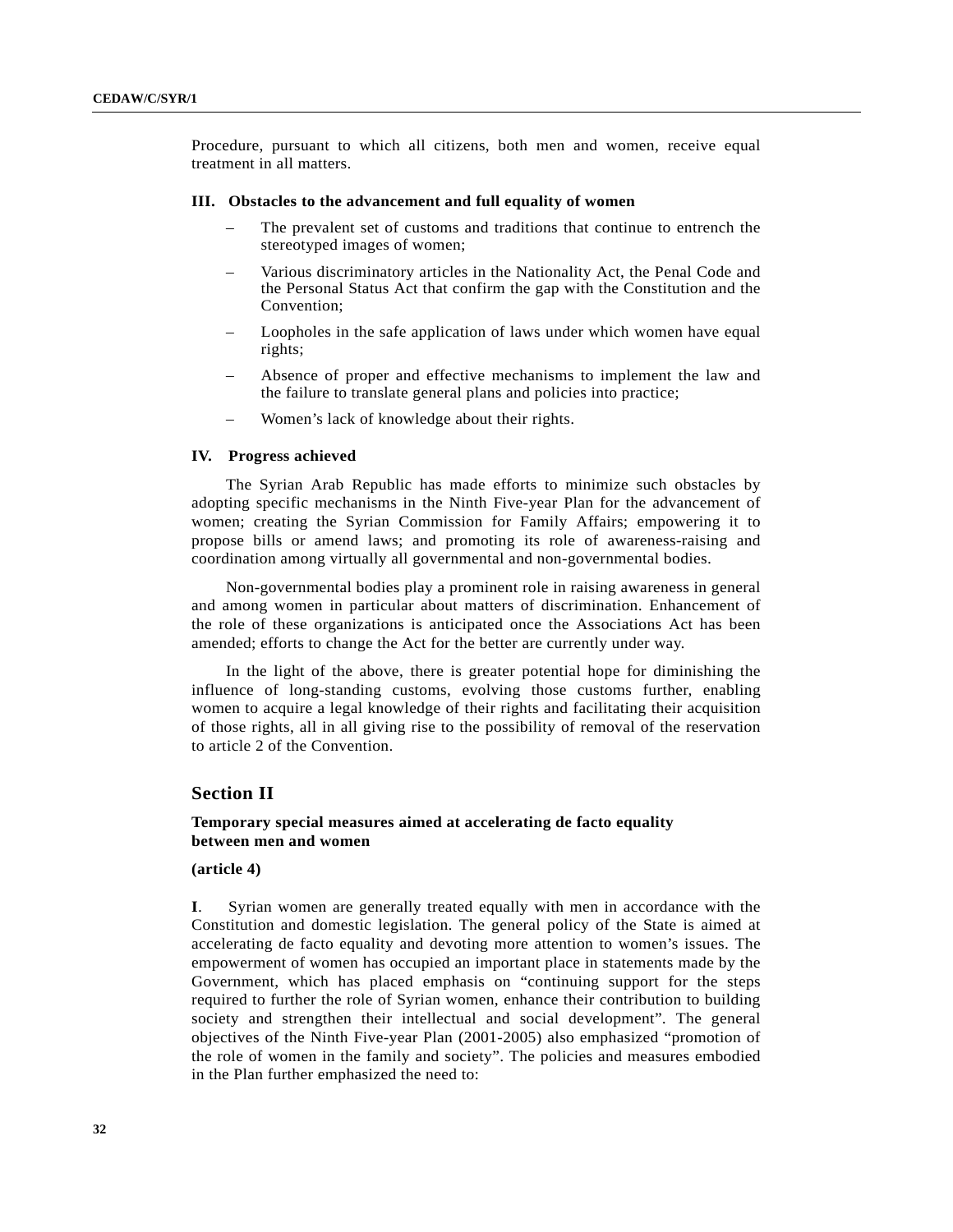- Increase women's participation in public life and decision-making positions to 30 per cent;
- Reduce drop-out from basic education;
- Further awareness of demographic and environmental issues.

In addition, a special section of the Plan was devoted to the population and workforce, comprising strategic objectives in connection with population growth and the empowerment of women. Also advocated was the need to incorporate population changes into development plans by:

- Strengthening the participation and effectiveness of women in economic development and increasing the proportion of females in the workforce;
- Strengthening the participation of women in the executive, legislative and judicial branches of government;
- Focusing on the fundamental rights of the family, with particular emphasis on women;
- Empowering women culturally and socially and endeavouring to eradicate illiteracy;
- Ensuring gender equality and empowering women to exercise their rights and assume their obligations.

## **II. De facto application**

As for the inclusion of women in sectoral plans, the general objectives and guidelines have been translated into strategies and sectoral policies in various fields; a strategy for the advancement of rural women has been elaborated, for instance, together with a reproductive health strategy and a draft national population strategy (2000-2025), a section of which is devoted to the empowerment of women. The Government of the Syrian Arab Republic is also adopting various positive discrimination measures in favour of Syrian women insofar as it is incumbent on the State to provide women with opportunities for making a full and effective contribution to all areas of life and eliminate all obstacles to women's participation in the development process. The Employment Act No. 91 of 1959 devotes a full section (section IV) to women's employment and prohibits the employment of women at night and in jobs that are detrimental to health, morally damaging or physically demanding. The Act also provides for paid maternity leave, prohibits the dismissal of women during maternity leave and further provides for breastfeeding time and the establishment of children's crèches. In addition, article 460 of the Code of Civil Procedure gives a woman the right to prevent her husband from travelling if it is feared that she may consequently lose financial entitlements arising out of any court proceedings under way. In the event of divorce, she also has the right to seek his detention if he fails to provide maintenance or the dower or prevents her from seeing her children.

# **III. Progress achieved**

Since 2000, several legislative enactments have been promulgated with a view to eliminating discrimination against women and discriminating positively in their favour, including: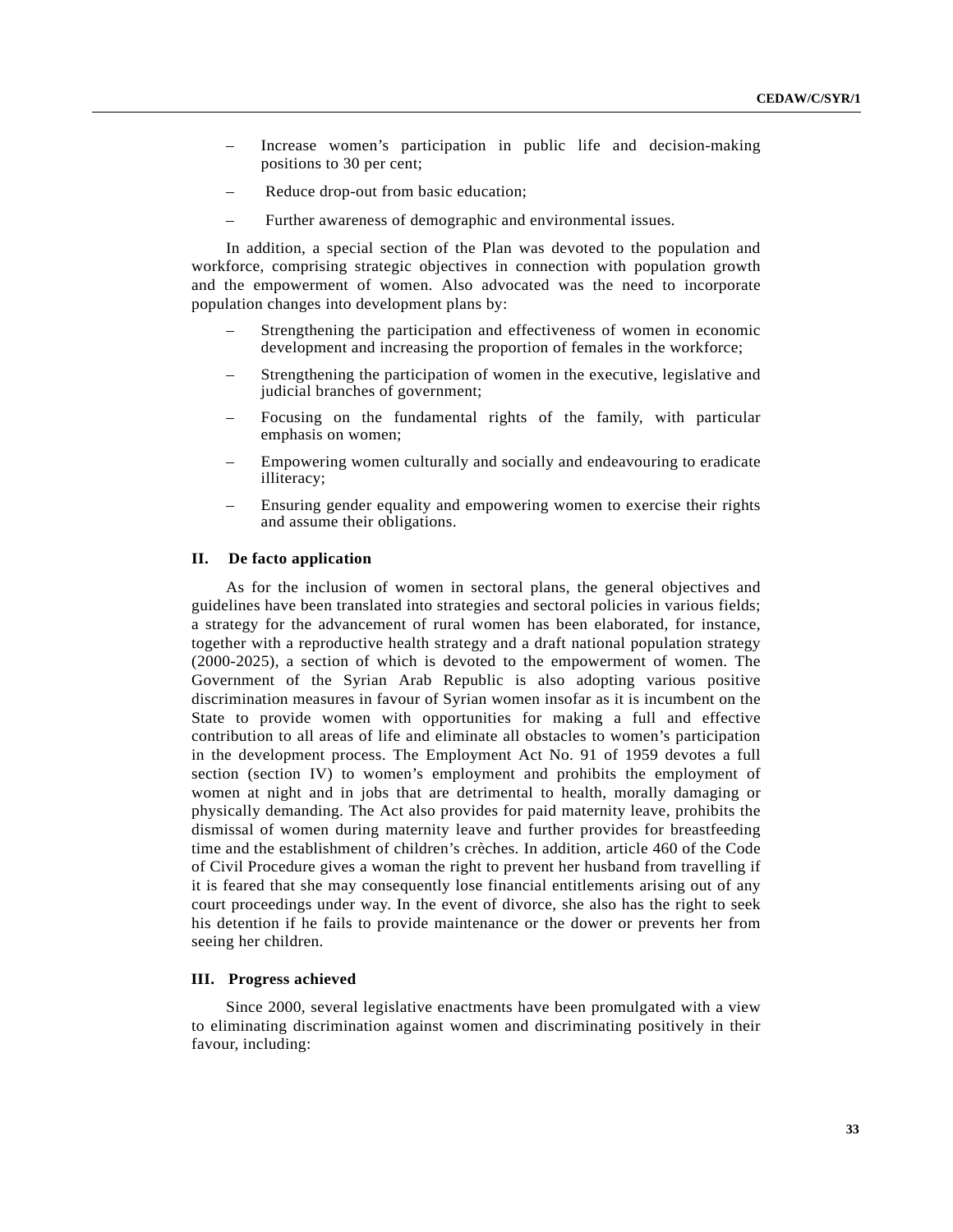- Act No. 78 of 2000, which provides that a woman may bequeath her pension to her legal heirs;
- Legislative Decree No. 330 of 2002, which provides for Syria's accession to the Convention on the Elimination of All Forms of Discrimination against Women;
- Decree No. 257 of 2002, which provides for ratification of the Convention on the Elimination of All Forms of Discrimination against Women;
- Act No. 18 of 2003, which provides for an increase in the age of custody to 13 years for boys and 15 years for girls;
- Act No. 42 of 2003, which provides for the establishment of the Syrian Commission for Family Affairs;
- The directives issued in 2002 by the Minister of the Interior, which stipulate that a woman is entitled to make her own application for a passport or its renewal, without her husband's consent.

As for the protection of maternity, Syria has signed all of the relevant international treaties and conventions, in particular the Convention on the Elimination of All Discrimination against Women, the International Covenant on Economic, Social and Cultural Rights and the International Labour Organization (ILO) Convention concerning the Employment of Women before and after Childbirth. It also adopted the Programme of Action of the International Conference on Population and Development, held in Cairo in 1994.

On that basis, Syrian laws protect the right of working women to safe maternity. One of Syria's major accomplishments was the promulgation of Legislative Decree No. 35 of 2002 amending article 133 of the Employment Act in order to increase the period of maternity leave with pay from 75 to 120 days for the first birth, to 90 days for the second birth and to 75 days for the third birth. Leave begins during the last two months of pregnancy. Working women who are breastfeeding are also granted a continuous one-hour break a day for nursing purposes until the child is one year of age and those who so wish are entitled to an additional month of maternity leave without pay. Maternity leave granted in accordance with the above article is fully paid by the employer, provided that the woman has been with that employer for a continuous period of seven months before she ceases work (art. 134 of the Employment Act). An employer may not dismiss a woman because she ceases work in order to take maternity leave. Nor may he dismiss a woman during a period in which she is absent for reasons of illness certified by a doctor to have been caused by work or confinement. The employer must allow her to return to work, provided that the total period of absence does not exceed six months (art. 135). For 18 months after confinement, a working woman who is breastfeeding her child is entitled to two additional daily periods of not less than half an hour each for nursing purposes in addition to the prescribed period of rest. These two additional periods are deducted from the number of working hours and give no rise to any reduction of pay (art. 137 of the Employment Act). In both the public and private sectors, the employer shoulders the cost of the maternity leave.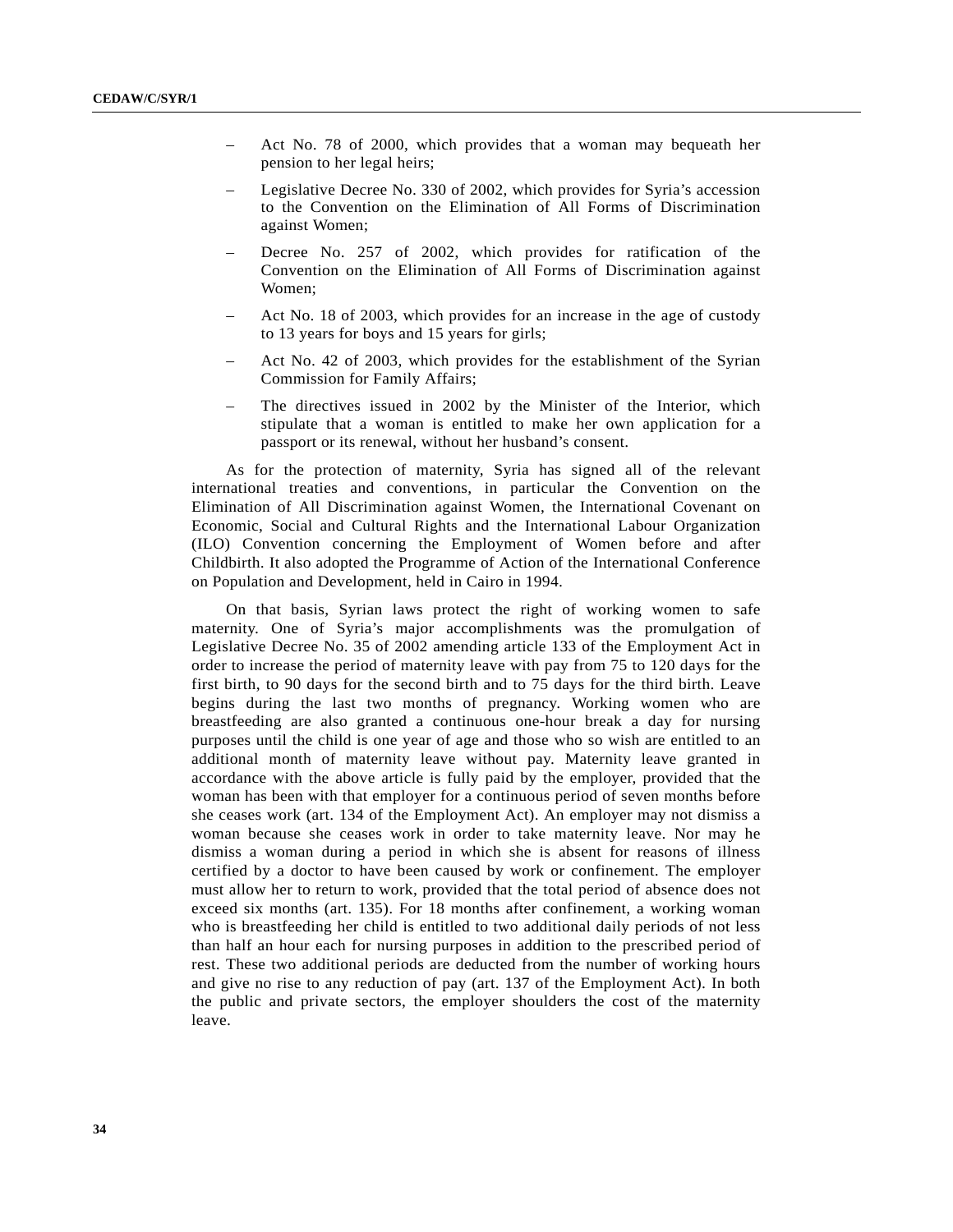# **Section III**

# **Elimination of sexual stereotyping**

**(article 5)**

# **I. Constitutional and legal framework**

As already indicated, the national Constitution of the Syrian Arab Republic and the majority of laws guarantee the equality of all citizens, both women and men.

Although the Employment Act contains no provisions on sexual harassment in the workplace, the Penal Code prescribes heavy penalties for any kind of sexual violence, including up to 21 years of imprisonment for rape in accordance with article 489 thereof.

Article 4 of the Suppression of Prostitution Act No. 10 of 1961 also severely punishes offences involving sexual exploitation, with stiffer penalties if the victim is a child.

In addition, the Penal Code punishes all form of bodily harm, without distinction; a woman may lodge a complaint with the courts and any penalty is commensurate with the seriousness of the offence.

#### **II. De facto application**

The Government has taken numerous measures aimed at modifying social and cultural customs that hinder the development and equality of women; combating school drop-out among girls; strengthening the concept of reproductive health; and promoting gender-mainstreaming in Syria's school curricula by altering their portrayal of stereotyped roles for both women and men. This matter is currently being followed up with a view to removing all stereotyped images of both from all school curricula. The Syrian Commission for Family Affairs and the Social Initiative Society (a non-governmental organization) also participate in the committee formed by the Ministry of Education.

The Syrian Commission for Family Affairs has endeavoured to channel awareness-raising information messages to the Syrian public through a variety of activities, such as the celebration of International Women's Day, which was also marked by roadside billboards declaring the role of women in the development process and by information programmes designed to promote ideas of equality.

Grass-roots and non-governmental organizations play a role in raising public awareness of the changing conventional patterns for both women and men through the gender-mainstreaming activities of the Syrian Women's League and the Women's General Federation.

As for the situation of battered women, Syria still lacks homes to provide them with shelter. The Sisters of the Good Shepherd have one such home, however, although it has little capacity.

# **III. Main obstacles**

– Customs and traditions representing a cultural heritage that is sometimes more powerful than the law;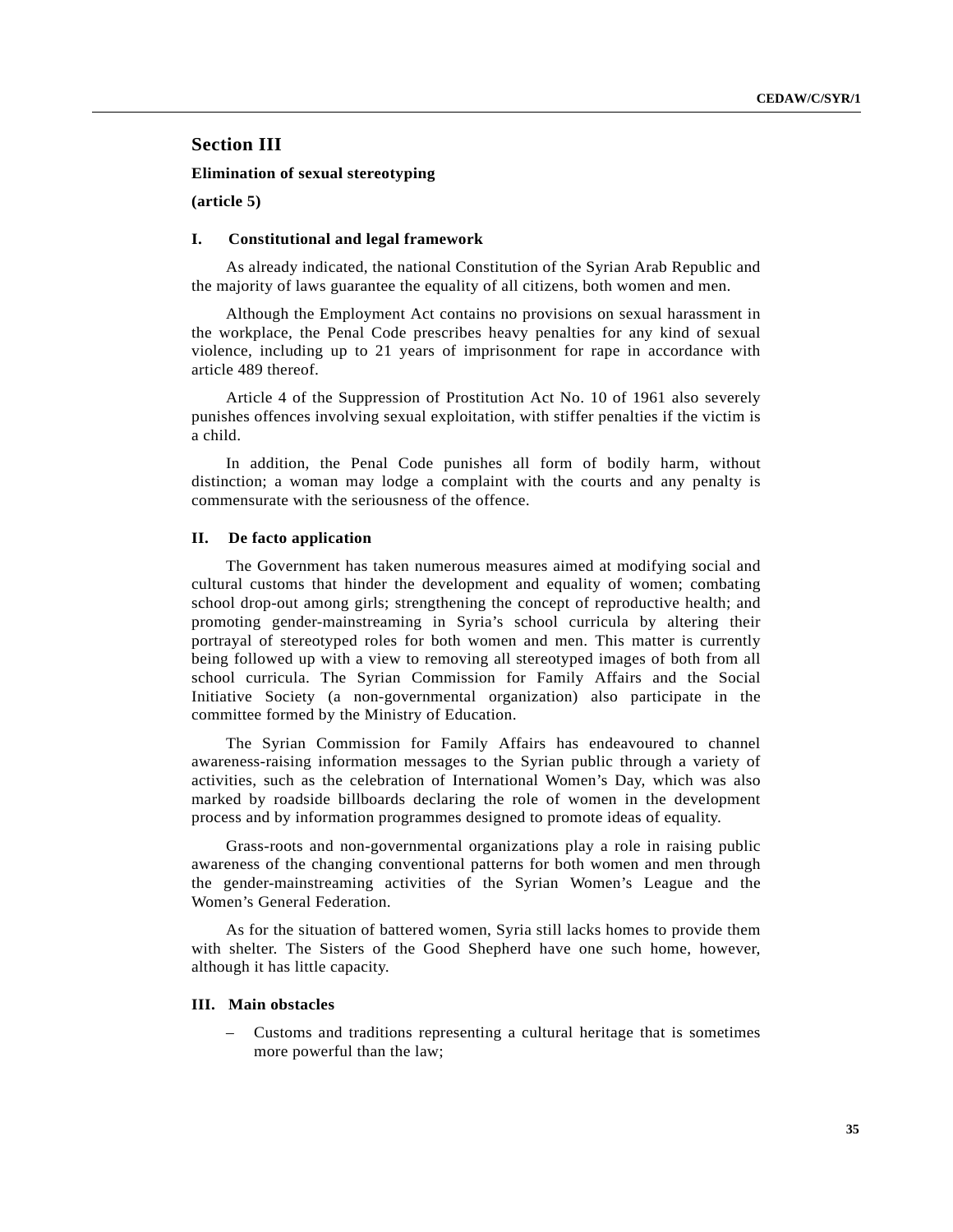- The modification of behaviour patterns is a long-term social issue and cannot be achieved swiftly;
- Women shoulder the burdens of the reproductive role more so than men and it is regarded as their specific duty.

# **IV. Progress achieved**

The Syrian Commission for Family Affairs has stepped up its activities in the field of information with a view to promoting the culture of gender equality. The expectation is that these activities will be further promoted through televised information messages. The process of amending the school curricula and removing stereotyped images is also being intensified by means of a comprehensive review conducted with the assistance of governmental and non-governmental bodies. The media have also begun to refresh their output and operational mechanisms by disseminating news of the gender awareness-raising activities carried out by non-governmental organizations and highlighting the need to fill the gender gaps in Syrian laws. Various women's associations additionally carry out awareness-raising activities, particularly on International Women's Day and the day marking the Declaration on the Elimination of Discrimination against Women.

# **Section IV**

#### **Prohibiting the exploitation of women**

**(article 6)**

#### **I. Constitutional and legal framework**

In accordance with the Syrian Penal Code of 1949, prostitution is illegal; practising, engaging in or inciting prostitution is punishable under articles 509 to 516, found in section II, entitled "Incitement to debauchery". Article 509 prescribes a penalty of imprisonment for a period of six months to three years for anyone who incites a male or female person under 21 years of age to prostitution or an immoral act, or who aids or abets such person to perform either. Similarly, article 511 punishes anyone who keeps a person by force in a place of debauchery or who coerces such person to engage in prostitution. Article 513 prescribes a penalty of imprisonment for a period of six months to two years for a woman who engages in prostitution as a profession in order to earn a living, while article 509 prescribes a stiffer penalty of imprisonment for a period of three months to three years for a woman who clandestinely engages in prostitution. In all cases, the client is regarded as a civil witness against the woman and her practice of prostitution for material gain. There is no requirement for him to appear before the judicial authorities and his testimony can be heard later.

Under Syrian law, trafficking in women is punishable and it is forbidden to open a place of prostitution. Owners of premises and places of entertainment open to the public who facilitate, promote or incite prostitution are also prosecuted. The punishment further extends to include attempts to commit the offence; article 1 of the Suppression of Prostitution Act No. 10 of 1961 provides that anyone who incites, employs, entices or lures a male or female person with intent to commit debauchery or prostitution shall be punished with imprisonment for a period of not less than one year and not more than three years and a fine of 1,000 to 3,000 Syrian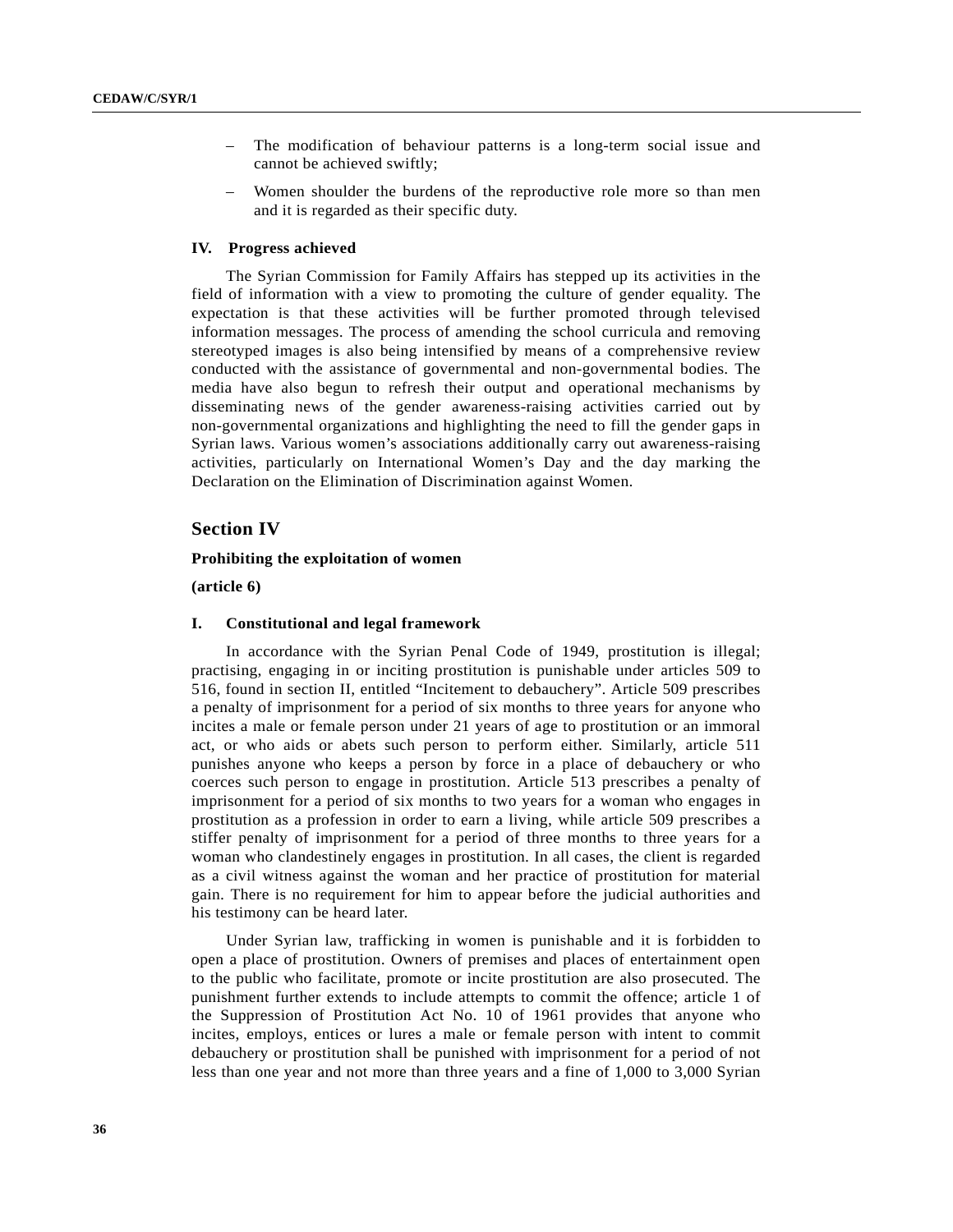pounds. If the victim of the offence is under 21 years of age, the punishment is increased to imprisonment for a period of not less than one year and not more than five years and a fine of not less than 1,000 and not more than 5,000 Syrian pounds. Under article 2 of the same Act, any person who uses deception, threat or force in order to entice persons with intent to commit prostitution is also punished.

Under article 3 of the same Act, any person who takes women out of the country for the purpose of trafficking and prostituting them is punished with imprisonment of not less than one year and not more than five years and a fine of 1,000 to 5,000 Syrian pounds. Under article 4 of the Act, if the offender is a relative of the woman or a person with authority over her, the penalty is increased to imprisonment for a period of between three and seven years. Under article 5 of the Act, it is forbidden to bring women into Syria for the purpose of prostitution. Those who perpetrate such an offence are punished with imprisonment for a period of not less than one year and not more than five years and a fine of 1,000 to 5,000 Syrian pounds.

Under article 8 of the Act, anyone who opens places of prostitution or debauchery or who in any way assists in the management of such places is punished with imprisonment for a period of not less than one year and not more than three years and a fine of not less than 1,000 and not more than 3,000 Syrian pounds. Persons who rent out houses for the purpose of prostitution or in order to aid prostitution also receive the punishments prescribed in the above articles. Syria has no laws on child prostitution. Any sexual assault of children, however, is punishable as a criminal offence.

The Syrian Penal Code covers violence against women, including the offence of rape. Article 489 of the Code provides that:

- Anyone who uses violence or threat to force a person other than his spouse to engage in sexual intercourse shall be punished with a minimum of five years of hard labour.
- 2. The penalty shall be not less than 21 years if the victim is under 15 years of age."

It is clear that rape is severely punished under Syrian law. This provision applies equally whether or not the rape victim is a prostitute.

As for migrant workers, the Syrian Arab Republic has recently acceded to the Migrant Workers Convention, which will enable it to create appropriate mechanisms for monitoring patterns of migration from and to Syria and show whether migrant workers are involved in sex trafficking.

## **II. De facto application**

The law guarantees mechanisms for implementing the spirit of this article insofar as women are able to institute legal proceedings in accordance with the provisions of the law.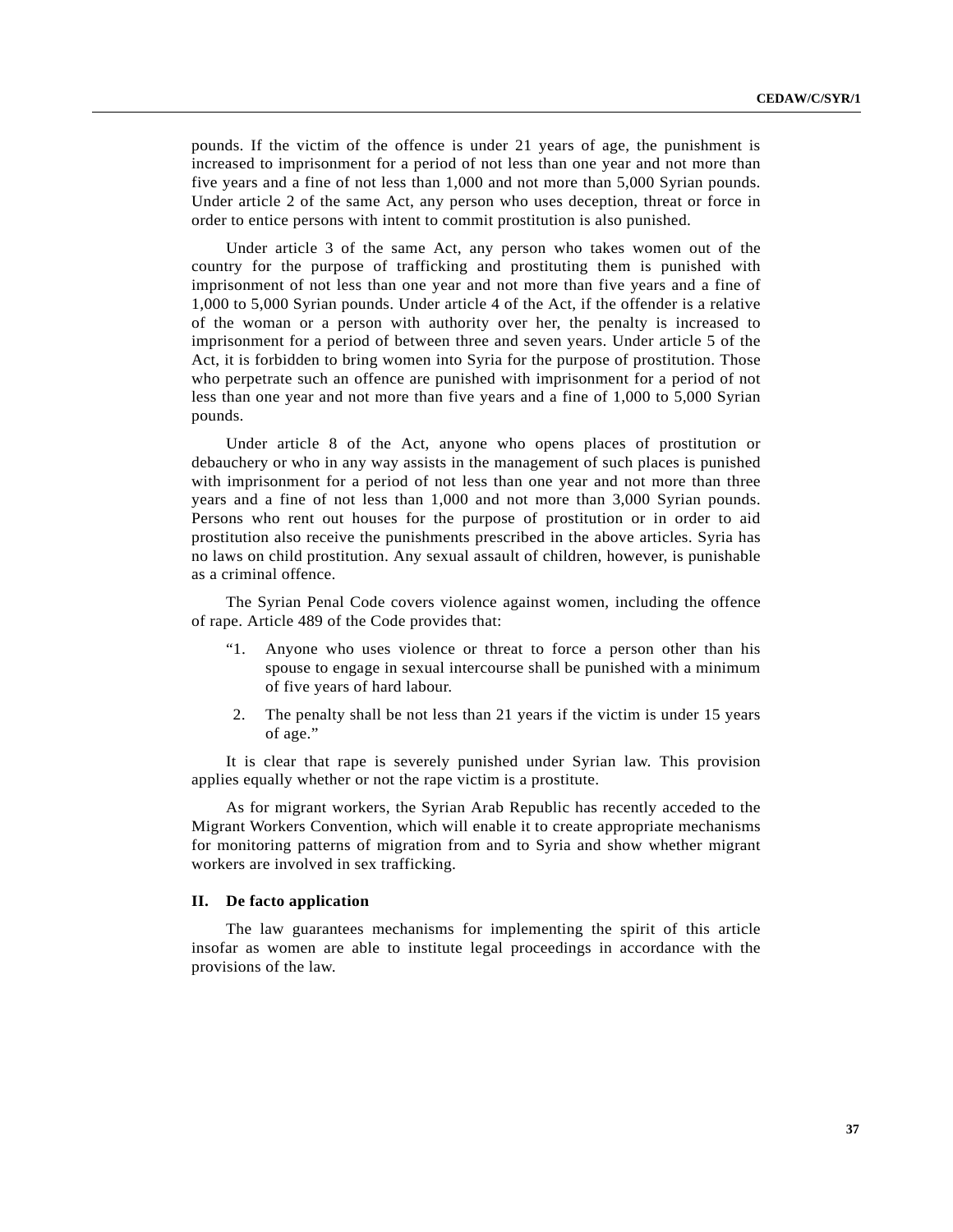# **Section V**

## **Participation of women in political and public life**

**(article 7)**

## **I. Constitutional and legal framework**

The Syrian Constitution affirms the right of citizens to political participation in several of its articles. Article 26, for instance, provides that: "Every citizen shall have the right to participate in the political, economic social and cultural life of the country, as regulated by law."

Article 27 further provides that: "Citizens shall exercise their rights and enjoy their freedoms in accordance with the law."

Article 45 affirms that: "The State shall guarantee to women all of the opportunities that enable them to make a full and effective contribution to political, social, cultural and economic life, and shall endeavour to eliminate the restrictions impeding their development and their participation in building Arab socialist society."

As for the Electoral Act No. 26 of 1973, article 3 provides that: "Every male and female Syrian Arab citizen over 18 years of age shall enjoy the right to vote."

Syrian women acquired the right to vote in 1949 and the right to stand as candidates in 1953, although a certificate of primary education is required for the latter, which impedes the extensive participation of Syrian women in exercising their rights to stand as candidates and vote.

## **II. De facto application**

Syrian women participate in all Syrian political parties, although in varying proportions; the number of women in the Arab Ba`th Socialist Party (the ruling party) stands at 613,866, whereas the number of males stands at 1,437,439. The number in leadership positions (the People's Commands) is 120 for females and 743 for males.

The number of women associate members of the Syrian Communist Party amounts to 20 per cent. In the leadership positions (the Central Committee), women account for 5 of the 85 members.

In the Arab Socialist Movement, the proportion of women in leadership positions is 6 per cent.

These percentages were taken in 2004.

The following table shows the proportion of women standing as candidates in parliamentary elections:

|                   | Number of candidates |         |              | Percentage of |
|-------------------|----------------------|---------|--------------|---------------|
| Legislative cycle | Males                | Females | <b>Total</b> | women         |
| 1973-1977         | 2677                 | 85      | 2762         | 3.1           |
| 1981-1985         | 3 7 5 5              | 157     | 3912         |               |
| 1990-1994         | 4912                 | 315     | 5 2 2 7      |               |
| 1998-2000         | 5 1 4 8              | 498     | 5 6 4 5      | 8.8           |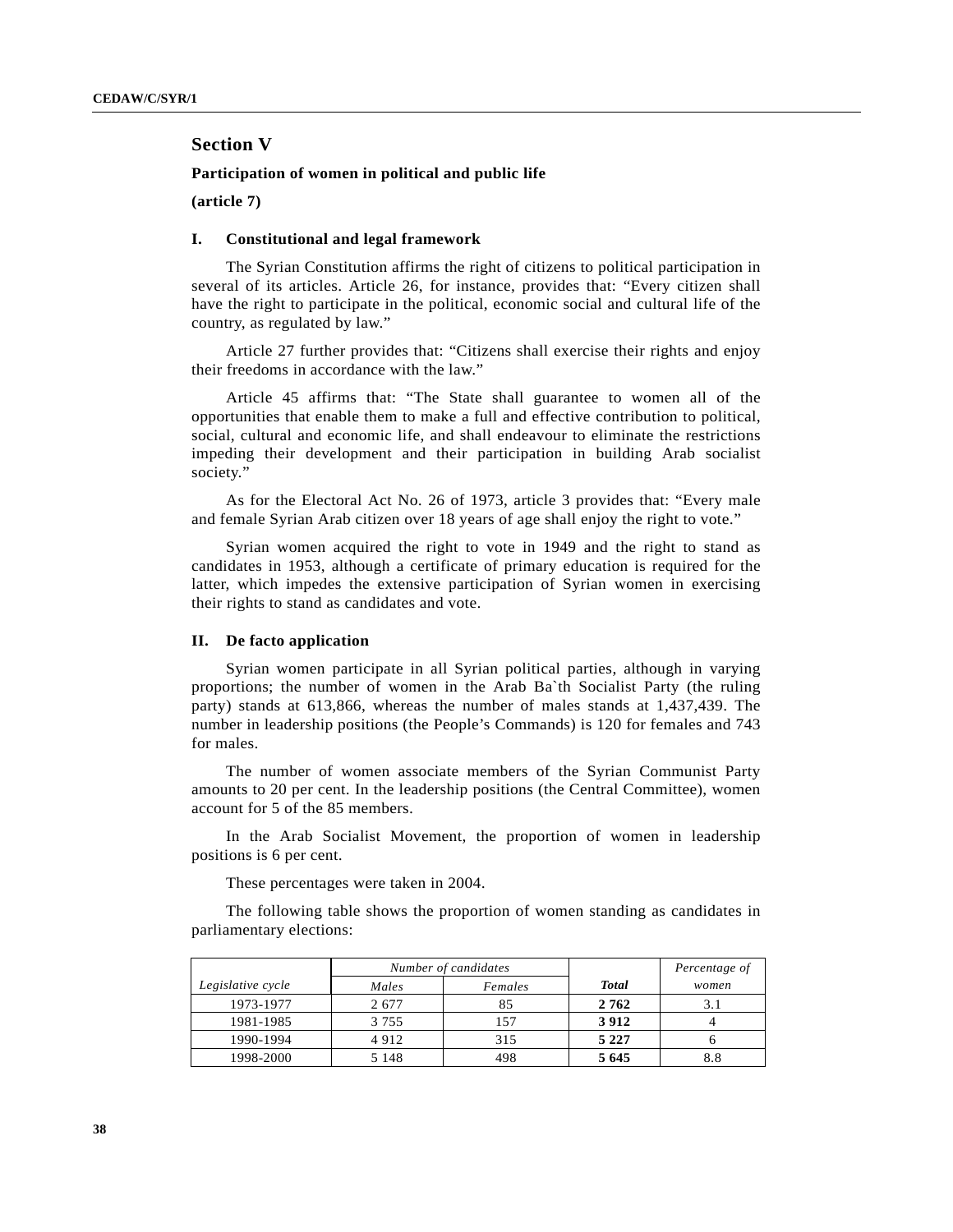|      | Number of candidates |         |              | Percentage of |
|------|----------------------|---------|--------------|---------------|
| Year | Males                | Females | <b>Total</b> | women         |
| 1975 | 9 8 1 2              | 198     | 10 010       |               |
| 1985 | 11 437               | 473     | 11 910       |               |
| 1994 | 18 127               | 639     | 18766        | 3.4           |
| 1999 | 20 289               | 894     | 21 183       | 4.2           |

The following table shows the opportunities available to women and men to stand as candidates in the elections for the People's Assembly:

The following table shows a breakdown of the members of the People's Assembly by legislative cycle and gender:

|                   | Number of members of the People's<br>Assembly |                |              | Percentage of |
|-------------------|-----------------------------------------------|----------------|--------------|---------------|
| Legislative cycle | Males                                         | Females        | <b>Total</b> | women         |
| Creation of the   |                                               |                |              |               |
| Assembly          | 169                                           | $\overline{4}$ | 173          | 2.3           |
| 1973-1977         | 182                                           | 5              | 187          | 2.7           |
| 1977-1981         | 180                                           | 6              | 186          | 3.2           |
| 1981-1985         | 182                                           | 13             | 195          | 6.7           |
| 1986-1990         | 178                                           | 17             | 195          | 8.7           |
| 1990-1994         | 226                                           | 21             | 247          | 8.5           |
| 1994-1998         | 222                                           | 24             | 246          | 9.7           |
| 1998-2002         | 223                                           | 26             | 249          | 10.4          |
| 2003-2007         | 220                                           | 30             | 250          | 12.0          |

The following table shows the participation of women in labour unions:

| Women's participation in the           | Twenty-third                | Twenty-fourth | Percentage |
|----------------------------------------|-----------------------------|---------------|------------|
| leadership                             | session                     | session       | increase   |
| In trade-union committees              | 1588                        | 1 747         | 10.01      |
| At trade-union congresses              | 636                         | 692           | 8.81       |
| In trade-union offices                 | 192                         | 228           | 18.75      |
| Governorate federation councils        | 57                          | 62            | 8.77       |
| Executive bureaux of the Governorate   |                             |               |            |
| <b>Federation Council</b>              | 4                           | 18            | 350        |
| Congresses of occupational federations | 110                         | 141           | 28.18      |
| Executive bureaux of occupational      |                             |               |            |
| federations                            | $\mathcal{D}_{\mathcal{L}}$ | 11            | 450        |
| Delegates to the Congress of the       |                             |               |            |
| <b>General Federation</b>              | 62                          | 72            | 16.13      |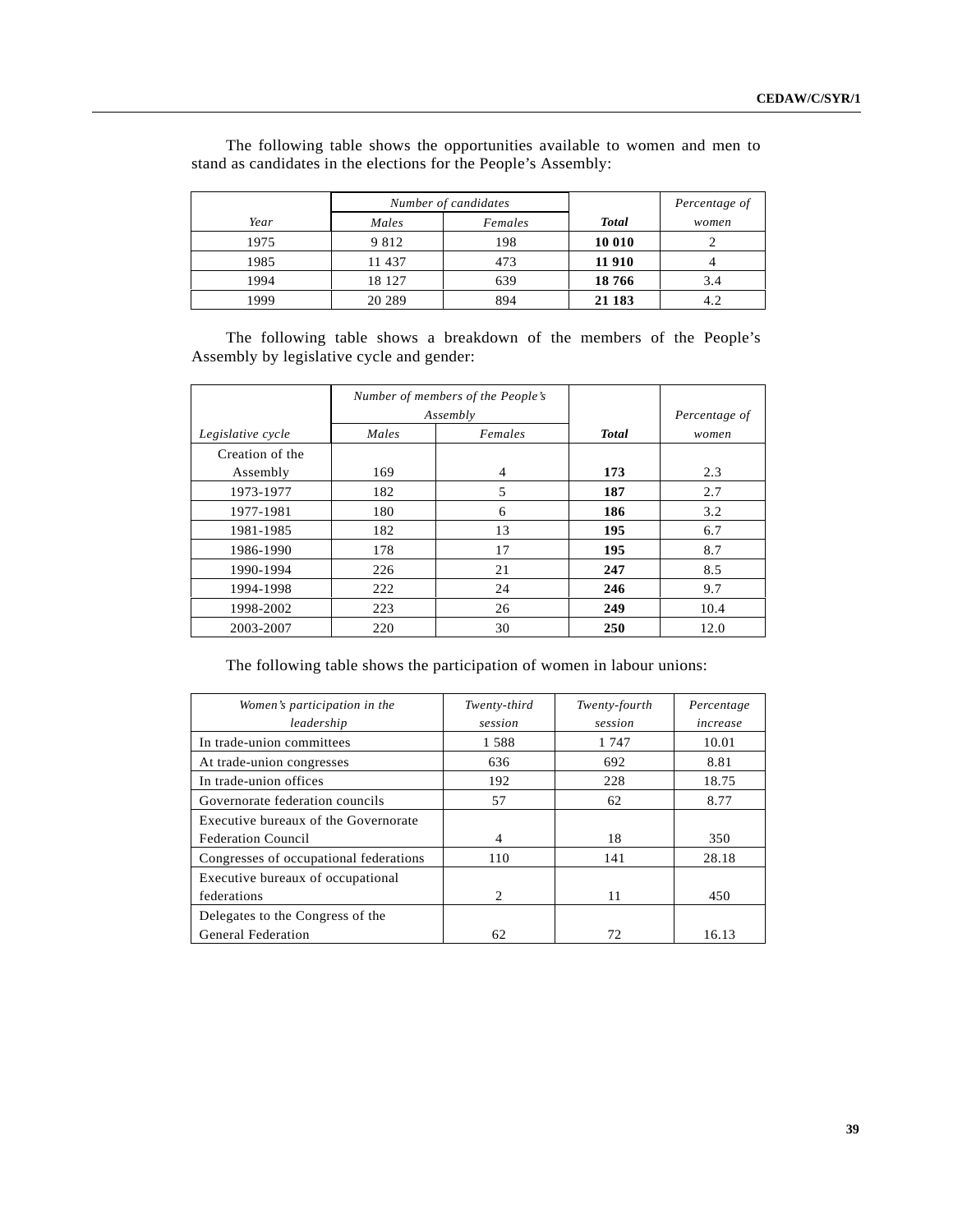| <i>Item</i>                       | Males  | Females | <b>Total</b> | Percentage of women |
|-----------------------------------|--------|---------|--------------|---------------------|
| Candidates for trade-union        |        |         |              |                     |
| committees                        | 24 992 | 3 0 4 6 | 28 038       | 11                  |
| Winning candidates for trade-     |        |         |              |                     |
| union committees                  | 12 279 | 1 747   | 14 0 26      | 12                  |
| Candidates for trade-union        |        |         |              |                     |
| congresses                        | 7865   | 1 0 4 2 | 8 9 0 7      | 12                  |
| Number of winning candidates      |        |         |              |                     |
| for trade-union congresses        | 4933   | 692     | 5 6 25       | 12                  |
| Number of delegates to            |        |         |              |                     |
| congresses of occupational        |        |         |              |                     |
| federations                       | 874    | 141     | 1 0 1 5      | 14                  |
| Number of Governorate             |        |         |              |                     |
| <b>Federation Council members</b> | 345    | 62      | 407          | 15                  |
| Delegates to the Congress of      |        |         |              |                     |
| the General Federation            | 373    | 70      | 443          | 16                  |
| Number of executive bureau        |        |         |              |                     |
| members                           | 73     | 18      | 91           | 20                  |

The following table shows the number of candidates, winning candidates and delegates for the Federation of Trade-Union Committees, trade-union congresses, the Governorate Federation Council and executive bureaux:

The following table shows the number of those holding senior positions by gender and the percentage of women's participation in 2002-2003:

| Type of post | Males   | Females | <b>Total</b> | Percentage |
|--------------|---------|---------|--------------|------------|
| Judiciary    | 1 0 9 4 | 152     | 1 2 4 6      | 12         |
| Advocacy     | 13 29 6 | 2467    | 15 763       | 16         |
| Minister     | 28      |         | 30           |            |
| Ambassador   | 57      | 4       | 61           |            |
| Trade unions | 150 564 | 38 453  | 189 017      | 20         |

Continuing the national action to promote women's issues, which began in Syria in 1970, Act No. 42 of 2003 was promulgated, creating a public commission entitled the Syrian Commission for Family Affairs. It has a corporate personality, as well as financial and administrative independence, and is directly linked with the Prime Minister. The Commission aims to accelerate the process of advancing the status of Syrian women and enabling them to make a better contribution to the efforts for sustainable development.

## A. *Ministerial posts*

1976, first female Minister of Culture;

1992, first female Minister of Higher Education;

2000, first female Minister of Social Affairs and Employment;

2003, first female Minister for Expatriate Affairs.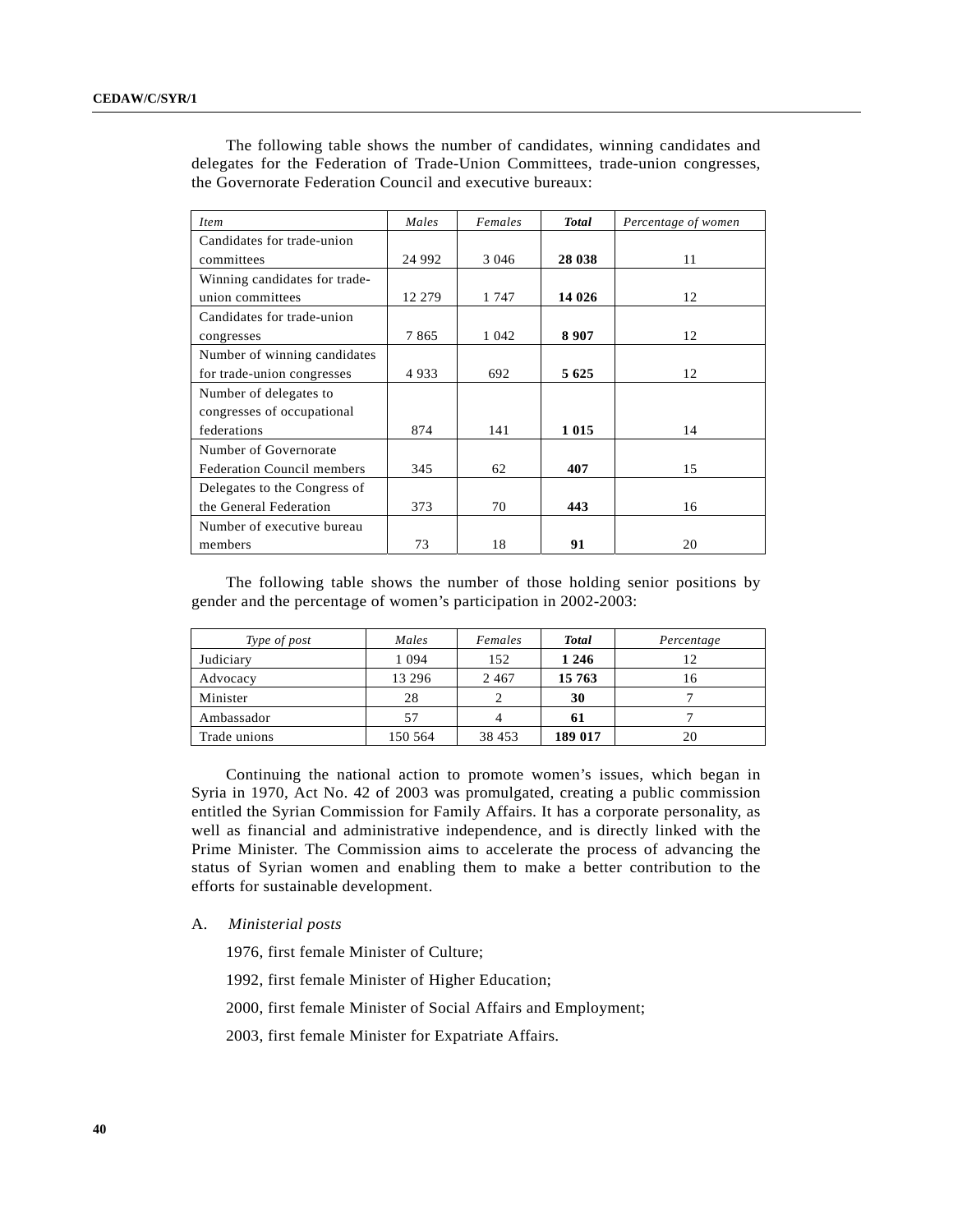# B. *Representation of women in the judiciary*

Promulgated in 1961, the Judiciary Act makes no distinction between women and men. Women may hold judicial office in the same way as men and are subject to the same conditions for appointment, promotion and remuneration, as well as to the same rights and obligations. Women first entered the judiciary in 1975 and they work in the civil, criminal and commercial justice systems and in courts of all levels, from the courts of conciliation to the courts of first instance, appeal and cassation. The rank of public prosecutor of the Republic and member of the High Judiciary Council was first held by a woman in 1998. Women account for 13.38 per cent of the number of judicial officers and there are currently 170 female judges. There are also 33 female State advocates, who account for 14.47 per cent of total State advocates. There are 250 female judicial assistants and several women working as jurists.

Women enjoy the same competence as men and hold elected office under the same terms as men. Grass-roots and non-governmental organizations active at the national level are engaged in efforts to promote public interest in the role of women and strengthen the capacity of women to stand as candidates and vote, despite the substantial proportion of women in some positions.

Despite the progress achieved in the participation of Syrian women in public and political life, the Syrian Government still aspires to promote their representation in decision-making bodies with a view to advancing their status. The Government therefore clearly included the question of women for the first time ever in the Ninth Five-year Plan of the Syrian Arab Republic, having set specific objectives for strengthening the participation of women in economic development and increasing their participation in the executive, legislative and judicial branches of government, as well as in public decision-making positions. The Syrian National Commission for Family Affairs also elaborated a national strategy for the advancement of women to the year 2005. The core areas of concern in this strategy include that of women and decision-making, in which emphasis is placed on the need for action to increase the participation of women in the legislative, executive and judicial branches of government and all decision-making positions to 30 per cent by 2005.

## *The role of Syrian non-governmental organizations*

Various Syrian non-governmental and grass-roots organizations (the Syrian General Women's Federation, FIRDOS, the Syrian Women's League, businesswomen's committees in the Syrian Chamber of Industry and Commerce, the Syrian Family Planning Association, the Family Protection Society, the Women's Cultural Forum Society, the Women's Literary Club, the Social Initiative Forum, the Committee for Women's Affairs and the National Association for Development of the Role of Women), non-governmental organizations concerned with women's affairs, activists and forums for the empowerment of Syrian women are all involved in social, economic, political and cultural activity through:

- Legal, health, cultural and social awareness-raising: seminars, training courses, lectures, articles, publications and information programmes;
- The conduct of studies and research on women's issues in order to gather information on problems and seek solutions;
- The provision of family planning services and health care;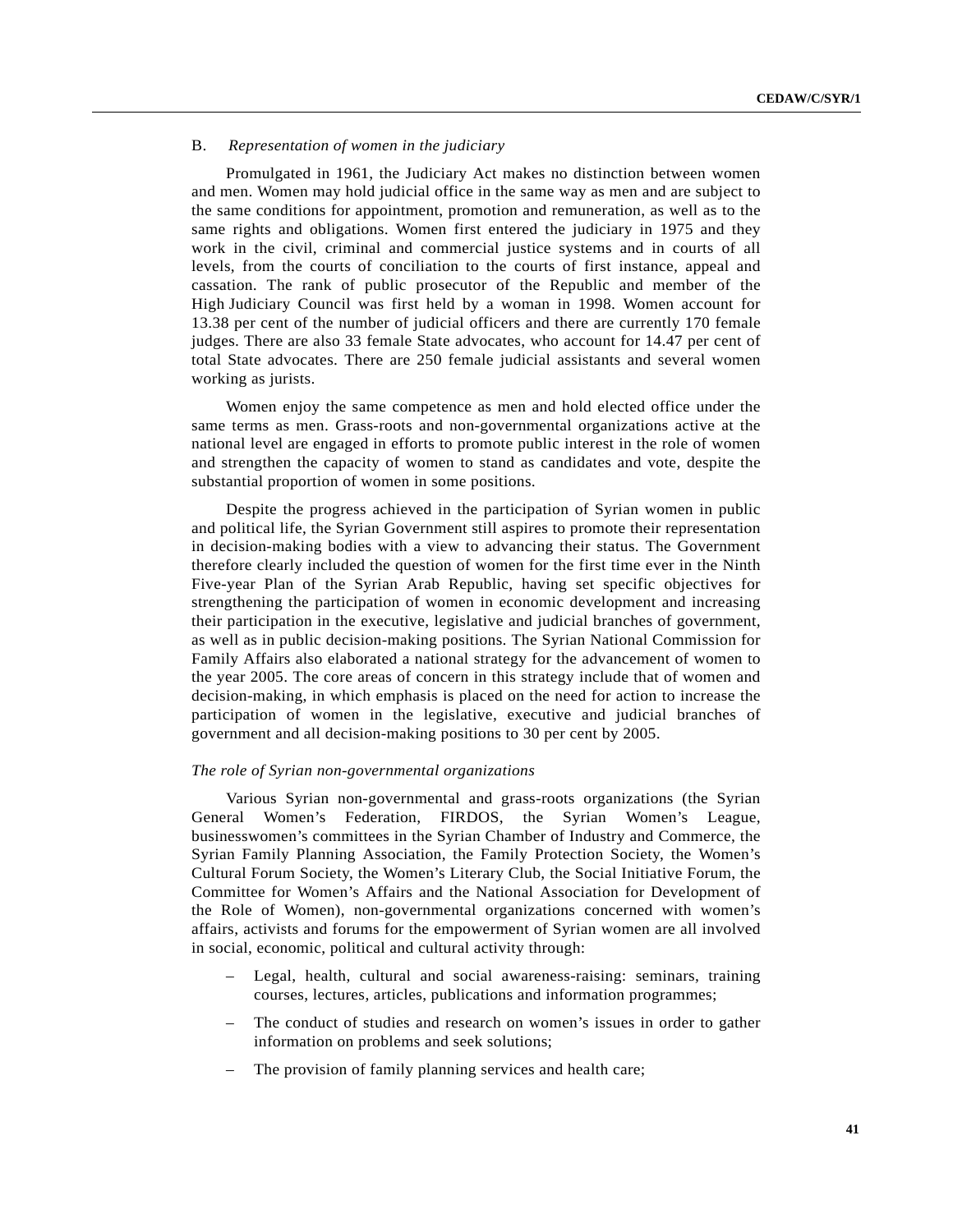– Economic empowerment by granting small loans, training for small income-generating projects run by women and technical advice on setting up, administering and marketing such projects.

#### **III. Obstacles and measures**

- Reluctance on the part of some women owing to social circumstances and the number of domestic burdens;
- The predominance of various customs and traditions limiting such participation, including the male-biased mindset;
- The lack of an electoral culture involving women;
- The insufficient number of women in decision-making positions;
- Many women are insufficiently informed about laws and regulations on a continuing basis.

In addition to those already taken, numerous measures are under way to ensure that women participate in formulating and implementing development planning at all levels, including involvement of the General Women's Federation in all national committees. Women participate in all trade-union committees, bodies and councils at all levels at a rate of between 12 and 34 per cent. The post of gender-equality officer has also been created in all ministries and the percentage of women in decision-making positions has increased.

#### **IV. Outlook**

In practice, the process of implementing the Convention on the Elimination of All Forms of Discrimination against Women demands the participation of all social groups generally and of persons in charge of decision-making, as well as that of local and international development agencies in particular.

Our country can look forward to achieving a number of potentials, including those of:

- Giving women wider opportunities to take part in elections at all levels;
- Encouraging women to participate in political activities;
- Creating a means of access to legal advice in order to help women to acquire a thorough knowledge of legal texts and interpret them accurately;
- Training women for political leadership;
- Creating a database on women in positions of responsibility, as needed;
- Using the quota system as a temporary measure to increase the proportion of women's representation in electoral commissions.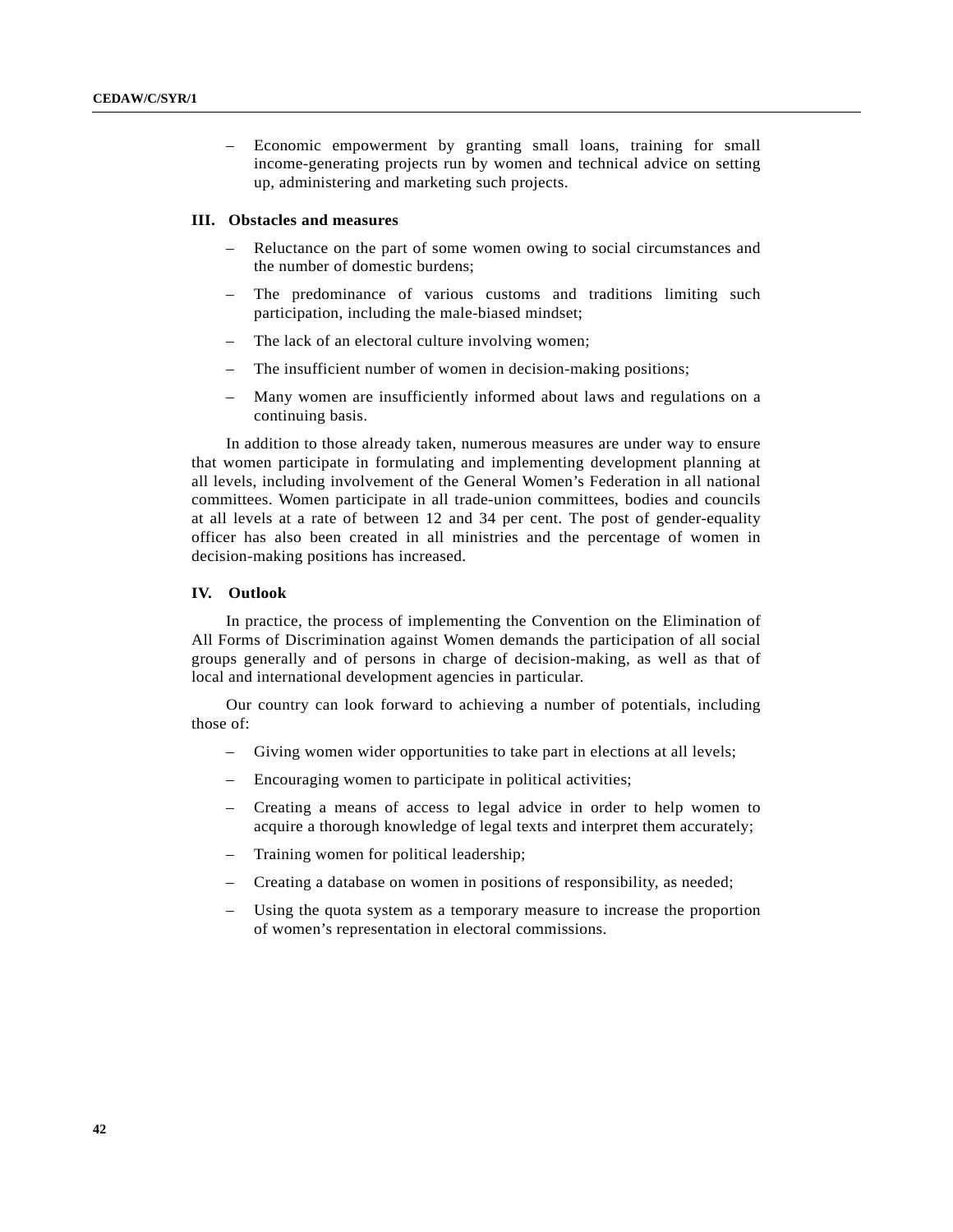# **Section VI**

**Participation of women in diplomatic representation and international organizations**

**(article 8)**

## **I. Constitutional and legal framework**

Under article 45 of the Constitution of the Syrian Arab Republic, women are guaranteed the right to employment and equal opportunities with Syrian men, without discrimination. The State also guarantees to women all opportunities that enable them to make a full and effective contribution to political, social, cultural and economic life. The Syrian Government is also endeavouring to eliminate the restrictions impeding their advancement and their participation in development processes, particularly in the area of decision-making.

Legally speaking, Syrian women enjoy the same right as men in regard to acquiring civil service positions, including in the diplomatic and consular services.

# **II. De facto application**

Syrian laws encourage women's enjoyment of the right and opportunity to represent the Government at the international level. Women's participation in the work of international organizations is still modest compared with that of men, which is attributable to the stereotyped roles of women in society whereby movement and travel for women is for the most part limited. High proportions of Syrian women are employed in international organizations in Syria.

Syrian women first entered the diplomatic corps in 1953. As diplomatic activity evolved, women came to have an effective role; in 1994, the number of active women in the diplomatic corps amounted to 27, or 9.5 per cent. In 1988, Syria's first female ambassador abroad (Belgium) was appointed and, in 2005, there were altogether five Syrian female ambassadors. At the present time, 11 per cent of Syria's ambassadors are female. In 2004, there were 47 women in the diplomatic corps, compared with 260 men.

# **Section VII**

#### **Nationality**

#### **(article 9)**

**The Syrian Arab Republic entered a reservation to article 9, paragraph 2, on the ground that it was incompatible with the Islamic Shariah.**

**This reservation does not square with articles 7 and 8 of the Convention on the Rights of the Child, which was ratified by the Government of the Syrian Arab Republic without any reservation to those articles being entered.**

**The work currently under way for the removal of this reservation and amendment of the Nationality Act has now reached its final stages.**

#### **I. Constitutional and legal framework**

In the Syrian Arab Republic, nationality is governed by the law promulgated by Legislative Decree No. 276 of 1969, which regulates the acquisition, loss,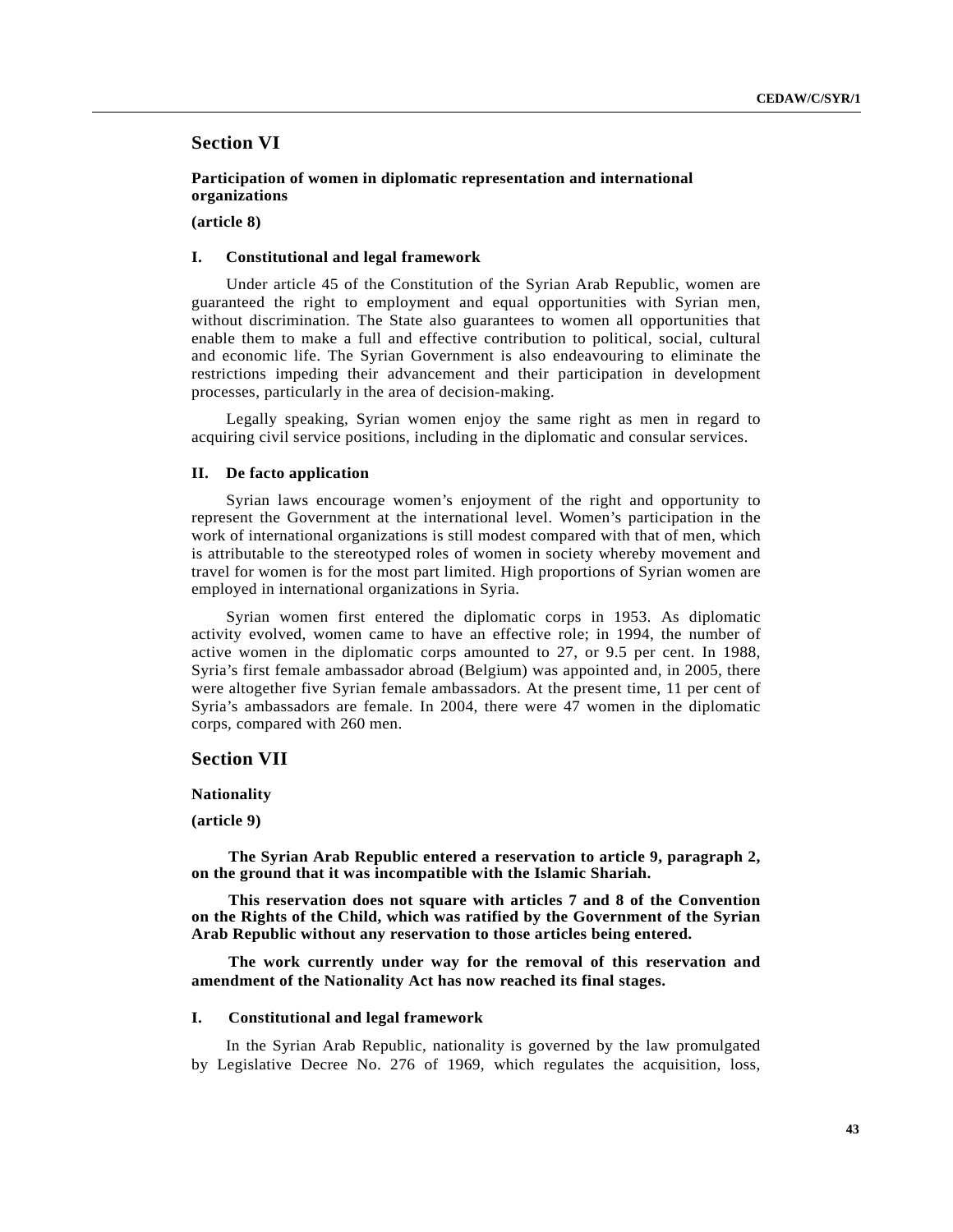restitution, deprivation and reinstatement of Syrian Arab nationality. Article 43 of the Syrian Constitution promulgated by Legislative Decree No. 208 of 1973 provides that: "The law shall regulate Syrian Arab nationality and guarantee special facilities for Syrian Arab expatriates and their children, as well as for citizens of Arab countries."

The Syrian legislature determined that primary nationality is based first on *jus sanguinis* (right of blood), secondly on *jus soli* (right of soil) and in one case on both *jus sanguinis* and *jus soli*, with the addition of a particular case in which primary nationality is determined on the basis of ancestry in the Syrian Arab Republic.

Represented by the Ministry of the Interior, the executive has responsibility for application of the Nationality Act and the enforcement of its provisions. It is under obligation to publish in the Official Gazette all decrees and decisions on the acquisition, removal, restitution and reinstatement of nationality, in accordance with article 26 of Legislative Decree No. 276 of 1969.

The bond of nationality is one of general law and is consequently subject to the rules governing such law. Furthermore, by virtue of its specialization, the administrative judiciary is better able than the ordinary courts to apply the principles of that law. Hence, article 28 of the Syrian Nationality Act provides that: "The Council of State, in its capacity as an administrative law body, shall have the exclusive competence to adjudicate in nationality proceedings."

*Proof of nationality*

Article 3 of Legislative Decree No. 276 of 1969 provides that:

"The following persons shall be deemed, *ipso facto*, to be Syrian Arabs:

(a) Anyone born inside the country to a Syrian Arab mother but whose paternity has not been legally established;

(b) Anyone born inside the country to parents who are unknown, of unknown nationality or stateless. A foundling discovered within the country shall be deemed to have been born therein at the place in which he or she was discovered, failing proof to the contrary;

(c) Anyone born inside the country and who, at birth, was not entitled to acquire a foreign nationality by virtue of his or her filiation;

(d) Anyone with ancestry in the Syrian Arab Republic who has acquired no other nationality and failed to apply for the option of Syrian nationality within the time limit specified pursuant to earlier decrees and laws.

The provision of this article shall apply, even if the birth occurred before the date of the entry into force of the present Legislative Decree."

Reviewing the articles in question, it is evident that Syrian women may transmit their nationality to their children only in the cases stipulated in article 3 of the Nationality Act. They are not treated equally with men in regard to this right, as the nationality of minors continues to be transmitted from their father.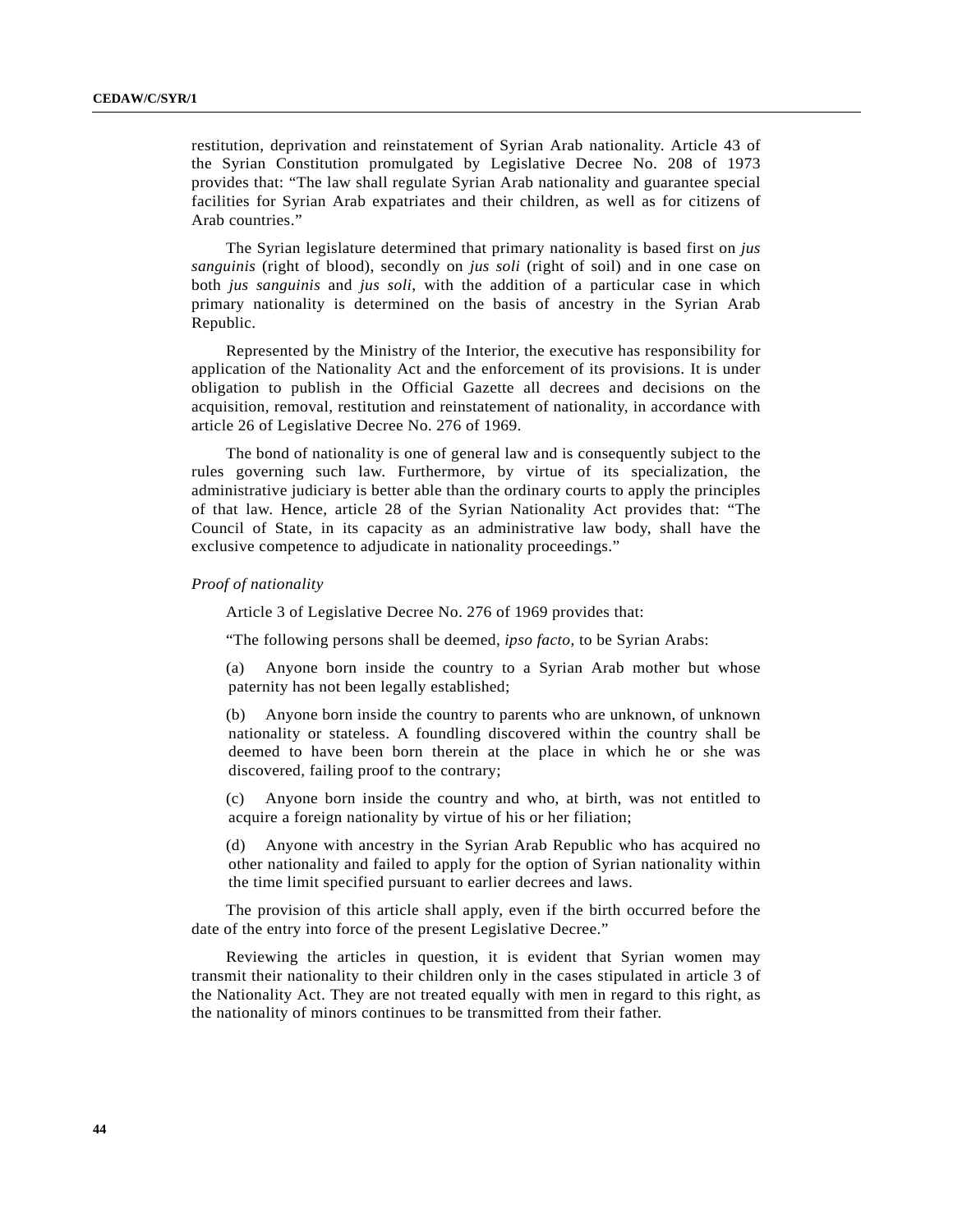# *Acquisition of Syrian Arab nationality*

Nationality (in cases where is it established at a date subsequent to the birth of the individual concerned) is acquired by naturalization or marriage, in accordance with the current legislation promulgated by Legislative Decree No. 276 of 1969, in the following instances:

# A. *Acquisition of nationality by naturalization*

- Under the current legislation, the conditions for naturalization differentiate between aliens and Arabs. The legislation also provides that Syrian Arab nationality may be granted to persons in specific categories without being bound by the usual conditions for naturalization. The Syrian legislature has made a distinction among three types of naturalization: first, naturalization of aliens; secondly, naturalization of Arabs; and thirdly, exceptional naturalization. Article 4 of the abovementioned Decree provides that: "An alien may be granted nationality by decree at the proposal of the Minister of the Interior and on written application of the person seeking nationality."
- Article 8, paragraph 1, of Legislative Decree No. 276 provides that:

"Nationality shall be granted to the wife of an alien who has acquired nationality, in accordance with the following conditions:

1. An application for such purpose must be submitted to the Ministry;

2. The marriage must continue for a period of two years from the date of application;

- 3. She must be legally resident in the country;
- 4. A decree on her acquisition of nationality must be issued by the Minister."

# B. *Acquisition of nationality by marriage*

The Syrian legislature adopted the principle that, in all cases, nationality is independent of the family, whether the wife is an Arab or an alien. In regard to the effect of marriage to a Syrian on the nationality of the wife, however, a distinction is made between cases where the wife is of alien nationality and cases where she is Arab or of Syrian origin or formerly enjoyed the nationality of the Syrian Arab Republic in that an Arab woman is exempt from some of the conditions required for an alien women to be granted Syrian Arab nationality.

- An alien woman married to a national acquires nationality only in accordance with the conditions and provisions stipulated in article 8, paragraph 1.
- Article 19 of the Syrian Nationality Act also provides that, if a woman married to a Syrian Arab citizen is a national of an Arab country or is of Syrian origin or formerly enjoyed Syrian Arab nationality, she becomes a Syrian Arab by decree of the Minister of the Interior by simply stating her wish to that effect in a written application.
- The nationality status of a Syrian Arab woman following her marriage to an alien is clarified in article 12 of the Nationality Act, which provides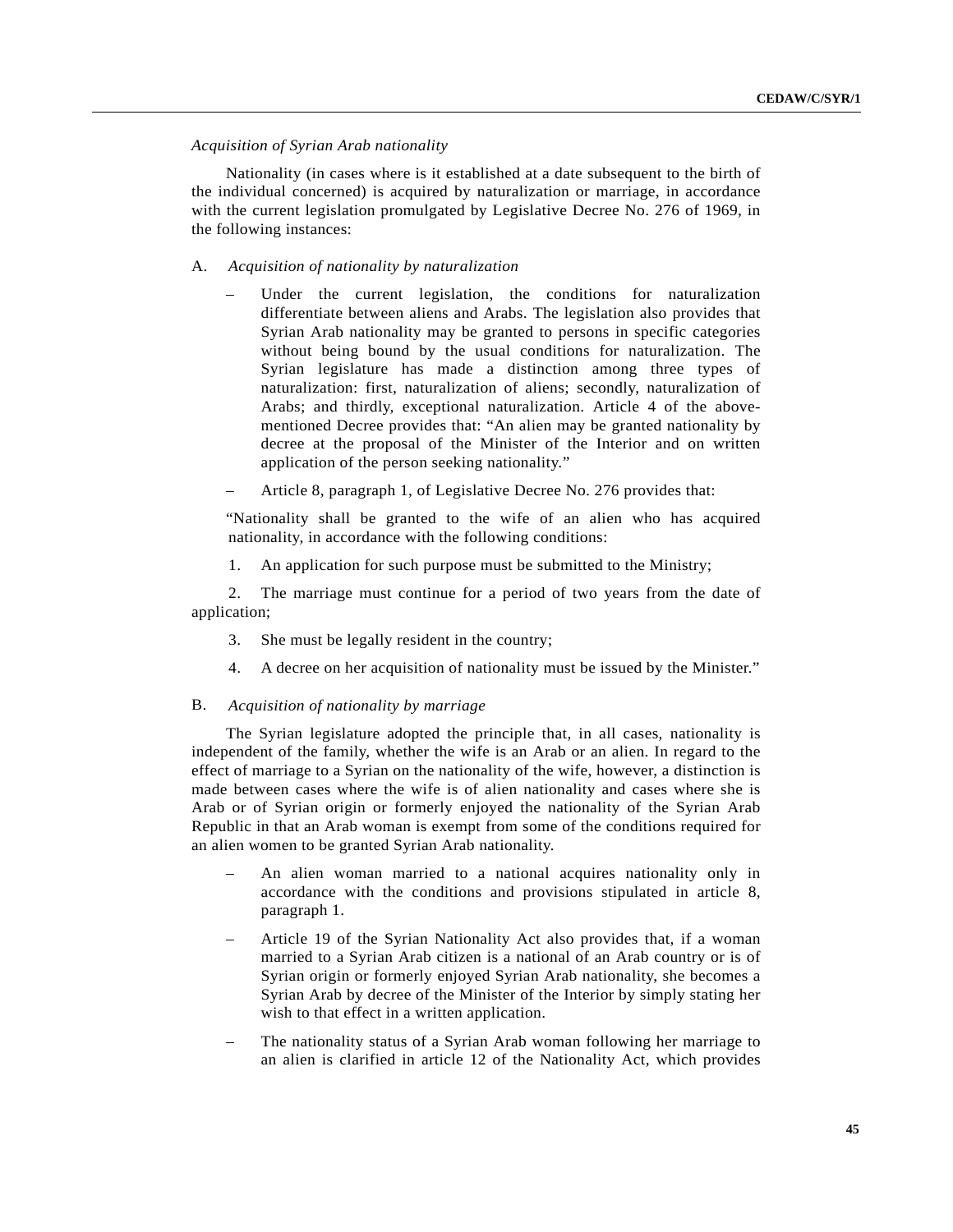that: "If a Syrian Arab woman marries an alien and the law to which the husband is subject gives her the right to acquire his nationality, she must apply to the Syrian authorities to keep her Syrian Arab nationality in addition within one year of having acquired the nationality of her alien husband."

– Women and men have equal rights in regard to acquiring residence and the same functional status as the marital partner. The status of a Syrian woman whose husband changes his Syrian nationality is clarified in article 11 of the Nationality Act, which states that:

"If a Syrian Arab male acquires alien nationality by naturalization, his Syrian Arab wife loses her Arab nationality if the nationality law which applies to her new husband confers that nationality on her. If she wishes to retain her Syrian Arab nationality, she must submit an application to the Syrian authorities stating her wish to do so, failing which she shall lose it."

A Syrian woman may obtain a passport and leave the country without her husband's permission, particularly since an administrative order was issued in 2003 guaranteeing the exemption of Syrian women from the requirement to obtain an exit visa in order to travel outside the country.

It is clear from reading Legislative Decree No. 276 of 1969, which regulates the Syrian Nationality Act, that the Syrian legislature has adopted the principle of patrilineal *jus sanguinis*, or, in other words, birth to a father who enjoys the nationality of the Syrian Arab Republic. Hence, a child's nationality is transmitted from the father, or from the mother if the father is deceased, was non-Syrian and she is Syrian. The child has the right to renounce his or her nationality after attaining 18 years of age.

All children have their own passport with the consent of their guardian (father – paternal grandfather – paternal uncle over 18 years of age – cadi), who must also give his consent for the child to travel outside the country. The requirement for consent is not applicable to a Syrian man except where the mother has custody of her children following the couple's separation, in which case she must consent to her children travelling with the father. Article 150 of the Syrian Personal Status Act provides that: "The father shall not travel with the child during the period of custody, except with the permission of the woman holding custody." It should be stated that the new Syrian passports do not allow the addition of family members to another travel document.

## **II. Progress achieved**

There have been concerted efforts to review the reservation entered by the Syrian Government to article 9 of the Convention and produce the necessary legal amendments. In that context, the Syrian Commission for Family Affairs has worked in conjunction with the General Women's Federation and relevant non-governmental organizations to examine this reservation by preparing legal studies highlighting the discrimination in the Syrian Nationality Act. The Syrian Women's League also conducted field research on women married to non-Syrians and the effects arising from the marriage, particularly in regard to children, and ran training gender-equality workshops for men and women working in the media as an indicator in exploring various topics concerning the Nationality Act and the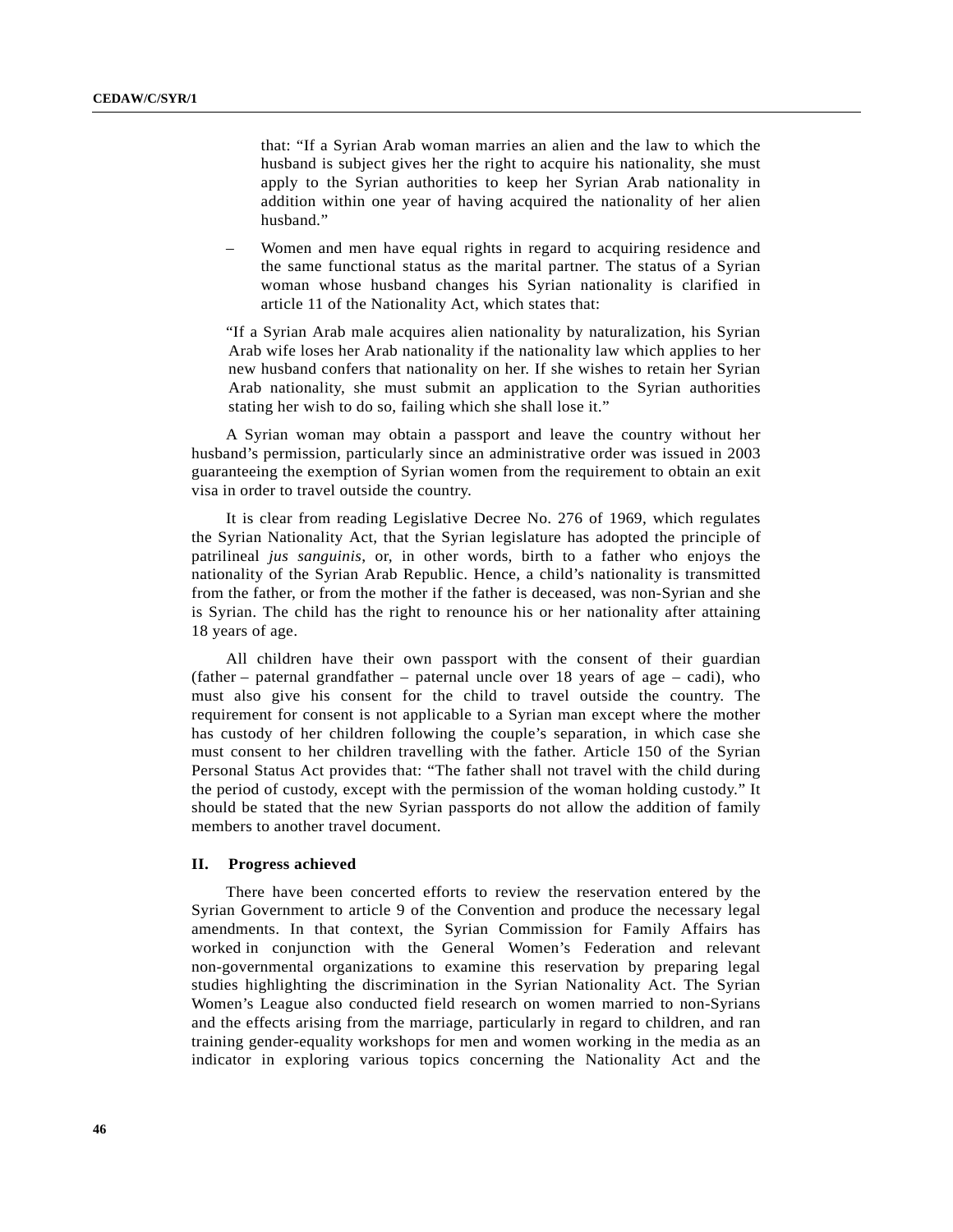discriminatory articles contained in it. A presentation of the Convention and the articles to which there are reservations was given during one of the workshop sessions. Media coverage was also given to the Act, as well as to the field research, by Syrian newspapers, magazines and television. During a listening session held on 17 June 2004 at the Social Forum and attended by numerous members of the People's Assembly, women told of the suffering they experienced as a result of being denied the right to transmit their nationality to their children. This session was covered on television and also reported by the Syrian and Arab press. On 30 March 2004, a memorandum seeking the amendment of article 3 (a) was submitted to the People's Assembly, together with a statement of the reasons for the amendment. It should be mentioned that 35 members of the People's Assembly tabled a bill on the amendment of article 3 of the Syrian Nationality Act. The bill was also included in the agenda of the Assembly during the May-June 2004 session. The reservation to article 9 of the Convention is being considered and modified.

The Syrian Commission for Family Affairs (a governmental body) held four dialogue workshops in four Syrian towns. Attended by nearly all members of the People's Assembly, the workshops covered the articles to which there are reservations with the aim of promoting the Convention and working for the removal of some of the reservations. The Commission took care to ensure that clerics were present at each workshop to state their point of view on the reservations and the extent of their compatibility or otherwise with the Islamic Shariah.

The outcome of these workshops was that the participating members of the People's Assembly (Parliament) largely agreed that all of the Syrian reservations should be removed, with the exception of those made to article 16, paragraphs 1 (c) and (f). Hence, agreement was reached concerning removal of the reservation to paragraph 2 of the article.

The Commission then submitted a proposal to the head of the Syrian Government for removal of the reservations and is continuing to work with all governmental and non-governmental bodies to that end, as well as for the commencement of procedures for implementation of the provisions of the Convention.

# **Section VIII**

**Education**

**(article 10)**

#### **I. Constitutional and legal framework**

Article 37 of the permanent Constitution of the Syrian Arab Republic provides that: "Education is a right guaranteed by the State and it shall be free at all stages and compulsory at the primary stage. The State shall endeavour to extend compulsory education to other stages." Article 21 of the Constitution also explicitly and clearly defines the objectives of education.

In order to translate that right into practice, Act No. 7 of 1972 and the Compulsory Education Act No. 35 of 1981 were promulgated, stipulating that all guardians of Syrian male and female children between the ages of 6 and 12 are required to enrol their children in primary schools.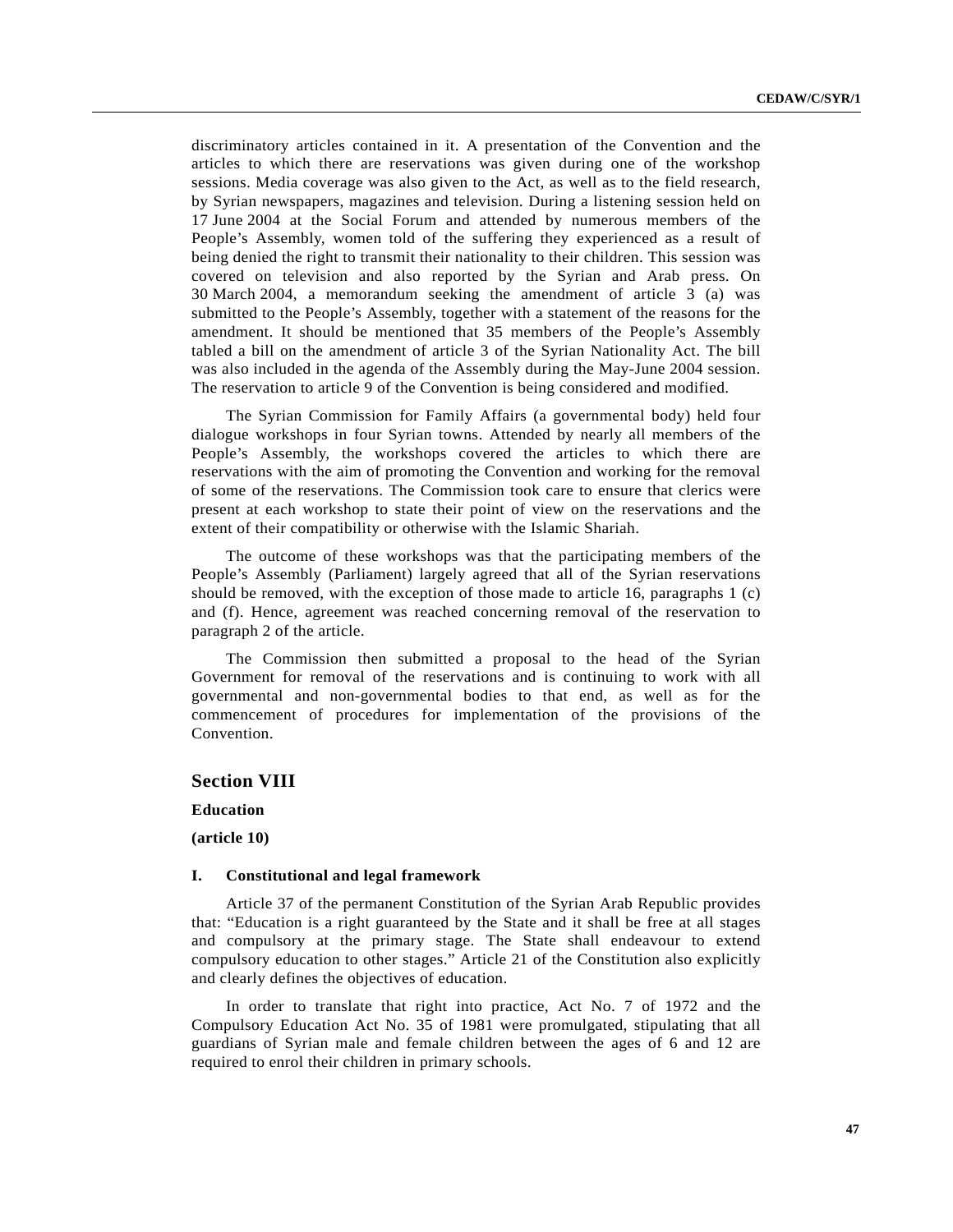The above Act also prescribes fines and criminal penalties for any guardian who fails to send a child to school. Article 6 provides that anyone who employs a child of compulsory education age shall be punished with imprisonment and a fine. Furthermore, it provides that the penalty shall be increased if the offence is repeated and that premises in which children of either sex are employed shall be closed down. Under the Basic Education Act No. 32 of 6 February 2002, the stages of primary and preparatory education are merged into one free compulsory stage lasting nine years, comprising an initial period of four years and a second period of five years.

## **II. De facto application**

As contained in the directives on registration and admission to schools and classes, the conditions for enrolment in any kind of basic, general secondary or vocational school do not discriminate on the basis of gender. After the primary education stage, both male and female students have the opportunity to choose between general and vocational education, depending on their averages.

Legislative Decree No. 55 of 2 September 2004 regulating pre-university educational institutions was also promulgated and the implementing directives were issued on 3 January 2005.

The implementing directives devote attention to improving the educational environment and are concerned with ensuring the quality of education in accordance with criteria for excellence, as well as with providing the opportunity for both males and females to benefit from education, starting with nurseries and ending with the secondary stage.

Section VI, article 46, provides for adoption of the coeducational system at the primary education stage as a bare minimum and emphasizes the importance of continuous training for teachers and administrators, subject to the flexibility of the curricula and activities.

The educational philosophy in the Syrian Arab Republic is based on the use of one study plan for each grade. The only discrepancy occurs in technical and vocational education, which is attributable to the difference within that particular branch of education.

The Ministry of Education is currently endeavouring to convert women's technical education into one covering the subjects of sewing, household economics and arts. It is open to males and females alike.

The proportion of females to males is 94 per cent in the 15-19 age group, which includes the age of graduation from the stage of basic education. The proportion of female to male graduates from this stage is as high as 105.7 per cent.

The proportion of female to male graduates from higher and intermediate institutes is 116 per cent (Statistical Compendium of 2004).

The proportion of female to male graduates from university education, however, falls to 88 per cent, although the proportion of females to males in the 25-29 age group amounts to 105 per cent (Statistical Compendium of 2004).

As already mentioned, the school curricula are the same for all types and branches of education, as are examinations. Teacher-student ratios vary in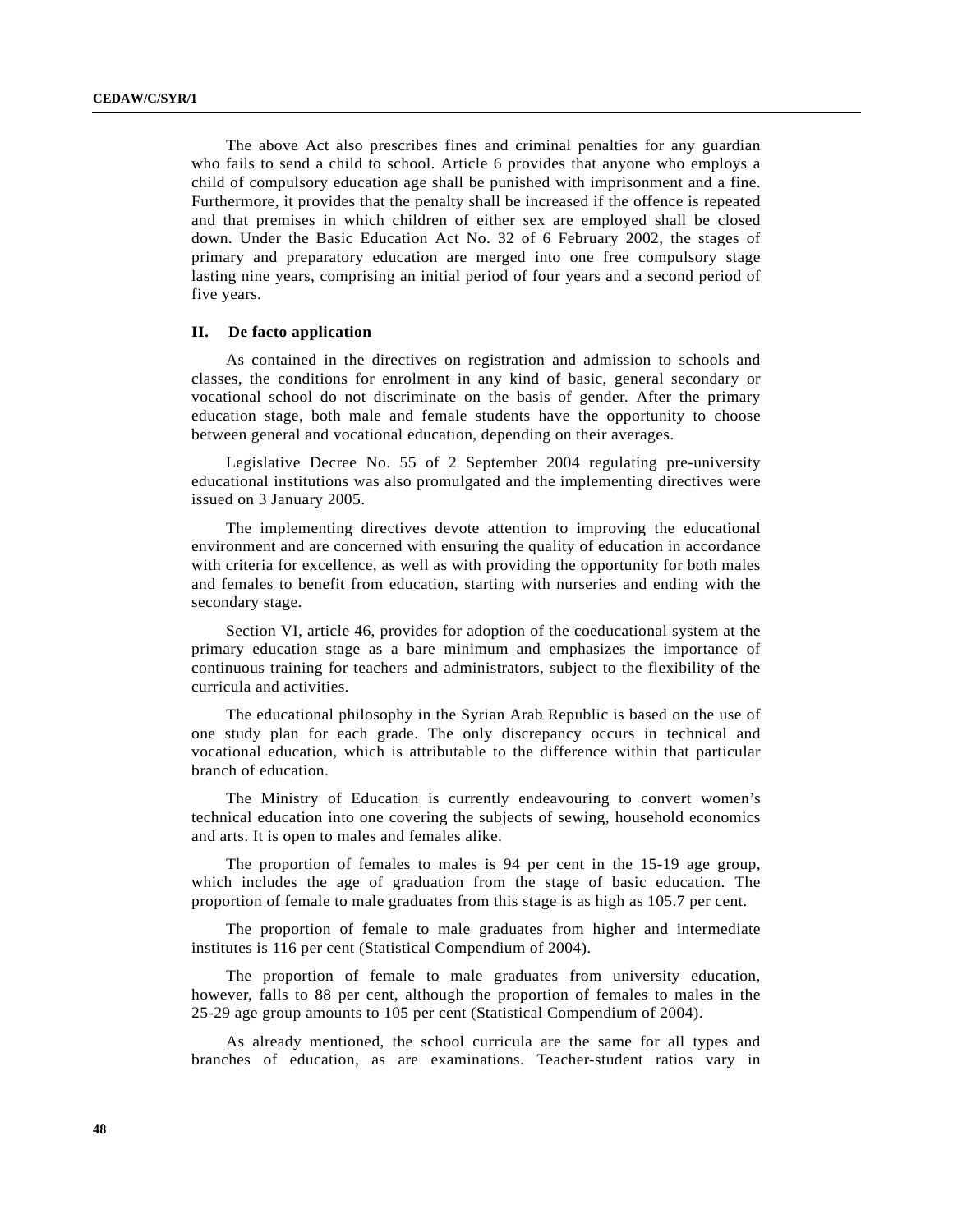accordance with the number of male or female students in each field of study, which ranges from 30 to 50 in government schools, with no gender-based distinction.

In terms of quality, the premises and equipment in single-sex schools are entirely similar. By and large, they are suitable for both male and female pupils and include essential services such as drinking fountains, lavatories and wide open areas appropriate for school activities.

There is also a school construction plan designed to complete the transformation of premises into modern schools and end the practice of leasing premises that are not essentially built as schools, although only a few such instances now remain.

The division of students into branches, courses or streams of study is subject to the level of attainment in the basic school certificate and based on the total marks obtained by the student or on the student's personal choice between the two branches of general education (scientific or literary).

The proportion of women to men in the group aged 20 to 29 years, which is the presumed age of graduation for the majority, is 105 per cent. The proportion of women to men in general in Syria is 95.4.

The proportion of women to male graduates from the branches mentioned is as follows: 60 per cent for veterinary medicine, dentistry and pharmacology; 47.6 per cent for all types of engineering; 80 per cent for agriculture; 60 per cent for science; and 38 per cent for law.

As for secondment, no gender statistics are available, but it can be said that the secondment mechanisms indicate no gender-based distinction.

The number of women enrolled in adult literacy and skills programmes in the foundation and follow-up stages is 47,391, compared with 14,870 men, or, in other words, a proportion of 318 per cent.

This will have positive consequences for narrowing the gender gap as far as illiteracy is concerned (Statistical Compendium of 2004).

The men and women who work on this programme are licensed teachers who have also attended training courses. The proportion of female teachers to total number of teachers in the basic education stage is 64.5 per cent, according to the Statistical Compendium of 2004. The proportion of female teachers in general secondary education was 43 per cent and fell to 15 per cent in university education, thus reflecting the gender gap. We believe this to be the result of poor female responsiveness to higher education and the lack of government policies encouraging closure of the gap.

The wide discrepancies between the proportion of female teachers in the basic and university education stages are also the result of the previous social trend for women to enter the teaching profession by the shortest route. Efforts to rectify this situation have been under way for some years in that various branches for further study have been opened in Syrian universities.

Although education on sex and the family is not taught as a separate subject, some of the ideas are explained in a number of related subjects, particularly in the science and health education aimed at school youngsters.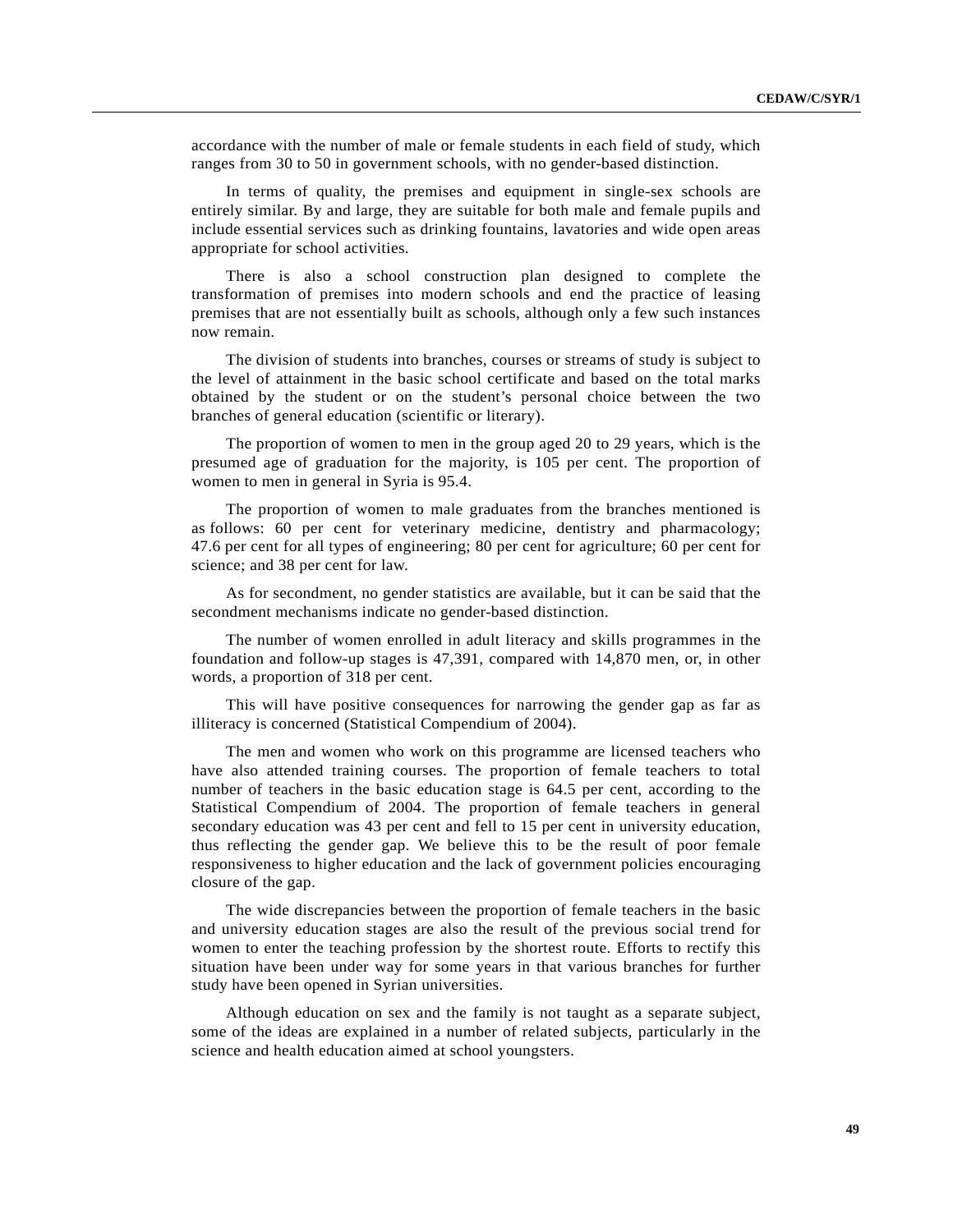The plan of study for sports education is the same for all school grades, with no gender distinction, in addition to which the male and female students in co-educational schools (governmental and non-governmental) practise the same activities in their sports lessons. Sports is a subject included in all study plans, from the beginning of nursery to the end of the secondary school stage.

There are also no obstacles as far as dress or social culture are concerned to prevent women from joining in any sports activity. All teams which take part in regional and international sporting events include both sportsmen and sportswomen. Syria has also had female Olympic sports champions, such as Ghadah Shu`a.

There is a network of sports clubs (the Sports Federation) throughout the towns and regions of Syria and every club has an establishment offering sports facilities.

As for schools, a study carried out by UNICEF in 2003 on the gender dimension in the school environment and in school textbooks pointed out that the walls in school halls, classrooms and corridors displayed images of both male and female children, with no gender distinction. They also pointed out that head teachers treated pupils of both sexes in the same way.

#### **III. Obstacles**

The main obstacles are exemplified in some of the customs and traditions that preclude women from joining adult education programmes and in the fact that the main burden of the reproductive role falls to women. In rural areas, the contributions of women in agriculture and animal husbandry (contributions for which no account is made) are added to those burdens.

#### **IV. Progress achieved**

In order to alleviate this problem, the "literacy" component is included in various development projects targeted at women, who, if they attend literacy courses, are able to obtain a financial grant (or loan) and a food basket or other incentive.

Moreover, a mobile-schools project for desert areas has now begun. There are 408 such schools, which are co-educational. Each school has a qualified teacher who stays in a caravan or tent and moves with the tribe wherever it goes.

The Ministry of Education has also begun to pilot the flexible school year, the beginning and end of which are variable in accordance with the agricultural season in rural areas.

Following the promulgation of Act No. 16 of 2002, pursuant to which the Ministry of Education and the Ministry of Culture became partners for the eradication of illiteracy, a qualitative approach to the adult education programme was developed, as follows:

1. The first foundation level, aimed at alphabetical literacy and lasting for a period of three months;

2. The second follow-up level aimed at compounding the acquired reading skills and providing an initial educational experience, lasting for the same period;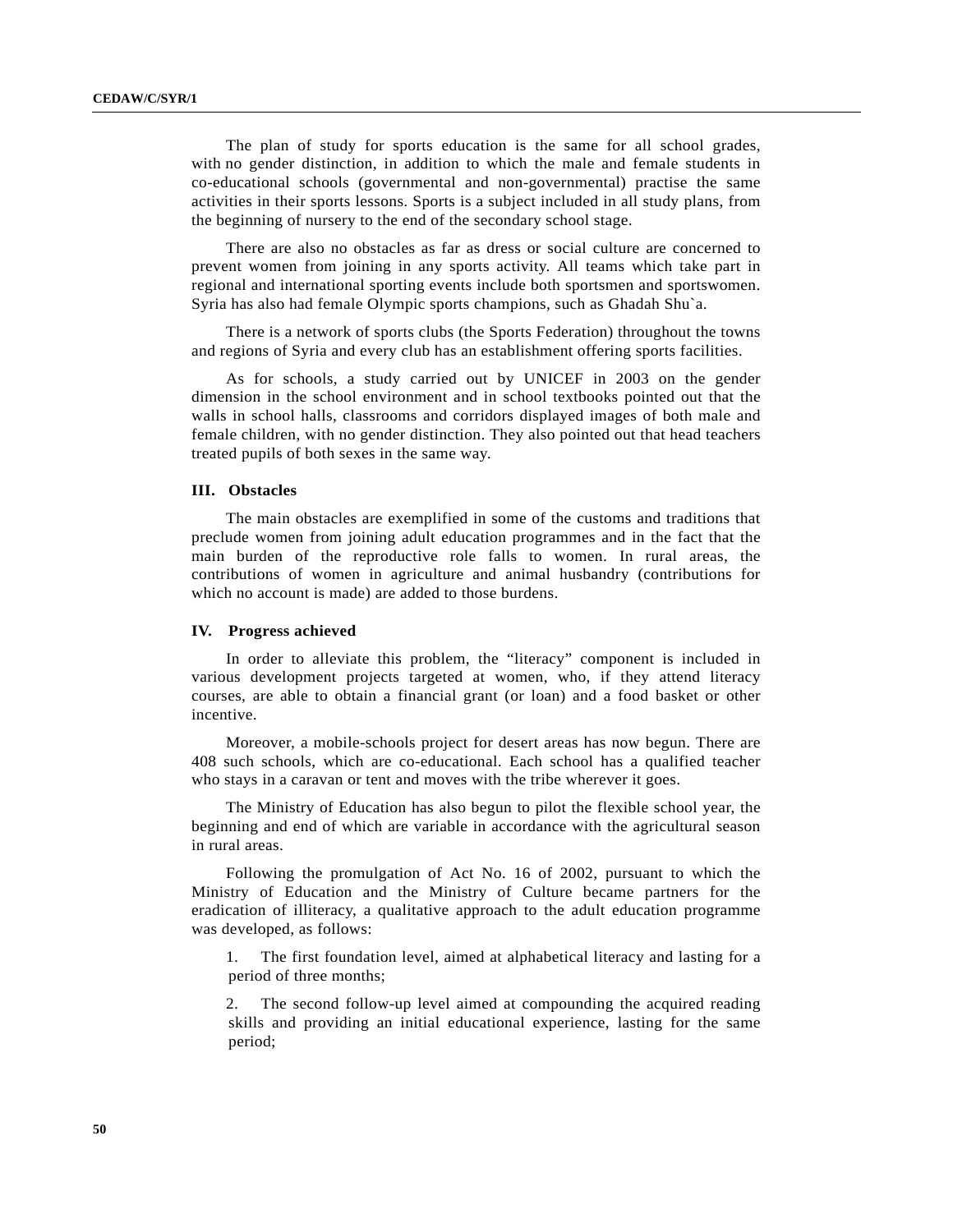3. The third level, aimed at firmly establishing reading skills and developing the educational experience, lasting for a period of four months.

In cooperation and coordination with UNICEF, the Ministry of Education implemented an education project for girl drop-outs in the northern and eastern governorates by starting special classroom courses of study for such girls, with an average of 10 to 20 pupils, both during and outside the official hours for informal education. The project targeted girls in the 10-17 age group and continued for a period of five years.

As for school curricula and textbooks, positive progress has been made in replacing gender stereotypes and the new textbooks consequently portray working women, as well as women artists, poets and doctors. The proportion of women portrayed in the curricula is still small, however, compared with that of men. The Ministry of Education is therefore currently engaged in preparing matrices for gender-mainstreaming in the school curricula, as appropriate to each curriculum, and is planning gender training workshops for preliminary instructors and textbook authors.

# **Section IX**

### **Employment**

**(article 11)**

#### **I. Constitutional and legal framework**

Article 45 of the permanent Constitution of the Syrian Arab Republic guarantees to women the right to work and equal opportunities, with no discrimination against them. The State also guarantees to women all opportunities that enable them to make a full and effective contribution to political, social, cultural and economic life.

The Constitution discriminates positively in favour of women by making it incumbent on the State to provide them with opportunities for making a full and effective contribution to all areas of life and eliminate the obstacles precluding their participation in the development process. Numerous domestic laws and legislative enactments also discriminate positively in favour of women; the Employment Act No. 91 of 1959, for instance, devotes a full section to women's employment.

As for the national legislation, none of the legal texts in force in the Syrian Arab Republic make any gender-based distinction as far as employment rights are concerned, whether in the public, private or joint sector.

Article 130 of the Employment Act No. 91 of 1959 affirms that: "All provisions regulating employment shall apply to women, with no distinction among workers in the same job." Under the Act, certain jobs are excluded from such equality; in order to protect women, it prescribes, for instance, that they may not be employed during certain hours at night or in jobs that are detrimental to health, morally damaging or involve hard labour (arts. 131 and 132 of the Employment Act No. 91 of 1959). The cases and jobs in question were specified by the Minister of Social Affairs and Labour pursuant to his Decision Nos. 416 of 1959, 618 of 1960 and 1066 of 1962, as well as by Decision No. 3803 of the Office of the Prime Minister, dated 20 November 1985, which regulates the employment and working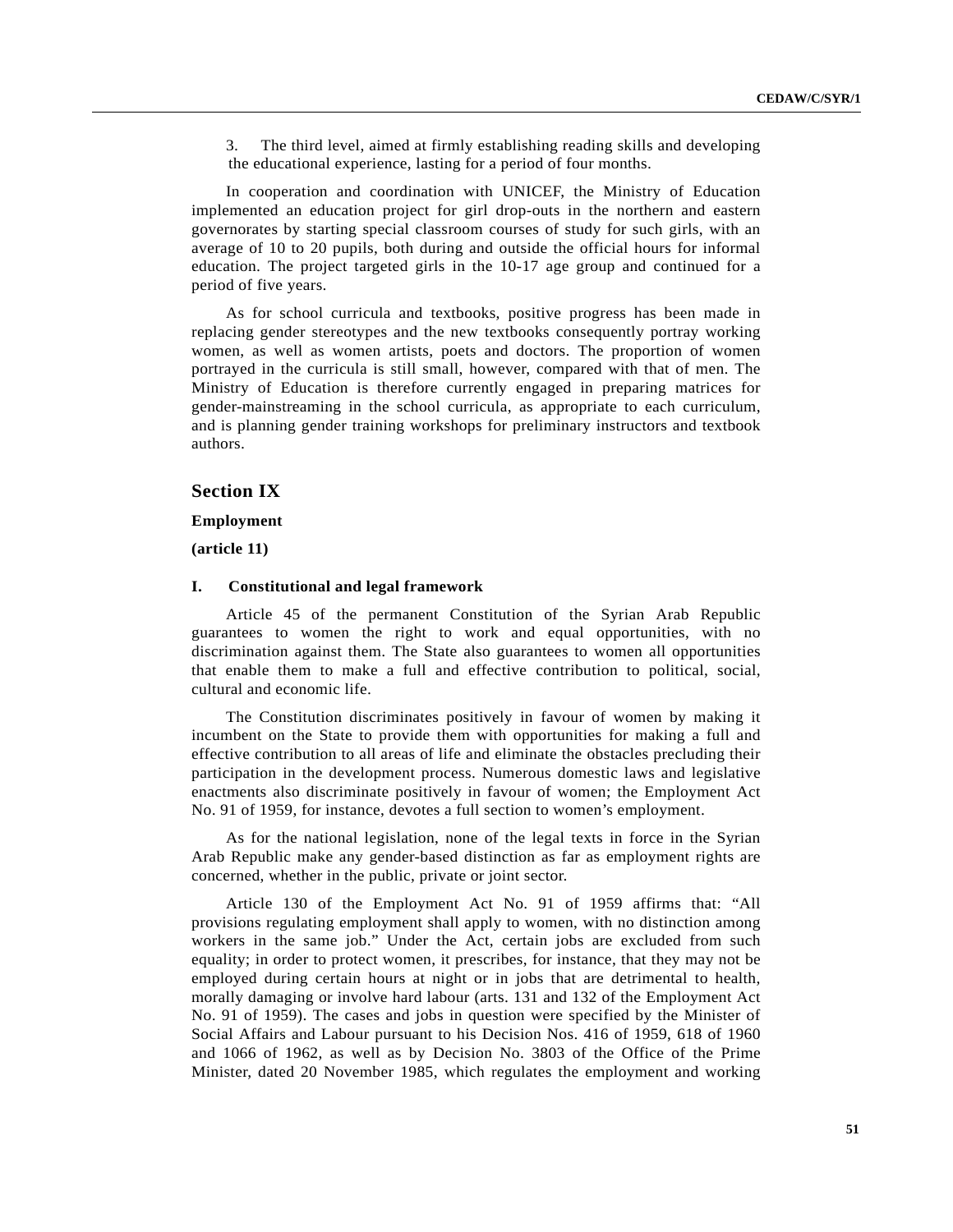hours of women in productive jobs, and Decision No. 1663 of the Minister of Social Affairs and Labour, dated 28 December 1985. In view of the absence of discrimination against women in the field of employment, there are no provisions to be abolished.

Article 130 of the Employment Act No. 91 of 1959 states that: "All provisions regulating employment shall apply to women, with no distinction among workers in the same job."

Article 7 of the State Employment Statute No. 1 of 1985 makes no distinction between men and women in regard to general conditions of appointment and does not use the criterion of gender, but objective criteria such as nationality and the academic or technical qualifications appropriate to the post.

All of this is done within the framework of the international conventions to which Syria has acceded insofar as:

- It ratified the ILO Convention No. 105 concerning the Abolition of Forced Labour;
- It acceded to the Supplementary Convention on the Abolition of Slavery, the Slave Trade and Institutions and Practices Similar to Slavery (1958);
- It also acceded to the Protocol to Prevent, Suppress and Punish Trafficking in Persons, Especially Women and Children, supplementing the United Nations Convention against Transnational Organized Crime;
- It acceded (in 1931) to the Slavery Convention of 1926, amended in 1953;
- It recently acceded to the Migrant Workers Convention.

# **II. De facto application**

No complaints about gender-based discrimination in the field of employment have been lodged, signifying that the laws are fully applied in the regular employment market. Some industries, such as textiles, weaving and embroidery, however, employ women for piecework or work from home. As in the case of their male counterparts, women pieceworkers in the private sector are subject to the provisions of the Employment Act No. 91 of 1951 and enjoy all the rights and obligations stipulated therein, if working for an employer under his supervision. Women who work for an employer from home, however, are not subject to the provisions of the Employment Act and receive none of the benefits for which it provides, such as sick leave, paid leave and employer contributions to social insurance. This is part of the problem of employment in the informal job market.

Women are chiefly employed in certain occupations, such as in the tourism, media and education sectors, sewing and weaving, and as receptionists, pharmacy assistants and secretaries, all by virtue of custom and tradition and not by virtue of the law. There are other occupations in which men are chiefly employed by virtue of the law, however, such as quarrying, mining, metal founding, glass smelting, asphalting and other jobs that require heavy strength, or that are customary or traditional, such as driving public vehicles and manual work.

In a bid to reduce unemployment, the Government has sought to guarantee opportunities for women to work in jobs not traditionally sought by them, although job creation is low for both sexes.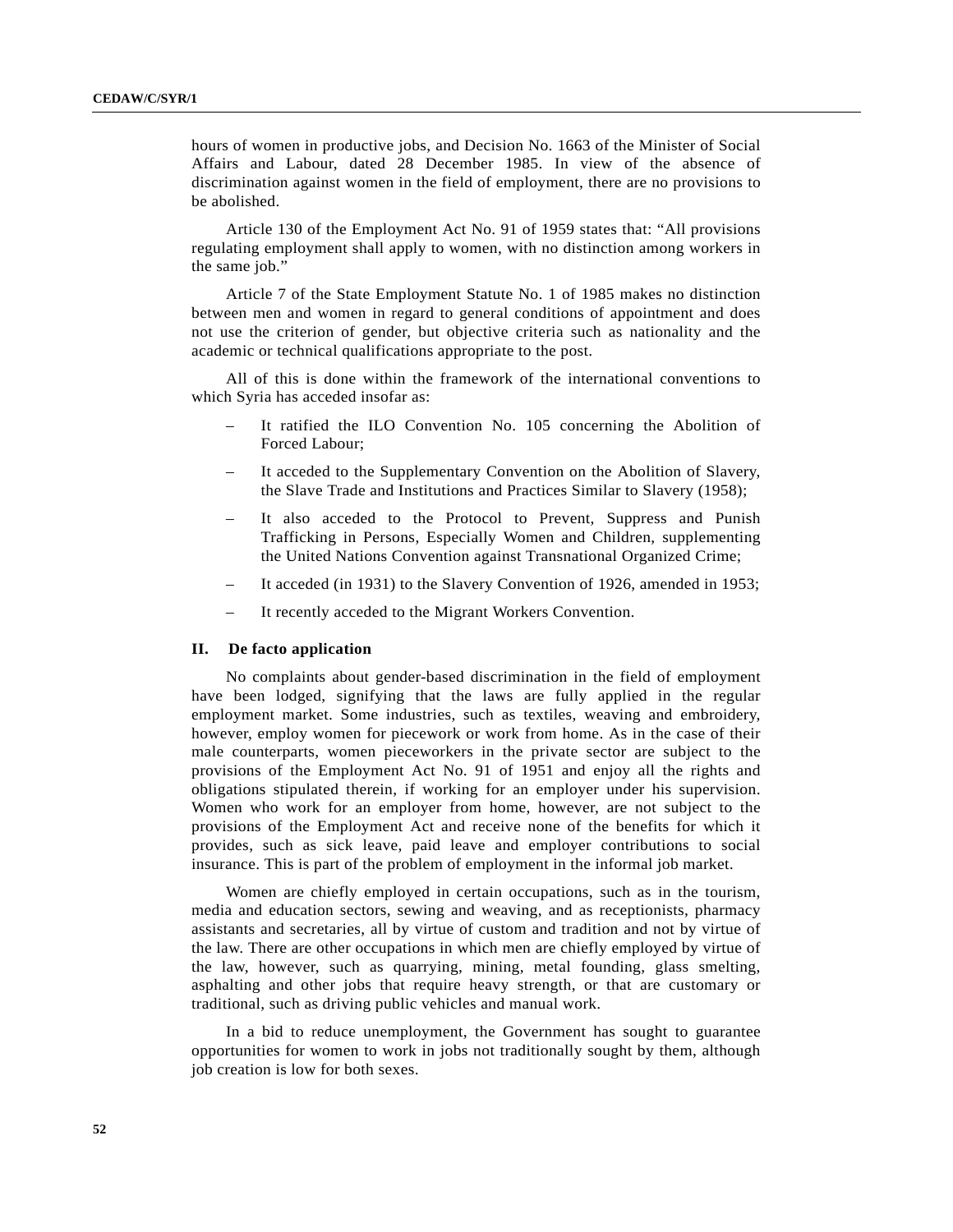The State has begun to encourage women to train in areas of employment that they normally avoid, such as driving, work in vocational institutes and other specialist jobs in the production field.

The law also gives women the right to equal pay with men for equal work and decisions determining the minimum wage are issued in every government at least annually by the Minister of Social Affairs and Labour, without discrimination between women and men, at the proposal of a competent committee comprising representatives of the Ministry of Social Affairs and Labour, the Ministry of Industry, employers and workers. The committee gives its opinion only after investigating and hearing the views of all employer organizations and interested labour unions. These decisions are binding on employers and may not be contravened.

In the public, private and joint sectors, employers are required to make contributions to social insurance institutions on behalf of their workers in order to cover work injury, incapacity and old age. Female workers benefit from all of the provisions on administrative leave, sick leave, training leave and paid maternity leave for the first three children only. Until her child is one year old, a woman is also entitled to a break of one consecutive hour per day for breastfeeding, which is counted as part of working hours, with no consequential reduction of pay, in accordance with Legislative Decree No. 35 of 13 June 2002. The State Employment Statute, however, makes no provision for the right of female agency workers to benefit from maternity leave, pilgrimage leave or compulsory holidays.

Furthermore, employers in the private sector are not required by law to make any insurance contributions on behalf of their casual or temporary workers, with no distinction between men and women, other than for work injury. Similarly, a woman employed on a temporary work contract in the private sector does not benefit from maternity leave unless she has been with the employer for seven consecutive months by the time she ceases work. A fixed-term contract of employment expires at the end of its original term, even if it falls during maternity leave.

The value of unpaid domestic and agricultural work is not calculated in determining eligibility for a pension and other employment and social insurance benefits, as the Syrian Social Insurance Act excludes from its provisions the family dependents of an employer, domestic servants, other workers of a similar kind and seasonal agricultural labourers in the private and joint sectors, except where special provision for them is made.

For both men and women, the compulsory retirement age is 60 years. As for the voluntary retirement age, for those with 15 years of pensionable service, it is 60 years for men and 55 years for women, while for those with 20 years of pensionable service or 15 years of insured service in the case of physically demanding or hazardous jobs, it is 50 years for women and 55 years for men. Insured persons with 25 years of pensionable service are also entitled to early retirement if they so request, without being bound by the age conditions. Women benefit from the pension rules applicable to their husbands and vice versa.

As for job security, in principle it is unaffected by a woman's pregnancy insofar as the law provides that she is entitled to paid maternity leave, which is regarded as actual service. By law, a woman may not be dismissed from a job in the public sector during maternity leave, nor may an employer in the private sector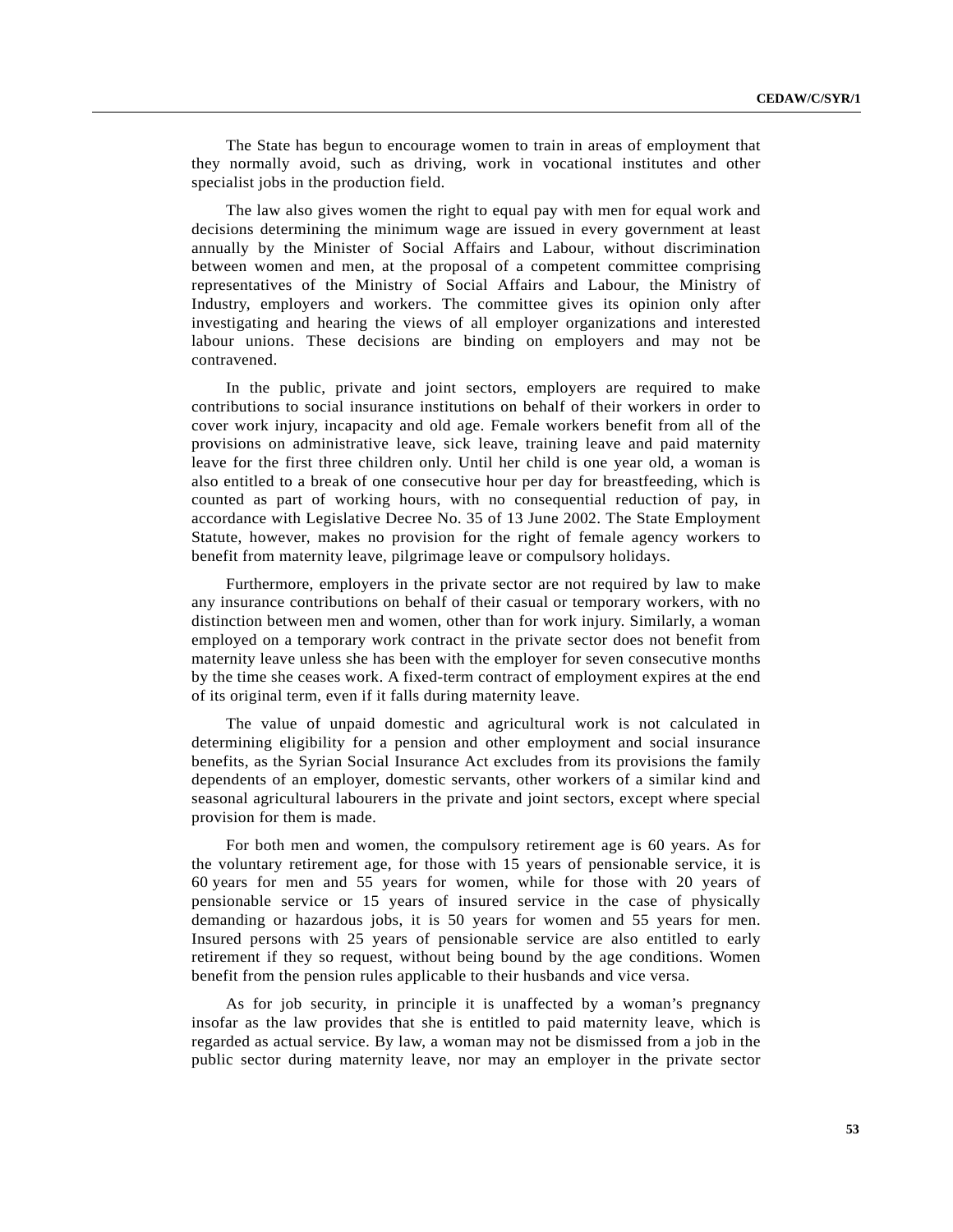dismiss a woman during that period, subject to punishment with a fine liable to amount to 80 per cent of the woman's wage unless he concedes to reinstate her. Marital status does not affect job security.

Article 114 *et seq.* of the Employment Act regulate working hours and set the maximum for such hours, as well as the pay entitlement for hours of night and day work (art.121 of the Employment Act).

Working women are entitled to fully paid maternity leave of 120 days for the first-born child, 90 days for the second-born child and 75 days only for the thirdborn child. If the newborn child dies, the period of leave is halved. The costs of such leave are covered by the employer alone (in both the public and private sectors), in accordance with Legislative Decree No. 35 of 13 June 2002 amending the provisions of the State Employment Statute No. 1 of 1985.

If a woman gives birth to a fourth child, however, she does not benefit from any paid maternity leave. The same applies to agency or temporary workers in the private sector who have served less than seven months at confinement, whereupon they are obliged to take sick leave at less than the normal pay for the job, in addition to which their job security is threatened.

The current law prohibits the dismissal of a woman from her job on account of maternity leave or marital status and resignation for such reasons is at the woman's discretion. In the Syrian Arab Republic, there is no legislation on paternity leave, which is non-existent, and nor is a couple able to divide maternity leave between them.

There is also equal paid leave for men and women, as in the case of annual administrative leave, official holiday leave, the weekly period of rest and sick leave. We have no legislation providing for flexible job patterns that give men and women the opportunity to combine work with family responsibilities, such as job-sharing or permanent part-time work.

Mothers are entitled to periods of rest in order to breastfeed their children, taken as a continuous break of one-hour a day, until the child is one year of age. They essentially receive this benefit in the public sector, whereas in the private sector they are severely pressured into giving up or reducing such periods.

Although the country has childcare facilities, they are scattered and not sufficiently organized to the degree where they might be described as a network. These facilities are in the form of either nurseries or kindergartens that are randomly dispersed between the private and public sectors. They do not fulfil existing needs and the feeding and care are not realistically programmed to coincide with working hours. A number of State workers, however, are being released for assignment to work in the nurseries and kindergartens attached to public bodies and to grass-roots organizations operating in this field. Nevertheless, the financial credits reserved for this purpose remain below the required limit, which also applies to the equipment available in the establishments concerned, the services which they provide and the programmes used in running them. Neither proper care of the child nor the stability and reassurance needed by the mother are achieved. Moreover, better training is required for the women employed in this area of work, although the curricula and preparation work have been steadily improving.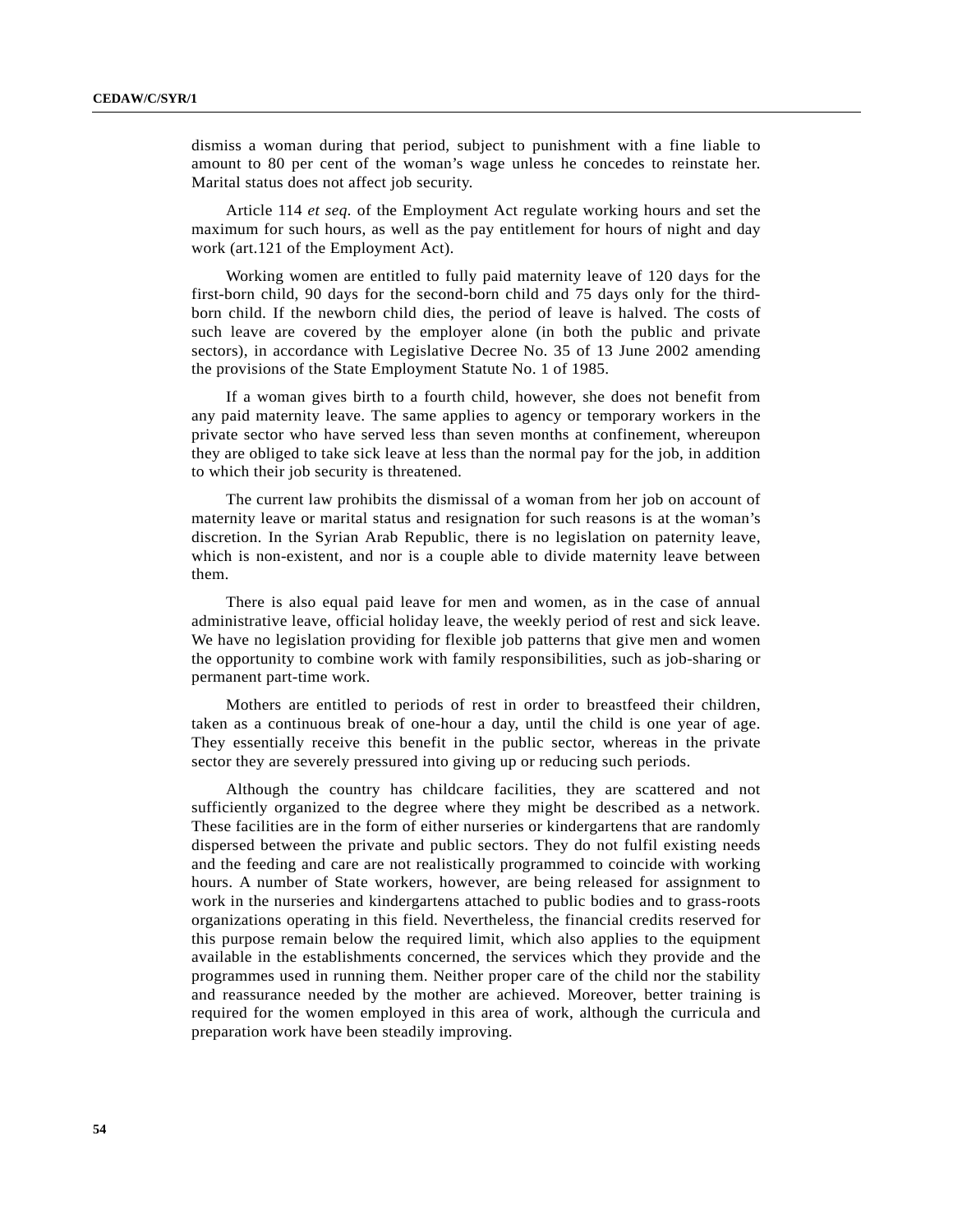School-age children are individually cared for by other family members or neighbours in cases where the working hours of the father or mother are longer than the school day.

As for work conditions, the employment laws lay down strict rules to ensure that they are suitable and healthy and that workers have access to appropriate medical services (arts. 64 *et seq.* of the Employment Act).

Ministerial notices prohibit the employment of women in hard or strenuous labour or in jobs that are detrimental to health or morally damaging (Decision No. 3803 of the Office of the Prime Minister, dated 20 November 1985, which regulates the employment and working hours of women in productive jobs, and Decision No. 1663 of the Minister of Social Affairs and Labour, dated 28 December 1985).

The Model Internal Regulations issued by the Office of the Prime Minister require all public bodies to ensure that their internal regulations broadly cover the principles of health, occupational safety, industrial security and protection of the work environment, laying down general rules for these, as well as bases for the employment of women in general and for pregnant and nursing women in particular. Forms of work considered harmful to pregnant women, for example, and in which their employment is forbidden, include those which involve handling chemical materials likely to cause miscarriage or carrying any weight over 10 kilograms.

There are also other jobs in which it is forbidden for women to take part; ministerial notices and current rules forbid the employment of women in mines, quarries, metal foundries and glass smelters, for instance. With the exception of artists, actresses, stewardesses, airport workers, doctors, nurses and midwives, the employment of women during certain hours of the night is also forbidden. Other occupations may be additionally included among these exceptions by a decision of the Minister of Social Affairs and Labour.

The economic opportunities available to women remain unaffected by these restrictions; first of all, there are a number of exceptions and secondly, the labour absorption capacity of the sectors concerned is relatively small. Furthermore, women do not gravitate towards the areas of employment in question because of the hard conditions or unhealthy environment in some of the occupations and jobs in question. The health directives are being constantly reviewed in the light of scientific progress, although amendments have been only minimal owing to the absence of specialist research centres providing data and realistic solutions for such measures.

As for sexual harassment in the workplace, the provisions of the Penal Code criminalize sexual harassment and impose a stiffer penalty where such harassment is perpetrated against women in the workplace. In that connection, however, no measures worthy of note have been taken and women usually resort to individual solutions for this problem. Because there are no special provisions in the Employment Act covering sexual harassment, the effect of such harassment also varies depending on the perpetrator.

Syria's working class is regulated by the Trade-Union Organization Act promulgated by Legislative Decree No. 84 of 1968, as amended, which guarantees to both male and female workers the ability to perform their role in trade-union activity and the freedom to belong to the trade union for the occupation in which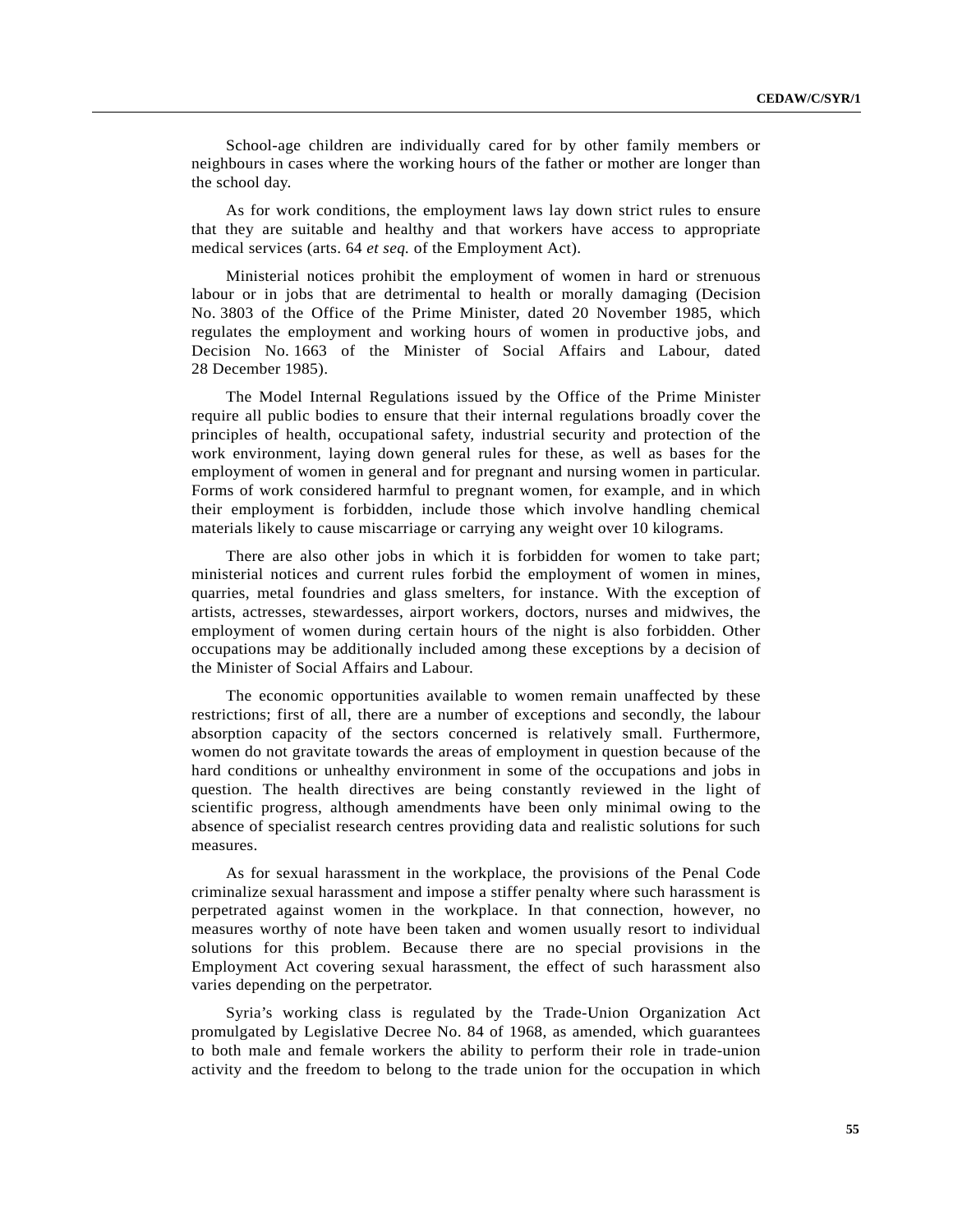they are engaged, provided that they are over 15 years of age. They may not belong to more than one trade union (art. 23 of the Trade-Union Organization Act).

In the system of labour union in Syria, women workers are regarded as an integral part of the working class. The General Federation of Labour Unions, which is the grass-roots organization responsible for the workers' sector in Syria, has attempted to expand trade-union activity among women workers in various workplaces and occupations in the three public, private and joint sectors. The Federation has played a key role in supporting working women, defending their rights, raising their cultural and political awareness, improving their vocational training, enhancing their participation in employment and daily life, expanding the health and social care available to them and eliminating the obstacles facing them by forming committees of women workers, which are currently proposing appropriate mechanisms for the formation of women's committees in the private sector.

## **III. Obstacles and challenges**

- The shortage of job opportunities and the real unemployment rates;
- The failure of employment offices to ensure that reasonable proportions of the women registered with them are offered job opportunities, as well as their failure to respect the correct order of turn, which is rendered meaningless by the exceptions made and ruses employed by some such offices and departments, with poor female workers paying the price;
- Low wages, the dearth of genuine production projects and the financial exploitation of workers by employers in the private sector;
- The absence of any strict and effective monitoring system;
- The poor system of penal support for contravention of the provisions of the Employment Act, as a result of which many employers have no qualms about violating those provisions;
- The slowness of legal proceedings and the fact that they may be prolonged for months and years (through courts or judicial committees that have no jurisdiction - the Committee on Workers' Dismissal), a situation which is exploited by employers to make excessive demands on workers who may be unable to cope with awaiting the outcome of such proceedings, all this in spite of the legal provisions which consider employment cases to be urgent;
- The large female workforce on the informal job market, where there is no control or social protection.

## **IV. Progress achieved**

The existence and further development of non-discriminatory laws to keep pace with labour in the Syrian Arab Republic are fundamental safeguards for enabling women to step up their contribution to the development process. It is our belief, however, that the employment of women in the informal sector still constitutes a major challenge for development and one which the Government is attempting to address by creating job opportunities, attracting women to non-stereotyped occupations and monitoring the work of women within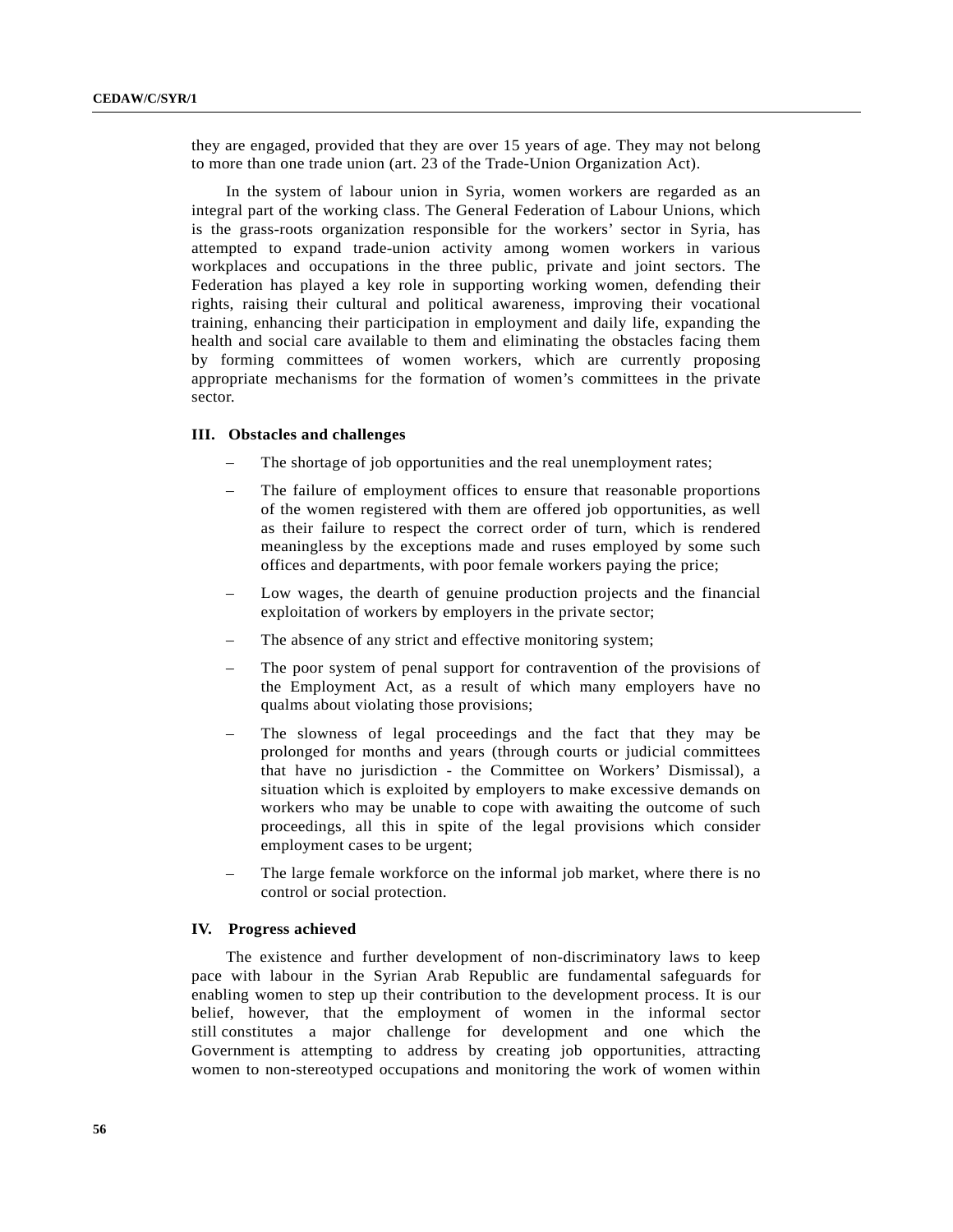the family domain. A catalogue of the loopholes impeding the optimum application of laws provides a major impetus for overcoming those challenges.

The Federation of Labour Unions, moreover, has set an objective which it is striving to achieve, namely that of establishing committees of women workers in the private sector. Non-governmental organizations (the Syrian Women's League and the Social Initiative Society) are also devoting more attention to studies on women in the informal job market and women breadwinners.

The subject of women and employment received special attention in the shadow report prepared by the Syrian Women's League on Beijing +10.

# **Section X**

# **Women in the field of health care and social security**

## **(article 12)**

### **I. Constitutional and legal framework**

The Syrian Arab Republic has achieved considerable successes in health care delivery, without distinction between one citizen and another. The Syrian Constitution, for instance, guarantees health care in cases of accident, disease, invalidity, orphanhood and old age. Article 46, paragraphs 1 and 2, and article 47 provide as follows:

- Article 46: 1. The State shall guarantee assistance to all citizens and their families in cases of accident, disease, invalidity, orphanhood and old age.
	- 2. The State shall protect the health of citizens and provide them with means of prevention, treatment and medication.
- Article 47: The State shall guarantee cultural, social and health services and shall endeavour in particular to provide villages with such services in accordance with their level.

#### **II. De facto application**

#### A. *Child and maternal health*

Maternal and child health services have been at the forefront of the Government's concerns for many years past. For instance, the first health plan to highlight the importance of these services was formulated as part of the First Fiveyear Development Plan in 1960. Health policies underwent significant change in the period between 1971 and 1980 in that maternal and child health services were incorporated as part of the system of health services and care. Furthermore, it was only shortly after the Alma Ata Conference had convened in 1978 that the Government took prompt action to implement its recommendations; along with family planning programmes, maternal and child health programmes thus came to take priority in the concerns of primary health care programmes. After the International Conference on Population and Development, held in Cairo in 1994, the department of maternal health, family planning and safe maternity was merged into a separate reproductive health department. Maternal and child health programmes have continued to hold a major place in Syrian health policy concerns, particularly in the past few years, when the Higher Committee for Children was constituted and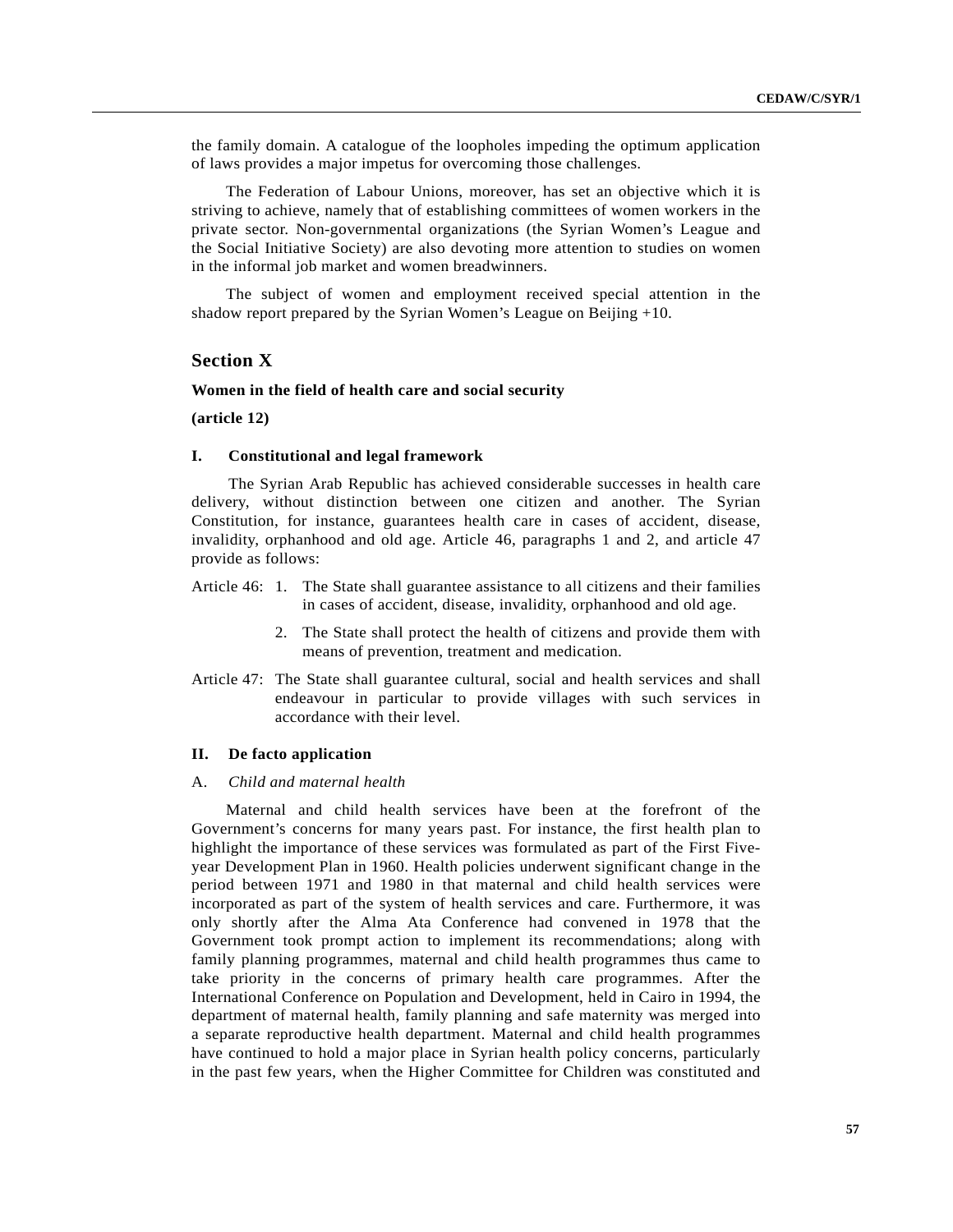the Syrian Commission for Family Affairs was also founded, providing remarkably effective support for maternal and child health programmes.

For its part, the Ninth Five-year Plan (2001-2005) emphasized "promotion of the role of women in the family and society" as one of its general objectives. The key policies and measures provided for under the Plan included the development of laws and regulations on reproductive health and women's rights.

In addition, the Syrian Arab Republic has acceded to all of the international conventions on human rights and the elimination of discrimination, represented by the Universal Declaration of Human Rights, the International Covenant on Civil and Political Rights, the International Convention on Economic, Social and Cultural Rights and the Convention on the Rights of the Child. Article 25 of the Universal Declaration of Human Rights, together with the Convention on the Rights of the Child, emphasizes the right of citizens and children to a standard of living adequate for their health and well-being, as well as their right of access to health care. The Syrian Arab Republic has accordingly made great efforts to deliver health care to all inhabitants, including children, mothers and the elderly, without distinction.

#### B. *Improvement of health care*

On the basis of the World Health Organization (WHO) definition of health, the Ministry of Health has taken on board the following main policy areas in order to achieve the objectives:

- Primary health care is to remain a key area of concern and a framework within which to work owing to its comprehensive nature, its long-term health impact and its economic viability;
- Secondary and tertiary health services are to be strengthened and developed in accordance with needs;
- Outreach support is to be given in distributing health services in order to guarantee the right of citizens to obtain such services.

The Ministry of Health has elaborated appropriate plans and strategies for the achievement of these objectives.

Represented by the Ministry of Health, the government health sector provides preventive health services and treatment to citizens, without discrimination. These services are provided without charge through an extensive network of free health centres, of which there are now 1,445 country-wide in order to guarantee a fair distribution between urban and rural areas. Such is the basic approach adopted in the plans of the Ministry of Health. The other main sectors which also provide services to the public include university hospitals (in four of the country's governorates), workers' hospitals and health establishments attached to the Ministry of Defence, the Ministry of the Interior and the Ministry of Social Affairs and Labour. These seek to deliver health services to citizens in different areas of the country and are scattered throughout all regions. The private sector additionally provides a significant portion of the health services in Syria. It is worth mentioning that persons employed by the State are subject to a social security system that varies from one institution to another. The Social Security Act, however, is currently under review. Although health services are accessible to all, with no distinction between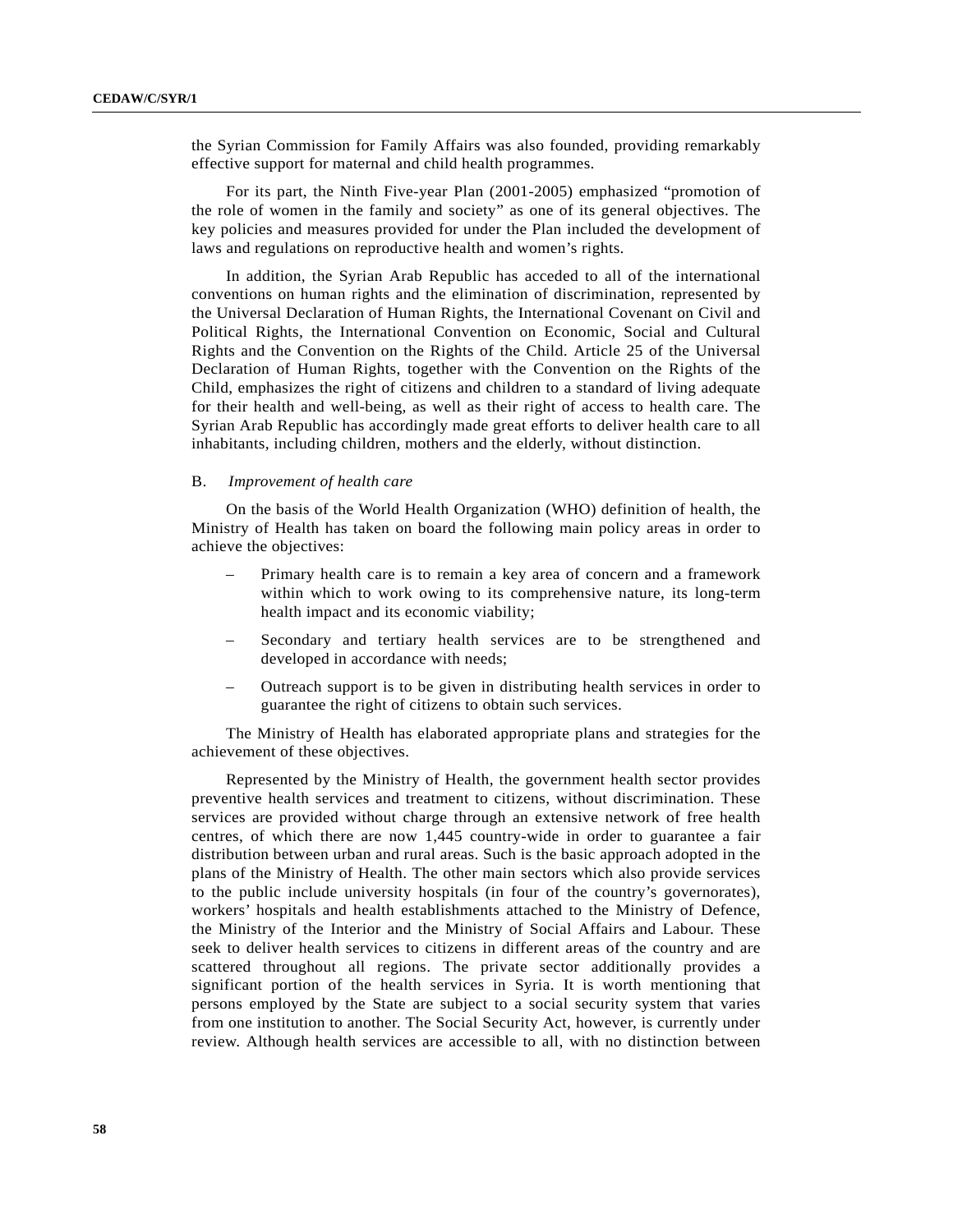men and women, their delivery may be precluded by the pattern of demand for health care, which is obviously a complex issue.

#### C. *Reproductive health*

The reproductive health programme has been actively applied in Syria with the support of governmental and non-governmental bodies. A national plan is now being started to strengthen safe maternity services, including skilled care during delivery and emergency obstetric care (EmOC). Since 1996, the Ministry of Health has been establishing natural childbirth centres, which provide free obstetric services, including antenatal care, high-risk pregnancy identification, delivery and natural childbirth services, transfer of high-risk births to specific hospitals and coordination with such hospitals, as well as post-natal care, home visits and health education. Other important strategies to support reproductive health services include the vital matter of building the country's trained capacities. Focus has therefore been placed on specific training activities for obstetricians, particularly in regard to state-of-art technology in obstetric care, and for midwives and health visitors. A strategy is also currently being implemented to raise awareness among contributors, as the methodology of informing, instructing and communicating plays an essential role in such health strategies. In addition to the Ministry of Health, other important sectors play a part in awareness-raising. Topping the list of such institutions are grass-roots organizations such as the General Women's Federation and the Revolutionary Youth Federation. For the most part, the subjects of population growth, reproductive health and gender make up the awareness-raising activities directed at girls and various other segments of society.

#### D. *Academic training for doctors and midwives*

In addition to the wider coverage by health and medical services, academic training for doctors and midwives is a priority in the work of the Ministries of Higher Education and Health. Departments specializing in obstetrics and gynaecology have been opened in four of Syria's universities, with over 100 doctors graduating from them each year. The period of training in these specialist fields lasts from four to five years. The number of obstetricians and gynaecologists registered with the Syrian Association of Obstetricians and Gynaecologists is 961, of whom 619 are male doctors and 342 are female doctors. It is worth mentioning that the increase in the proportion of women doctors in the health sector encourages women to seek health care, particularly in matters relating to reproduction.

The number of health professionals in Syria is noticeably rising; in 2002, the average number of inhabitants per doctor amounted to 693, whereas in 2000 the number was 728. The number of licensed midwives rose from 4,909 in 2000 to 5,171 in 2002. The number of obstetricians and gynaecologists amounted to 1,720 in 2002. The Central Bureau of Statistics estimated that, in 2002, the average number of inhabitants per bed for private and public hospitals was 470. In 2002, the number of government hospitals in Syria amounted to 150 and the number of private hospitals amounted to 353.

It should be stated that the interest in women's health also went hand in hand with a special interest in their social welfare; women have been granted maternity leave and rest hours for breastfeeding. Further details of these points will be given in the present document under another area of concern.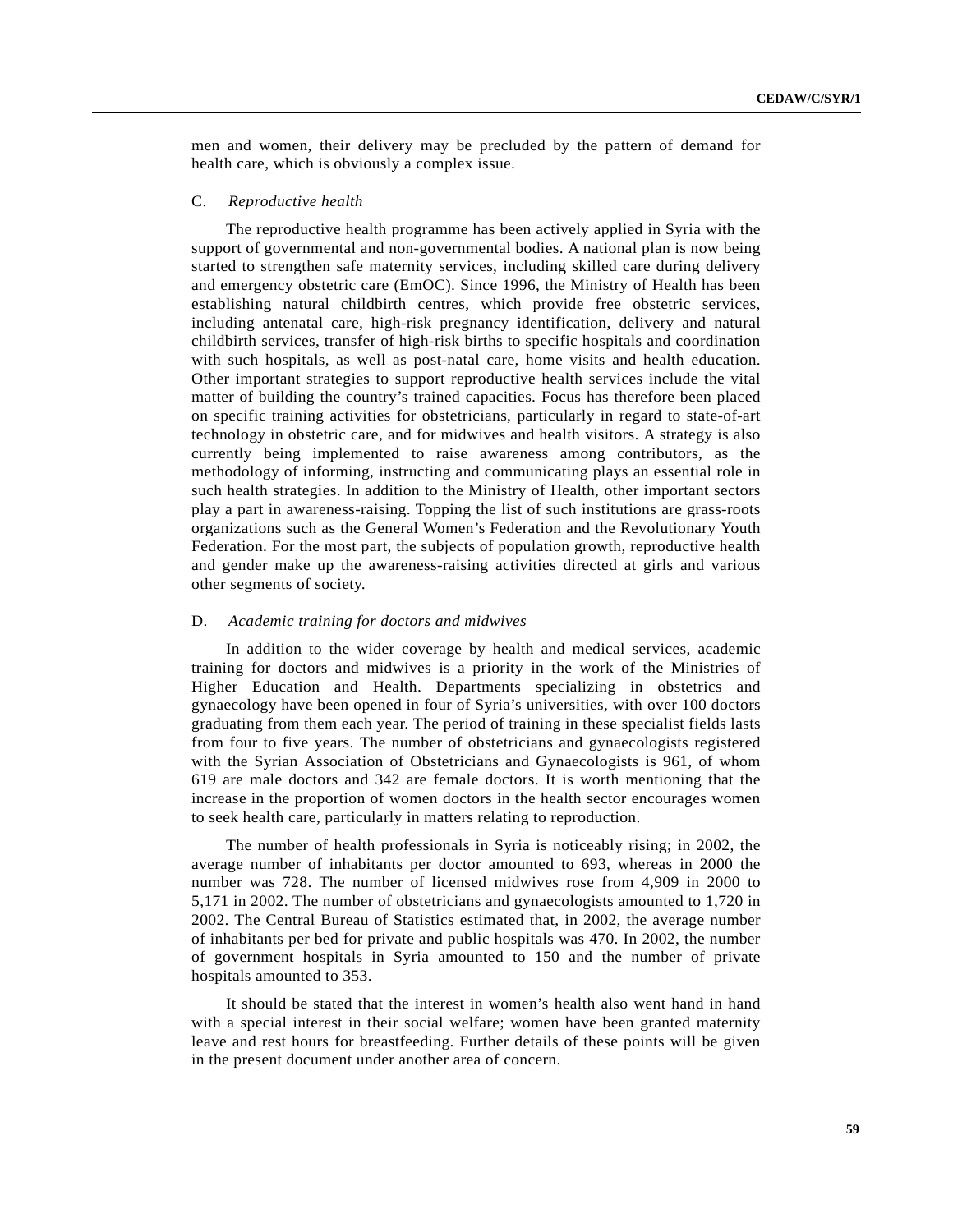# *Status quo of health*

The proportion of women of reproductive age among all inhabitants of the Syrian Arab Republic is 24.5 per cent. Life expectancy for females is 73.6 years of age, compared with 68.8 per cent for males. The crude birth rate is 30/1,000 and the crude mortality rate is 4.85/1,000. The national register of deaths maintained by the Ministry of Health indicates that the main cause of female deaths is cardiovascular disease, which accounts for over 55 per cent of all such deaths. According to those statistics, only 1.3 per cent of deaths are related to pregnancy and childbirth.

## A. *Availability of health information*

The Syrian Arab Republic is distinct in that it has two important means of promoting information on health in general and maternal health in particular. First, there are the recurrent health surveys conducted by the Central Bureau of Statistics in conjunction with other bodies. These include the child health survey of 1993 and the family health survey of 2001. Secondly, the Ministry of Health has an information system on reproductive health covering all of its health facilities. All such data provide a basis and foundation from which to build plans and strategies.

## B. *Maternal deaths*

The maternal death rate is an important indicator of the level of health and social care provided to mothers during and after pregnancy. The findings of the maternal health survey of 2001 showed this rate to be 65.4 per 100,000 live births, a reduction from the previous figure of 107 produced by the child health survey of 1993. It is thus apparent that the target set in the Millennium Development Goals for 2015, specified as 32 maternal deaths per 100,000 live births (i.e., a further reduction of the above rate by half), is achievable.

Population and hospital studies both indicate that the main causes of maternal deaths are post-partum haemorrhage in over one third of cases (33 per cent), followed by pre-eclampsia and birth difficulties. Owing to the unavailability of detailed data on the causes of maternal death and their medical and non-medical determinants, the Ministry of Health, in conjunction with the concerned bodies, is conducting a national study on this subject that should provide an important basis of information.

#### C. *Obstetric care*

The findings of the family health survey (Pan-Arab Project for Family Health – PAPFAM) conducted in Syria in 2001 showed that 71.9 per cent of the mothers studied attended a health facility at least once during their pregnancy. The proportion differed between urban and rural areas (81.1 per cent compared with 60.6 per cent, respectively). According to the same survey, women stated the following reasons for the failure to attend health-care centres before giving birth: they had no need to attend (77 per cent), they had previous experience of childbirth (3 per cent) and such other reasons as they were too busy, the services which they desired were lacking or too costly, or their husband was too busy. The average number of visits averaged approximately five for each pregnant woman, which is high compared with international recommendations.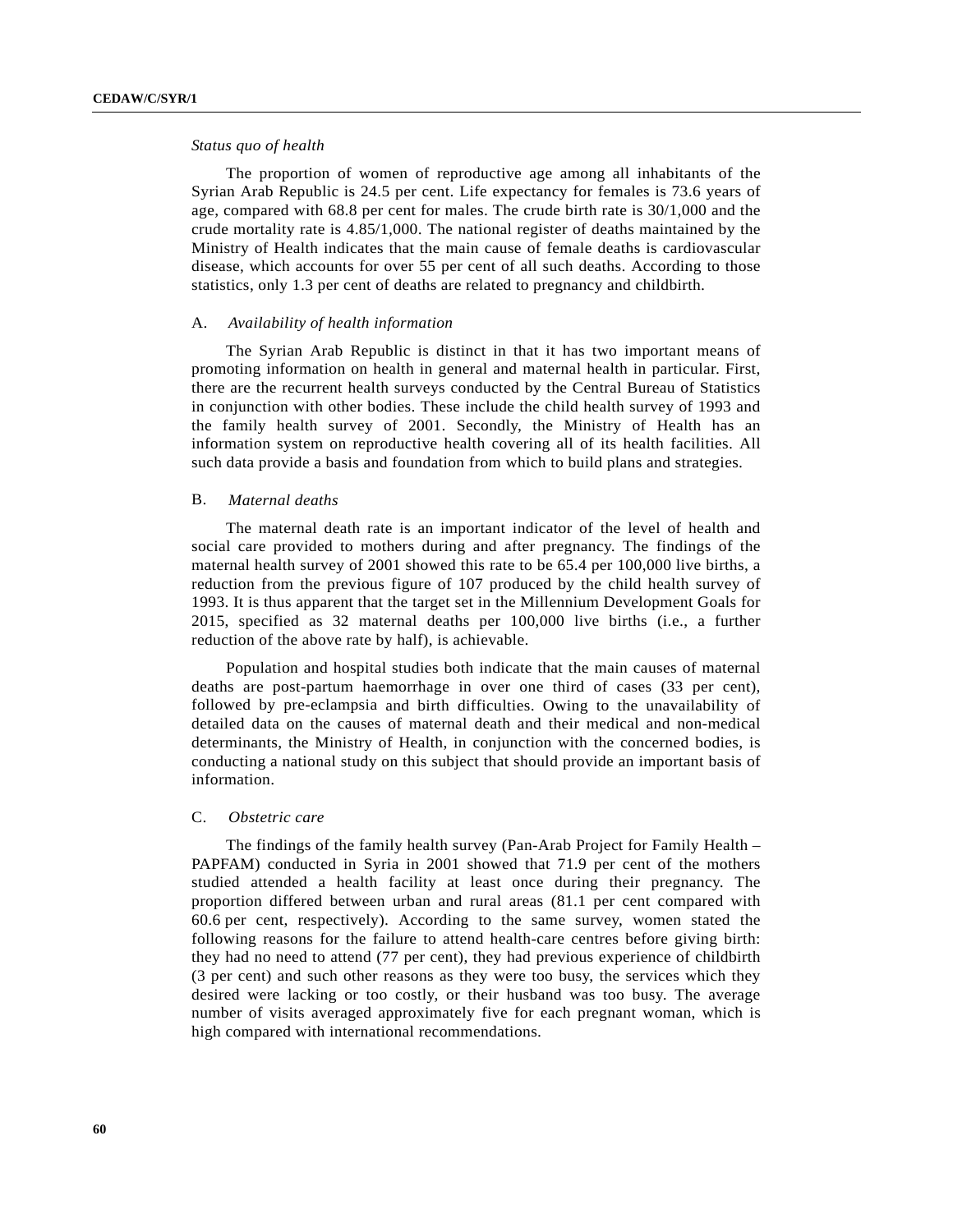The proportion of births assisted by skilled attendants increased from 76.8 per cent in 1993 to 86.5 per cent in 1999. A comparative analysis of the figures shows that this proportion increased more rapidly in rural areas (30 per cent) than in urban areas (2 per cent) during the period 1991-1999. Naturally, there is a difference between rural and urban areas in terms of access to and quality of health services. In 2001, for instance, the proportion of births assisted by a skilled attendant amounted to 76 per cent and the proportion of home births amounted to 44.6 per cent of all births in a sample study, according to the child health survey. When women were asked why they preferred a home birth, 80.8 per cent stated that home was the best place to give birth. The other reasons given were the unavailability of obstetric facilities (3.2 per cent), the high cost of services (6.6 per cent) and premature birth (9.6 per cent). The findings of the survey showed that 73 per cent of home births were assisted by midwives and nurses, 21.3 per cent by traditional midwives and 3.8 per cent by doctors. In rural areas, the assistance of traditional midwives in home births rises to 30.9 per cent. It is essential to point out that, in one of its main programmes, the Ministry of Health endeavoured to train folk midwives in order to ensure clean and safe births. At the present time, the obstetric practices in the Syrian Arab Republic recommend delivery in hospital or natural childbirth centres if the pregnancy is high risk. The birth assistance of a skilled attendant is also recommended. This strategy is consistent with international strategies.

## D. *Post-natal follow-up*

The studies conducted in the Syrian Arab Republic revealed that the stage of post-natal care is largely neglected. The findings of the family health survey, for instance, showed that 77.1 per cent of women receive no post-natal care. This proportion varied in rural and urban areas, amounting to 82 per cent in the former, compared with 71.5 per cent in the latter. As for women who received no post-natal care, 88 per cent stated that they experienced no problems requiring a check-up and 7.3 per cent stated that they had previous experience of childbirth. The remainder stated that they had no post-natal check-up for the following reasons: unavailability of services (0.7 per cent), lack of awareness of the importance of post-natal checkups (1 per cent), high cost of services (0.7 per cent) or they or their husbands were too busy (0.8 per cent). It was shown that 60.9 per cent of women largely resort to private doctors for post-natal care, while the remaining 16.2 per cent resort to government or private hospitals.

#### E. *Maternal pathology*

There is a lack of comprehensive information in Syria on the pathology of the female reproductive system owing to the lack of any special monitoring of reproductive disease and the absence of any single source of reference for information on the subject. The figures from the information system available to antenatal clinics, however, provide some data, although they simply mirror what is available in the Ministry of Health sector, which does not reflect the pathology of all women in Syria.

Activities relating to women's health in general have been initiated in Syria. Paramount among these activities is the programme for the early detection of cervical and breast cancer, run by the Ministry of Health and the Cancer Society. The early cancer-detection programme for women is intended to reduce deaths from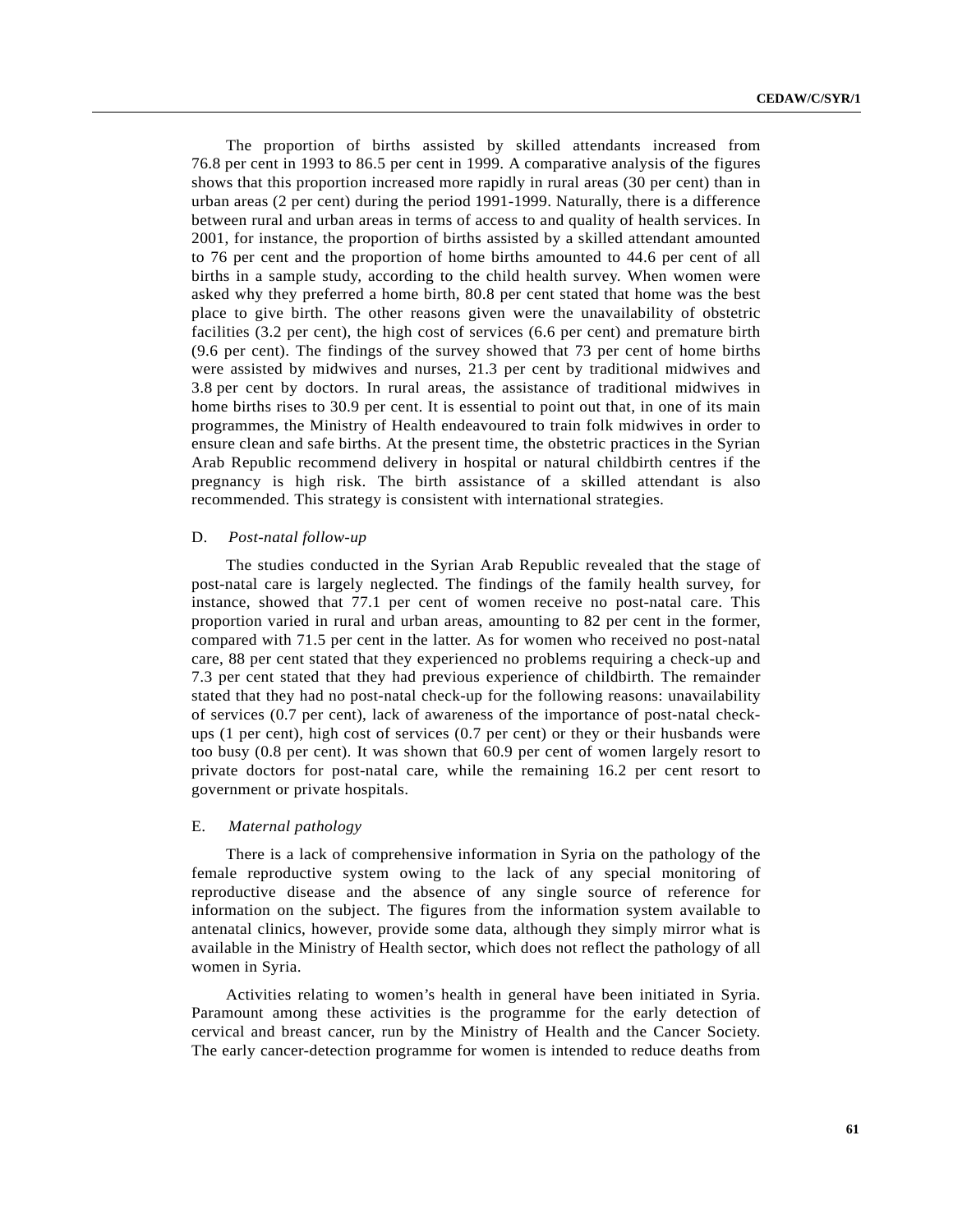cancerous tumours by increasing awareness of the signs of cancer and examining sufferers at least once.

#### F. *Maternal nutrition*

There are no extensive studies on maternal nutrition, except for the study conducted by the Ministry of Health on iron-deficiency anaemia in pregnant women, among whom it showed the incidence to be over 40 per cent, a proportion which is by no means low. The Ministry of Health has therefore begun work on a strategy to fortify bread flour with iron. This programme is in the initial stage of implementation. All women who consult health-care centres during the period of pregnancy receive the necessary vitamin and mineral supplements. Currently, there are no adequate studies on compliance with the use of such nutritional supplements. It may happen that these supplements are prescribed at inappropriate times, as in the case of folic acid, for instance, which is given after the first trimester of pregnancy, whereas its essential benefits in protecting against foetal deformities require that it be given when the pregnancy is being planned. By and large, mothers in Syria breastfeed and there are currently several child-friendly hospitals where breastfeeding is started early and help and assistance with nursing is provided to the mothers. Natural breastfeeding is well known to be an important part of the public health agenda in Syria, as it provides significant essential protection for children.

# G. *Family planning, including sterilization*

The Government of the Syrian Arab Republic has devoted particular attention to family planning, which emphasizes that a couple should have the choice to determine the number of children they wish to have and that pregnancies should be spaced. The right of the couple to obtain information, instruction and the means required to exercise that right is also emphasized.

The Ministry of Health offers family planning services through a network of health centres. Other government sectors and health institutions attached to non-governmental organizations, such as the Family Planning Association and the General Women's Federation, play an important role in providing family planning services. As a result of the efforts made, use of family planning methods increased from 39.8 per cent in 1993 to 45.8 per cent in 2000. These efforts were accompanied by a persistent endeavour to better the standard of the health personnel offering such services through training in clinical skills and in the communication and counselling skills needed to deliver services. Additional efforts were also made in the field of health awareness-raising and education to encourage women to use family planning methods by producing and distributing educational materials and posters to those of reproductive age.

The family health survey conducted in 2001 indicated that 46.6 per cent of the women married at the time of the survey, which comprised 3,144 women, practised family planning. There was a notable increase in the rates of use by comparison with the multipurpose survey conducted in 1999, when the proportion of use was recorded as 45.8 per cent. The proportion of use differs in rural and urban areas, amounting to 53.9 per cent in the latter and 38.3 per cent in the former. Data from the same survey indicate that the most common method used is the coil at 43 per cent, followed by the contraceptive pill at 26.4 per cent. The next in order at 18.4 per cent were natural methods that rely on the safe period. The male condom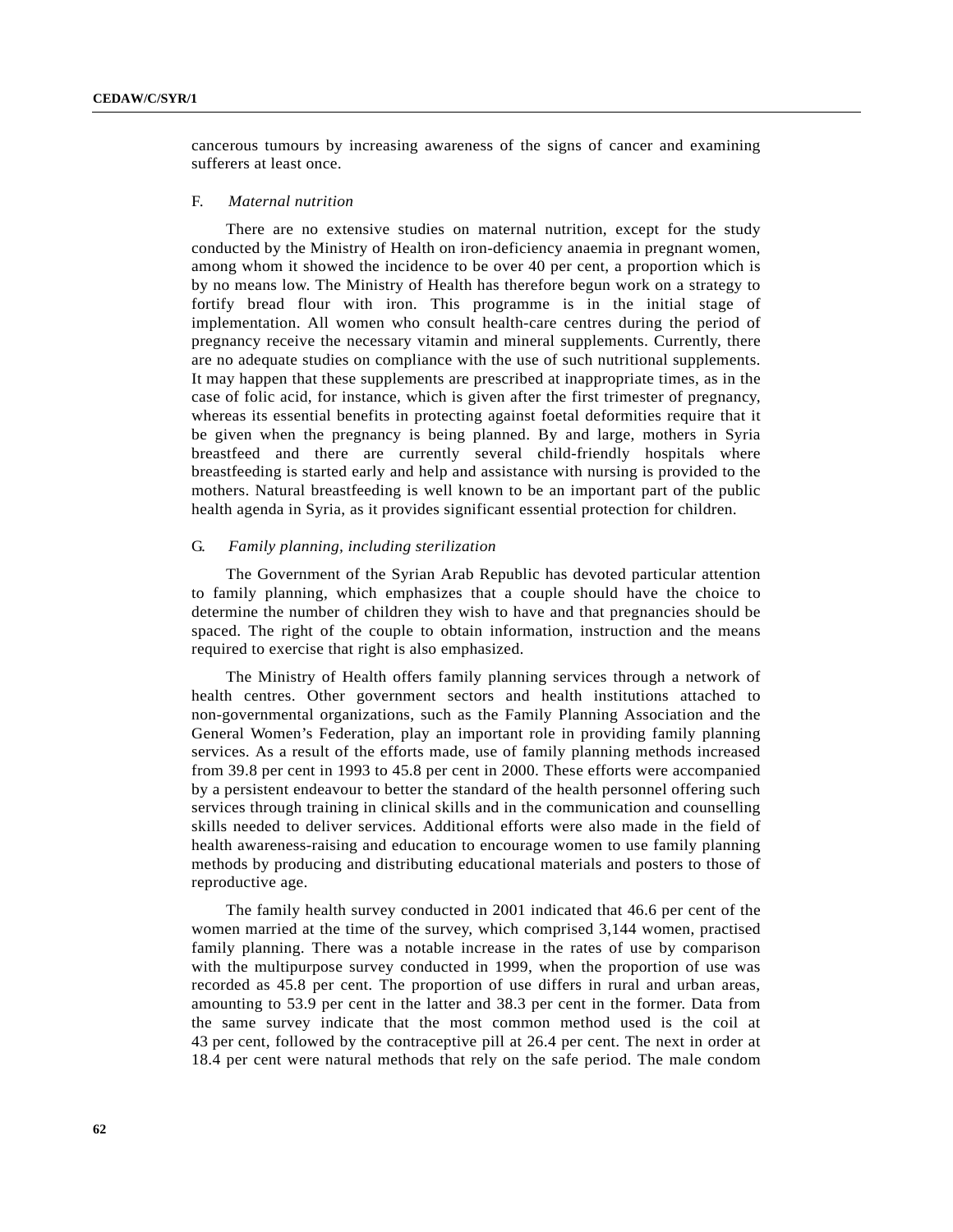was used in only 1.9 per cent of cases. It is worth mentioning that, 94 of the 3,144 women in the study sample, or 2.99 per cent reported female sterilization and none reported any male sterilization. In the same survey, the percentage breakdown of family planning methods among married or previously married women having already used a family planning method indicated a recording for female sterilization in 1.8 per cent of cases, compared with 0.3 per cent for male sterilization. The average age of the women at the time of the sterilization procedure was 34.4 years, which is relatively young.

The decision to use family planning methods was taken jointly by both spouses in the case of most of the women included in the Syrian family health survey (62.8 per cent), whereas the decision lay mainly with the husband in 26 per cent of cases and with the woman in only 5.5 per cent of cases. Steps must therefore be taken to raise awareness of and provide education on family planning to the couple jointly, with focus on the man's role as an essential partner in making the decision on its use. When the women in the above-mentioned survey were asked why they did not intend to practise family planning in the future, the desire to avoid conception was clearly the most common reason (31.9 per cent). Other main reasons, which together accounted for 25.4 per cent, included the following, however: it was against their religious belief; they were opposed to family planning; it was a matter of fate; their relatives or spouse disagreed with it. This percentage is not inconsiderable and must therefore be taken into account when planning educational activities in the matter of family planning.

#### H. *Abortion*

In accordance with the Syrian Penal Code promulgated by Legislative Decree No. 140 of 22 June 1949, as amended, abortion is prohibited. Articles 522 to 523 of the Code are devoted to the subject of contraceptive methods and abortion. Women who undergo an abortion with their consent are punished with imprisonment from six months to three years (art. 527) and any person who undertakes or attempts to perform an abortion on a woman with her consent is punished with imprisonment of one to three years. The penalty is increased to between four and seven years of hard labour if the abortion leads to the woman's death (art. 528). Article 529 of the same Code states that the penalty for deliberately inducing an abortion is a minimum of five years of hard labour. These penalties are increased if the perpetrator is a doctor, a pharmacist or similar.

#### I. *Programmes to combat AIDs and sexually transmitted diseases (STDs)*

The National AIDS Programme started its activities some years ago. The Ministry of Health espouses the Global Strategy for AIDS Prevention and Control and therefore strives to provide all the required services, including safe blood, psychological and social counselling, health awareness-raising, free treatment and other essential procedures. It is worth noting that the Programme elaborated a national strategy to prevent mother-to-foetus transmission of the AIDS virus.

### J. *Child mortality*

The Syrian Arab Republic has achieved substantial progress in reducing both child and infant mortality rates. A conspicuous fall of 48 per cent occurred in infant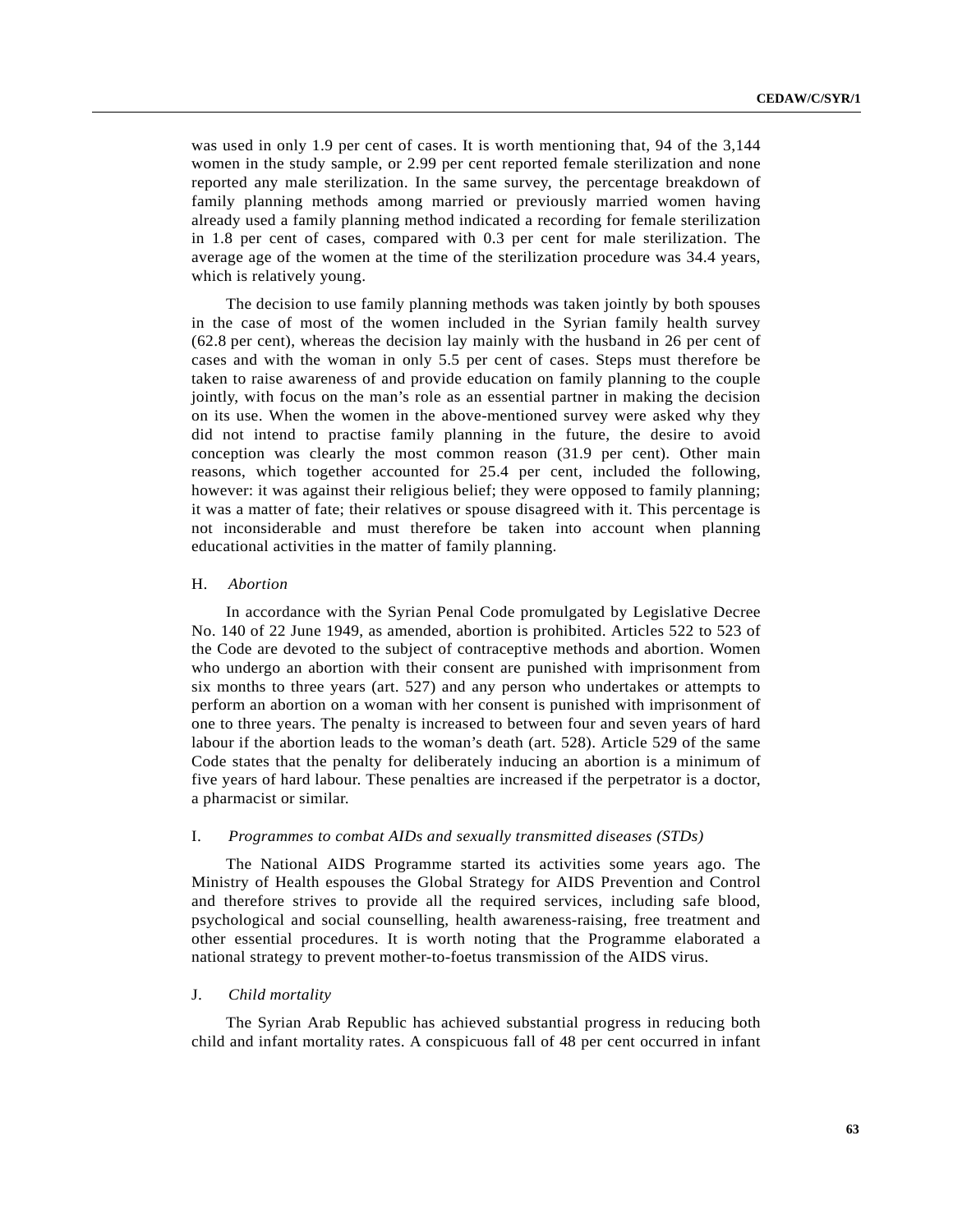mortality rates during the period 1993-2001; the rate stood at 34.6 per 1,000 in 1993 and at 18.1 per 1,000 in 2001. The fall was higher in urban areas than in rural areas.

|                    |            | <i>Infants</i> | Under-fives |
|--------------------|------------|----------------|-------------|
|                    | Urban area | 16.9           | 17.9        |
| Place of residence | Rural area | 19.2           | 22.2        |
| Gender             | Male       | 20.6           | 22.9        |
|                    | Female     | 15.5           | 17.3        |
| <b>Total</b>       |            | 18.1           | 20.2        |

Infant and under-five mortality rates per 1,000 live births by gender and place of residence

Studies conducted by the Syrian Ministry of Health showed that 50 per cent of deaths in children under five years of age are related to the baby stage. The main cause of death in newborns is congenital deformity (29.4 per cent), followed by miscarriage (23.9 per cent). Among infants, congenital deformities were responsible for 21.7 per cent of deaths and accidents were the main cause of death among children aged one to four years (31.25 per cent). It is thus apparent that birth traumas, miscarriage and congenital deformities are the principal causes of newborn deaths.

## **III. Obstacles (social, economic and cultural)**

The de facto application of article 12 is not jeopardized by any flaw in connection with the absolute principle which states that health care must be provided for every citizen, without exception or distinction. It is essential, however, to recognize the existence of certain obstacles that might jeopardize its de facto application. These obstacles include the following:

(a) Although full health services are provided free of charge to Syrian citizens, the quality of those services and the dominance of the private sector may pose a risk to the optimum use of medical care services, meaning that the service demand in the private sector, which provides services of similarly unguaranteed quality, constitutes a major challenge for the Government to improve the quality of health services and reduce the burden of costs on both the individual and the State through a carefully controlled review of the health system and the high-quality health services desired;

(b) The sizeable disparities between rural and urban areas are a major challenge as far as the use of prenatal care services and the unfair geographical distribution of health providers are concerned, as a result of which it is essential to ensure the fair distribution of health providers in rural and urban areas, as well as an appropriate gender distribution, taking into account the fact that women prefer to be seen by female doctors;

(c) The pattern of demand for medical care is an extremely complex issue that is governed by social, economic, behavioural and other factors; in regard to the use of health services, a woman still needs her husband to consent to her leaving the house or to accompany her to the health service, as clearly shown by various local studies. One such study conducted by researchers from the University of Damascus and the Ministry of Health, for instance, indicated that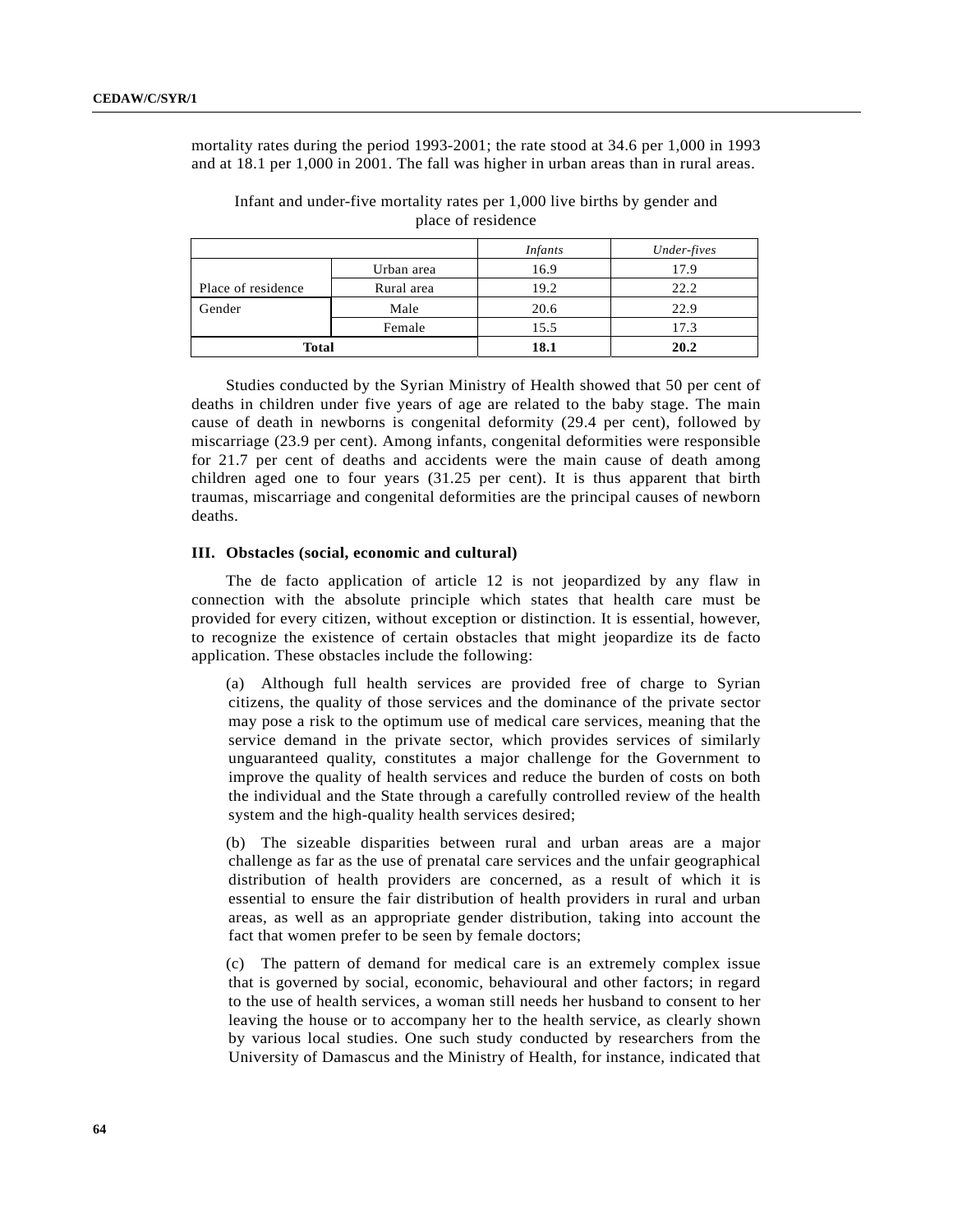women suffering tuberculosis needed to seek permission before going out to the health centre and were overburdened with domestic responsibilities that sometimes prevented them from seeking medical care. The failure to take women's wishes into consideration may also inhibit their use of some of the available services.

## **IV. Progress achieved**

The de facto application of article 12 is encouraged by the existence of a number of advantages that are being considered and implemented and that naturally ensure better application:

(a) Interest in maternal and child health care at the highest government levels;

- (b) The formation of specific high committees on children and women;
- (c) The establishment of the Syrian Commission for Family Affairs;
- (d) The efforts for amendment of the Social Security Act;

(e) The provision of various educational activities designed to raise awareness and promote health;

(f) An environment conducive to conducting health studies and benefiting from their findings;

(g) The amendment of laws in order to cater to mothers by making provision for maternity leave and time for breastfeeding;

- (h) The ratification of relevant international conventions and instruments;
- (i) Support for maternal and child issues from international bodies and non-governmental organizations.

The Syrian Arab Republic has achieved extremely significant successes in the fields of health care provision, without distinction between one citizen and another. National statistics point to significant data and evidence of progress in the health status of citizens in Syria. The strong commitment of the Government to this matter is also clearly indicated. The follow-up to the serious action and effort to eradicate obstacles and benefit from advantages includes better application of article 12.

# **Section XI**

## **Women's economic and social rights**

**(article 13)**

#### **I. Legal and constitutional framework**

The laws, regulations and legislative decrees governing access to banking facilities make no distinction between males and females; the provisions refer to customers and not to males and females (art. 18 of the implementing directives to the Banking Operations Regulation No. 33/30 of 21 June 1984). In addition are the employment laws and the administrative directives regulating activities.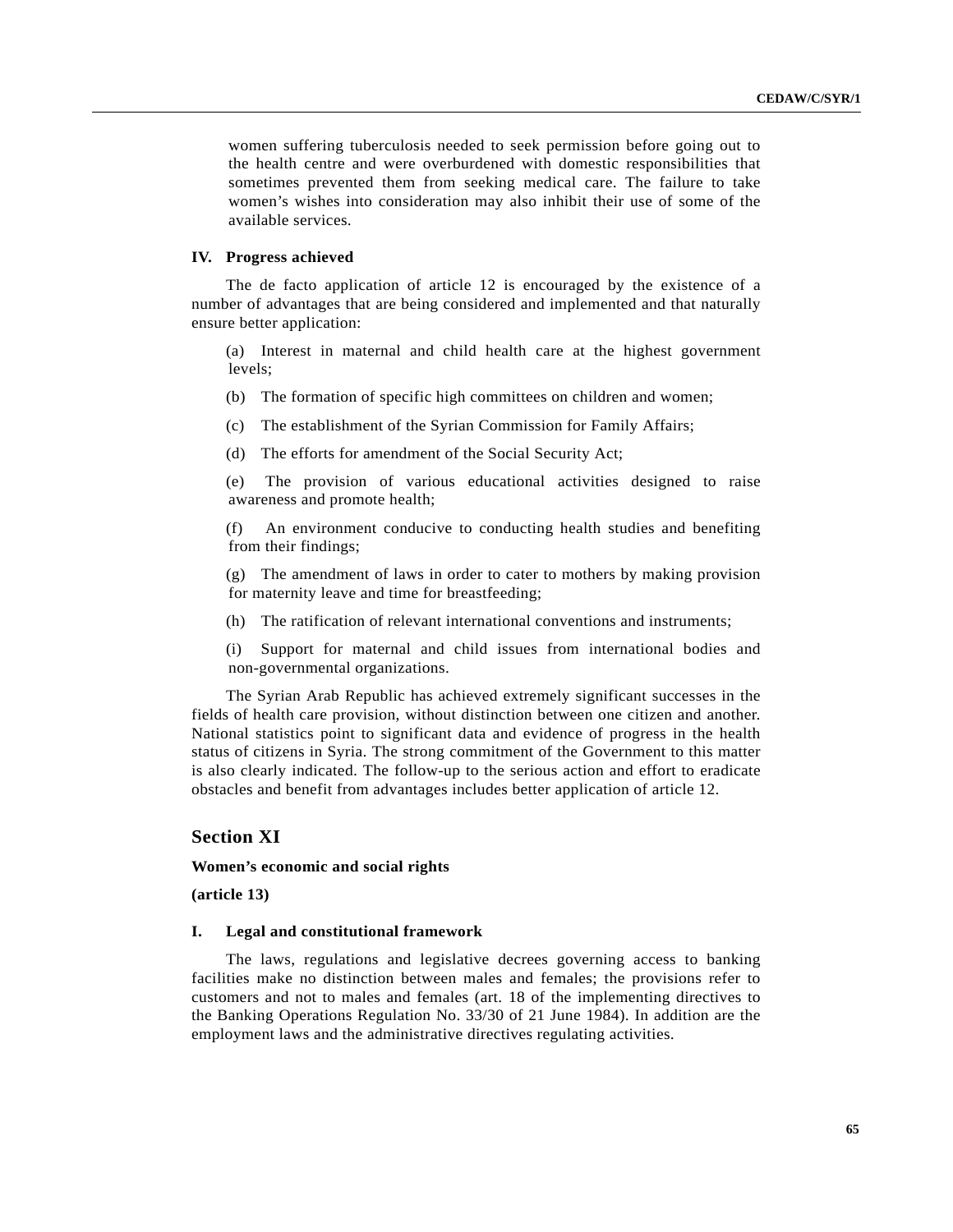# **II. De facto application**

Both married and single working women receive the same government benefits and support allowances as men, without discrimination. Whether employed as an officer or as a white-collar or blue-collar worker, a woman working in a department or institution of the State or in another public-sector body also receives child benefit in the following cases:

- (a) If she is widowed;
- (b) If she is divorced;

(c) If her husband receives no family allowance from the public treasury, the public authorities or any other official agency (Legislative Decree No. 4 of 9 January 1972).

A woman may also bequeath her pension to her children in accordance with the law.

Similarly, the regulations and laws in force demand no special conditions to enable women obtain bank loans, mortgages or any other form of financial credit. On the contrary, women owners of projects are favoured in articles that give them priority in obtaining loans (art. 4, para. 8, of the Commission for Unemployment Control Act No. 71 of 2001 concerning projects targeted at women or young people in particular).

Article 14 (d) of the same article provides that: "The Commission for Unemployment Control may increase the proportion of grants or gifts for traditional handicraft projects in rural areas and for projects targeted at women and young people in particular."

Discrimination is therefore made in favour of women if they are the beneficiaries or owners of a project; the Commission for Unemployment Control has the right, in agreement with the competent domestic banks and in accordance with terms and conditions agreed with those banks, to provide all the necessary facilities and support required for bank loans to be granted directly to beneficiaries for the purpose of establishing projects of their own that comply with the objectives of the programme, help to alleviate the problem of unemployment and boost family and individual incomes. Priority is given to projects offering greater employment opportunities in rural and desert areas. The regulations on loans and grants specify all of the required terms for that purpose (art. 14 (b) of Act No. 71 of 2001). In that connection, however, the bank requirement for real property collateral plays a negative part, since not many women own property.

Opportunities for obtaining loans and other financial facilities are also offered by some not-for-profit non-governmental organizations, including:

## **–** *FIRDOS*:

FIRDOS was established in 2001 with the aim of promoting comprehensive social and economic development and developing residential associations in the rural areas of Syria, with particular focus on empowerment and awareness-raising for rural women. It is founded on the principle of self-reliance and seeks to implement a series of programmes, including the FIRDOS interest-free loan programme for the establishment of small projects that provide job opportunities for inhabitants, particularly women.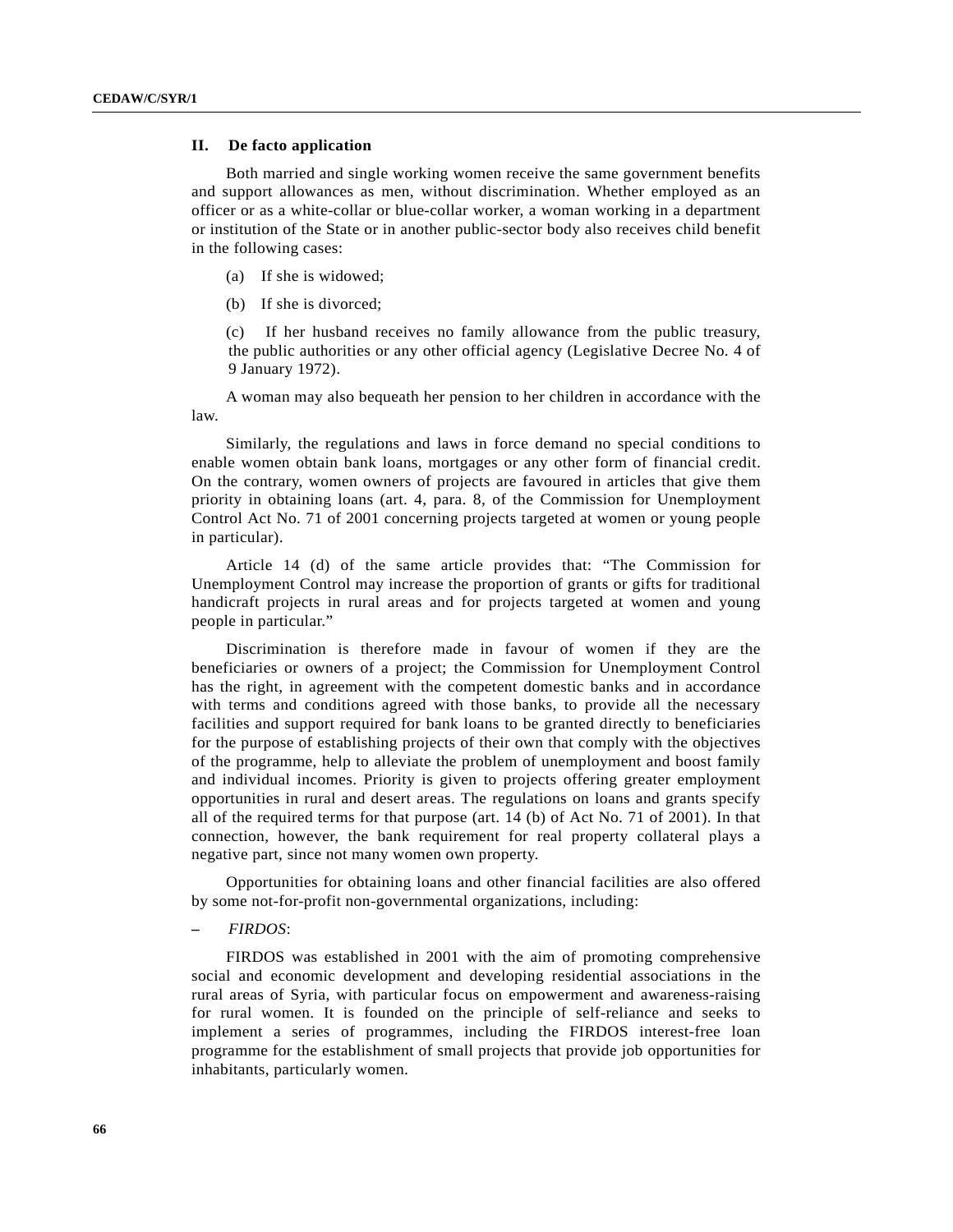# *– MAWRED*:

MAWRED is a governmental association established in 2003 with the aim of stimulating and developing the participation of Syrian women in the socio-economic development process by providing all possible means of support for new and existing women's projects. It represents all Syrian businesswomen with interests in the development of the Syrian economy. The first practical project launched by MAWRED was the work-mentoring scheme involving, in short, independent female work mentors who offer advice and guidance to new women's projects. The assistance provided by the mentor covers all of the stages entailed in setting up a project. MAWRED also represents businesswomen's committees in the chambers of industry in the Syrian governorates.

Under the laws and regulations, the consent of a male, such as a father or spouse, is not required in order for a woman to be granted a loan. Women have their own financial liability through which they are able to make fully independent financial dispositions, in accordance with article 46 of the Syrian Civil Code, which stipulates that any person who has attained the age of majority, who is in full possession of his mental faculties and who is not subject to any form of guardianship is fully competent to exercise his civil rights.

There are no legal obstacles to prevent women from participating in recreational activities, sports or any aspect of cultural life; the current regulations make no distinction between men and women in regard to engaging in sport and recreational activities. Syrian women participate in cultural development and are successfully active in the fields of art, culture, literature and theatre.

## **III. Obstacles**

- The large bank guarantees, which some women cannot possibly provide;
- The tendency of women to establish projects in stereotyped occupations;
- The courage lacking in many women to establish their own projects.

### **IV. Progress achieved**

The proportion of women in the workforce has increased in size to over 20 per cent. Official statistics have started to take notice of the casual job market, in accordance with gender indicators. Also growing is the role of non-governmental organizations for development, such as FIRDOS and the Committee for Businesswomen, which held an international conference in Damascus on women in business. Moreover, the Commission for Unemployment Control has been reevaluated, the Directorate for the Empowerment of Women has been established in the State planning body and the UNDP Small Grants programme has been started.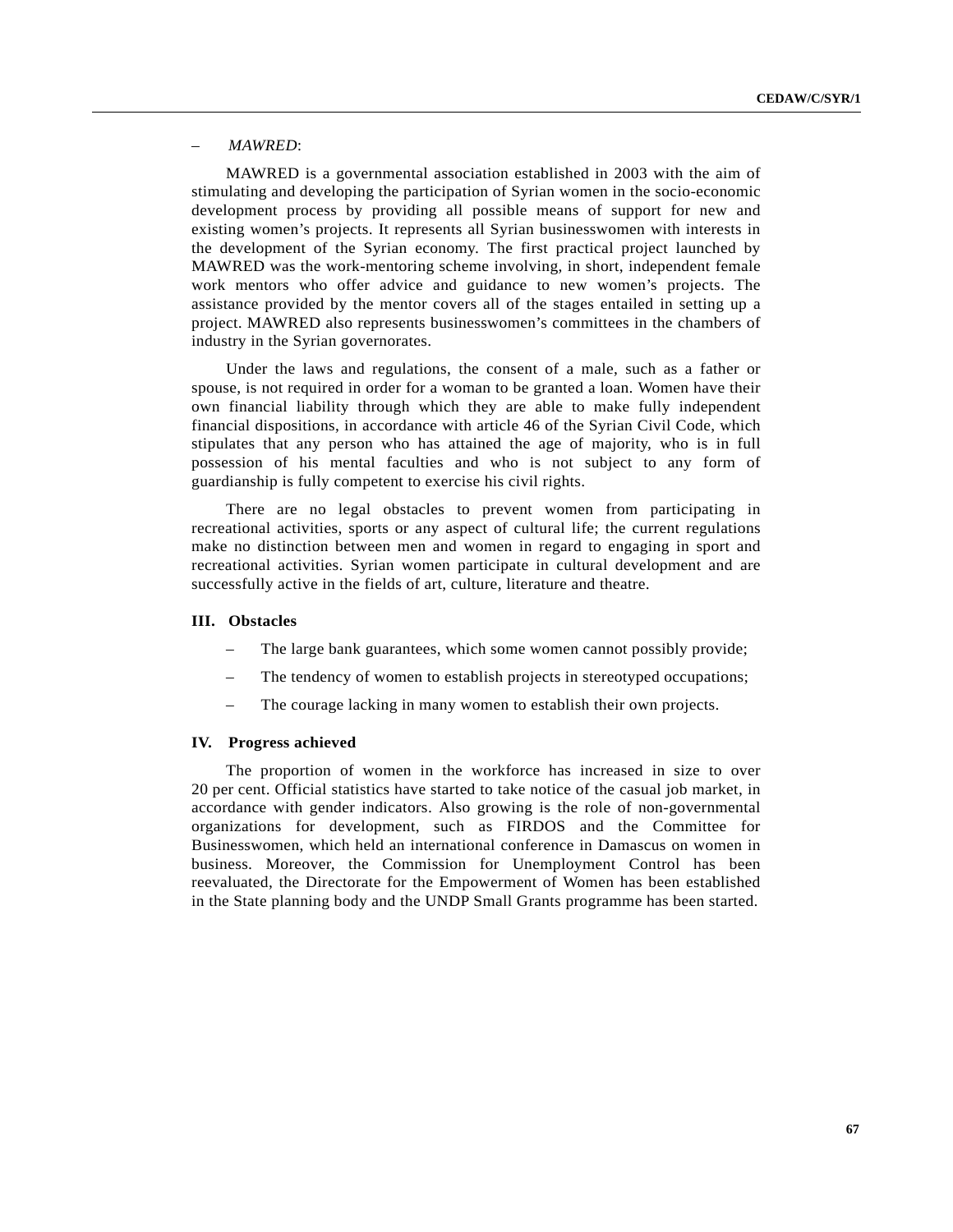# **Section XII**

**Rural women**

**(article 14)**

# **I. Constitutional and legal framework**

*Article 45:*

The State shall guarantee to women all of the opportunities that enable them to make a full and effective contribution to political, social, cultural and economic life, and shall endeavour to eliminate the restrictions impeding their development and their participation in building Arab socialist society.

### **II. De facto application**

Most rural women have no knowledge of the rights guaranteed to them under the Convention owing to the fact that governmental and non-governmental bodies have worked little with them directly, except in the context of the development activities carried out by the Ministry of Agriculture and Agrarian Reform through its Rural Women's Development Unit to raise awareness among rural women and familiarize them with their rights on the basis of the strategy formulated by the Ministry for the development of rural women. Through that strategy, the Ministry has worked tirelessly to inform women of their economic, social and legal rights, as reflected in the advice programmes implemented on the ground and development projects implemented with the cooperation of numerous bodies such as the Commission for Unemployment Control, UNICEF, UNIFEM and FIRDOS.

The strategy includes core areas of concern in regard to women's development and informing them of their rights, namely:

- 1. Women and the economy;
- 2. Women and health:
	- (a) Women, reproductive health and family planning;
	- (b) Safe maternity and childhood;
	- (c) Sanitary rural housing;
	- (d) Health and nutrition;
- 3. Women and education;
- 4. Women and the environment;
- 5. Women and the media;
- 6. Women and the law;
- 7. Women and social issues;
- 8. Women and decision-making.

#### *Status of rural women within the family and society:*

Studies and field surveys carried out by the Rural Women's Development Unit charted the lives of rural women and the social phenomena affecting them, which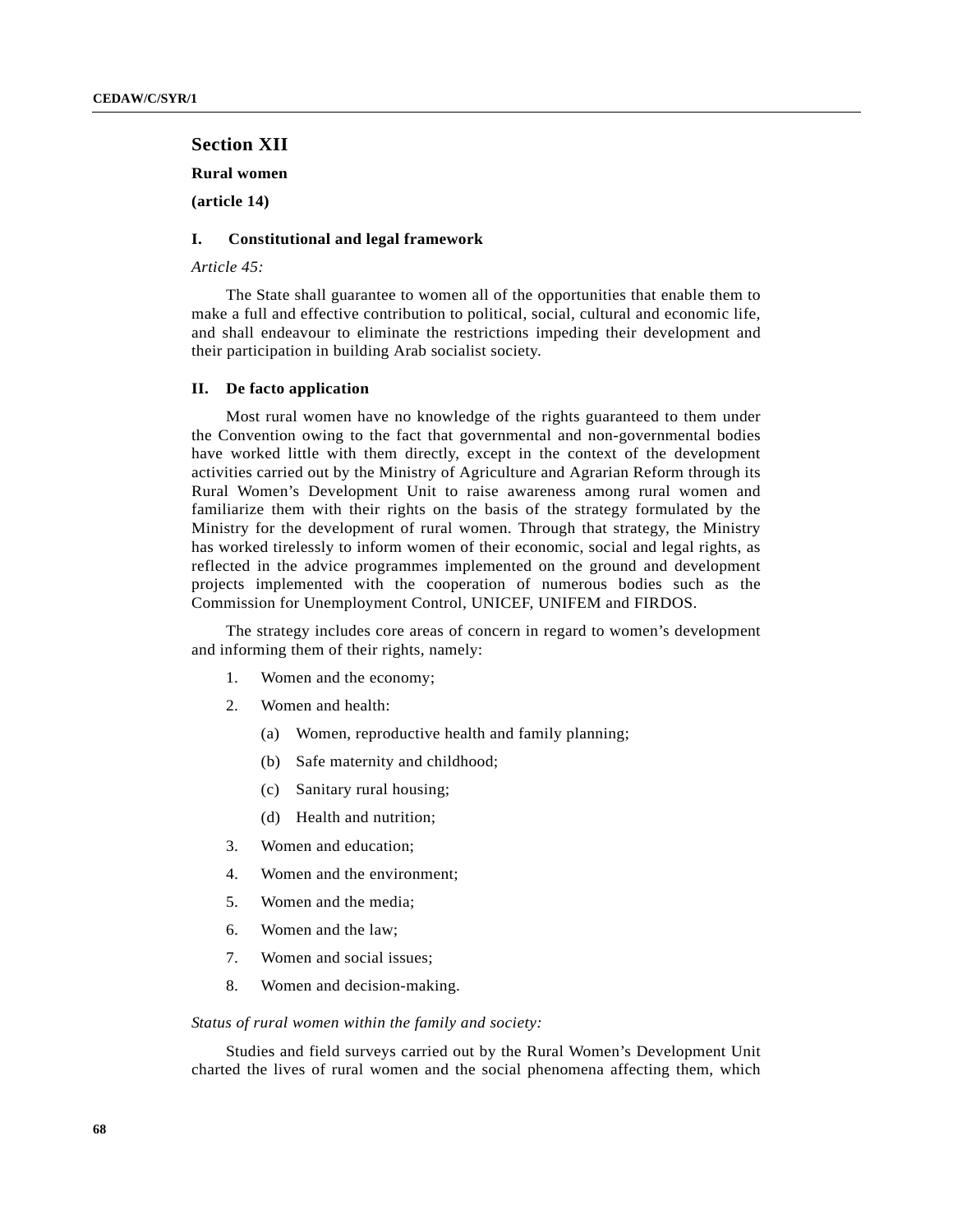may frequently deny them the exercise of their educational, cultural and social rights. These include early marriage, polygamy, illiteracy, high dower prices, inheritance customs, women's unpaid labour and so on.

## *Education:*

Various statistics produced by the Rural Women's Development Unit indicate that over one third of rural women employed outside the home, or 36 per cent, are illiterate. Rural women with a certificate of vocational education, however, account for 15 per cent of total women employed, compared with only 4 per cent in the case of males.

As for females employed in the home, the highest proportion is among those who are able to read and write (29 per cent), followed by those with a certificate of primary education.

The percentage of economically active females in the 9-15 and 20-24 age groups noticeably increases. In the former age group (9-15 years), this is attributable to the fact that the females concerned are mainly unmarried or childless.

The educational status of those working in the agricultural sector in rural areas specifically shows that the majority of working women (78 per cent) are completely illiterate (53 per cent) or are only able to read and write (25 per cent). A further 17 per cent have a certificate of primary education, 3.5 per cent have a certificate of preparatory education and fewer than 1 per cent have a certificate of secondary education.

## *Employment of women in rural areas:*

Workers in the agricultural sector, which is part of the rural economy, have the characteristic features peculiar to the sector; notably, the single females which it employs account for 62 per cent of the total female workforce and a further 30 per cent are married, which explains the high proportion of young girls in the women's workforce.

This also has connotations as far as educational levels are concerned. The observation was made that rural women are more capable of incorporating their work outside the home with their domestic responsibilities. The older girls usually assist with agricultural production and housework, leading to higher illiteracy among young girls and to higher school drop-out rates.

# *Early marriage:*

One of the social phenomena catalogued by some of the studies carried out by the Rural Women's Development Unit is that of early marriage among girls; it was observed that such marriages are connected with the prevailing idea among rural inhabitants that the reproductive role falls essentially to women. Consequently, the various social, economic and cultural roles of women are curtailed.

As for the percentages reflecting the age of marriage for both women and men, in a sample taken from Syria's predominantly rural governorates, the vast majority of heads of household were under 20 years of age when they married, representing a proportion of 35 per cent of the sample. The proportion of women who were under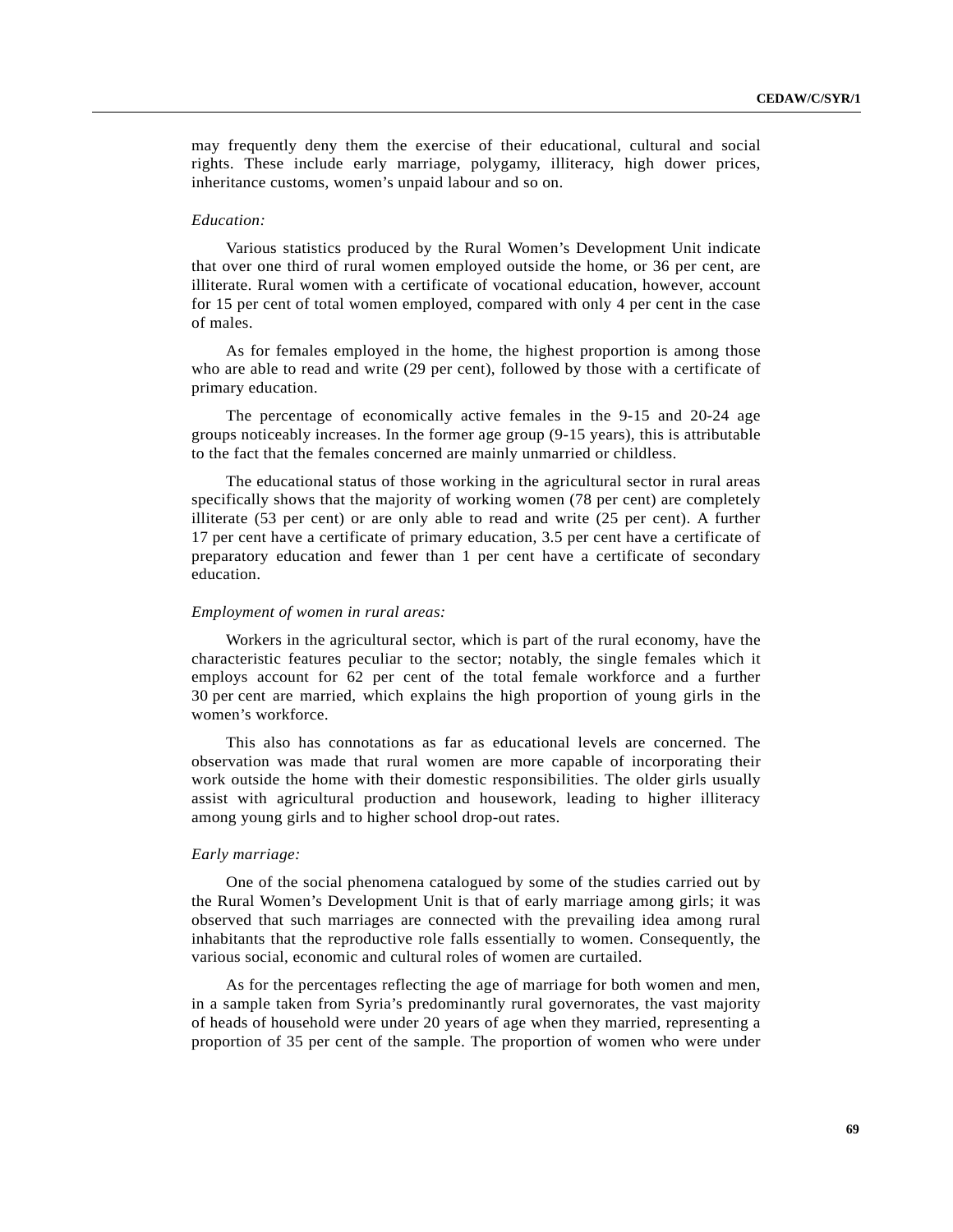20 years of age when they married, however, represented approximately 85 per cent of the sample, confirming that the early marriage of girls is a common phenomenon.

## *Women's participation in agricultural work:*

The Rural Women's Development Unit carried out a study entitled *Women's participation in agricultural work*, including both animal husbandry and horticulture, among a sample of 15,000 rural women from the different governorates. The study monitored the work of rural women in the production of 63 crops cultivated in Syria, as well as the work performed by men in comparison and the non-agricultural jobs performed by women. The conclusion drawn from the findings was that there is clearly a qualitative gap as far as the work performed by both sexes is concerned. The percentages confirmed that women participate in all of the activities involved in tending arable crops, fruit trees, vegetables and farm animals. The percentage was appreciably higher for women's participation in manual farming jobs that are time-consuming and non-mechanized, including handharvesting, grass-sowing and sorting, jobs in the cottage food industries and the jobs involved in caring for and rearing farm animals, such as feeding, watering and milking.

Considerably lower proportions of women were involved, however, in mechanized activities requiring the use of agricultural machinery, such as mechanical harvesting, irrigation, fertilizing and pest control, all of which demand a considerable amount of physical strength.

Bearing in mind the above division of roles between men and women revealed by the findings of the study, it is impossible to ignore the fact that a qualitative gap occurs as a result of the manner in which agricultural jobs are allocated to men and women and the qualitative division of labour, including but not limited to the examples set forth below.

#### *Women's participation in the cotton harvest:*

Cotton is a main strategic crop involving various operations to which women make a major contribution. The findings of the survey show that women's overall contribution to the cotton crop is 37.5 per cent, compared with 62.5 per cent for men. In this area, women are assigned to manual activities, such as transplanting, weeding and grading, for which patience is required. The contribution of women palpably falls, however, in technical operations, such as land preparation, pest control and fertilizing.

As for wheat, women made a substantial contribution, especially to sowing and harvesting, when the crop was dependent on manual labour. Now, however, owing to the more extensive use of mechanized equipment such as sowing machines and harvesters, women's contribution to the crop now differs, having fallen to some extent insofar as their manual labour in particular has been replaced by mechanization.

The findings of the study showed that women's contribution to the wheat crop amounted to 37 per cent overall. Looking at it in further detail, however, their contribution rises to 89 per cent in the processing of wheat into products such as flour, burghul, cracked wheat, wheat grits and bread.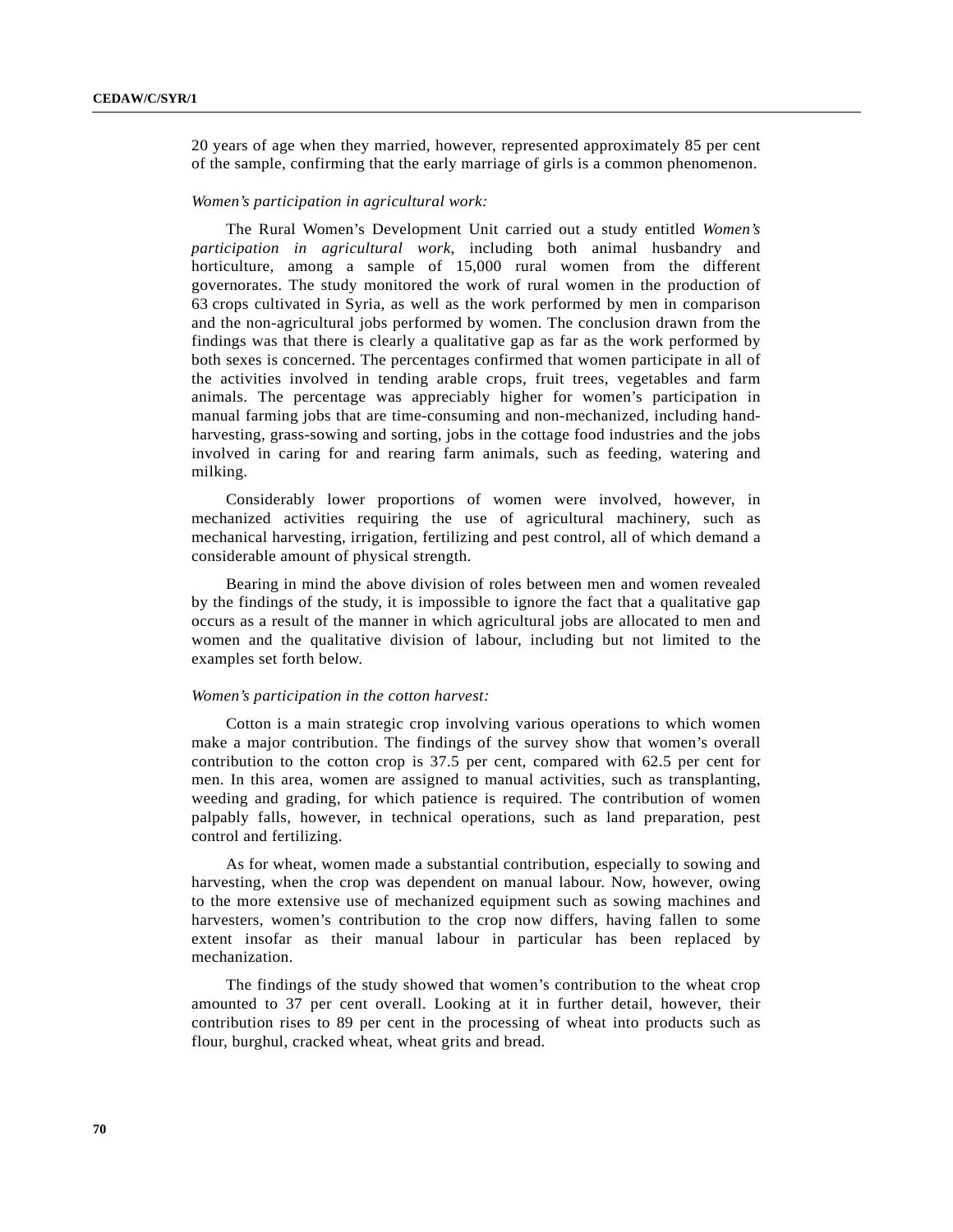The various wheat-processing operations are an extension of women's activities and household tasks, in which men have no direct involvement.

The findings of the study also clearly show that women make a contribution of 43 per cent overall to the operations entailed in beet crop production. The more detailed picture demonstrates that they have a major input to such time-consuming manual processes as weeding, where their contribution amounts to 83 per cent. The same is true of transplanting, where women's contribution amounts to 78 per cent, and sorting, a process to which they also contribute to the tune of 78 per cent. In addition, their contribution to the work of sowing beet is 61 per cent, whereas their contribution to harvesting the crop is 53 per cent and falls to 33 per cent for loading and unloading, an operation that involves contact with strangers and the need to go beyond the production area. They make a contribution of 27 per cent to the process of fertilizing, whereas their contribution to the operations entailed in preparing land for cultivation falls to 13 per cent. Their contribution amounted to 12 per cent for pest control and 7 per cent for irrigation, dwindling to a mere 6 per cent for marketing.

As for tobacco, which is an important strategic cash crop, women make an effective contribution amounting to 39 per cent overall. Their contribution to some operations is lower than for others, in particular manual processes, where it amounts to 70 per cent for topping, 64 per cent for weeding, 62 per cent for seedling cultivation, 61 per cent for harvesting and 59 per cent for leaf-sorting.

Women also make a substantial contribution of 51 per cent to fertilizing and 41 per cent to leaf-drying.

Women make an equally substantial contribution to the work of looking after olive trees. Syria is one of the top seven olive-oil producing countries and women's total contribution to the crop is 31 per cent. Looking at the operations in more detail, however, women's contribution increases significantly to 62 per cent for sorting, 58 per cent for processing, 57 per cent for weeding, 55 per cent for packing and boxing, and 55 per cent for harvesting. Their contribution then starts to lower somewhat to 40 per cent for seedling cultivation, 34 per cent for fertilizing, 31 per cent for establishing new olive groves and 29 per cent for land preparation. Their contribution falls markedly to 8 per cent for pest control, 7 per cent for marketing, 7 per cent for pruning and 3 per cent for ploughing.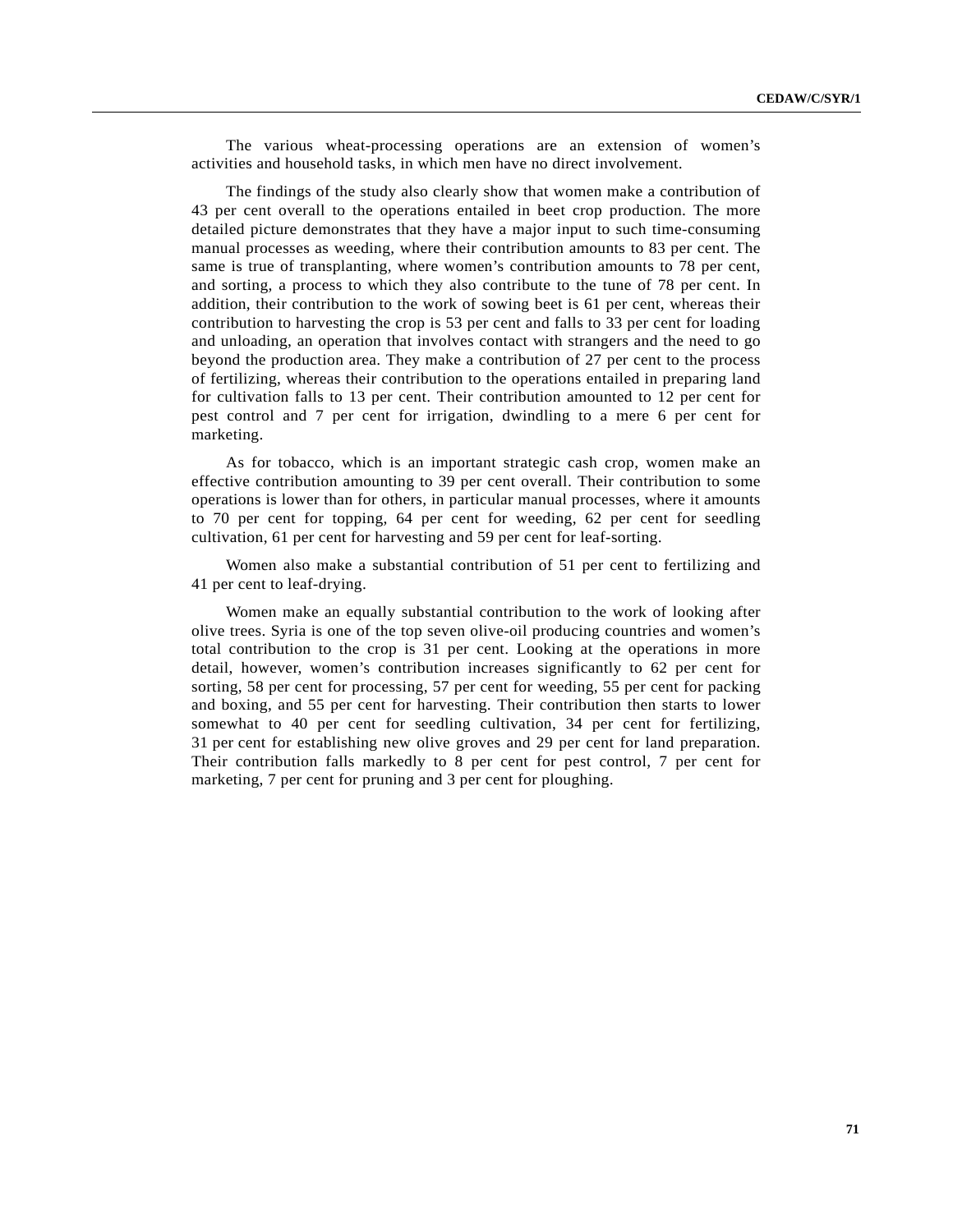

Average percentage of women's contribution to farming processes for total crops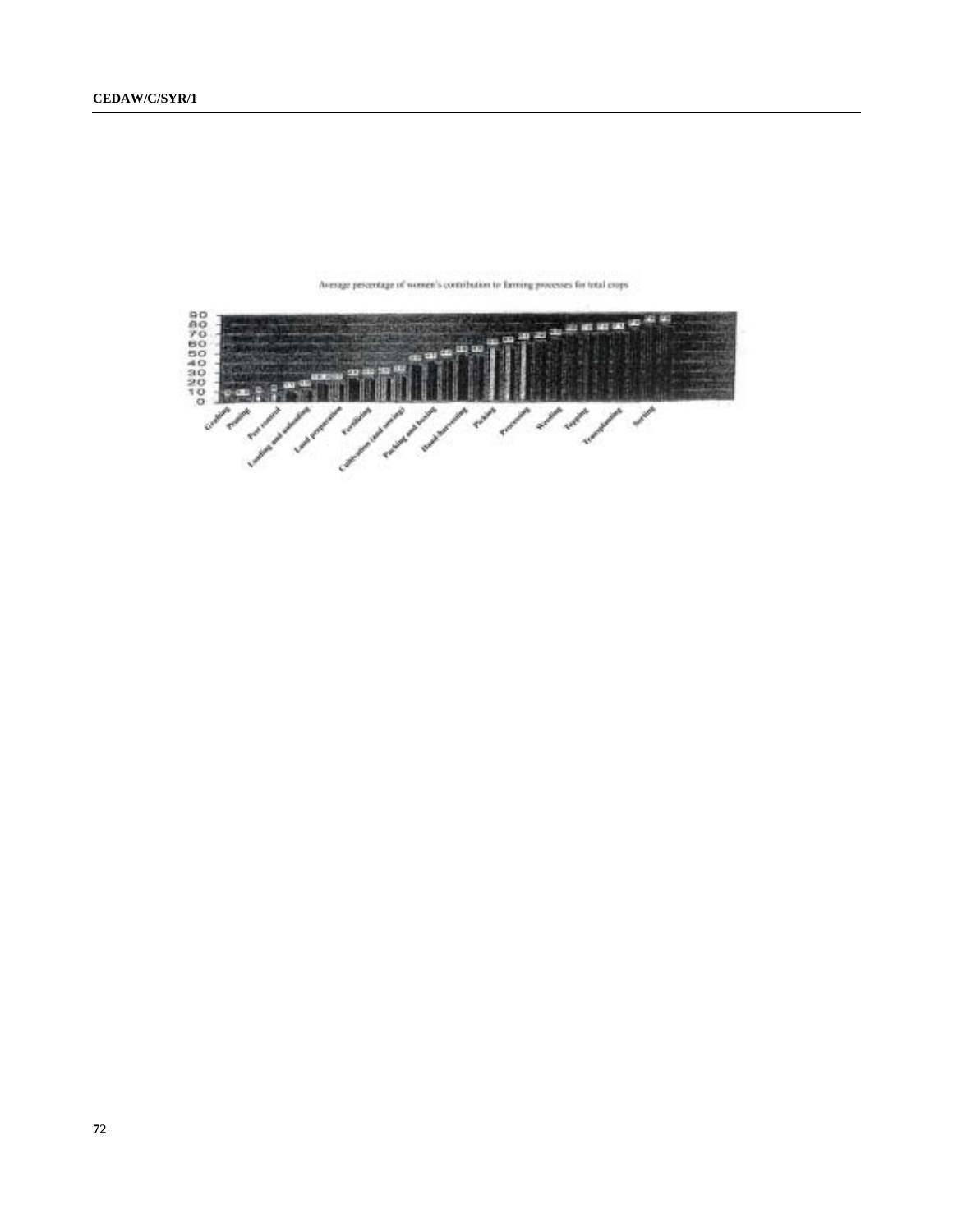*Participation of women in animal husbandry:*

#### *Participation of women in tending to and caring for cows:*

Cows are seen as an appurtenance to the rural home and the job of looking after them falls mainly to women. Cows are reared by most rural families and women have more or less full responsibility for them; their overall contribution to tending to and caring for cows amounts to 84 per cent. An analysis of cow-rearing activities shows that they particularly involve the processing of milk derivatives into yogurt, cheese and cream, an operation to which women make a contribution of 99 per cent. Women also make a contribution of 74 per cent in matters relating to health care, immunization and calving.

Women make a contribution of 62 per cent to the marketing of milk and its various forms of processed or raw derivatives. In most areas, milk is marketed either within the village or to a trader who comes to the village to take its dairy products and market them elsewhere. For this reason, women's contribution to the marketing of dairy products was higher than for horticultural products in that the marketing conditions differed.

### *Participation of women in tending to and caring for sheep:*

As with cows, women clearly make an effective contribution to rearing and caring for sheep, amounting to 63 per cent of the overall operation. They carry out specific jobs, however; women are more or less fully responsible for processing sheep's milk into cheese and cheese products, an operation in which their contribution amounts to 96 per cent. Their contribution to milking sheep amounts to 89 per cent. Women and their female children are responsible to the tune of 82 per cent for cleaning out the pens and their contribution to the feeding process amounts to 66 per cent.

They also take care of newborn lambs, in which connection their contribution amounts to 63 per cent, and they share with men the tasks of supervising lambing (to the tune of 53 per cent) and of marketing sheep and sheep products (to the tune of 44 per cent).

They also take part in caring for the health of sheep to the tune of 40 per cent and in herding to the tune of 37 per cent.

## *Participation of women in silkworm-rearing:*

Silkworm-rearing is an activity which has virtually died out in Syria, except in a few governorates such as Hamah and Tartus. Women clearly make a considerable contribution to the rearing process; they are responsible to the tune of 90 per cent for monitoring incubation, 71 per cent for preparing the rearing chambers, 70 per cent for preparing the appropriate medium for the pupae, 69 per cent for preparing and cleaning the hatching chamber and 67 per cent for the hatching process. They are also responsible to the tune of 67 per cent for the process of egghatching, 67 per cent for looking after the eggs, 65 per cent for feeding the larvae and 67 per cent for taking care of the pupae. Their contribution falls to 56 per cent for mounting, 55 per cent for monitoring temperature and humidity, 52 per cent for marketing and 40 per cent for loading and unloading**.**

In addition to the burden of the agricultural work done by rural women, which is clear from above-mentioned percentages, women also perform numerous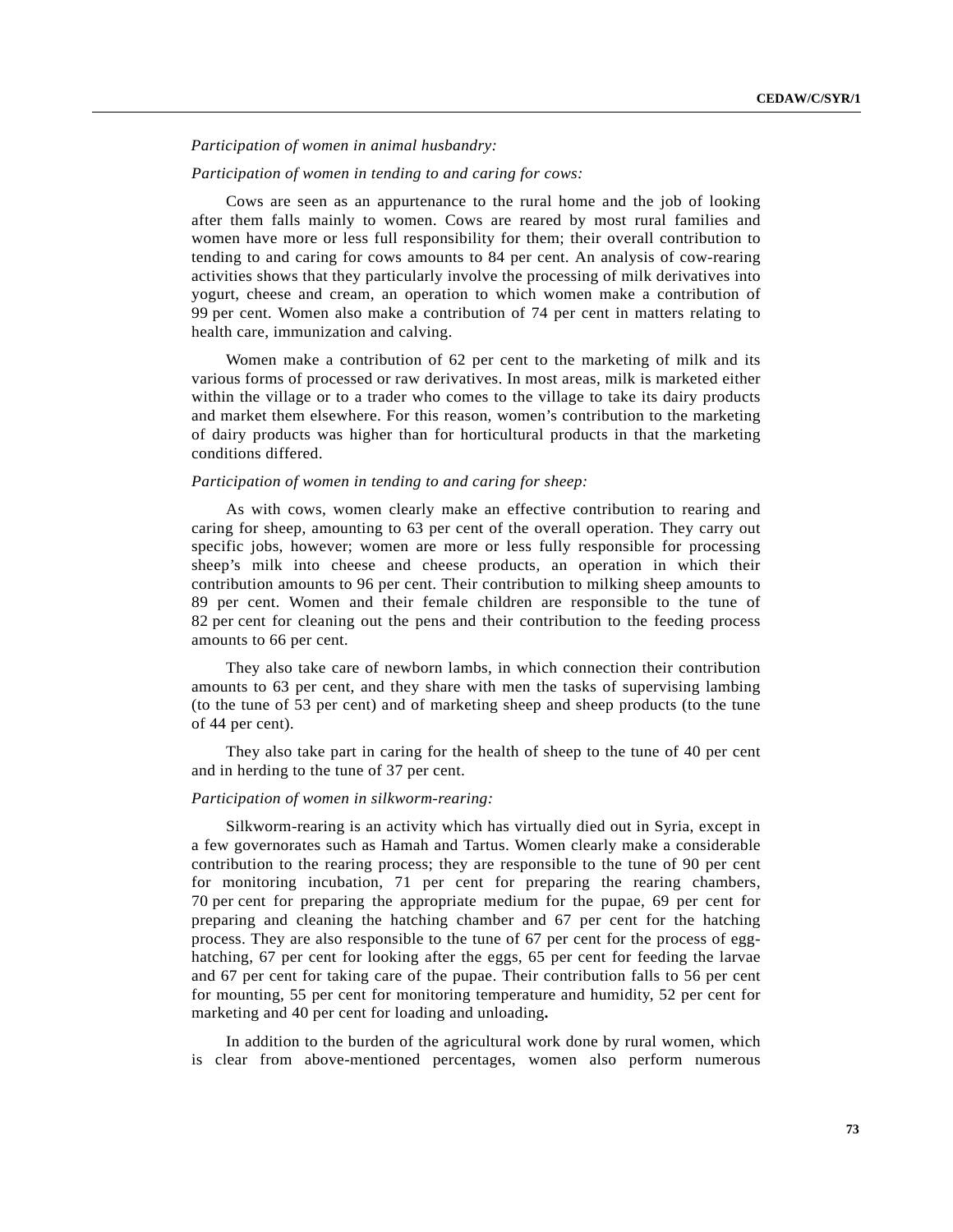domestic chores. According to social tradition, these chores are considered to be basic tasks of women, for example, cleaning the house, preparing food and looking after children.

*The above leads us to draw the following conclusions:*

- The economic activity rates for females in rural areas are higher than in urban areas owing to the fact that women's employment is more concentrated in rural areas than in urban areas;
- The unemployment rate for rural females is higher than for rural males and there is less unemployment among educated rural women owing to the linkage of women with traditional roles;
- In agriculture, the proportion of women's family labour is high because it is unpaid;
- Women's temporary labour in agricultural work is high;
- Illiteracy among women employed in agriculture is high;
- Girls increasingly drop out of the preparatory and secondary stages;
- Vocational training in agriculture is mostly geared to men;
- Women shoulder much of the responsibility for the care of livestock and poultry;
- Women shoulder much of the responsibility for various domestic chores;
- Services are lacking, particularly as far as sanitation and domestic water are concerned;
- Few women own land;
- Women are unable to take decisions concerning the desired number of children, disposal of the family income and other economic matters.

### *Role of rural women in the development of economic and agricultural policies:*

Rural women make up 28.4 per cent of the rural labour force and their rate of participation is at its highest in the 9-15 and 20-24 age groups. Most females aged 10 and over (90 per cent) are classified as economically inactive inhabitants, compared with 34.5 per cent of males. In rural areas, the proportion of housewives among so-called economically inactive inhabitants amounts to 66 per cent.

Most statistics fail to take into account the economic value of women's domestic labour, which creates a distinction when calculating female economic activity rates; if, for instance, in compiling statistics, the value of women's domestic labour is taken into account in addition to their activity outside the home, those rates then turn out to be noticeably higher.

It is well known that rural women in Syria have numerous reproductive, social and productive roles. Women contribute to the workforce and undertake household chores and childcare.

In rural areas, the economic activity rates stand at 38 per cent of total rural inhabitants; the rate is 10.2 per cent for females and 65.5 per cent for males.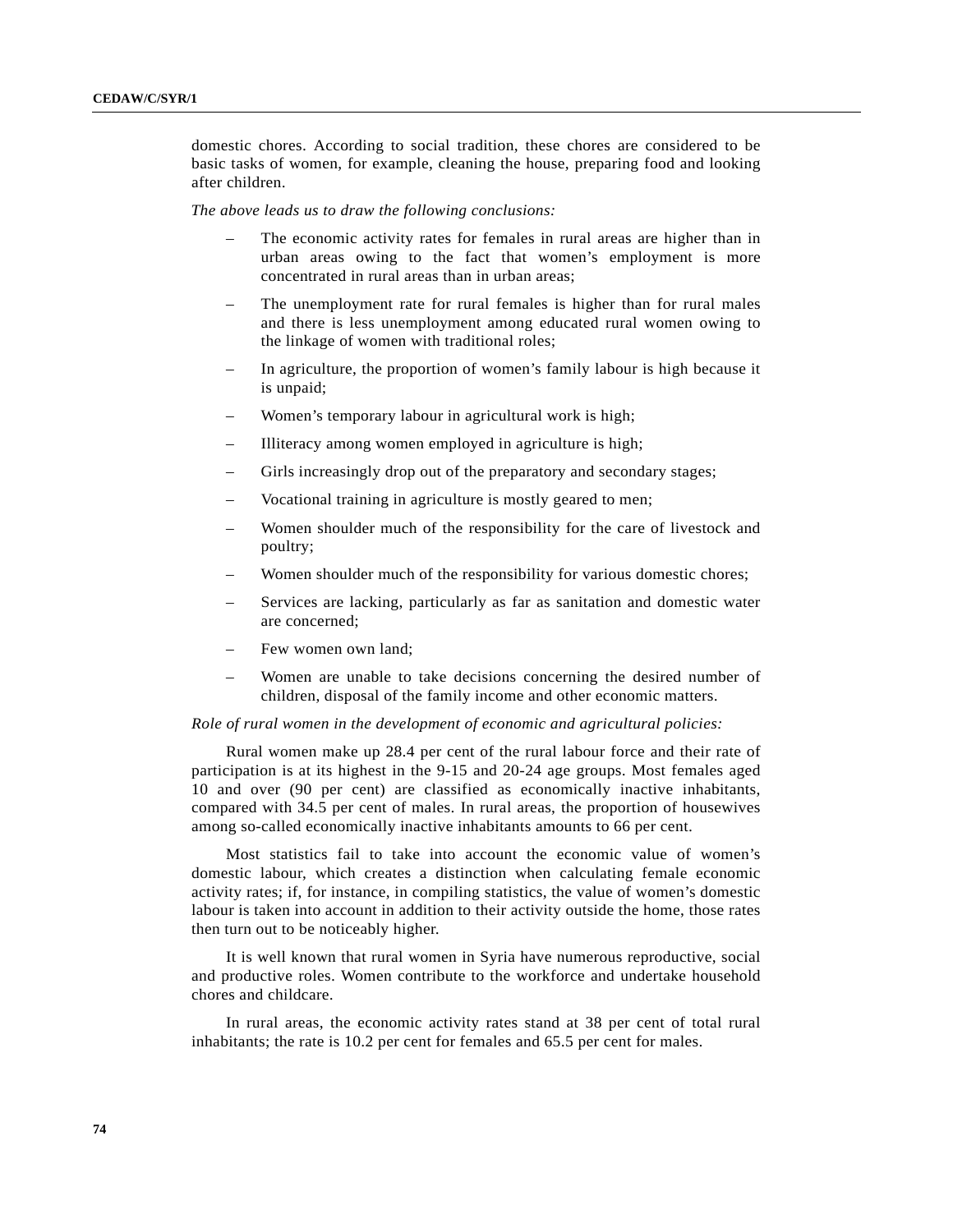The female economic activity rates in rural areas are highest in Latakia (22 per cent), followed by Hamah (16.5 per cent) and Tartus (14.5 per cent). In other areas, the female economic activity rates range between 5 and 9 per cent.

The feminization rates, or, in other words, the proportion of females to males, show that economically active rural women account for 26 per cent in proportion to total economically active males. At 41 per cent, feminization is at its highest in the rural areas of Al-Suwayda' and stands at approximately 35 per cent in Hamah, Homs, Latakia and Tartus.

Estimates from the sample workforce survey of 1995 indicate that the overall rate of economic activity in rural areas is 83.7 per cent for males and 33.4 per cent for females.

*Representation of rural women in government and in bodies and committees involved in development planning:*

The representation of rural women in government is limited. At the village and rural levels, it is confined to various development committees, which operate in accordance with the community-based principle and the participatory approach.

#### **III. Progress achieved**

### *Local training and education for women:*

Several bodies are active in training and educating rural women, in particular the General Women's Federation and the Rural Women's Development Unit at the Ministry of Agriculture. The General Federation of Farmers has also recently started to become active in this area.

|           | Health   | Health | Agricultural | Agricultural | Home    | Health         | Health  |
|-----------|----------|--------|--------------|--------------|---------|----------------|---------|
|           | seminars | weeks  | seminars     | courses      | visits  | bulletins      | courses |
| 1994-1998 | 13.544   | 622    | 2 7 9 1      | 30           | 7 539   | 286            | -       |
| 1999-2003 | 13 131   | 789    | 995          | 45           | 6 2 7 9 | $\overline{a}$ | 098     |

Training achievements of the General Women's Federation (1994-2003)

These activities covered a number of important subjects aimed at informing women of their rights. The topics dealt with in the seminars were as follows:

- Maternal health;
- Environment and daily life;
- The role of the family in combating AIDS;
- Iodine deficiency and its risks to humans;
- The danger of narcotic drugs;
- Infant breastfeeding;
- Occupational health and safety.

The courses covered the following topics:

The role of women in environment protection and the strengthening of their role in development;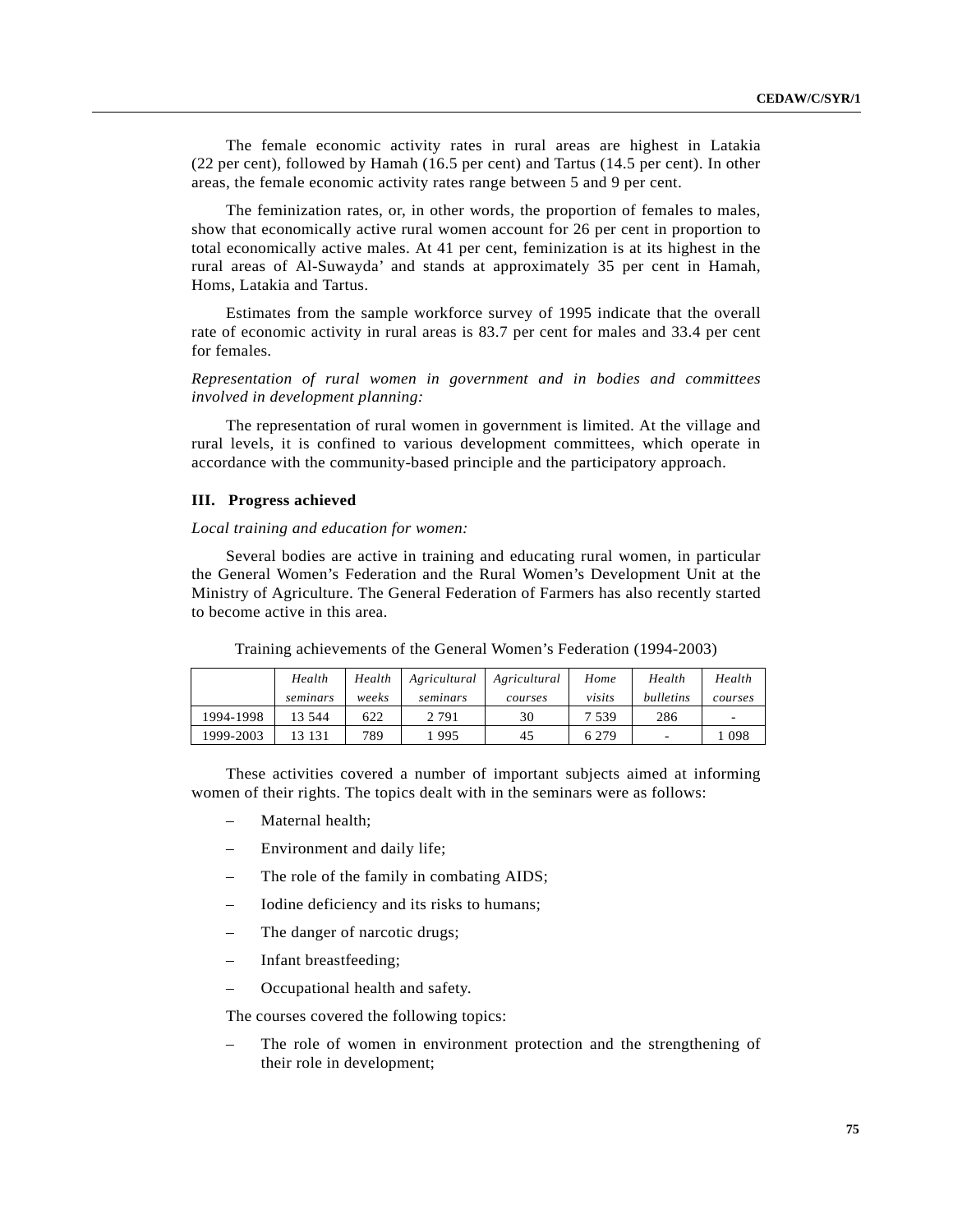- Training in animal welfare and protection for female environment advisors;
- The role of women in environmental health;
- The danger of narcotic drugs and drugs prevention;
- Rural home economics;
- Prevention of AIDS and sexually transmitted diseases (STDs);
- Reproductive health and the importance of advice and communication;
- Training for youth leaders in connection with the problem of drugs;
- Nutritional health;
- Environmental awareness.

It is worth mentioning that, between 1994 and 1999, 13,014 training courses were run in sewing, knitting, typing, silk drawing, glass and pottery work, floristry, hairdressing, cashmere embroidery, wickerwork, upholstery and loom work.

Literacy activities carried out by the General Women's Federation

| Basic classes     | 5 080 classes | 91 234 studies |
|-------------------|---------------|----------------|
| Follow-up classes | 2 045 classes | 31 992 studies |

In addition, the General Women's Federation implemented qualitative projects for the development of rural women, including but not limited to:

- A rural women's development project in Jabal al-Huss, in cooperation with the Ministry of Agriculture and UNDP;
- A rural women's development project in Tartus (Al-Qamdus and Al-Safsafah), in cooperation with the Ministry of Culture and UNICEF;
- In the region of Ma`dan, the Raqqah project to train rural women and impart knowledge and life skills.

#### *Achievements of the General Federation of Farmers in training for rural women:*

The Rural Women's Division, which is part of the Training Office of the General Federation of Farmers, runs short training courses in Farmers Federation branches. These courses are intended to enhance rural women's productive skills, improve their health awareness, guide them in their efforts and motivate them more effectively to participate in the country's economic and social development.

The Division's plan for each Farmers Federation branch comprises four short training courses, each lasting one week, and a 45-day sewing course.

These courses include topics and lectures relating to maternal and child welfare and health, family planning and reproductive health, as well as practical subjects such as handicrafts, sewing, embroidery, artistic crafts for women, and making food, cheese and dairy products.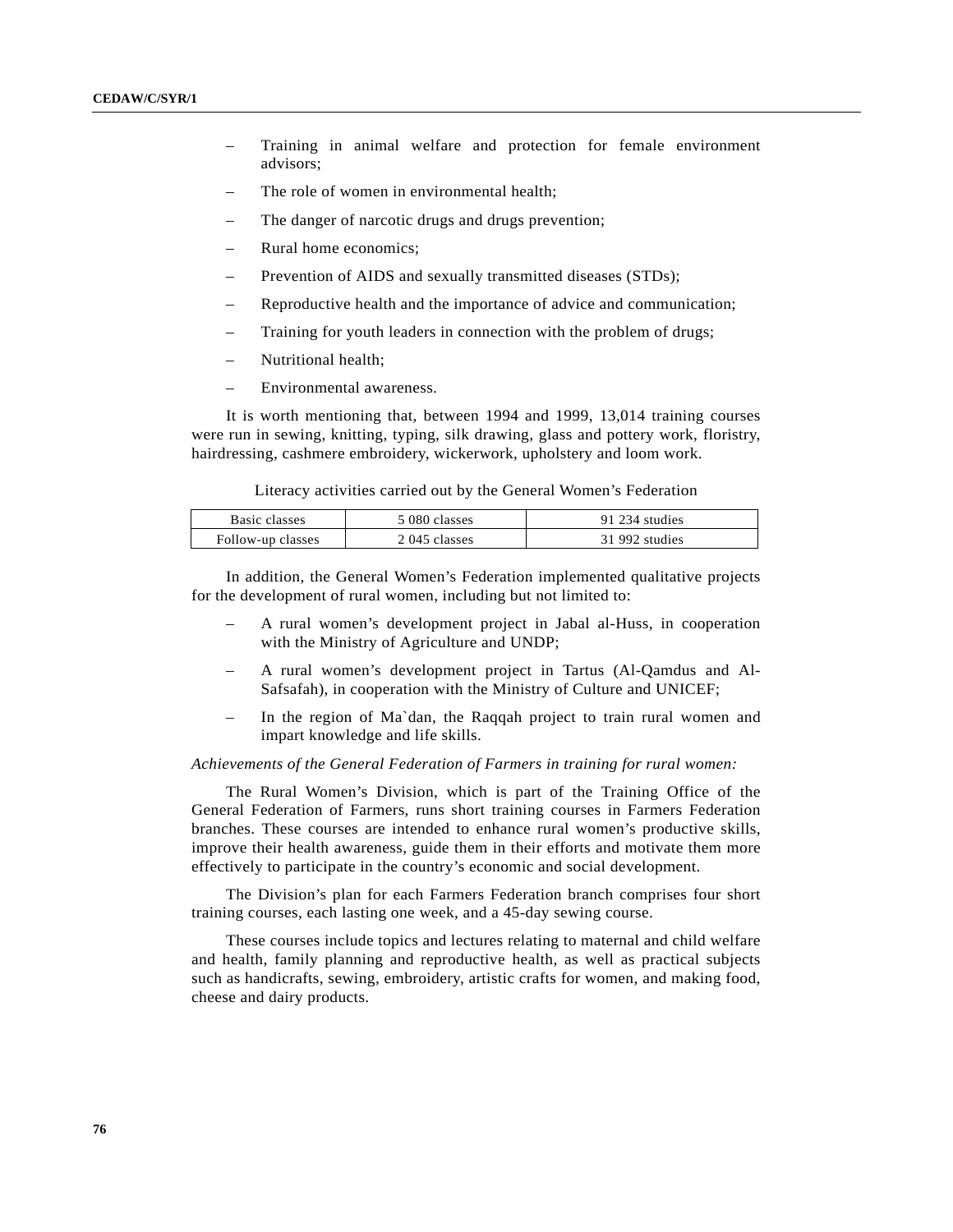The annual number of such courses run by the General Federation of Farmers is as follows:

| Number of short courses:  | 52    |
|---------------------------|-------|
| Number of trainees:       | 1 040 |
| Number of sewing courses: | 13    |
| Number of trainees:       | 260   |

In regard to literacy, the number of courses for women amounted to 124 in all, attended by 2,389 women.

*Role of the Rural Women's Development Unit in training and educating rural women:*

As part of its annual work plan, the Rural Women's Development Unit endeavours to carry out a series of support activities designed to address the problems of rural women, as covered in the advice programme. The activities carried out by the Unit in 2004 included, inter alia, the following:

| <i>Item</i>           | <b>Number</b> | Women benefiting |  |
|-----------------------|---------------|------------------|--|
| Seminars              | 2 7 6 1       | 36 4 29          |  |
| Practical information | 1 1 8 9       | 15 590           |  |
| Home visits           | 37 691        | 82 037           |  |
| Long courses          | 284           | 5439             |  |
| Short courses         | 231           | 4 0 6 8          |  |

*Integration of the strategy for rural women into programmes of action designed to meet the needs of rural women:*

In the Ministry of Agriculture and Agrarian Reform, the Rural Women's Development Unit works in accordance with a programme designed to meet the needs of rural women in all governorates country-wide, namely the advice programme for the development of rural women, which integrates the strategic core concerns for the development of rural women into programmes of action.

The programme comprises a number of core areas, each of which covers a particular aspect of the work done by rural women, both outside and within the home.

Each core area addresses the overall problems which rural women suffer by identifying the related difficulties and subsequently drawing up advice plans for rural women in each region in accordance with the scale of the problems covered in each advice programme.

These plans include seminars, courses and campaigns aimed at covering the needs of rural women in various areas. The core areas which make up the advice programme are as follows:

- The food and nutrition advice programme;
- The maternal and child welfare advice programme;
- The rural housing advice programme;
- The textiles and clothing advice programme;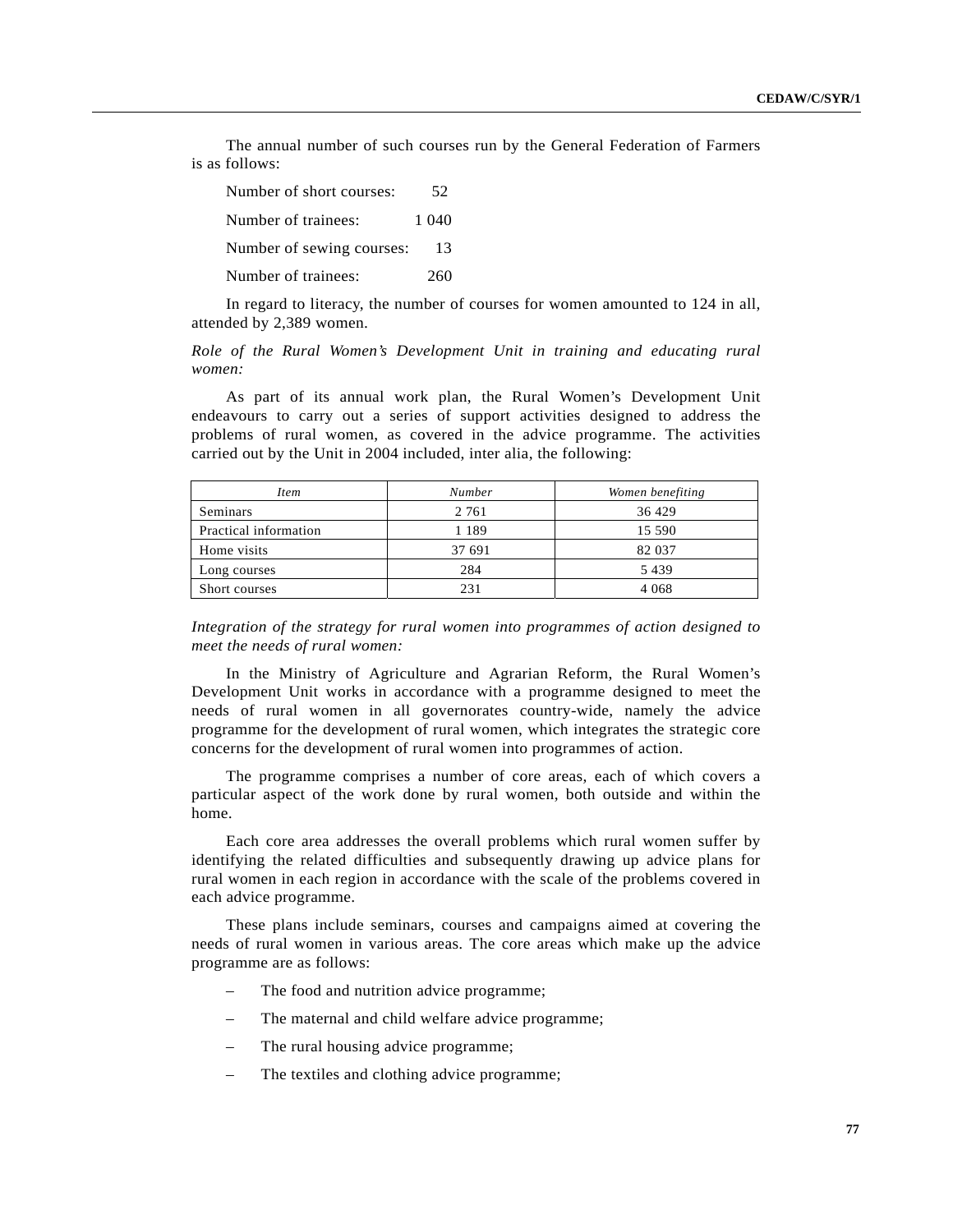- The family planning advice programme;
- The animal breeding and welfare advice programme;
- The literacy and social welfare advice programme;
- The home management advice programme;
- The home gardening advice programme;
- The farming advice programme;
- The rural industries advice programme.

In addition to the work of the advice programme, the development projects implemented by the Unit in conjunction with funding agencies, such as FAO, UNIFEM and UNICEF, involve the elaboration of a special programme within each project to meet the needs of rural women. A plan is drawn up for the rural-woman component of each project, as well as a budget. A minimum of 30 per cent of the project budget is earmarked for such plans.

Examples of the projects implemented by the Ministry of Agriculture in cooperation with various bodies are as follows:

- The technical network project for small projects in cooperation with UNIFEM;
- The project for the integration of rural women in the development of rural agriculture in cooperation with FAO;
- The cooperation agreement with the Commission for Unemployment Control to provide opportunities for rural women, worth 15.5 billion Syrian pounds;
- The project for the economic empowerment of women in cooperation with UNIFEM;
- Rural poverty mapping in cooperation with the International Fund for Agricultural Development (IFAD);
- The project for women's participation in the local community in cooperation with the United Nations Economic, Social and Cultural Commission for Western Asia (ESCWA);
- The project for development of the Lower Khabur Valley in cooperation with the Commission for Unemployment Control.

Further projects comprising a special component for the development of rural women that are implemented by the Ministry of Agriculture and run with the technical supervision of the Unit are as follows:

- The project for the southern region;
- The project for the coastal and central region;
- The project for development of the desert;
- The project for agricultural development in Jabal al-Huss;
- The project for rural development in Idlib.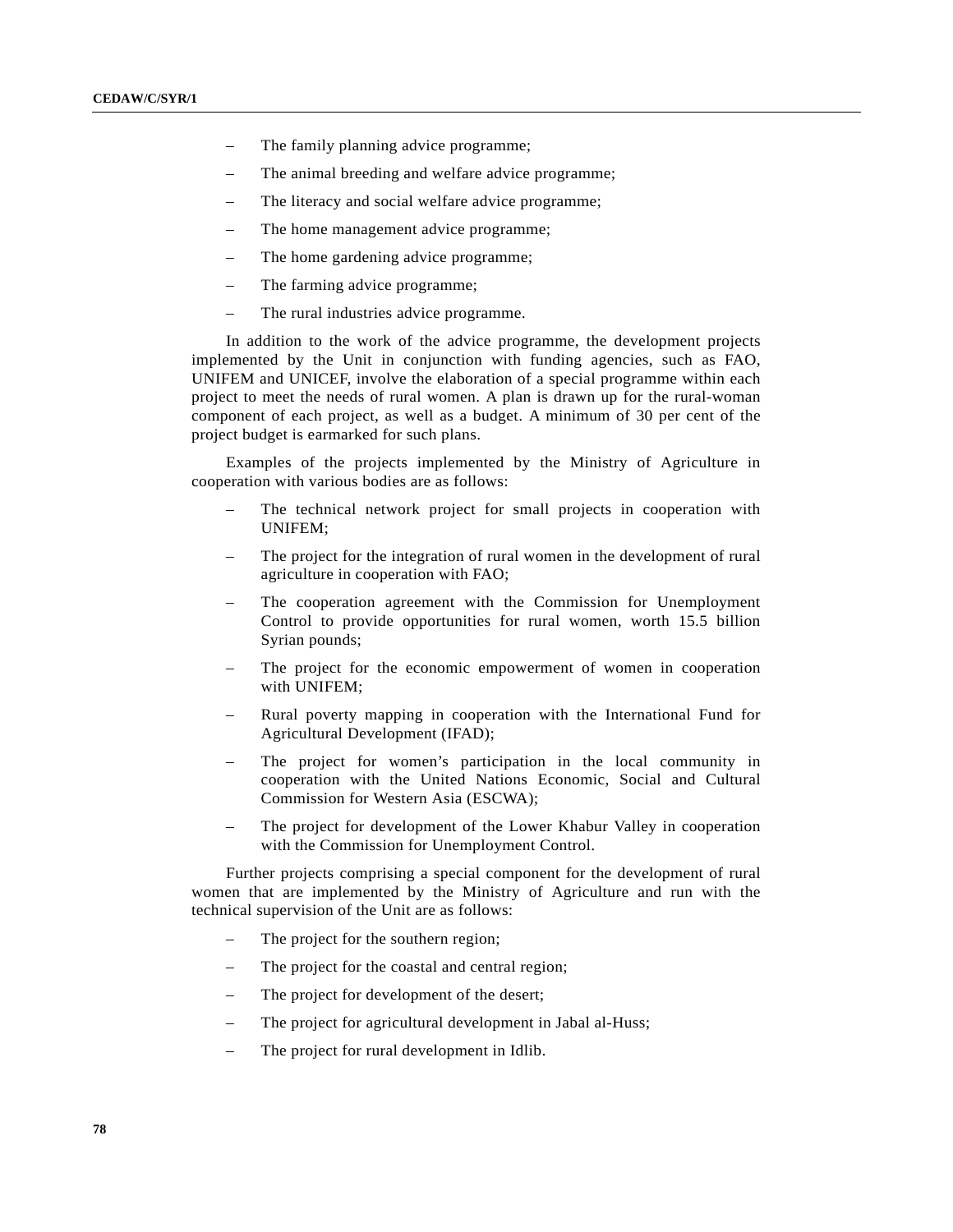# **Section XIII**

### **Equality of men and women before the law**

## **(article 15)**

The Syrian Arab Republic entered a reservation to paragraph 4 of this article owing to the fact that it is incompatible with the Islamic Shariah.

### **I. Constitutional framework**

Equality of the sexes is a guaranteed constitutional principle as stipulated in part IV, articles 25, 26, 27 and 45, of the 1973 Constitution of the Syrian Arab Republic:

*Article 25*:

1. Freedom is a sacred right and the State shall guarantee the personal freedom of citizens and safeguard their dignity and security.

- 2. The rule of law is a fundamental principle of society and the State.
- 3. Citizens shall have equal rights and obligations before the law.
- 4. The State shall guarantee the principle of equal opportunities for citizens.

### *Article 26*:

Every citizen shall have the right to participate in the political, economic, social and cultural life of the country, as regulated by law.

## *Article 27*:

Citizens shall exercise their rights and enjoy their freedoms within the limits of the law.

#### *Article 45*:

The State shall guarantee to women all of the opportunities that enable them to make a full and effective contribution to political, social, cultural and economic life, and shall endeavour to eliminate the restrictions impeding their development and participation in building Arab socialist society.

These constitutional principles determine the meaning of the criteria designed to achieve respect for the equality of the sexes and also recognize the legal competence of women.

### **II. Legal framework**

The Personal Status Act promulgated by Legislative Decree No. 59 of 1953 and its explanatory note, as amended by Act No. 34 of 1975, together with the *ratio legis* of the amendment to the original:

# *Article 148*:

1. The mother, while she is married, shall not travel with her child without the consent of the child's father.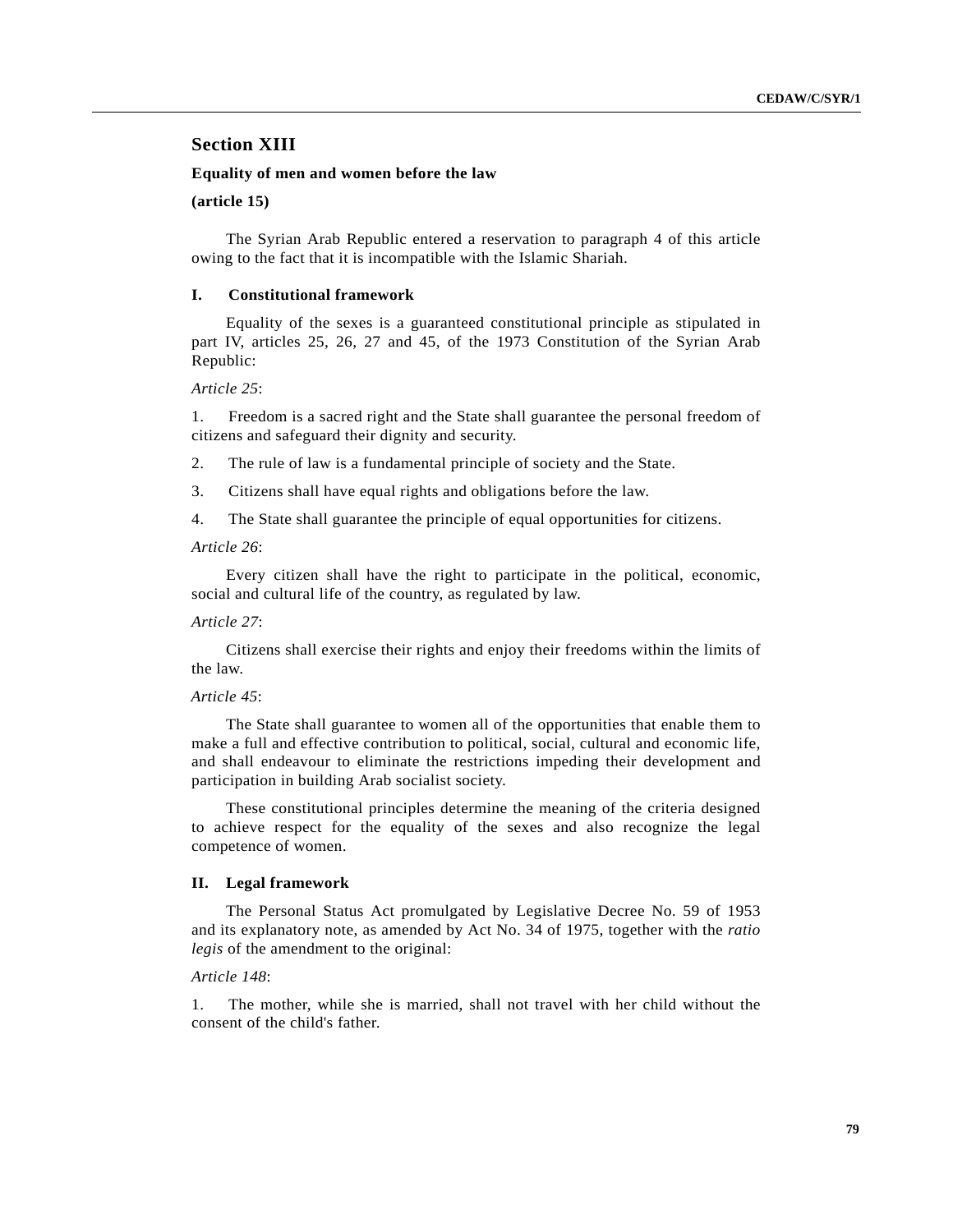2. A mother who is the custodian of her child may travel with the child after her period of waiting (*`iddah*) is complete to the town where her marriage was contracted, without the consent of the guardian.

3. She may travel with the child inside the country to the town where she resides or has employment, provided that in the town concerned she has a relative in a degree of consanguinity that precludes marriage (*mahram*).

### **III. Progress achieved**

The Syrian Commission for Family Affairs conducted four workshops with members of the People's Assembly and clerics with a view to removal of the reservations to the Convention on the Elimination of All Forms of Discrimination against Women. These were:

The first workshop in Idlib on 5 June 2005;

The second workshop in Damascus on 13 January 2005;

The third workshop in Tartus on 16 January 2005;

The fourth workshop in Aleppo on 3 February 2005.

Based on the opinion of the clerics, the conclusion drawn in these workshops was that article 15, paragraph 4, was not incompatible with Islamic law, since jurisprudents of the Hanafite, Malakite and Hanbalite schools believe that women are entitled to lay down as a contractual condition the right to choose their residence and to travel, in which case they possess that right. The failure to claim it in the contract, however, is regarded as an implicit forfeiture of that right. As for the freedom to choose a domicile, the rule is that it is the husband's choice, since he is the person who is legally obliged to provide maintenance. A woman may, however, reject the abode chosen by her husband, in which case maintenance is forfeited.

The movement of women was formerly restricted on account of the prevailing social conditions and the rule may change with time.

The outcome was that the participating members of the People's Assembly, both male and female, mainly agreed that the reservation should be withdrawn, no comments having been made as far as the Islamic Shariah and the law were concerned.

Various associations also held workshops with legal experts and clerics with a view to removal of the reservation to this article. The conclusion reached in all of these workshops was that the reservation to the article should be removed.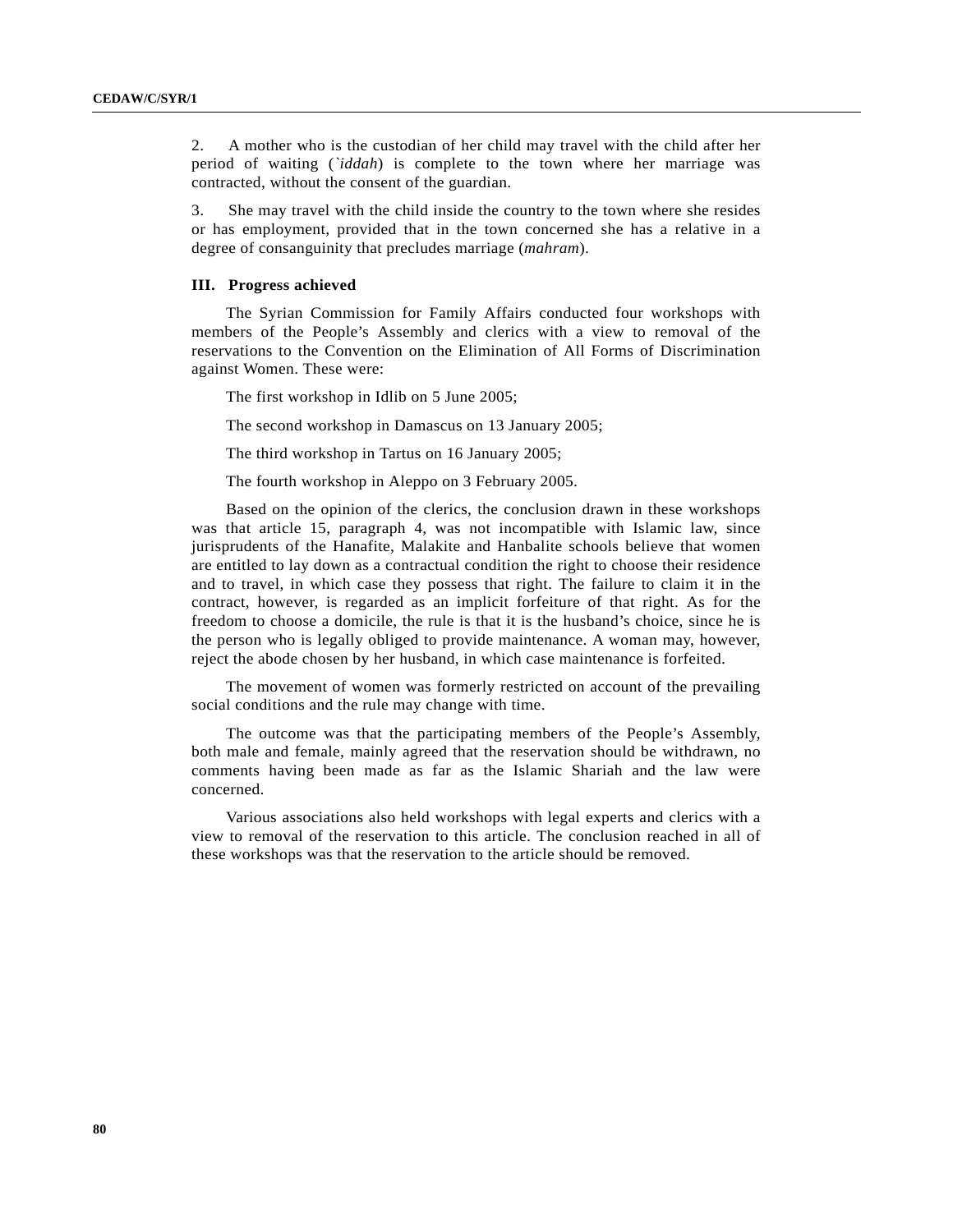# **Section XIV**

**Marriage**

**(article 16)**

**Reservations by the Syrian Arab Republic to article 16, paragraphs 1 (c), (f) and (g) and paragraph 2 owing to their incompatibility with the Islamic Shariah**

*Article 16, paragraph 1 (c)*:

# **I. Constitutional framework**

*Article 25*:

1. Freedom is a sacred right and the State shall guarantee the personal freedom of citizens and safeguard their dignity and security.

- 2. The rule of law is a fundamental principle of society and the State.
- 3. Citizens shall have equal rights and obligations before the law.
- 4. The State shall guarantee the principle of equal opportunities for citizens.

### **II. Legal framework**

Promulgated by Legislative Decree No. 59 of 1953, the Personal Status Act and the explanatory note thereto, as amended by Act No. 34 of 1975, together with the *ratio legis* of the amendment to the original, govern matters relating to marriage and family relationships, starting with betrothal and continuing on to marriage and all matters relating to birth, divorce, wills and legacies. Its provisions are based on the Islamic Shariah. Certain matters relating to the Christian, Jewish and Druze communities are excluded from application of its provisions, in accordance with articles 306, 307 and 308.

### *Article 306*:

The provisions of this Act shall apply to all Syrians, except as excluded under the following two articles.

# *Article 307*:

Any contravention of the following provisions shall be disregarded with respect to the Druze community:

(a) The cadi shall confirm the competence of the two contracting parties and the validity of the marriage prior to the contract;

(b) Polygamy shall not be permitted;

(c) The provisions concerning the sworn allegation of adultery committed by either spouse (*li`an*) and relationship by fosterage (*rada`ah*) shall not apply to members of the community;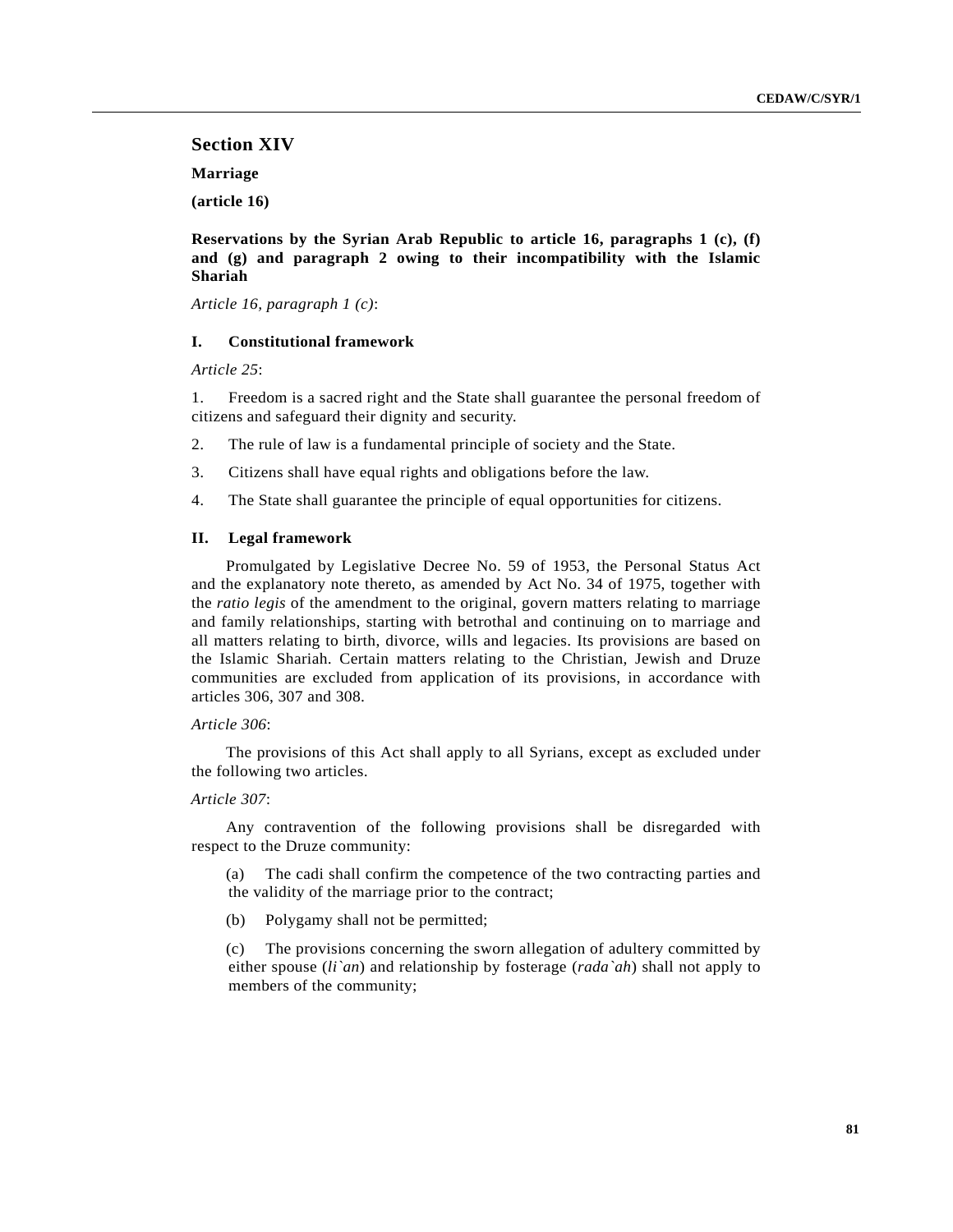(d) Where a person marries a girl on the basis of her being a virgin and it subsequently emerges that she is not, if he was aware of that fact prior to consummation of the marriage, he shall have no right to claim any of the dower or the trousseau. If he was unaware of that fact until after consummation of the marriage, he may recover half of the dower if he wishes to remain married to her. He may recover the dower and the trousseau in full if it is established that the loss of virginity was due to adultery and he wishes to divorce her. If the husband falsely claims that his wife was not a virgin and she seeks a separation, she may keep any dower and trousseau that she received;

(e) If the wife is convicted of adultery, the husband may divorce her and recover any dower which he paid, together with such trousseau as may remain, and if the husband is convicted of adultery, the wife may seek a separation and take her deferred dower in full;

(f) Divorce shall take place only if a cadi so rules at his discretion;

(g) A divorced woman may not remarry her divorced husband;

(h) Wills shall be executed in favour of the heir and third parties inheriting one third or more;

(i) A descendant who predeceases his testator shall be replaced by his descendants and his share shall be taken as if he were living.

*Article 308*:

In regard to Christian communities, the provisions of the religious legislation for each community shall be adopted with respect to betrothal, conditions of marriage and the marriage contract, the continuation of marriage, spousal maintenance, the maintenance of minors, the annulment, dissolution and termination of marriage, the dower and custody.

*The Personal Status (Roman Orthodox) Act*:

*Article 13*:

The contract of marriage shall be conditional on the following:

(a) The competence of the prospective couple and, if they are adults, their mutual consent.

*Article 62*:

The two spouses alone may institute proceedings for termination of the marriage.

*Article 68*:

Either injured spouse may seek to divorce the other.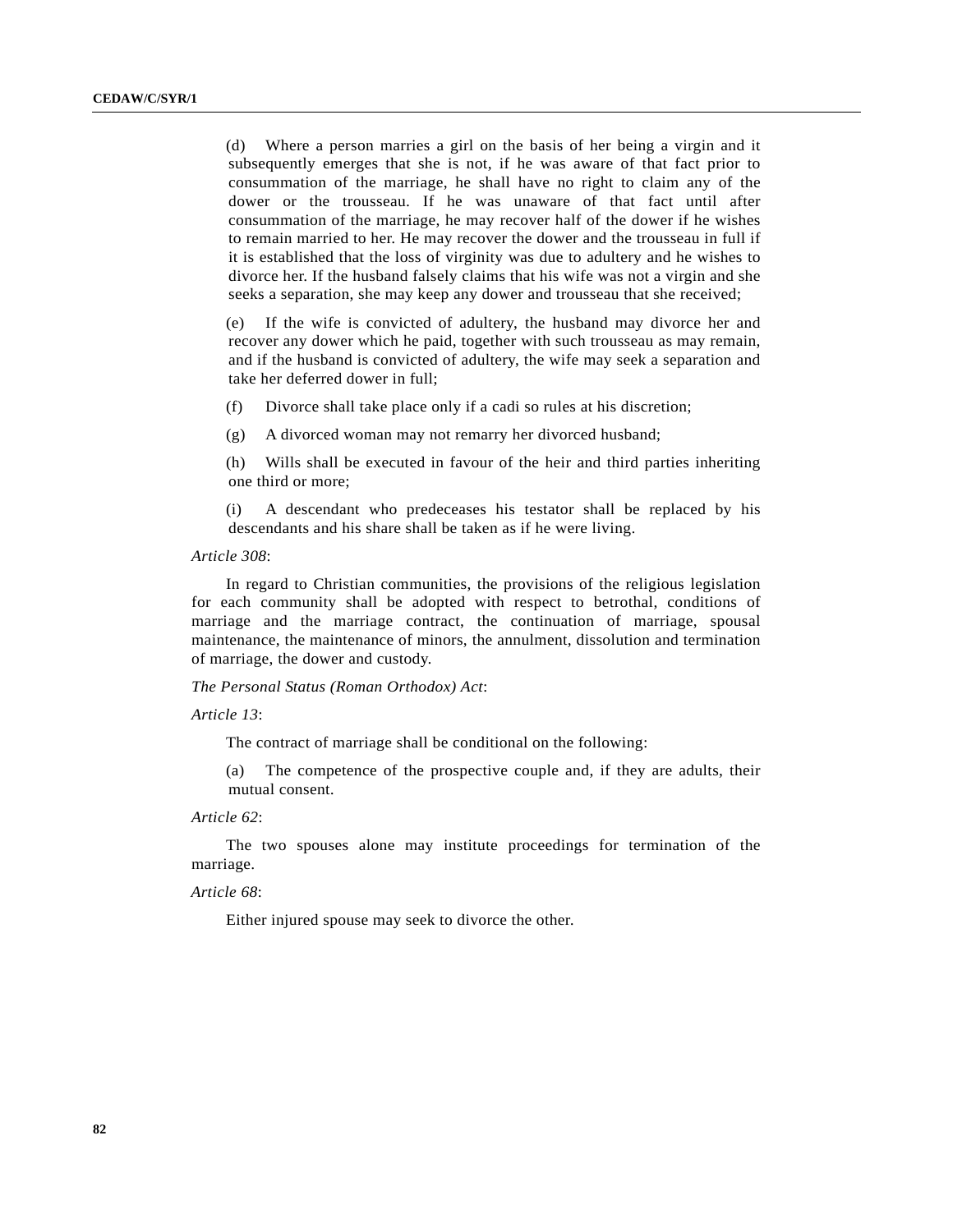*The corpus of Eastern church laws*:

*Article 817*:

1. Marital consent is an act of will by which the man and the woman make an irrevocable undertaking to give themselves, each to the other, and the other agrees to establish the marriage.

2. No human force may take the place of such consent.

*Article 825*:

A marriage shall be invalid if a person is coerced into marriage by force or intense fear that are extraneously imposed, albeit unintentionally, insofar as he or she is compelled to choose marriage in order to escape the force or fear.

#### *Article 1360*:

The persons competent to lodge a complaint about the marriage shall be:

1. The two spouses;

2. The agent of justice, if the marriage is declared invalid and restoration of the marriage is neither possible nor beneficial.

*The Personal Status (Syrian Orthodox) Act*:

*Article 18*:

A contract of marriage shall be invalid unless it is performed by a priest who is licensed for that purpose by the Archbishop of the Diocese, or, in his absence, by his delegate, after it has been ascertained that both spouses are fully consenting and competent.

# *Article 54*:

The contract of marriage shall be revoked or divorce shall take place on the basis of the following grounds following an application by either spouse.

*The Personal Status (Armenian Orthodox) Act*:

*Article 14*:

Marriage shall be contracted with the free and explicit consent of both parties. There shall be no marriage without consent.

*The Personal Status (Evangelical Courts) Act*:

*Article 22*:

Marriage shall be entered into by the two contracting parties in full liberty and with their mutual consent.

The personal status laws for the Christian communities regulate the question of the dower, although, in practice, the dower is non-existent.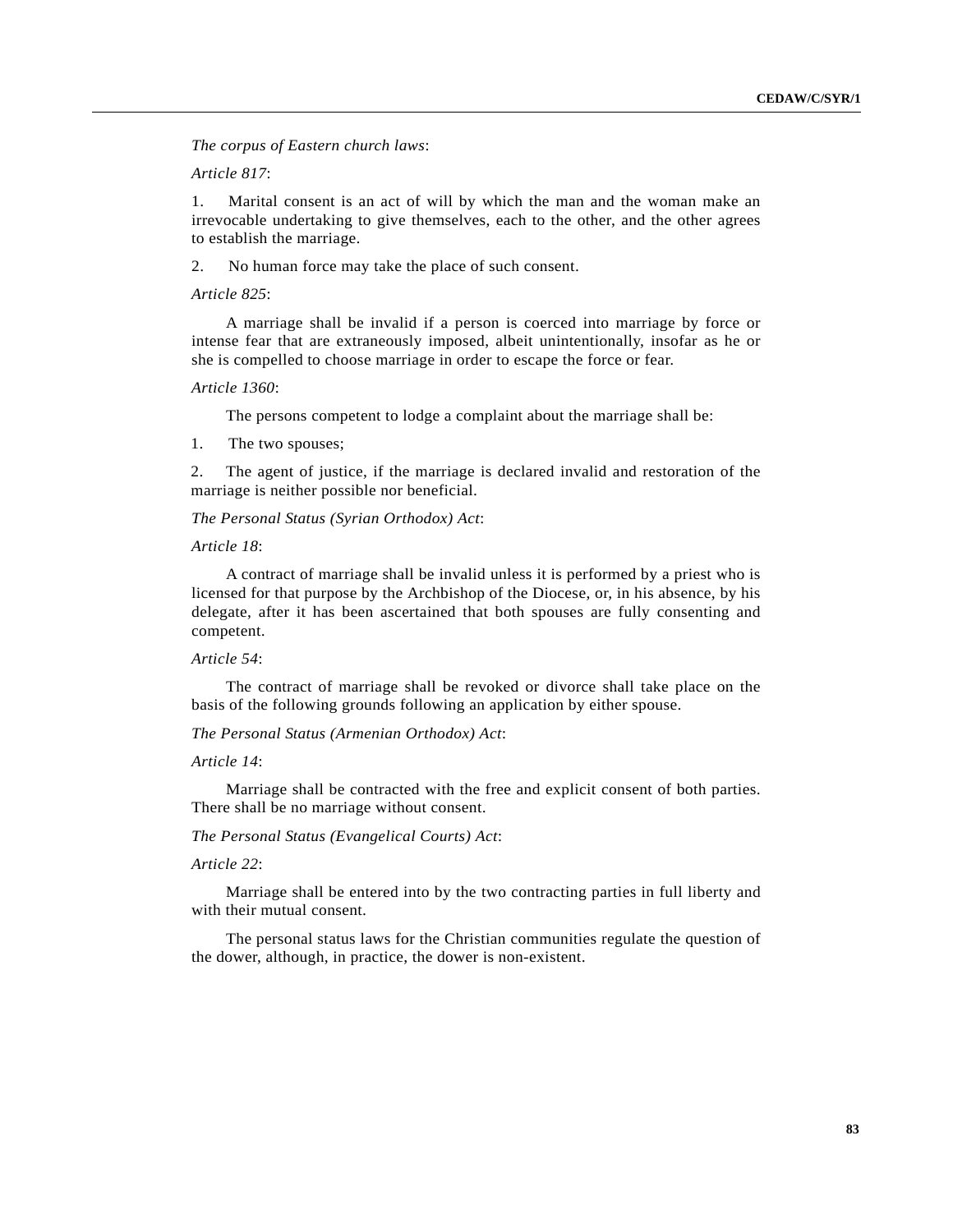## *Article 35*:

The marriage shall be annulled by a ruling of that court on the application of either contracting party.

### *Article 40*:

The marriage shall be dissolved on the application of either spouse by a ruling of the court.

In all cases, the husband is required to provide maintenance for a wife who resides with him or who is separated from him for any reason through no fault of her own, as well as during annulment, desertion or dissolution proceedings. She is under no obligation to make any refund should it be established that she is at fault. All of the personal status laws for the Christian community make provision for such maintenance.

#### *The dower*:

The dower is regulated by nearly all of the personal status laws for the Christian communities, although, in practice, the dower is non-existent.

### *The Personal Status (Druze) Act*:

Pursuant to the provisions of article 169 of this Act, which was promulgated on 24 February 1948, a descendant who predeceases his heir shall be replaced by his descendants.

In cases where no provision is made, the current Personal Status (Druze) Act refers the cadi to the provisions of the Islamic Shariah (Hanafite school of law).

The legal inheritance system of the Hanafite school applies to the Druze only in the case of intestacy or an invalid will.

### *Article 171*:

The Druze courts shall have no choice or discretion in applying the rules of the Hanafite school of law and consequently such legal provisions as are compatible with Islamic law, as determined by the independent legal opinion of the Sunni religious courts and of the Ja`fari courts in applying the provisions of the Ja`fari school of law (no inheritance until after the settlement of debts).

The will of a Druze shall be valid for the full or partial estate of the heir and non-heir if the testator is a rational adult capable of exercising discretion and competent to make a bequest, even though he may be elderly.

# *Article 157*:

If the testator makes a will prior to marriage and he then subsequently marries and has a child, or if he did so after a childless marriage and then subsequently has a child, his will shall be invalidated.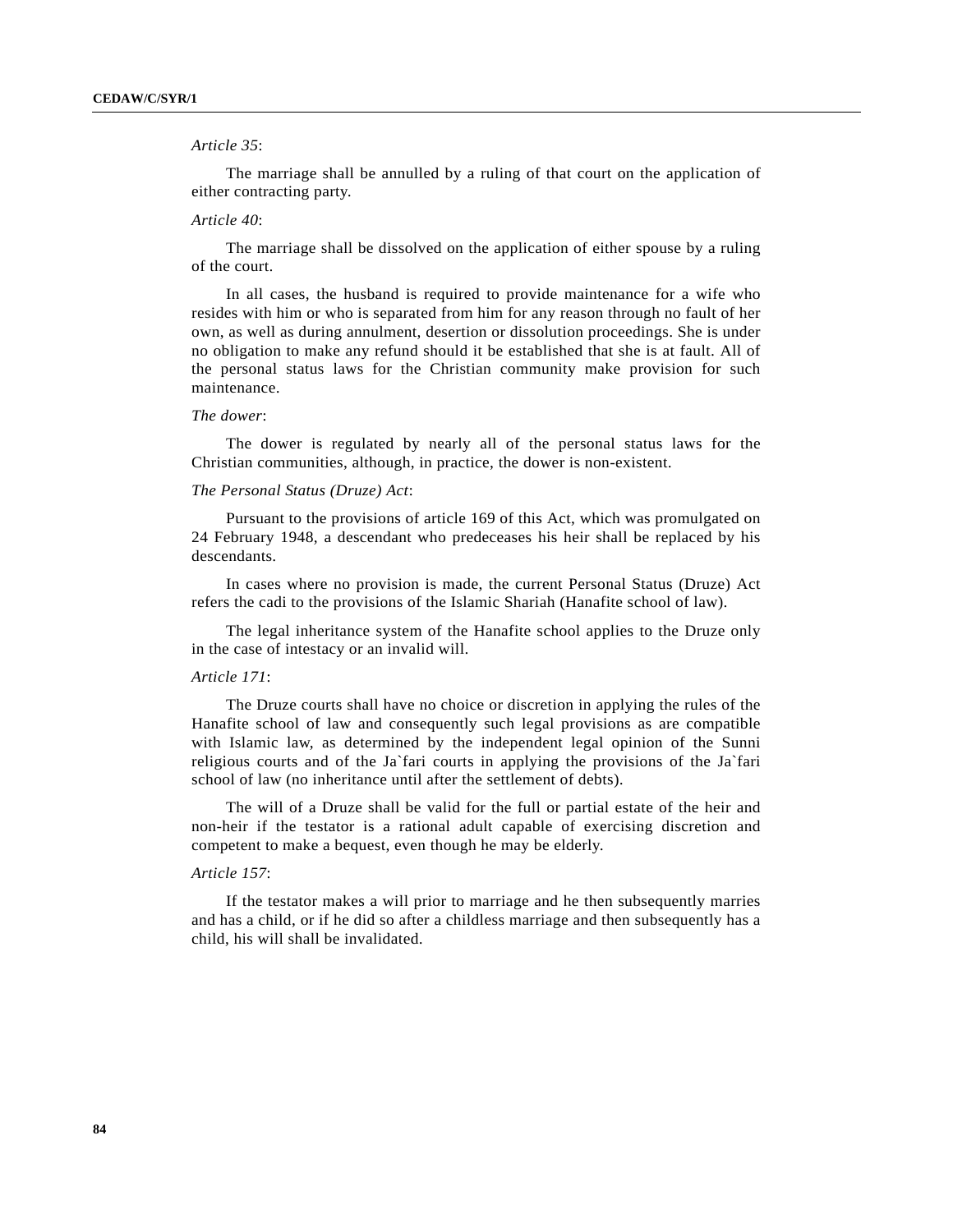If he is childless, however, a will made prior to marriage shall be executed after the husband or wife has been given the lawful share (*fard*) of the estate.

In other words:

In the event that the testator makes a will after marriage and he is childless, the will is executed as it stands. Hence, if it excludes the spouse of the testator from the inheritance, the spouse inherits nothing.

If, however, the deceased person made a will after marriage and he has a child, the will is executed after the child has taken the lawful share.

If the deceased person made a will prior to marriage and he then subsequently marries and has no children, the will is executed after the wife or husband has been given the lawful share.

In the event of intestacy or an invalid will, the estate is distributed in accordance with the lawful division of shares.

*The rule is that the testator's wish makes for the validity of a will:* It is the testator's wish alone that gives rise to a will. The legal distinction between an ordinary will and a registered will is that the ordinary will is not executed until it is adjudged to be valid, whereas the registered will is executed without any ruling from the cadi as to its validity.

## *Forfeiture of the right to a will*:

One or all of the legatees must seek a ruling from the cadi as to the validity of the will within a period of two years from the date of the testator's death, failing which the right of any legatee to claim from the will shall be forfeited.

### *Revocation or amendment of a will*:

A Druze has the right to revoke or amend his will, the testator's final wish being the crucial issue in the making of a will.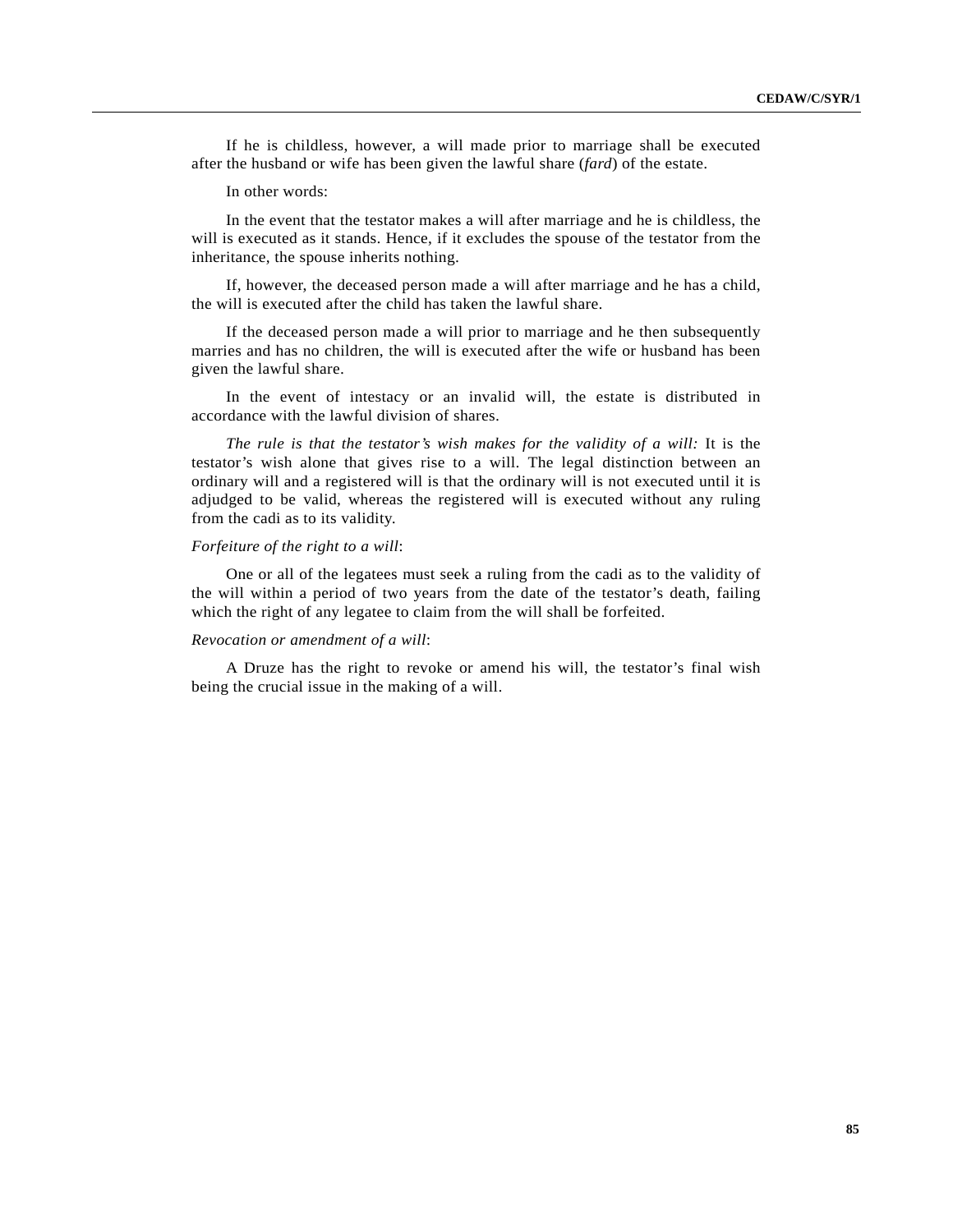# **The Syrian Personal Status Act, promulgated by Legislative Decree No. 59 of 1953, and the explanatory note thereto, as amended by Act No. 34 of 1975, together with the** *ratio legis* **of the amendment to the original**

## *Article 1*:

Marriage is a lawful contract between a man and a woman, the purpose of which is to establish a shared union and to procreate.

### *Article 5*:

Marriage is contracted by way of an offer made by one of the two contracting parties and the acceptance of the other party.

Marriage is therefore a contract between a man and a woman that gives rise to rights and obligations on the part of each towards the other. It may be entered into only with the acceptance of both parties and before a competent officer who has the right to conduct the marriage. It is recorded in an official marriage register and a copy of the marriage contract is subsequently transmitted to the Department of Civil Status for registration.

### *Article 45*:

The assistant shall record the marriage in the designated register and subsequently transmit a copy thereof to the Department of Civil Status within 10 days of the date of the marriage.

This is the only type of marriage institution in Syria.

At this juncture, it should be said that an adult Muslim woman may appoint her guardian to give her in marriage. Article 21 of the same Act provides that: "The marriage guardian shall be a male agnate in nearest order of inheritance, provided that he is in a degree of consanguinity that precludes marriage (mahram)."

The marriage of a young girl is conditional on the consent of the guardian, as stated in article 18, paragraph 2: "If the guardian is the father or the grandfather, his consent shall be a prerequisite."

The guardian may also seek to dissolve the marriage of an adult woman in the event that the husband fails to meet the conditions of compatibility (kafa'ah), in accordance with the provision of article 27: "If an adult woman marries without the consent of the guardian, the contract shall be binding if the husband is compatible, failing which the guardian may seek dissolution of the marriage."

## *The dower*:

#### *Article 53*:

It shall be obligatory for the wife to receive a dower merely by virtue of a valid contract, whether or not such dower was specified at the time of contract or initially denied.

## *Article 54*:

1. No limit shall be placed on the minimum or maximum dower.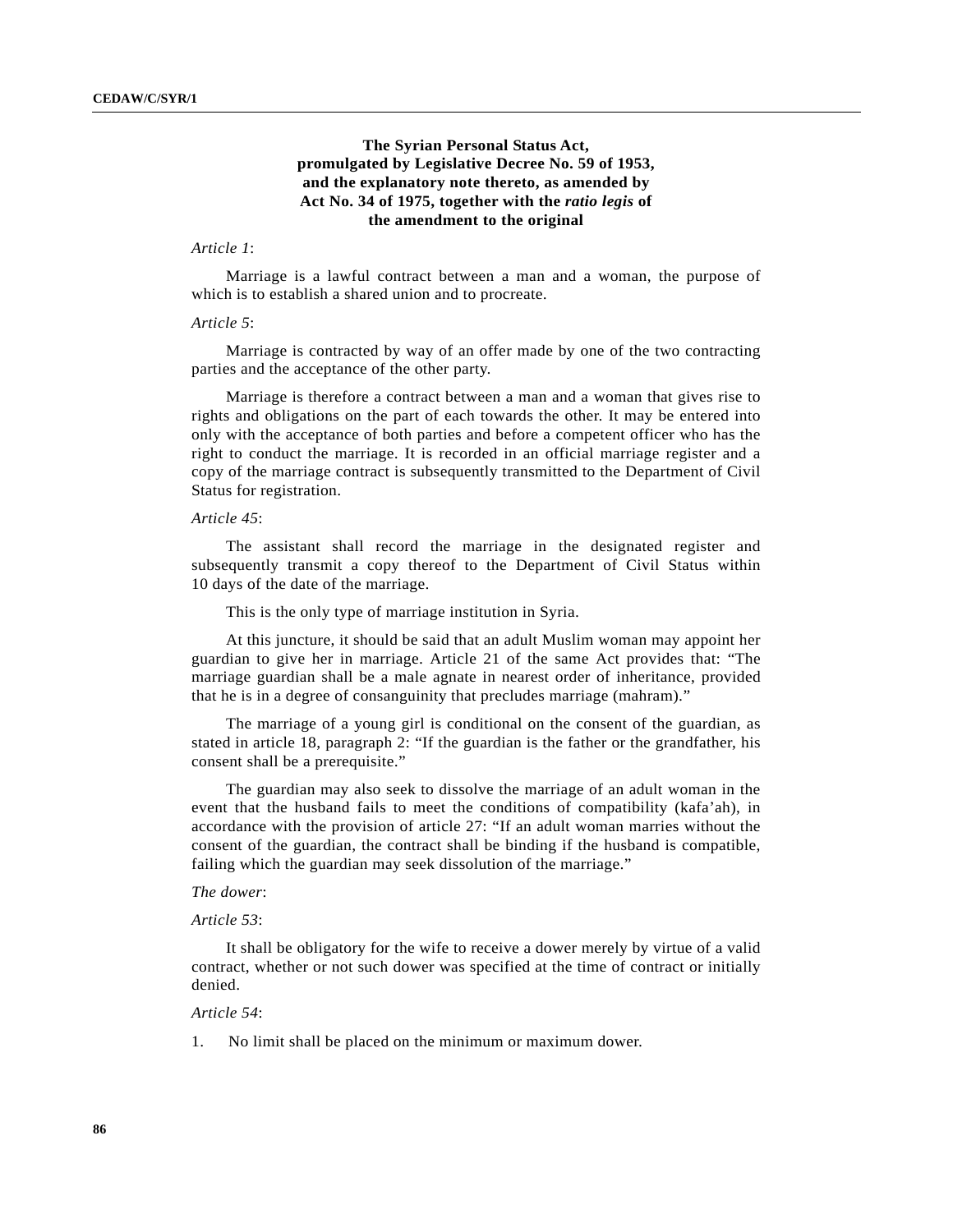2. Wherever the obligation of the dower is legally valid, it shall be proper for there to be a dower.

3. A woman's dower shall be regarded as a privileged debt that ranks next in order to the debt of maintenance payable, referred to in article 1120 of the Civil Code.

4. Any person who alleges collusion or pretence in connection with the specified dower must duly provide proof. If either is proved, the cadi shall specify a dower equal to that of the woman's peers, unless the genuine specified dower is confirmed.

5. Any debt mentioned in marriage or divorce papers shall be regarded as a debt confirmed in writing that is included under article 468, paragraph 1, of the Code of Procedure promulgated by Legislative Decree No. 84 of 1952. A deferred dower shall not be deemed payable until the period of waiting (`iddah) prescribed by the cadi in the papers is complete.

### *Article 55*:

All or part of the dower may be prompt or deferred in the absence of any customary rule.

#### *Article 56*:

Deferral of the dower shall apply until separation or death, unless provision for a different period is made in the contract.

### *Article 57*:

Any increase or reduction in or release from the dower that takes place during the marriage or the period of waiting after divorce shall be disregarded and deemed invalid unless effected before a cadi. All such dispositions effected before a cadi shall be annexed to the original contract if the husband so agrees.

## *Article 58*:

If a dower is specified in a valid contract and divorce takes place prior to consummation of the marriage and lawful khilwah (seclusion with a man who is not an immediate relative), the dower shall be halved.

### *Article 59*:

If separation occurs for a reason attributable to the wife prior to consummation of the marriage and lawful khilwah, the dower shall be forfeited in full.

### *Article 60*:

1. The wife has the right to a dower, from which the husband shall be released only on payment thereof to her personally, if she is competent, except where a person is delegated in the contract of marriage to take receipt of the dower.

2. The rules on prescription shall not apply to the prompt dower, even where a legal instrument has been drawn up, as long as the marriage survives.

# *Article 61*:

1. In a valid contract, the dower must be equal to that of the woman's peers in cases where it is unspecified or incorrectly specified.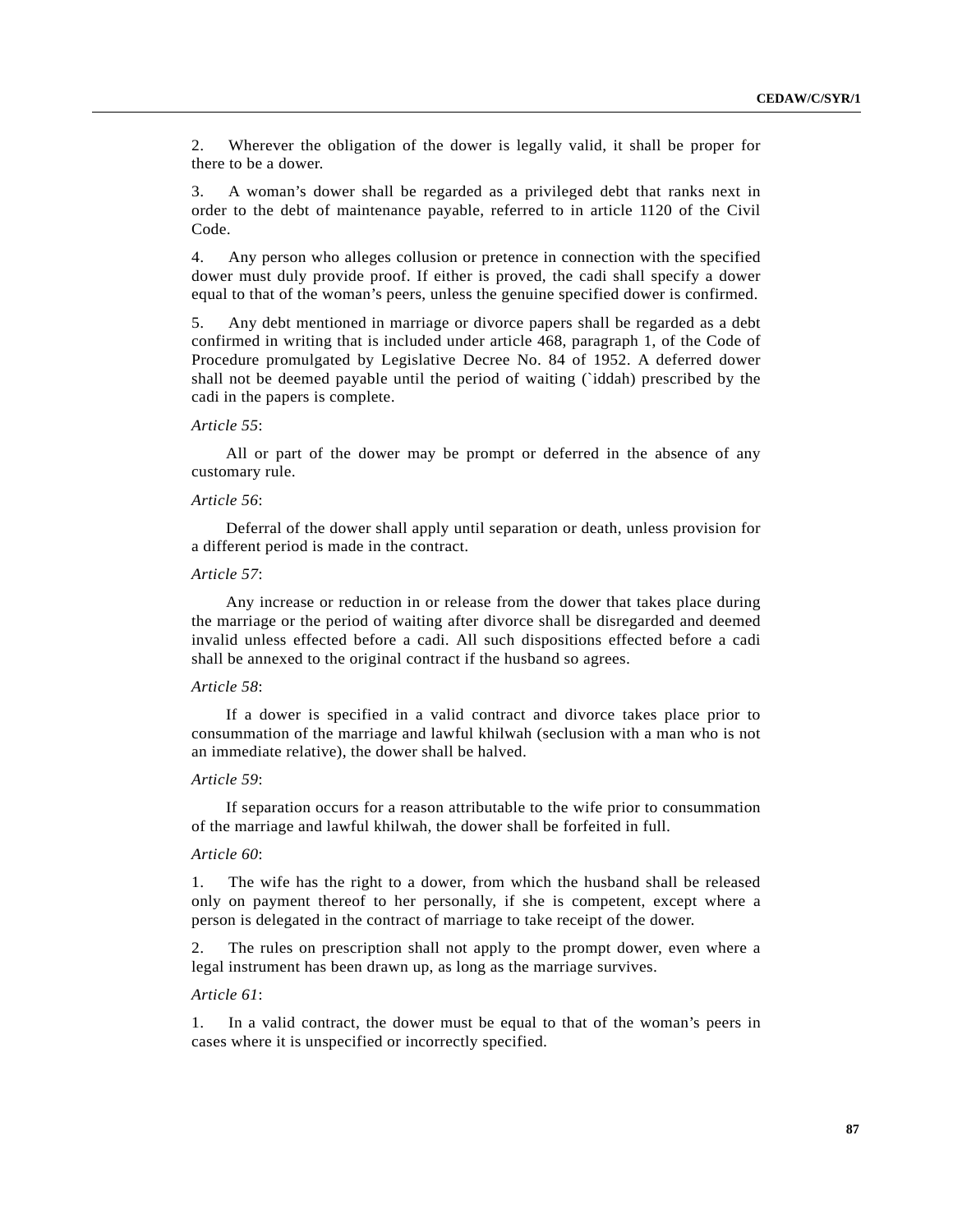2. If divorce takes place prior to consummation of the marriage and lawful khilwah, temporary marriage (muta`) shall be imperative.

#### *Article 62*:

In temporary marriage, the status of the husband shall be taken into account, with the proviso that the dower shall be not more than half that of the woman's peers.

#### *Article 63*:

If a marriage is consummated following an irregular contract in which no dower is specified, the woman shall receive a dower equal to that of her peers. If it is specified, she shall receive the amount specified or the dower equal to that of her peers, whichever is the lesser.

#### *Article 64*:

If a terminally ill man marries and the wife's dower is more than that of her peers, the surplus amount shall be governed by the will.

### *Polygamy*:

### *Article 17*:

As amended in 1975, article 17 of Act No. 34 provides that: "The cadi may not authorize a married man to take another woman as his wife unless there is legal justification for so doing and the husband is able to support her."

Here, it should be pointed out that the system of polygamy was not established by Islam; on the contrary, Islam very narrowly defines and restricts polygamy to addressing situations common to orphans who need of a father to take care of them. Almighty God says: "If you fear that you cannot treat orphans with fairness, then you may marry other women who seem good to you: two, three or four of them. But if you fear that you cannot maintain equality among them, marry one only or any slave-girls that you may own. This will make it easier for you to avoid injustice." God Almighty also says: "Try as you may, you cannot treat all your wives impartially. Do not set yourself against any of them, leaving her, as it were, in suspense. If you do what is right and guard yourselves against evil, you will find God forgiving and merciful." (Al-Nisa', 4:129).

Here, we find that the legislature overlooked the content of the abovementioned verse 129, which convincingly states that it is not possible to be fair to all wives. It is well known that Khadijah, may God be pleased with her, was the first woman to whom the Prophet was married and with whom he lived and had children, despite the age difference between them. He took no other wife until after she had died, even though it was customary in Arab countries for men to take several wives, thus providing the example that one wife is the rule that should normally apply, since polygamy undermines the dignity of the family and suppresses its rights.

*Dissolution of marriage in the Syrian Personal Status Act*:

### **I. Death and its financial consequences**

A woman who is predeceased by her husband may receive the prompt or deferred dower, which shall be regarded as a privileged debt of the estate.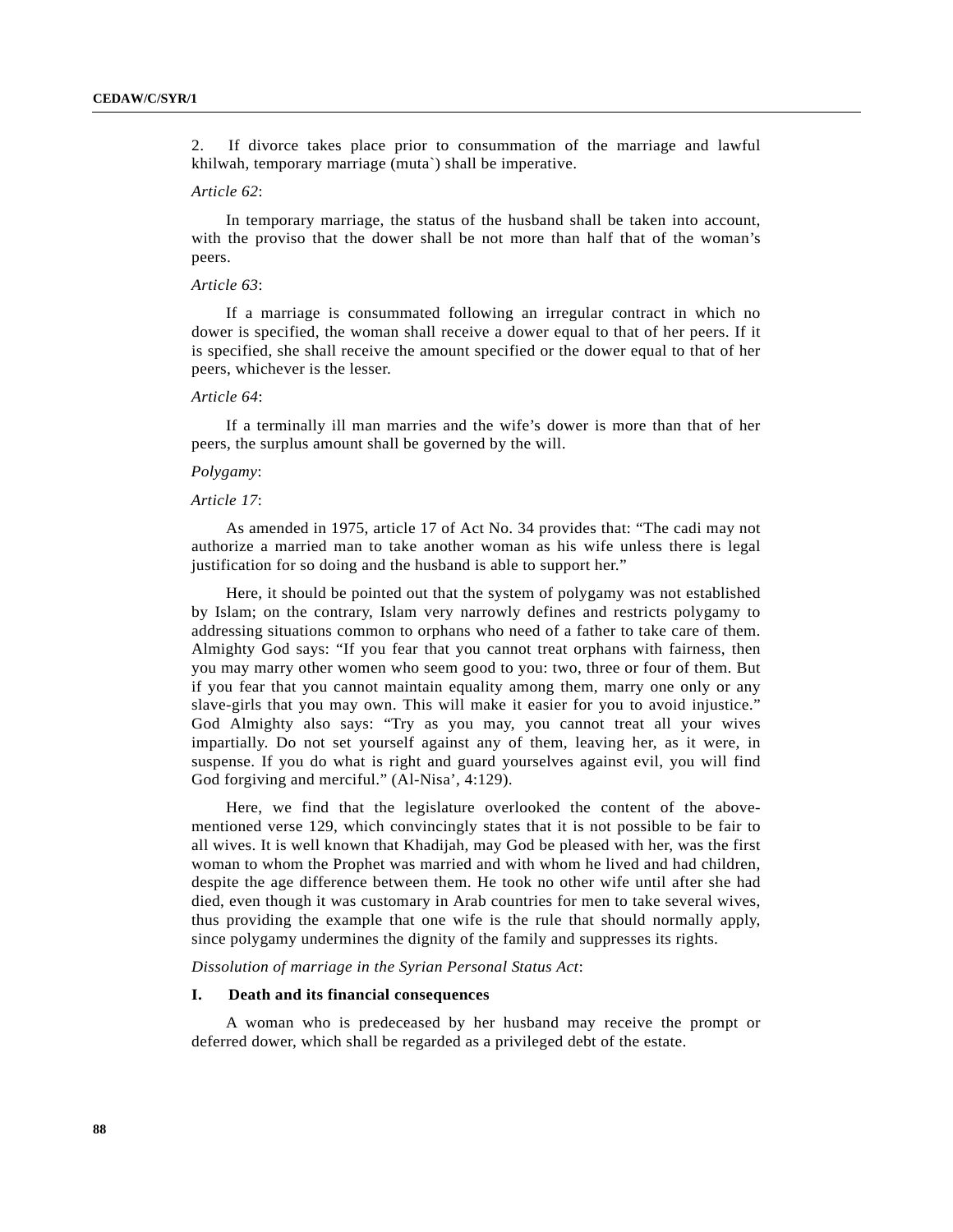A wife whose husband predeceases her inherits in accordance with the Islamic Shariah and the law, provided that they are both of the same religion. In other words, there is no transmission by inheritance where the religion is different.

She inherits one quarter if she has no son or daughter;

She inherits one eighth if she has a son or a daughter.

We should state that no woman is encouraged to marry the brother of her deceased husband; although a few such cases exist in the rural areas of Syria, they cannot be said to constitute a phenomenon.

## **II. Instances and financial consequences of divorce**

*Mukhala`ah (consensual divorce in return for compensation of the husband by the wife)*:

Mukhala`ah is a mutually agreed contract between husband and wife to terminate the marital relationship. Either spouse has the right to lay down such conditions as he or she wishes, provided that public order is not thereby violated. If a condition is stipulated in violation of public order, the mukhala`ah shall remain valid and the condition alone shall be invalidated.

The financial consequence of mukhala`ah is as agreed. In most cases, the woman relinquishes her full rights in return for divorce, which is governed by the following:

# *Article 95*:

1. In order for the mukhala`ah to be valid, the husband must be competent to divorce and the woman must be favourable to it.

2. If a woman divorces by mukhala`ah before she attains adulthood, she shall not be required to pay the compensation due without the consent of the guardian of her assets.

## *Article 96*:

Either party may withdraw his or her offer in the mukhala`ah before the other agrees to it.

# *Article 97*:

Wherever the obligation to pay compensation is legally valid, it shall be proper for there to be a compensation payment.

### *Article 98*:

If the mukhala`ah involves assets other than the dower, the obligation must be discharged and the divorcing couple shall be released from any claim relating to the dower and spousal maintenance.

# *Article 99*:

If the divorcing couple make no specification at the time of the mukhala`ah, each of them shall be released from any claim by the other relating to the dower and spousal maintenance.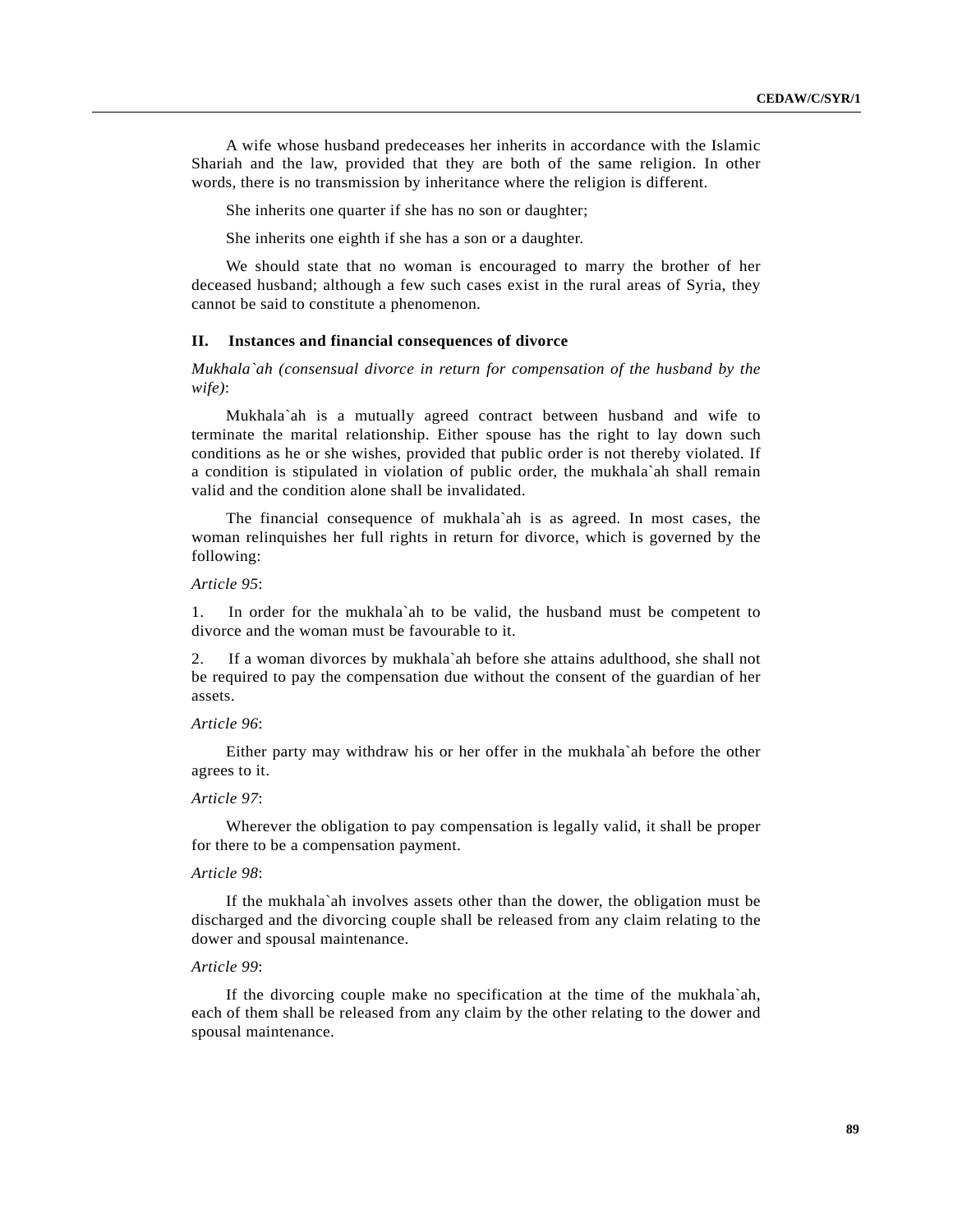## *Article 100*:

If the divorcing couple explicitly refuse compensation, the mukhala`ah shall be akin to a straightforward divorce and shall be revocable.

### *Article 101*:

Maintenance during the period of waiting shall not be waived and the divorcing husband shall not be released from his obligation to provide such maintenance unless the mukhala`ah contract contains an explicit provision to that effect.

#### *Article 102*:

1. If it is a condition of the mukhala`ah that the husband should be exempt from payment of the cost of breastfeeding child or that the mother should keep and support the child for a specific period of time, and if the mother then subsequently remarries or leaves the child, the husband shall claim from the wife the equivalent of the sum for the breastfeeding or the maintenance of the child during the outstanding period.

2. If the mother is indigent at the time of the mukhala`ah or becomes so thereafter, the father shall be obliged to maintain the child and the mother shall be indebted to him.

## *Article 103*:

If the man makes it a condition of the mukhala`ah that he should keep the child with him during the period of custody, the mukhala`ah shall be valid and the condition shall be invalidated. The woman holding legal custody may take the child from the father, who shall be required to pay for the maintenance of the child and the cost of custody if the child is impoverished.

### *Article 104*:

The child maintenance payable by the father shall not be offset against any debt owed to him by the woman holding custody.

*Separation*: Separation occurs in the cases specified by law, namely:

*Separation on the ground of defects*: Insanity;

 Defects that prevent consummation of the marriage.

## *Provided that*:

- They were unknown before the marriage was contracted;
- They are untreatable. If they are treatable, treatment should be administered for a period of not more than one year. If the defect is not then eliminated, the couple shall be separated by irrevocable divorce and the woman shall receive her full financial rights.

This matter is regulated by the following articles:

### *Article 105*:

The wife may seek a separation from her husband in the following two instances: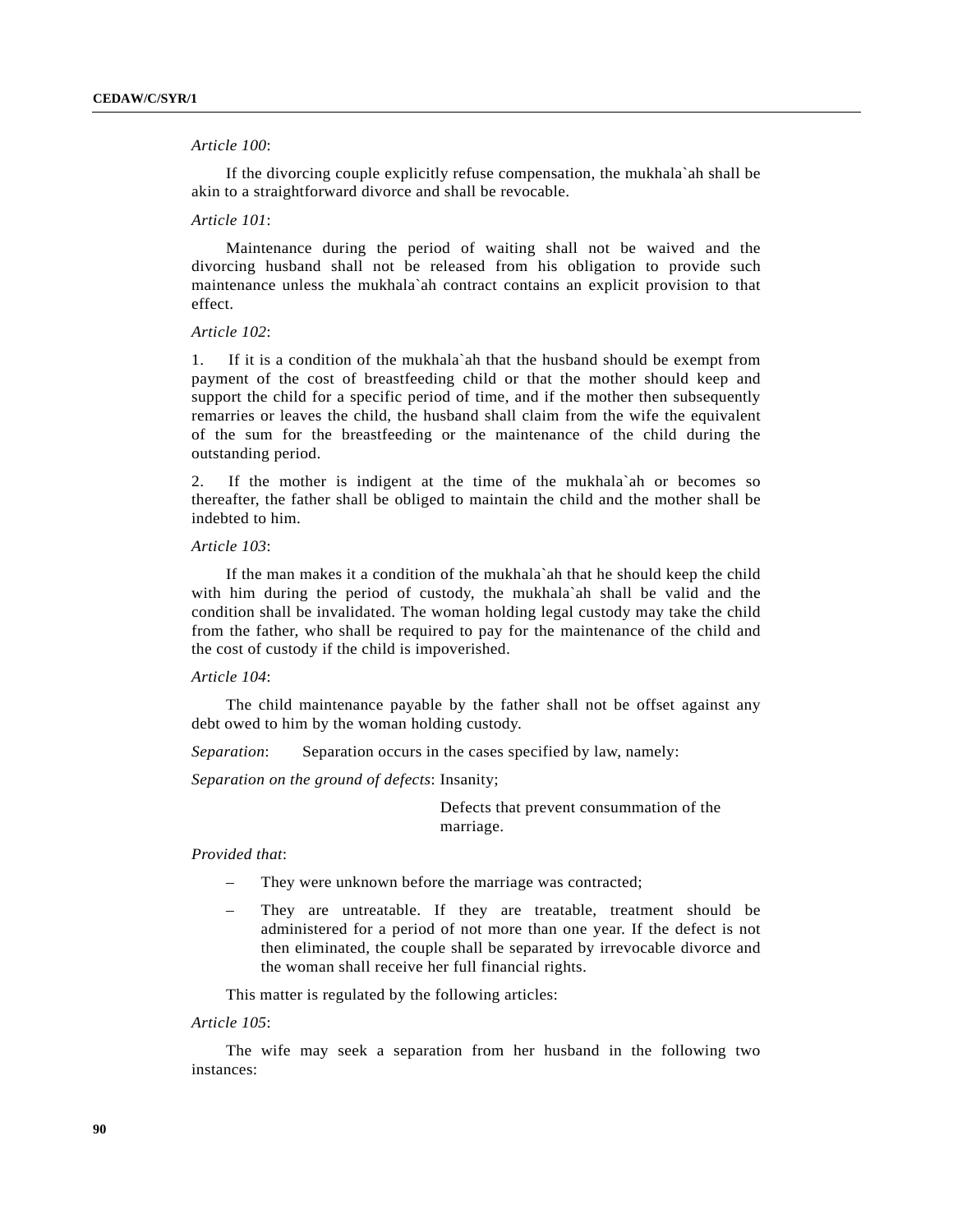1. If he has a defect that prevents consummation of the marriage, provided that she herself has no such defect;

2. If the husband becomes insane after the contract.

*Article 106*:

1. The woman's right to seek a separation on the ground of the defects set forth in the preceding article shall be forfeited if she was aware of such defects prior to the contract of marriage or was accepting of them thereafter.

2. The right of separation on the ground of impotence shall under no circumstances be forfeited.

#### *Article 107*:

If the defects mentioned in article 105 cannot be eliminated, the cadi shall immediately grant the couple a separation. Where their elimination may be possible, the proceedings shall be adjourned for an appropriate period of up to one year, after which the couple shall be separated if the defect persists.

### *Article 108*:

*Separation on the ground of defects*: Irrevocable divorce;

*Separation on the ground of absence*: Imprisonment;

### Travel.

A wife whose husband is sentenced to imprisonment for more than three years or is absent from her may seek a separation after he has been absent or away for one year. Such divorce, however, shall be revocable, or, in other words, the husband shall have the right to take his wife back if he returns during the period of waiting. In that case, the wife shall have the full financial rights arising out of the marriage contract.

#### *Article 109*:

1. If a husband is absent without reasonable justification or is sentenced to imprisonment for a term of over three years, his wife may apply to the cadi for a separation after he has been absent or imprisoned for one year, even if he has assets with which to maintain her.

2. Such separation shall be a revocable divorce. If the absent husband returns or is released from prison and the woman is in the period of waiting, he shall have the right to take her back.

*Separation on the ground of failure to provide maintenance*:

- If he has no visible assets;
- If it has not been proved that he is unable to provide maintenance.

If it is proved that he is unable to provide maintenance, the cadi shall grant him a period of respite of up to three months. If he still fails to provide maintenance, the cadi shall grant a separation, which shall be revocable if the husband proves that he is solvent and ready to provide maintenance during the period of waiting. Such separation shall give rise to the financial rights set forth in the contract of marriage.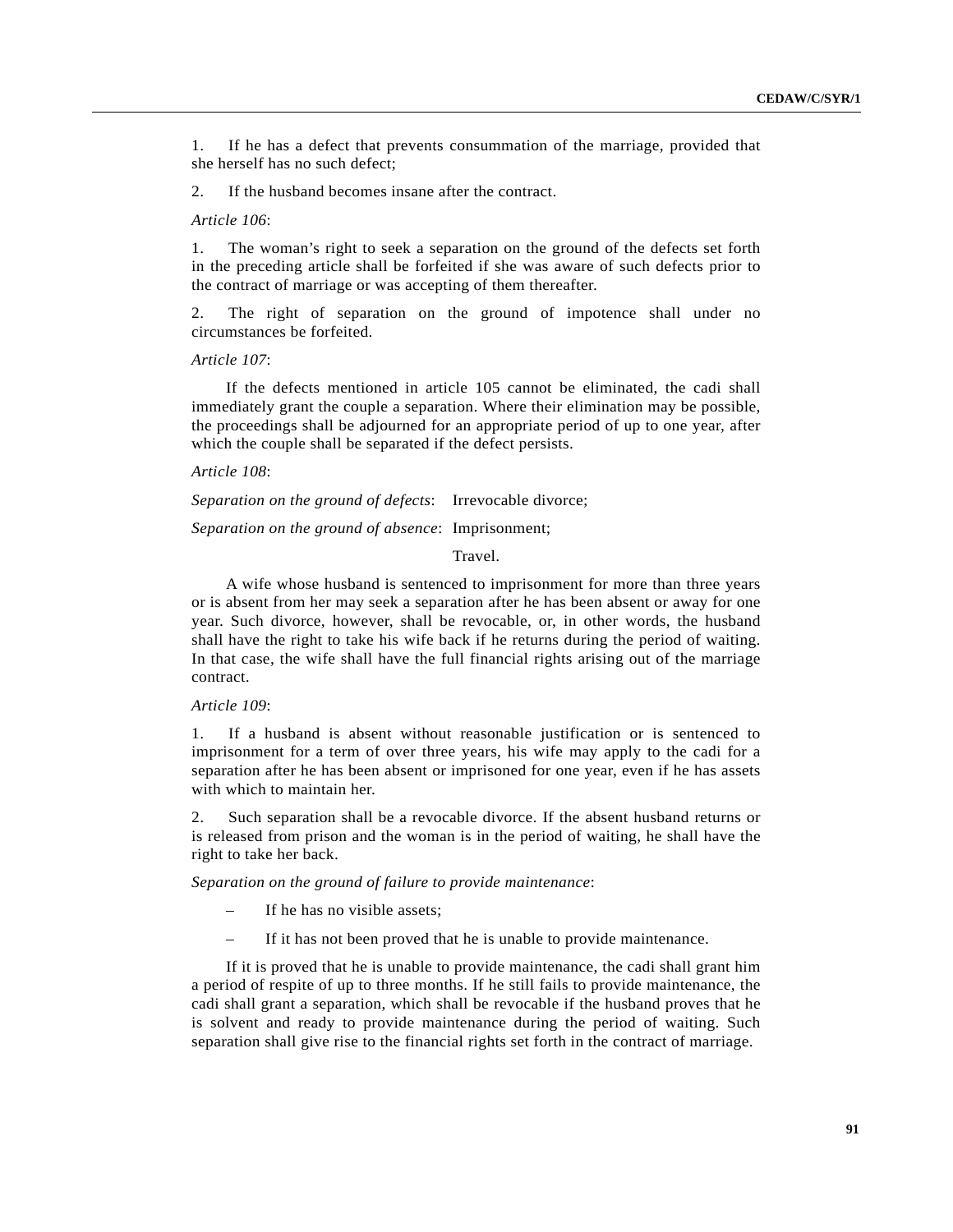### *Article 110*:

1. The wife may seek a separation if the husband fails to provide maintenance, has no visible assets and has not proved his inability to provide maintenance.

2. If his inability to do so is proven or if he is absent, the cadi shall grant him a period of respite of not more than three months. If he subsequently fails to provide maintenance, the cadi shall grant a separation.

### *Article 111*:

A separation granted by a cadi on the ground of failure to provide maintenance, shall be revocable and the husband may take his wife back during the period of waiting, provided that he proves his solvency and his readiness to provide maintenance.

### *Separation on the ground of marriage breakdown*:

In the event that either spouse alleges that the other has caused him or her injury such that cohabitation is no longer possible, the injury must be proved. If it is not proved, the cadi shall adjourn the proceedings for a period of not less than one month for the purpose of reconciliation. If the plaintiff insists on the grievance and no reconciliation has taken place, the cadi shall appoint two relatives as arbiters. If there is no one suitable for the task, two arbiters who are not relatives shall be appointed.

The task of the arbiters is to bring the couple together and make every effort to reconcile them. In the event that reconciliation is impossible and the husband is wholly or mainly responsible for the maltreatment, the decision will be that they should separate by way of an irrevocable divorce. If the wife is mainly responsible for the maltreatment or if the couple share that responsibility, the decision will be that they should separate and that the dower should be paid in full or in an amount commensurate with the period of maltreatment.

The decision requires no substantiation and the cadi may either accept it or reject it and appoint two other arbiters as a final resort.

Here we note that, in the case of separation, the arbiters have unqualified authority in assessing the maltreatment insofar as their decision requires no substantiation. Moreover, the legislature further gives the cadi the unqualified authority to accept or reject the decision and also appoint two other arbiters as a final resort. The decision of the arbiters on that occasion similarly requires no substantiation and is the determining factor in assessing the woman's claim and the extent of the maltreatment.

Bearing in mind that the two arbiters and the cadi are invariably male, the maltreatment is viewed only from the male perspective.

### *Article 112*:

1. Either spouse who alleges that the other has caused him or her injury such that cohabitation is no longer possible may apply to the cadi for a separation.

2. If the injury is proven and the cadi is unable to mend their differences, he shall decide in favour of their separation, which shall be irrevocable.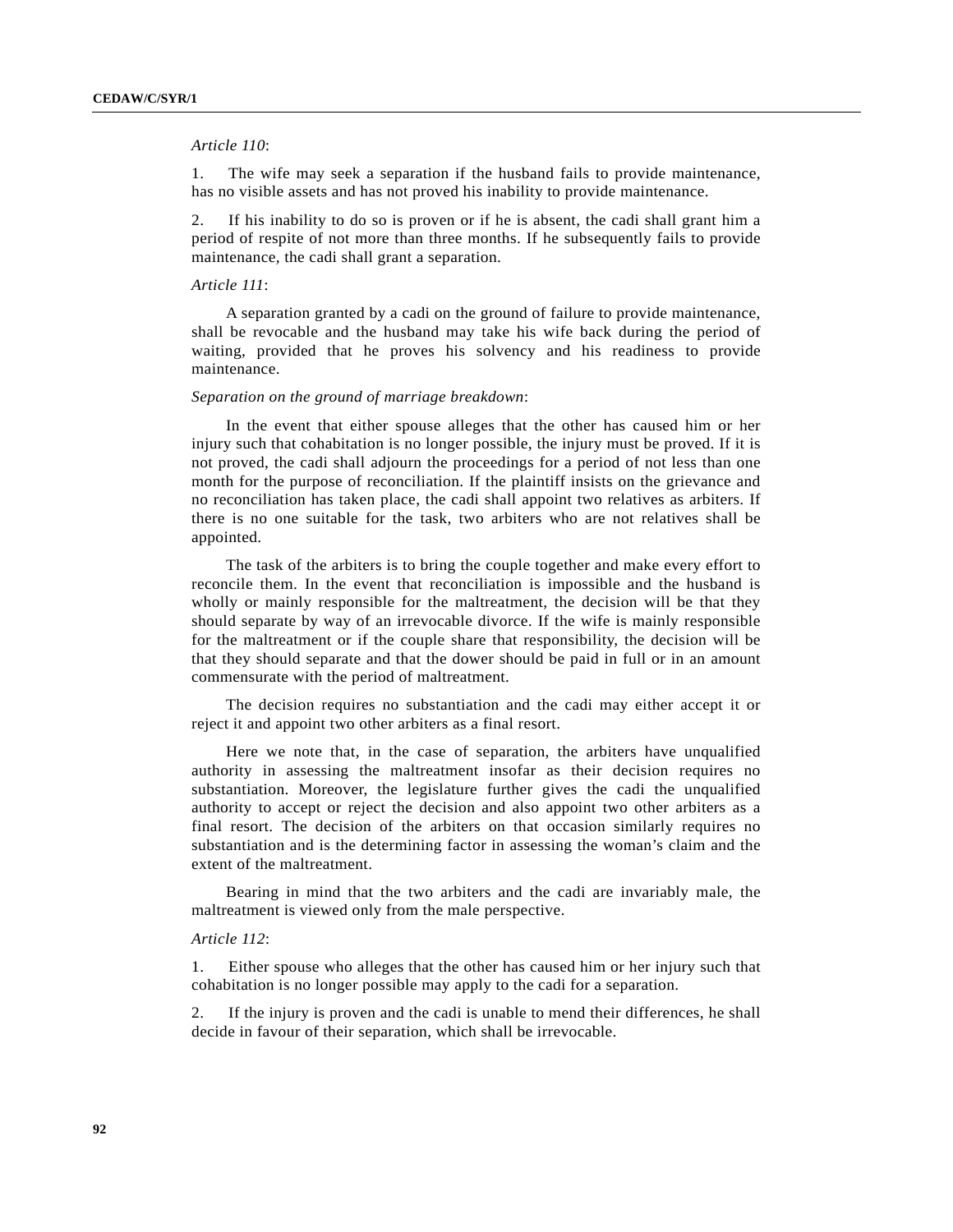3. If the injury is not proven, the cadi shall adjourn the proceedings for a period of not less than one month in the hope of reconciliation. If the plaintiff insists on the grievance and no reconciliation has taken place, the cadi shall appoint two arbiters who are members of the couple's families or otherwise persons whom the cadi regards as capable of reconciling the couple. The arbiters shall swear to perform their task fairly and faithfully.

## *Article 113*:

1. The two arbiters shall acknowledge the reasons for the breakdown of the marriage between the couple and bring them together for a meeting under the supervision of the cadi. Only the couple and the two appointed arbiters shall be present at the meeting.

2. The failure of either spouse to attend such meeting after having received notification of it shall have no effect on the arbitration.

## *Article 114*:

1. The two arbiters shall make every effort to reconcile the couple. If they prove incapable of doing so and the husband is wholly or mainly responsible for the maltreatment, they shall decide that the couple should be separated by irrevocable divorce.

2. If the wife is wholly or mainly responsible for the maltreatment or if the couple shares that responsibility, the two arbiters shall decide that they should separate, with the dower to be paid in full or in an amount commensurate with the period of maltreatment.

3. The two arbiters shall decide that the couple should separate, even where one of them is not responsible for any maltreatment, and that the husband should be partially released from liability for the wife's claims if she so agrees and it has been proven to the two arbiters that the breakdown between them is so deep-seated as to be irretrievable.

4. If the two arbiters disagree, the cadi shall make a separate decision or shall make a third casting decision, having taken oath.

## *Article 115*:

The two arbiters shall present their decision, which need not be substantiated, to the cadi, pursuant to which he shall deliver a ruling or reject the decision, in which case he shall appoint two other arbiters as a last resort.

## *Arbitrary divorce*:

Unilateral divorce by the husband is where a woman is under constant threat of divorce without knowing when or why it may occur.

If the husband divorces his wife and it is clear to the cadi that the husband has acted arbitrarily in divorcing her without reasonable cause and that the wife will suffer distress and hardship as a result, he may order her divorced husband to pay her compensation equivalent to not more than the sum of maintenance received by her peers over a three-year period, in addition to maintenance during the period of waiting, depending on the circumstances and the degree of arbitrariness. The cadi may order the lump-sum or monthly payment of such compensation, as the case may be.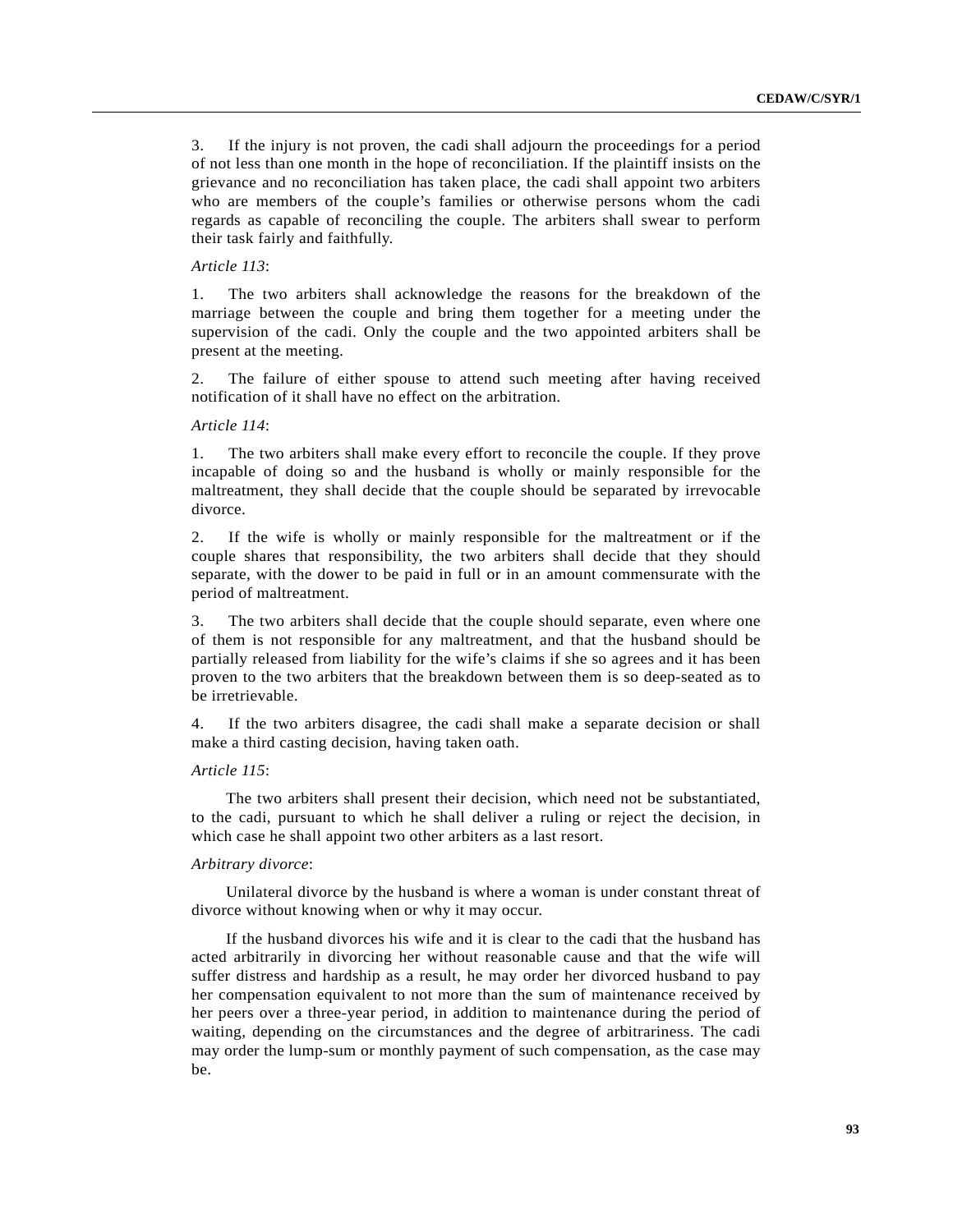In accordance with the independent judgement of the Court of Cassation, first instance 513, Decision 514 of 22 December 1969, a husband who arbitrarily divorces his wife shall not be obliged to pay compensation unless she is impoverished.

We again note the unqualified discretionary authority of the cadi in requiring the man to pay compensation for arbitrary divorce.

## *Article 116*:

If a man is terminally ill or in a condition that is likely to deteriorate and he pronounces a cause for irrevocable separation from his wife without her consent and then dies from that illness or condition when she is in her period of waiting, she shall inherit from him, provided that she remains competent to inherit from the time of the divorce until his death.

### *Article 117*:

If a man divorces his wife and it is clear to the judge that the husband has arbitrarily divorced her without reasonable cause and that the wife will suffer distress and hardship as a result, the cadi may order her divorced husband to pay her compensation equivalent to not more than the amount of maintenance received by her peers over a three-year period, in addition to maintenance during the period of waiting, in accordance with the circumstances and the degree of arbitrariness. The cadi may order the lump-sum or monthly payment of such compensation, as the case may be.

## *Effects of the dissolution of marriage*:

#### *Article 118*:

1. A revocable divorce shall not terminate a marriage and the husband may take back his divorced wife during the period of waiting by word or deed, a right which shall not be abrogated.

2. The woman shall show herself and the husband may no longer take back his wife after the period of waiting following revocable divorce is complete.

## *Article 119*:

An irrevocable divorce which has not been pronounced three times shall immediately terminate the marriage but shall not preclude renewal of the marriage contract.

## *Article 120*:

A divorce which has been pronounced three times shall immediately terminate the marriage and it shall be forbidden to renew the contract, unless the conditions set forth in article 36 of this Act obtain.

## *The period of waiting:*

### *Article 121*:

For a woman who is not pregnant, the period of waiting after divorce or dissolution of marriage shall be as follows: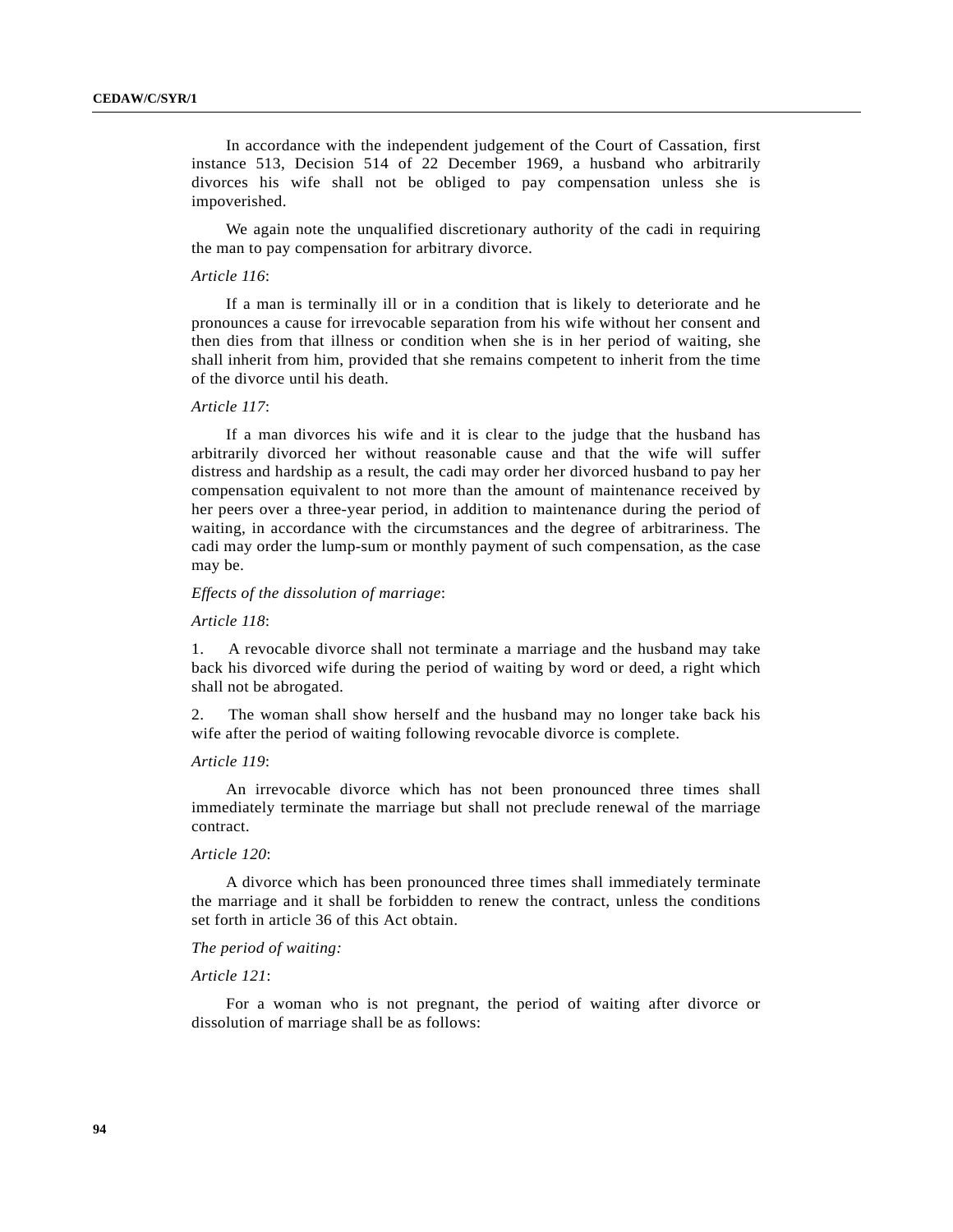1. Three full monthly periods for women who are menstruating. Proceedings brought by a woman shall not be heard on their abatement until after three months have passed since the divorce or dissolution of the marriage.

2. One full year for those in prolonged puberty who have never menstruated and for those whose menstruation has stopped without them having reached the climacteric.

3. Three months for women having reached the climacteric.

### *Article 122*:

In the case of an irregular marriage, the provisions of the preceding article shall apply to the period of waiting following consummation of the marriage.

#### *Article 123*:

The period of waiting for a woman whose husband predeceases her shall be four months and ten days.

### *Article 124*:

The period of waiting for a pregnant women shall continue until she gives birth or has a miscarriage that occurs after the stage of pregnancy during which parts of the body of the foetus are formed.

## *Article 125*:

The period of waiting shall commence from the date of the divorce, death, dissolution of marriage, legal separation or separation owing to an irregular contract.

#### *Article 126*:

No period of waiting shall be required before consummation of the marriage and lawful khilwah, except in the event of death.

## *Article 127*:

1. If the husband dies while the woman is in the period of waiting which follows revocable divorce, she shall move into the period of waiting which follows death and the period already spent shall not be discounted.

2. If he dies while she is in the period of waiting which follows irrevocable divorce, she shall observe either the period of waiting which follows death or that which follows irrevocable divorce, whichever is the later.

#### *Child custody*:

A Muslim woman has the right of custody of her children following divorce, provided that she does not remarry. In the event that she remarries, she forfeits custody, whereas the husband does not forfeit custody if he remarries. The father is under obligation to maintain his children during the period of custody. In 1973, the Syrian Personal Status Act was amended by Act No. 18 in order to raise the age of custody as an entitlement of the mother after divorce, as follows: "The period of custody shall end at 13 years of age for boys and at 15 years of age for girls." It should be pointed out here, however, that the mother does not have the right to travel with a child who is in her custody without the consent of the father or guardian. Custody is governed by the articles below.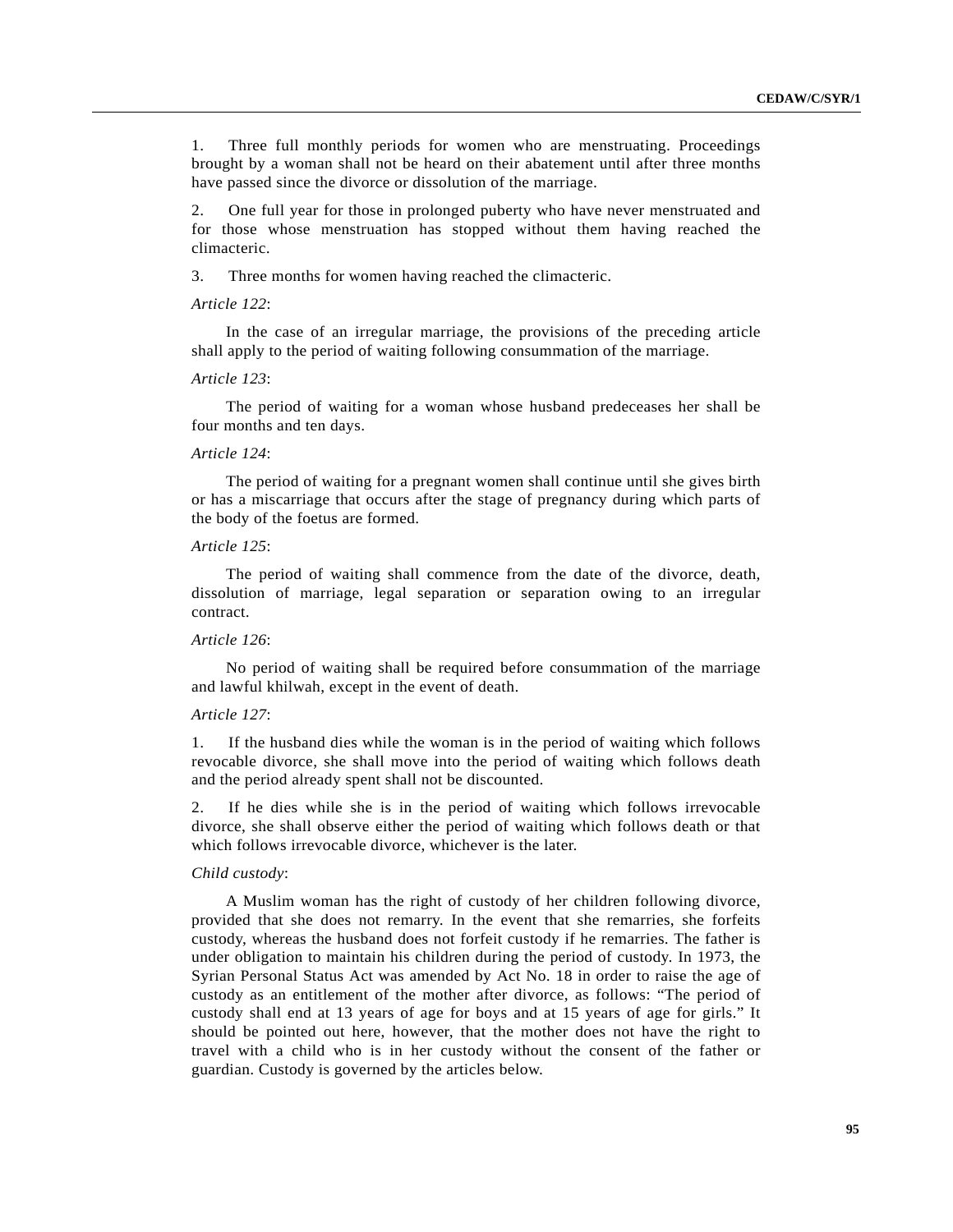## *Article 137*:

In order to be fit for custody, a person must be a rational adult who is able to safeguard the health and morals of the child.

### *Article 138*:

If a female custodian marries anyone other than a relative in a degree of consanguinity that precludes marriage to the child in her custody (mahram), her custody shall be forfeited.

## *Article 139*:

1. The mother shall have right of custody, failing which the paternal grandmother shall have that right, followed by the full sister, the uterine sister, the consanguine sister, the full daughter, the maternal niece, the paternal niece, maternal aunts and paternal aunts in that order, followed next by male agnates in order of inheritance.

2. The right of a female custodian to custody of her children shall not be forfeited on the ground of her employment if she ensures that they are cared for and looked after in an acceptable manner.

3. A custodian who is the mother or maternal grandmother of the child may apply to the cadi for the surrender of a minor into her care. The cadi shall make a decision concerning such surrender without the need for legal proceedings after ascertaining that her relationship to the child is documented in the Civil Registry. He shall also award temporary maintenance for the child against whomsoever he deems to be liable for it. The decision of the cadi shall be enforced by the competent executive department. Any person who objects to the surrender of care or to the obligation or amount of maintenance may lodge a grievance against such decision with the competent court. The case shall be subject to the procedures and means of appeal in regard to rulings of the religious courts. The institution of such proceedings shall have no effect on enforcement of the said decision until such time as a final judgement is delivered.

## *Article 140*:

If several persons are entitled to custody, the cadi shall have the right to select whichever of them is the most suitable.

# *Article 141*:

The right of custody shall be reinstated if the reason for which it was forfeited no longer obtains.

### *Article 142*:

The custody costs shall be borne by the person liable for maintenance in the case of a minor and shall be calculated in accordance with the status of such person.

#### *Article 143*:

The mother shall not be entitled to the custody costs while the marriage is extant or during the period of waiting following divorce.

#### *Article 144*:

If the person liable for the custody costs is indigent and unable to pay such costs and a relative in a degree of consanguinity that precludes marriage to the child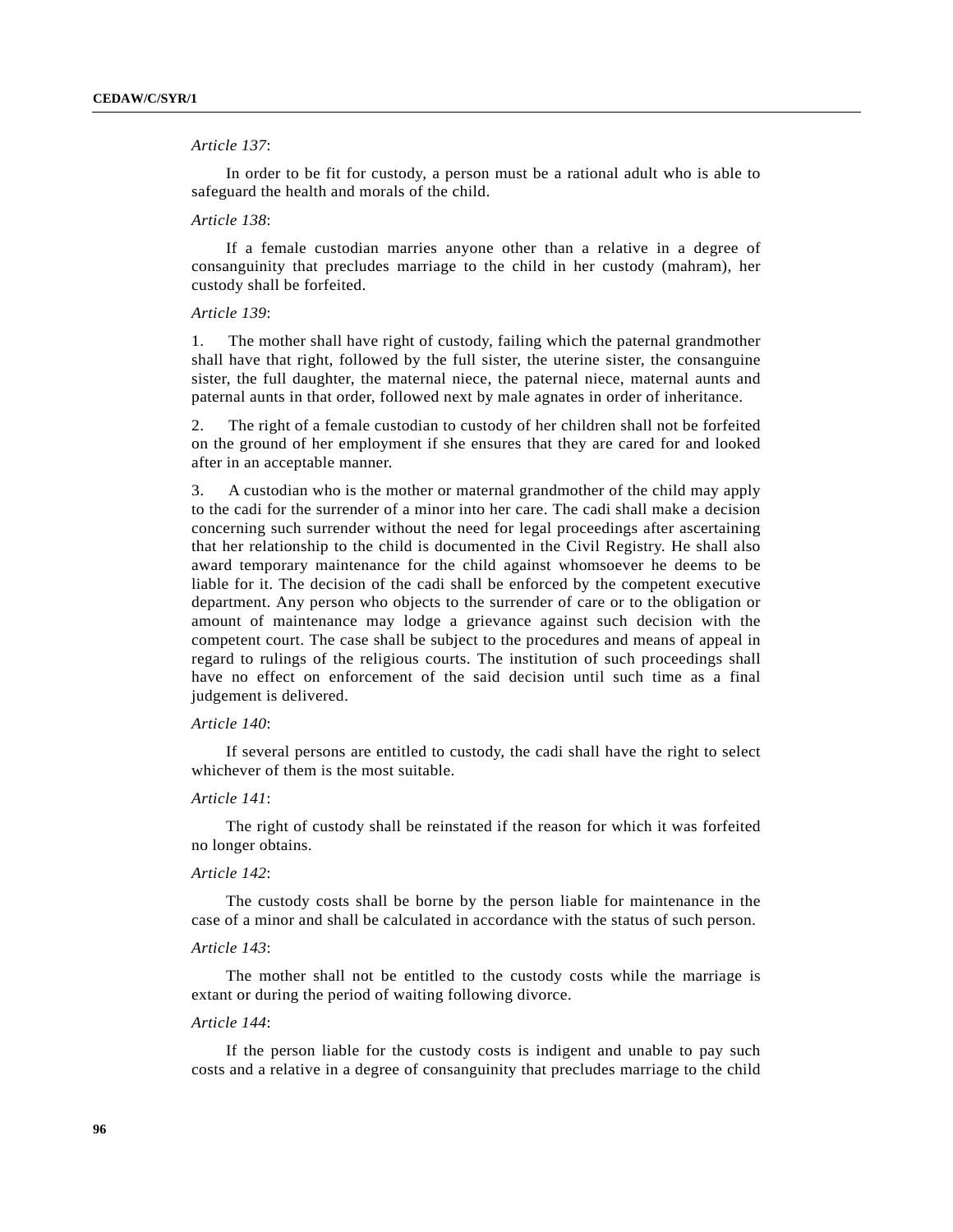(mahram) volunteers to take custody, the woman holding custody shall make a choice between keeping the child at no cost and surrendering him or her to the person having volunteered.

### *Article 145*:

If the woman is disobedient to her husband and her children are over five years of age, the cadi may place them with either spouse at his discretion, provided that in so doing he has due regard for the interest of the children, as well as essential grounds.

#### *Article 146*:

The period of custody shall end at 13 years of age for boys and 15 years of age for girls.

## *Article 147*:

1. If the guardian is not the father, the cadi may place the girl or boy with whichever of the mother, the guardian or his proxy is the most suitable until such time as the girl marries and the boy reaches adulthood.

2. If the child is united with the mother or her proxy, the latter shall be under obligation to provide maintenance, provided that she is able to do so.

3. If it is established that the guardian, even if he is the father, is unreliable, the child, whether girl or boy, shall be surrendered to the person who follows him in the order of guardianship, without prejudice to the provision of paragraph 1 of this article.

## *Article 148*:

1. The mother, while she is married, shall not have the right to travel with her child without the consent of the child's father.

2. A mother who is the custodian of her child may travel with that child after her prescribed period of waiting is complete to the town where the marriage was contracted, without the consent of the guardian.

3. She may travel with the child inside the country to the town where she resides or has employment, provided that in the town concerned she has a relative in a degree of consanguinity that precludes marriage (mahram).

4. The maternal grandmother shall have the same right provided for under paragraphs 2 and 3 above.

5. Each parent shall periodically see his or her children who are in the custody of the other parent in the place where they are located. In the event of any objection, the cadi may issue an order to ensure that right and prescribe a method for its immediate enforcement without the need for a ruling from a court of first instance. Any person who objects to the order or the method may again have recourse to the court. The provisions of article 482 of the Penal Code shall apply to any person who contravenes the order of the cadi.

## *Article 149*:

If the woman holding custody is not the mother, she may not travel with the child without the consent of the child's guardian.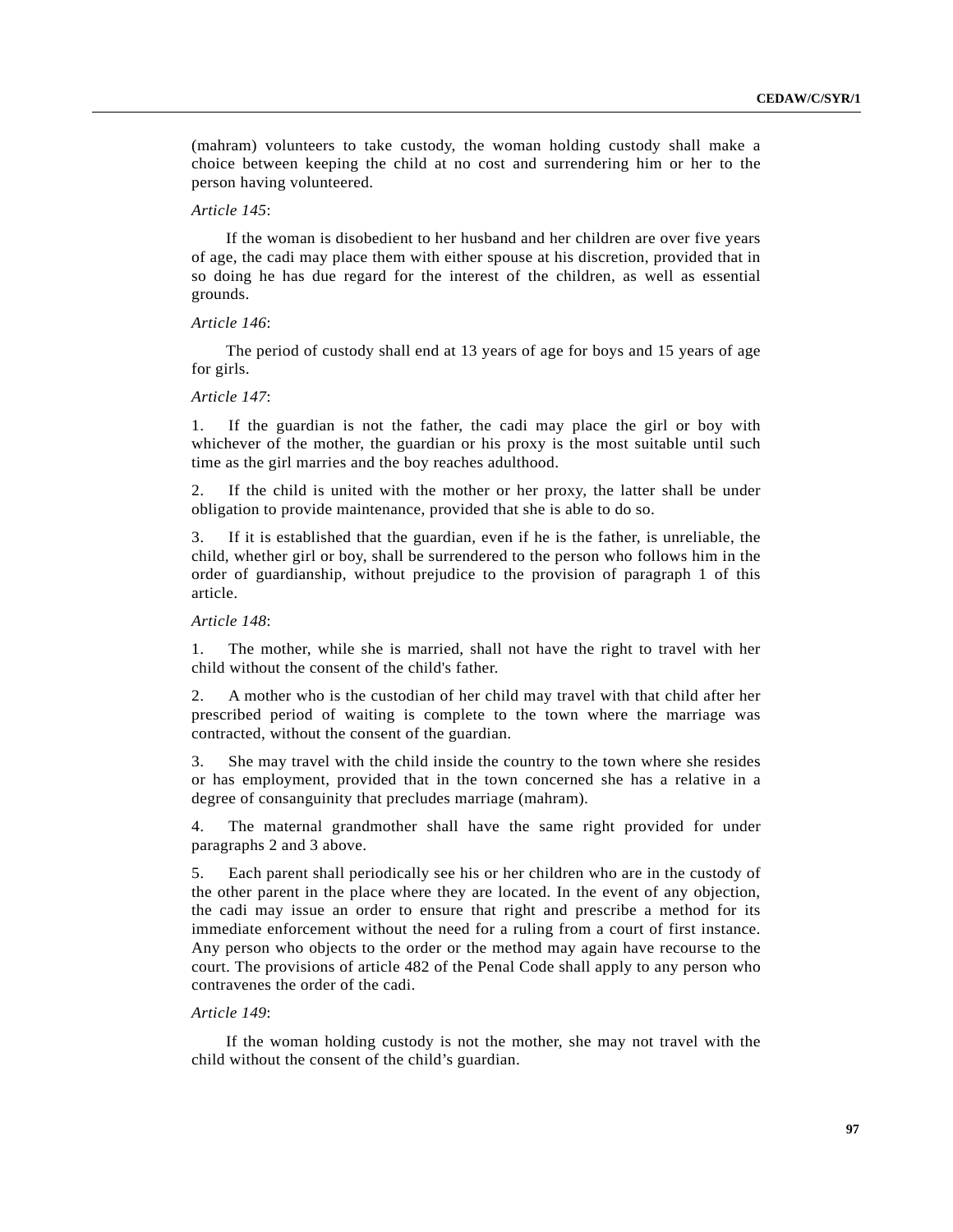# *Article 150*:

The father shall not travel with the child during the period when the child is not in his custody without the consent of the woman holding custody of the child.

### *Article 151*:

The guardian of a close female relative shall take her into his home if she is under 40 years of age or a virgin. If she unjustly disobeys him, he shall not provide maintenance for her.

#### *Inheritance*:

In the Personal Status Act, inheritance is based in principle on the Qur`an and is regulated by the following articles:

## *Article 260*:

1. The entitlement to inheritance shall obtain on the death of the testator or on the pronouncement of an order by the cadi declaring that he is presumed to be dead.

2. In order for the entitlement to inheritance to obtain, the heir must have been alive at the time of the testator's death or the pronouncement of the order declaring him to be presumed dead. An embryo shall be entitled to inherit if it satisfies the conditions stipulated in article 236.

## *Article 261*:

If two persons die and it is not known which of them died first, neither shall be entitled to the estate of the other, whether or not their deaths occurred in a single incident.

### *Article 262*:

1. The estate shall be settled in the following order:

(a) An amount sufficient to cover the funeral expenses of the deceased and the legitimate sum of maintenance for anyone to whom it must be provided between the death and burial;

- (b) The debts of the deceased;
- (c) The obligatory bequest;
- (d) The voluntary bequest;
- (e) The heirs in accordance with the order specified in this Act.
- 2. If there are no heirs, the estate shall be settled in the following order:
	- (a) Claims from persons acknowledged as kin by the deceased;
	- (b) Residual bequests.

3. In the absence of the above, the estate or the residuary estate shall devolve on the public treasury.

The reasons for, impediments to and methods of inheritance are as follows:

*Article 263*:

1. The reasons for inheritance shall be marriage and kinship.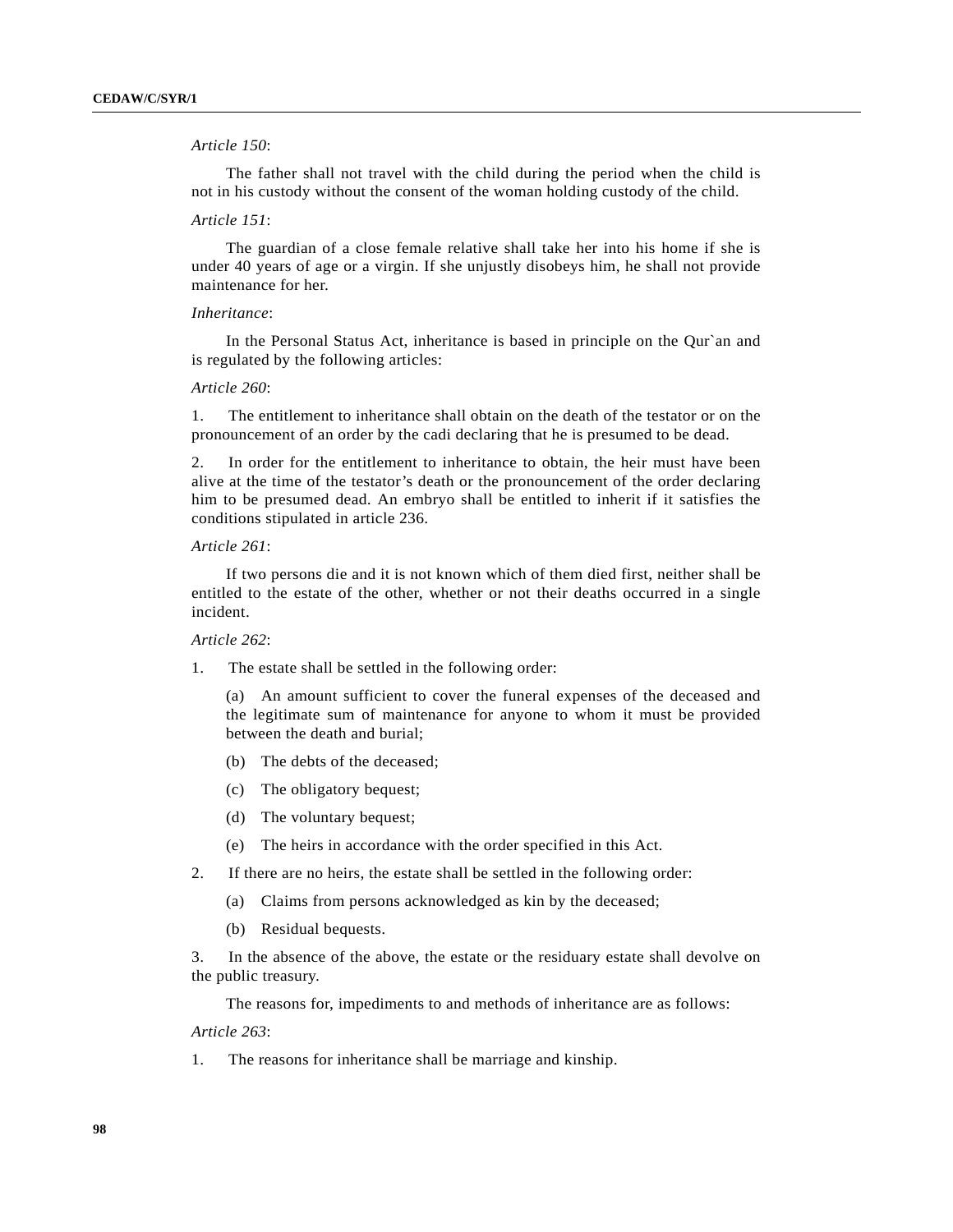2. There shall be three methods of inheritance: distribution of lawful shares (faridah), agnatic relationship and uterine relationship.

3. The method of inheritance by marriage shall be by lawful share (fard).

*Inheritance by distribution of lawful shares*:

Those who inherit by lawful share: the wife, the mother, the maternal aunt and otherwise the maternal grandmother, followed by the paternal grandmother.

#### *Article 265*:

1. The lawful share is statutory portion of the heir in the estate and the order of inheritance shall begin with the Qur'anic heirs (ashab al-fari'id), namely: the father, the agnatic grandfather and otherwise the maternal uncle, followed by the maternal aunt, the husband, the wife, any granddaughters by a son, the full sisters, the consanguine sisters, the mother and the true grandmother.

## *Inheritance by agnatic relationship*:

This is the patrilineal relationship.

The agnatic relations of the deceased (who include any man linked to the deceased by an ancestral line in which there is no woman between him and the deceased).

## *Inheritance by uterine relationship*:

### *Inheritance status of the wife*:

The wife is one of the heirs who inherit only by lawful share, in which connection there are two instances in her case:

1. Her share is one quarter if her deceased husband has no child or grandchild by a son. The child shall include a son, a daughter or a grandchild by a son.

2. Her share is one eighth if her deceased husband has a child or a grandchild by a son or daughter, whether his child is from her or another wife, provided that the child is an heir.

3. In the case of polygamy, the share of one wife is divided among all wives. One quarter is shared equally among them if the husband has no child and one eighth is shared equally among them if he has a child or a grandchild by a son or daughter.

## *A revocably divorced woman*:

If a revocably divorced woman dies or if her husband predeceases her before her period of waiting is complete, she shall inherit from him regardless of whether he was in good health or terminally ill when he divorced her.

If the divorce is irrevocable, there shall be no transmission of inheritance between the couple, regardless of whether the husband was in good health or terminally ill, except if the divorce occurred without the wife's consent and she is still in her waiting period, in which case she shall inherit from him.

### *Inheritance status of the husband*:

1. A husband has a share of one half if there is no child or grandchild by a son.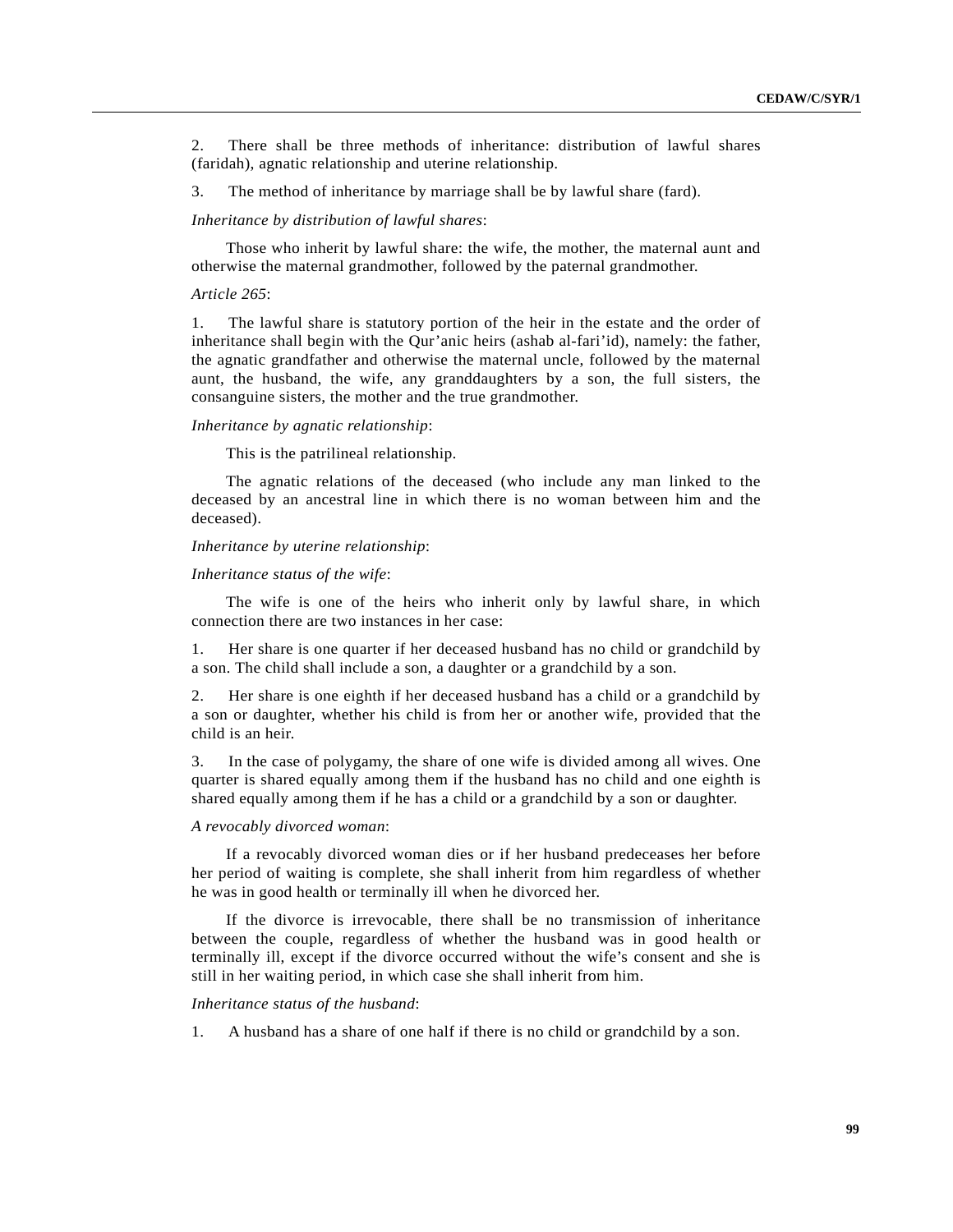2. The husband has a share of one quarter if there is a child or any grandchild by a son.

*Inheritance status of the mother and grandmother*:

1. The mother has one sixth with the child or any grandchild by a son, or with both and more in the event of siblings.

2. In other cases, she has one third, except if there is only her and either spouse or the father, in which case she has only one third of the residuary of the spouse's lawful share.

3. The grandmother or grandmothers have one sixth, which is divided equally among them, with no difference between one or two degrees of closeness.

### *Inheritance status of the sister*:

1. *Full sister*: A full sister has a share of one half of the estate, provided that three conditions are met:

(a) That she is an only full sister;

(b) That she has no male agnatic relative in that an agnatic brother takes precedence over the sister and inherits the entire estate if he is the only such brother;

(c) That there is no heir to exclude her insofar as she is excluded by a son, a grandchild by a son, the father and the grandfather.

2. *Consanguine sister*: A consanguine sister has one half where there is no full sister.

3. *Two or more consanguine sisters*: They have two thirds where there are no sisters who are bodily heirs, no grandchildren by a son, no consanguine brothers of theirs and no father or grandfather.

#### *Inheritance status of the daughter*:

1. A daughter who is a bodily heir inherits one half if she is the only one among her equals or agnatic relatives.

2. When the granddaughter by a son loses the only female bodily relative and has no agnatic relative, she inherits one half.

3. Where there is no son, two or more daughters inherit two thirds.

God Almighty says: "If there are more than two women, they shall have two thirds of the estate and if there is one, she shall have one half."

4. Two or more granddaughters by a son also receive two thirds of the estate if there are no two girls who are bodily heirs and no grandson by a son who is of the same degree as them.

*Article 297*:

1. In the inheritance of uterine relatives, males shall have the same share as females in all circumstances.

2. If there is only one uterine relative, he or she alone shall inherit.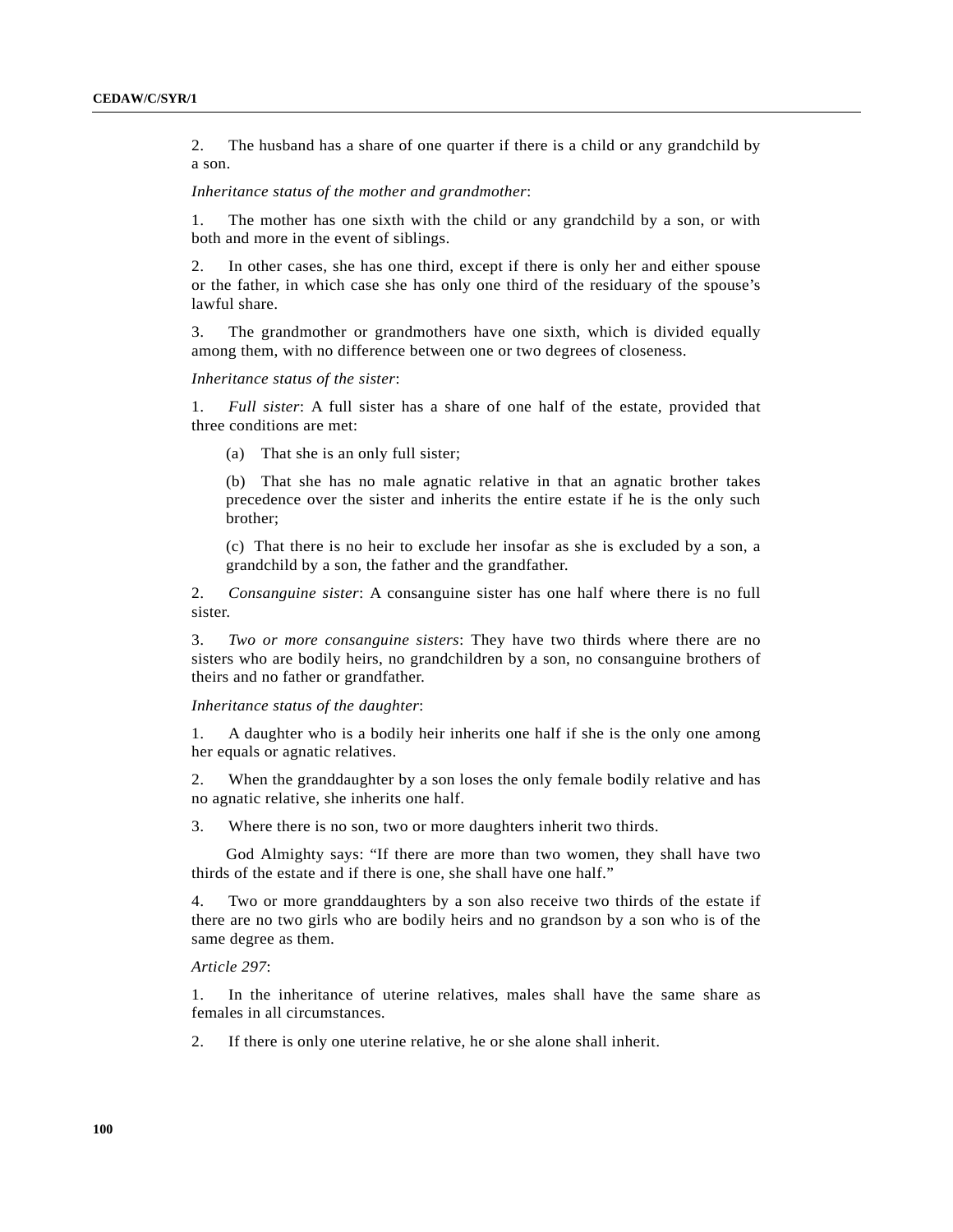3. The number of uterine relatives is inconsequential. If there are various sides, however, the person should have the same maternal and paternal side.

# **Article 16, paragraph (f)**

# **Constitutional framework**

*Article 25:*

1. Freedom is a sacred right and the State shall guarantee the personal freedom of citizens and safeguard their dignity and security.

- 2. The rule of law is a fundamental principle of society and the State.
- 3. Citizens shall have equal rights and obligations before the law.
- 4. The State shall guarantee the principle of equal opportunities for citizens.

#### **Legal framework**:

The father, ascendants and descendants of the fourth degree on the father's side have the right to exercise guardianship, wardship and trusteeship over children, as prescribed in the following articles of the Personal Status Act, promulgated by Legislative Decree No. 59 of 1953 and the explanatory note thereto, as amended by Act No. 34 of 1975, together with the *ratio legis* of the amendment to the original:

### *Article 170*:

1. The father followed by the agnatic grandfather shall have guardianship of the same minor and his assets and shall be bound to undertake such guardianship.

2. In accordance with the order of inheritance set forth in article 21, relatives other than the two mentioned above may have guardianship of the person of the minor but not of his assets.

3. Guardianship of the person shall include the exercise of disciplinary authority, the provision of medical treatment, education, career guidance, marriage consent and all matters involved in the care of a minor.

4. The failure of the guardian to ensure that the child completes the compulsory stage of education shall be deemed cause for him to forfeit his guardianship. In that regard, the opposition or dereliction of duty by the woman holding custody shall be deemed cause for her to forfeit her custody.

## *Article 171*:

If a person voluntarily gives property to a minor on condition that the child's guardian must not dispose of it, the court shall appoint a special trustee for such property.

# *Article 172*:

The father and otherwise the agnatic grandfather shall have exclusive guardianship in regard to safeguarding, disposing of and investing the property of a minor.

The property of a minor may not be taken from the father or agnatic grandfather unless his dishonesty or misconduct in connection therewith is proven. Under no circumstances may either of them give away a minor's property or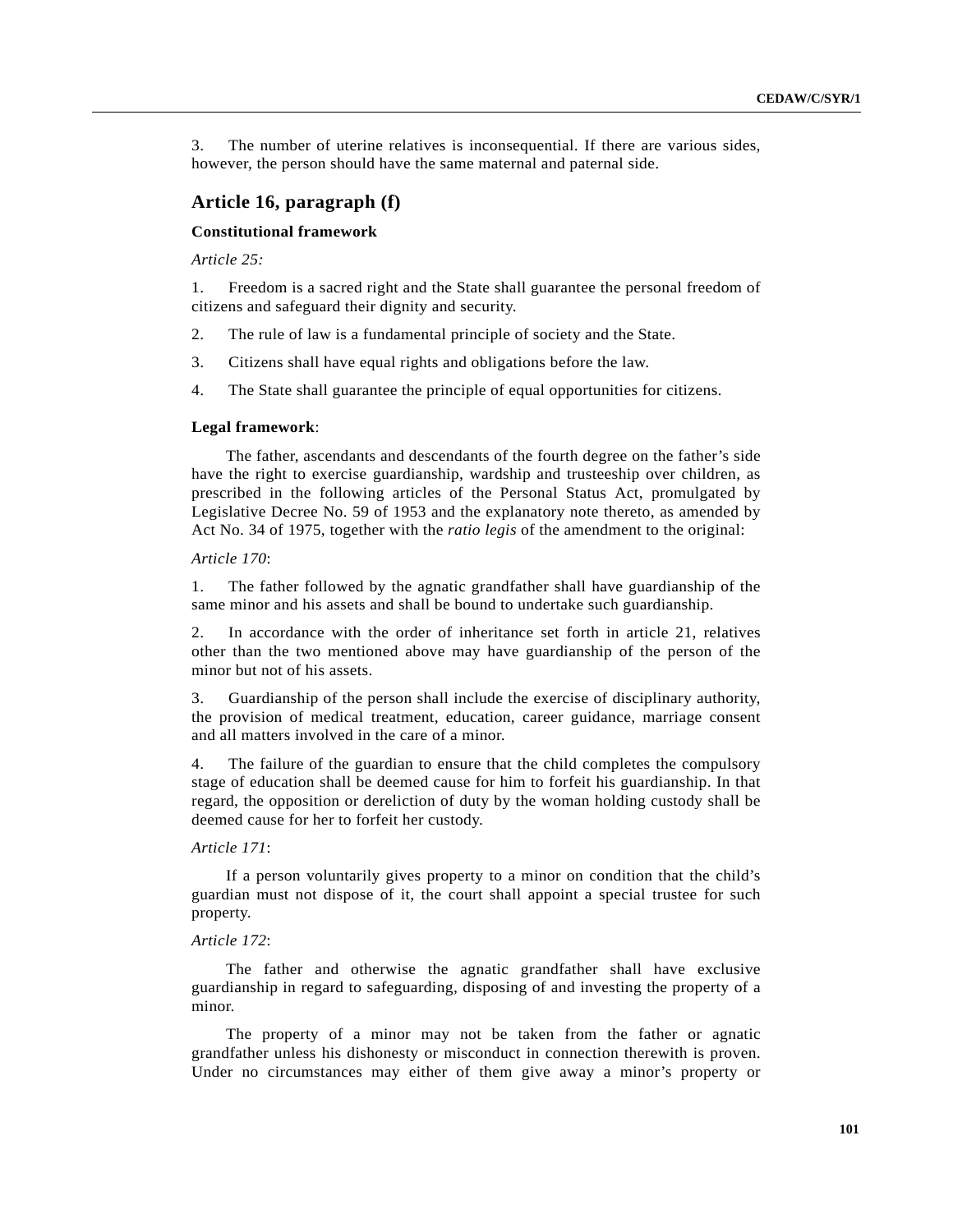benefits or sell or mortgage his real estate without the permission of the cadi, who shall first ascertain that such action is justified.

### *Article 173*:

If the property of a minor is at risk owing to the misconduct of the guardian or for any other reason or if there are fears over the property on his account, the court may withdraw or restrict his guardianship.

The cadi may assign some of the tasks of the legal financial guardian to the woman holding custody of a minor if, after hearing the statements of the guardian, he ascertains that the interest of the minor so requires.

## *Article 174*:

Guardianship shall cease if the guardian is deemed missing or if he is declared legally incompetent or detained and the interest of the minor is jeopardized by the loss. A temporary trustee shall be appointed for the minor if he has no other guardian.

### *Article 175*:

The court shall appoint a special trustee where the interest of the minor conflicts with that of the guardian or where the interests of several minors are mutually conflicting.

The law prohibits child adoption, which is replaced by the system of caring for foundlings in accordance with the Foundling Care Act No. 107 of 1970. Such care is regulated by the Ministry of Social Affairs and Labour, which has the right to deliver children to a family for care and education, without the child taking the family name.

The Christian communities vary; in the Catholic communities and most of the non-Catholic communities, guardianship is either shared or is exercised by the father, followed by the mother. Part VI of the Personal Status (Catholics) Act provides for parental authority and supervision of the children until they reach adulthood in articles 119 to 138:

## *Article 119*:

Parental authority or paternal guardianship constitute the rights of parents over their children and their obligations towards them in regard to their person and property until they reach adulthood, whether such children are from a legitimate marriage or a valid adoption.

### *Article 123*:

Breastfeeding shall be a task assigned to the mother. The rights and obligations with regard to parental authority shall be initially confined to the man but shall be transferred to the mother, provided that she is competent, where his right to exercise such authority is extinguished or denied to him. The court shall establish such competence and inform her of the transfer of authority to her.

Here, we find that the concept of guardianship differs from one religion to another and from one religious community to another. Pursuant to article 123 above, for instance, guardianship is exercised by both parents until their children reach adult age and is primarily confined to the father unless he forfeits it or is denied it.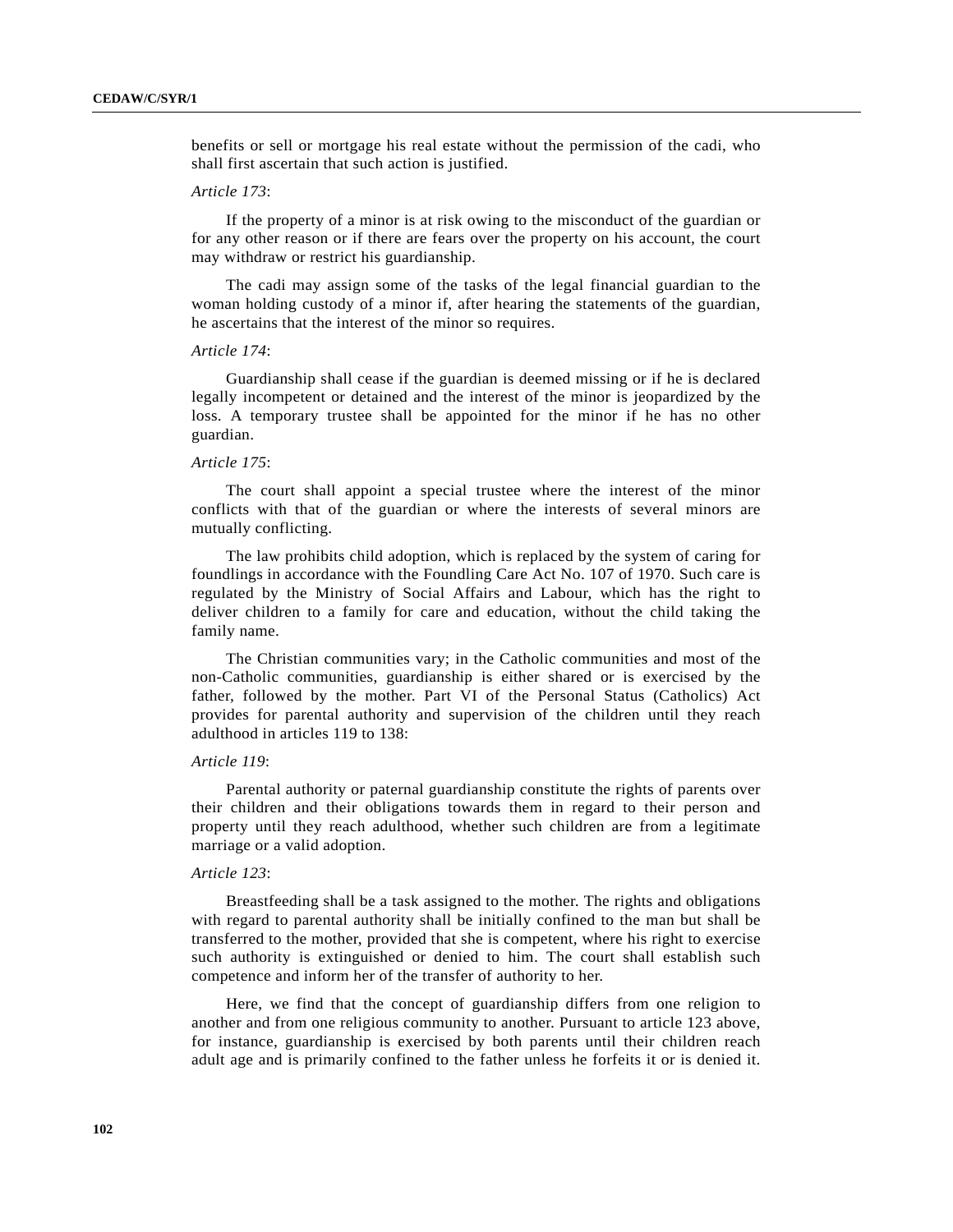Article 128 determines the cases in which the father forfeits his guardianship. Article 129 also determines the cases that may cause the spiritual court to deprive the father of his authority over his children, such as where the father has had the marriage annulled or has ruined marital life. This Act, however, is inoperative by virtue of article 308 of the Personal Status Act. The two laws recently promulgated for members of the Roman Orthodox and Syrian Orthodox communities, however, contain a section on guardianship and were both approved.

The same applies to adoption, which is valid only by a decision of the ecclesiastical court that is approved by the Archbishop of the Diocese. It is not permitted by the ecclesiastical courts, except for the right reasons in the clear interest of the adopted child, and only then after the good character of the adoptive parent has been verified and the required conditions set forth in the personal status laws for each religious community have been fulfilled. No adoption laws are in effect in Syria, however, as they are incompatible with the overall State system and the current legislation, which is based on the Islamic Shariah.

# **Article 16, paragraph (g)**

## **I. Constitutional framework**

*Article 25*:

1. Freedom is a sacred right and the State shall guarantee the personal freedom of citizens and safeguard their dignity and security.

- 2. The rule of law is a fundamental principle of society and the State.
- 3. Citizens shall have equal rights and obligations before the law.
- 4. The State shall guarantee the principle of equal opportunities for citizens.

### **II. Legal framework**

Women in Syria retain their name and family name after marriage. Their civil documents, however, are transferred into the husband's family name. All women in Syria, which is to say 100 per cent, keep their original family name. At the same time, however, they are under the husband's family name and under no circumstances do women have the right to give their family name to their children.

Article 45 of the Syrian Personal Status Act promulgated by Legislative Decree No. 59 of 1953 and the explanatory note thereto, as amended by Act No. 34 of 1975, together with the *ratio legis* of the amendment to the original, provides that:

1. The assistant shall record the marriage in the designated register and transmit a copy thereof to the Department of Civil Status within 10 days of the date of marriage.

2. The said copy shall eliminate the need for the two parties to notify the marriage to the Department of Civil Status and the assistant shall be responsible for any failure to transmit the copy.

3. The same method shall be used for recording judgements confirming marriage, divorce, paternity and the death of a missing person. The civil registrar shall record such information in the pertinent registers, without the need for any other procedure.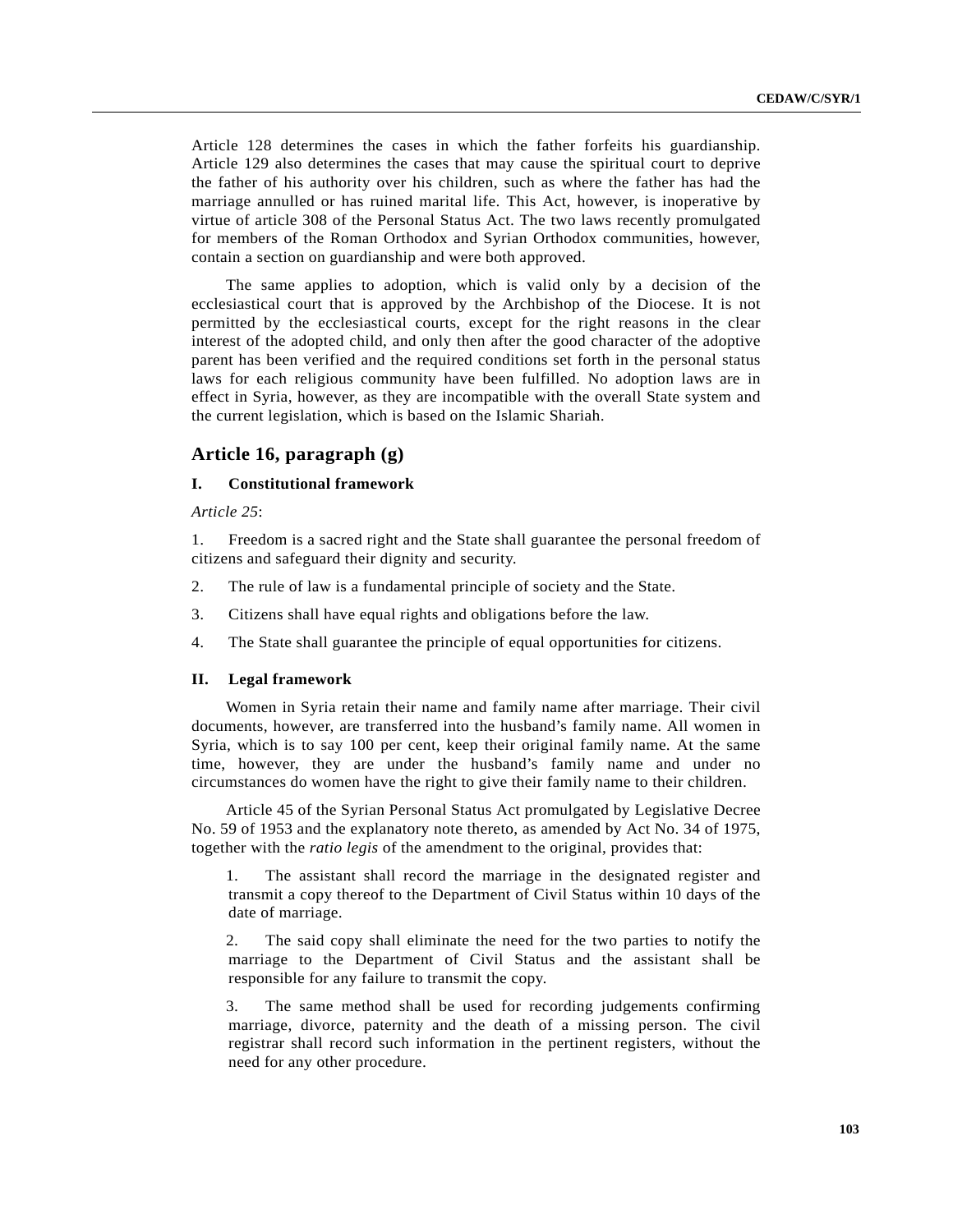## *Article 73*:

The right of the wife to maintenance shall be forfeited if she works outside the home without her husband's permission.

Promulgated by Legislative Decree No. 32 of 14 June 1936, the Employment Act also regulates all matters relating to the employment of women:

### *Article 130*:

Without prejudice to the provisions of the following articles, all provisions which regulate employment shall apply without distinction to women working in the same job.

# *Article 131*:

Women may not be employed during the period between 8 p.m. and 7 a.m., except in the context of the conditions, jobs and occasions specified by a decision of the Minister of Social Affairs and Labour.

## *Article 132*:

Women may not be employed in jobs that are detrimental to health, morally damaging or physically demanding or in any other jobs specified by a decision of the Minister of Social Affairs and Labour.

In accordance with the provisions of the two preceding articles, Decision No. 416 of the Minister of Social Affairs and Labour was issued on 26 August 1958.

# **Article 16, paragraph 2**

# **I. Constitutional framework**

*Article 44*:

1. The family is the nuclear unit of society and is protected by the State.

2. The State shall protect and encourage marriage and endeavour to eliminate material and social impediments thereto. It shall protect mothers and children, cater to adolescents and young people and provide appropriate conditions for the development of their talents.

### **II. Legal framework**

## *Child marriage*:

In accordance with the Syrian Constitution and all civil laws, the age of legal competence is 18 years for both sexes, with no distinction between males and females. In the Personal Status (Muslims) Act, the marriageable age is specified in article 16, as follows: "The age of eligibility for marriage is 18 years in the case of young men and 17 years in the case of young women."

By contrast, article 18 of the same Act provides as follows:

1. If a male adolescent having attained 15 years of age claims to have reached maturity or if a female adolescent having attained 13 years of age does so and they seek to marry, the cadi shall authorize the marriage if it is clear to him that their claim is genuine and that they are physically mature.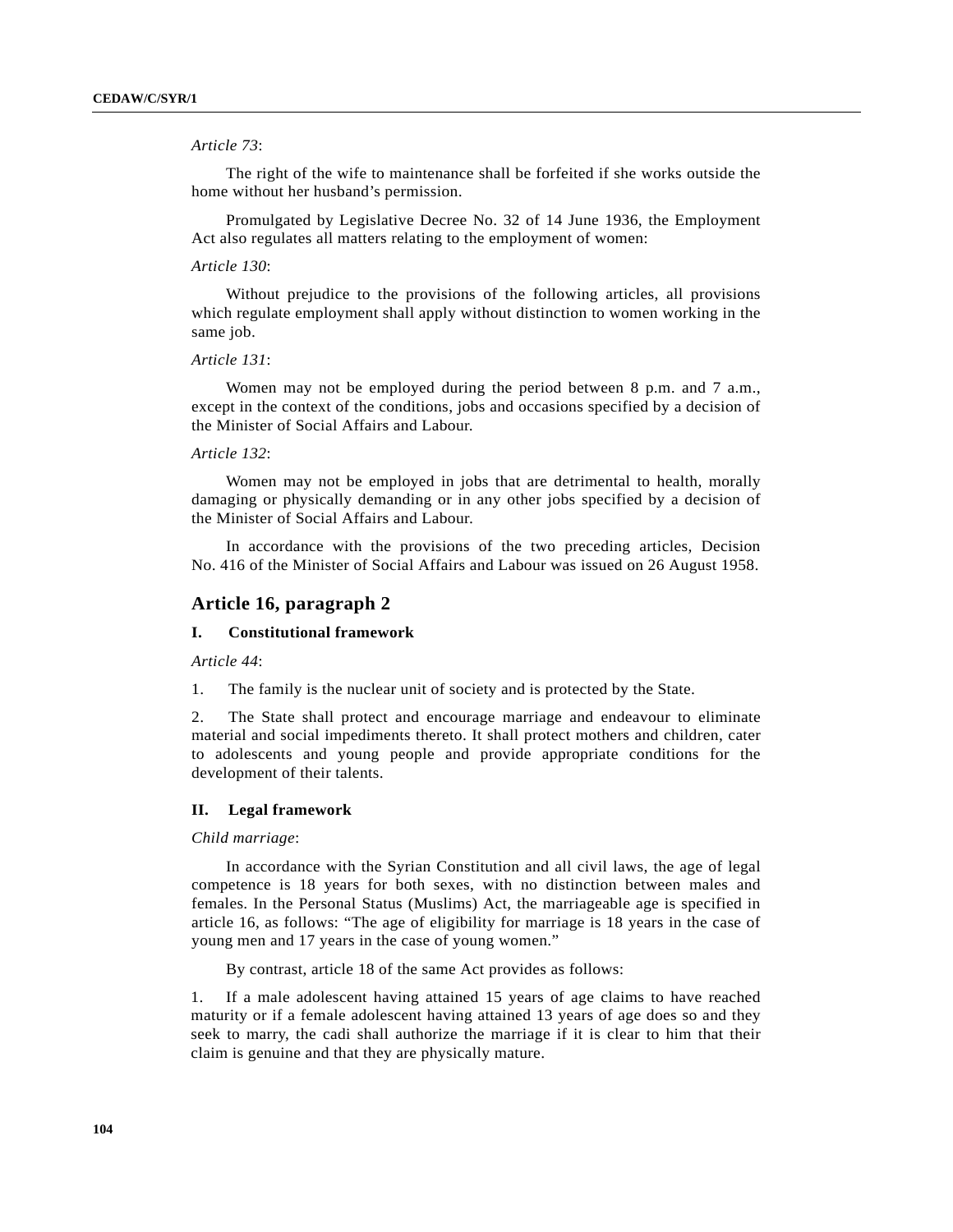2. If the guardian is the father or grandfather, his consent is required.

In other words, the cadi has the right to authorize child marriage, provided that the guardian gives his consent. This article continues to provide an avenue for those guardians who give their girls in marriage at an early age, particularly in rural areas, insofar as the phenomenon of early marriage still exists in certain social environments governed by customs and traditions whereby girls marry at a young age.

#### *Legal registration of marriage and divorce*:

It is required by law to register marriages and divorces, first with the religious court in the case of Muslims and with the church in the case of Christians. All marriage and divorce papers must be forwarded to the civil registries at the Department of Personal Status in every governorate in order for the marriage or divorce to be considered legal. Article 38 of the Civil Status Act No. 376 of 1975 provides that: "Neither marriage nor divorce shall be considered legal until recorded in the civil registers."

### **III. Progress achieved**

The Syrian Commission for Family Affairs conducted four workshops with members of the People's Assembly and clerics with a view to removal of the reservations to the Convention on the Elimination of All Forms of Discrimination against Women. These were:

The first workshop in Idlib on 5 June 2005;

The second workshop in Damascus on 13 January 2005;

The third workshop in Tartus on 16 January 2005;

The fourth workshop in Aleppo on 3 February 2005.

The outcome was that the participating members of the People's Assembly, both male and female, mainly agreed that the reservation to article 16, paragraphs 1 (g) and 2, should be withdrawn and that the reservation to paragraphs 1 (c) and (f) should remain on the basis of jurisprudential opinions that they are incompatible with the provisions of the Islamic Shariah.

The Commission also formed a committee of legal experts to study the Personal Status Act and draft a family law. Legal experts similarly studied the articles of the Penal Code relating to so-called "honour crimes" and a draft for their amendment has been proposed.

*The General Women's Federation*: This organization worked hard in holding scores of workshops in the country's governorates to discuss the Syrian reservations. It concluded that the reservations to article 16 should be reviewed and that enlightened clerics should be involved in the discussion concerning its compatibility or otherwise with the Islamic Shariah.